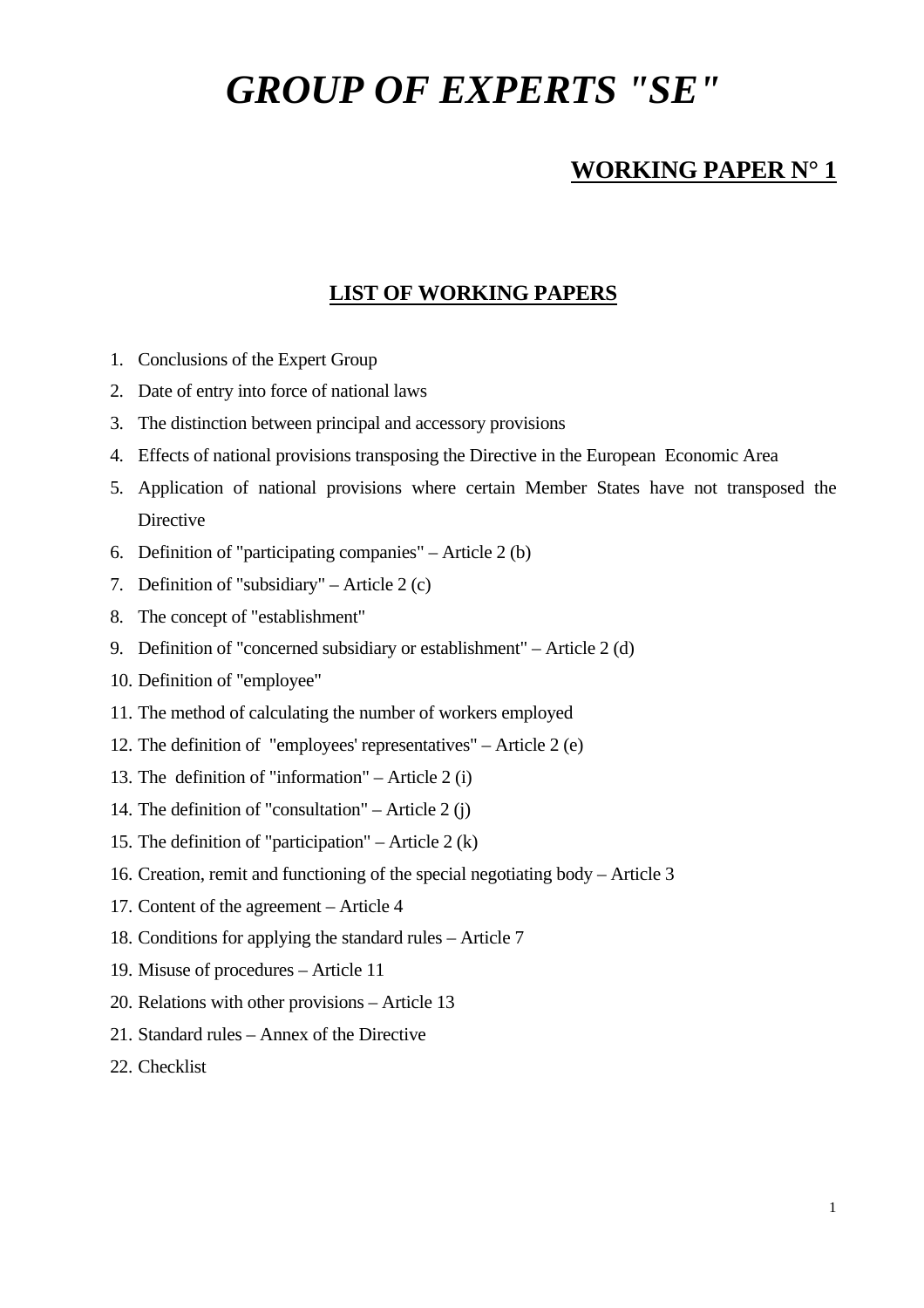# *GROUP OF EXPERTS "SE "*

## **CONCLUSIONS OF THE EXPERT GROUP following the meeting of Directors General of Industrial Relations on 16 May 2003**

**27 June 2003** 

#### **INTRODUCTION**

At the request of the Council, the Commission set up an Expert Group composed of national experts and the social affairs counsellors in order to provide a forum for discussing the arrangements for the transposition of Directive 2001/86/EC into national legislation. Since the transposition involves provisions with a transnational dimension, the Expert Group has endeavoured to seek ways of avoiding any contradictions between the various national systems by exchanging information and co-ordinating the transposition work.

The Expert Group had informal status, and the role of the Commission has been limited to providing it with logistical support and helping to develop its ideas. The Commission has not sought to interfere with the transposition of the Directive at national level in any way, nor to intervene in the right of interpretation of the Court of Justice, or other courts concerned. The same applies to the experts in the Expert Group who, in their countries, are responsible, as the case may be, for producing draft legislation or monitoring discussions between the social partners as part of agreement-based transposition.

The Commission is extremely pleased with the work and achievements of the Expert Group, which has had an extremely fruitful exchange of views in a remarkable spirit of co-operation on the basis of 21 working documents presented either by the Commission or by the delegations. All the members of the Expert Group share this positive judgement. A total of 10 day's meetings were held, during which the main issues arising from the implementation of the Directive were extensively discussed. The consensual approach with the objective of simplifying what, in any event, will be a complex corpus of legal provisions allowed the Expert Group to draw the conclusions which follow.

Those conclusions are, in fact, simple reminders to all which are or will be involved in the legislative work leading to the implementation of the Directive in all countries concerned by it. They are by no means binding and do not in any way exonerate Member States from the responsibility of ensuring its correct transposition and application, as they do not exempt the Commission from its obligation to monitor that work.

Most of the issues below are rather complex. The conclusions must be read and interpreted in conjunction with all the Working Documents, which explain and develop them in detail. Those documents gathered a broad consensus amongst the Expert Group, although some of the detailed points referred to therein raise some reservations.

**The Commission's Services (EMPL/D/3) and The Members of the Expert Group**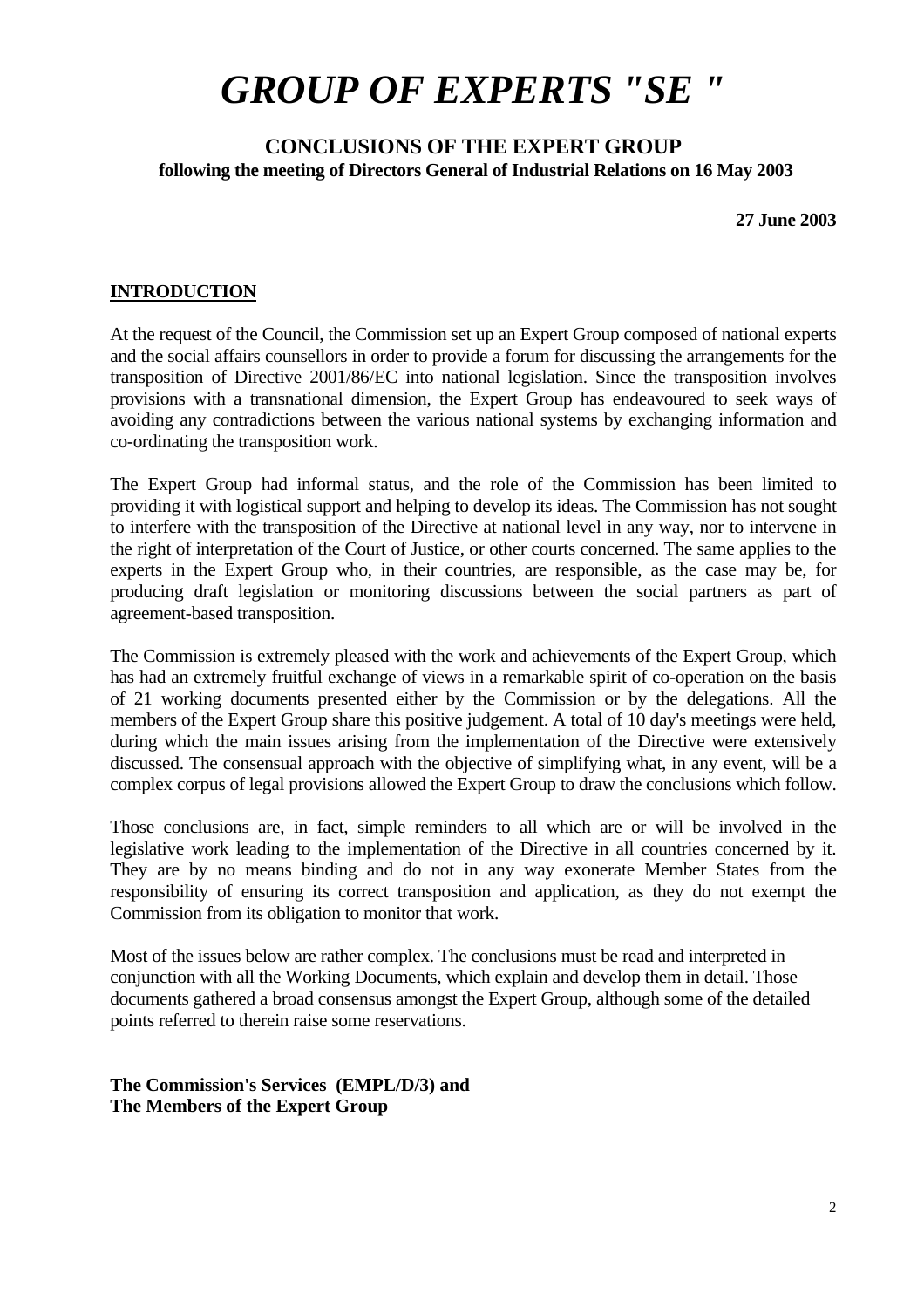### **1. Date of entry into force of the national laws**

The 8 October 2004 should be a uniform date of entry into force of all the national measures transposing the Directive in the countries bound by it.

## **2. List of national provisions having a transnational scope (principal provisions) and of those having a purely national scope (accessory provisions)**

Note: Some of the provisions quoted below have a double nature, as explained in the relevant working documents.

| <b>Directive</b>                  | <b>Contents of the provision</b>                                                                                                    | Type of measure     |
|-----------------------------------|-------------------------------------------------------------------------------------------------------------------------------------|---------------------|
| Article. 1                        | Fixing of a general obligation of definition of the arrangements for<br>Principal provision<br>the involvement of workers in the SE |                     |
| Art. 2.1 a) to d) and f) to $k$ ) | Definitions                                                                                                                         | Principal provision |
| Art. 2.1.e)                       | Determination of workers' representatives                                                                                           | Accessory provision |
| Art. 3.1                          | Obligation of creation of a Special Negotiating Body                                                                                | Principal provision |
| Art. 3.2.a)                       | Composition of the SNB - criteria                                                                                                   | Principal provision |
| Art. 3.2.b)                       | Method of election or of designation of the members of the SNB                                                                      | Accessory provision |
| Art. 3.3                          | Tasks of the SNB                                                                                                                    | Principal provision |
| Art. 3.4                          | Voting rules within the SNB                                                                                                         | Principal provision |
| Art. 3.5                          | Access to experts                                                                                                                   | Principal provision |
| Art. 3.6                          | Possibility for the SNB to decide not to open or to cancel<br>negotiations. Consequences of such a decision                         | Principal provision |
| Art. 3.7                          | Obligation to finance the expenses of the SNB                                                                                       | Principal provision |
| Article. 4                        | Content of the agreement                                                                                                            | Principal provision |
| Article. 5                        | Duration of the negotiations                                                                                                        | Principal provision |
| Article. 6                        | Applicable legislation                                                                                                              | Principal provision |
| Article. 7                        | Conditions for the compulsory application of the standard rules                                                                     | Principal provision |
| Art. 8.1                          | Protection of confidentiality                                                                                                       | Mixed provision     |
| Art. 8.2                          | Withholding information clause                                                                                                      | Principal provision |
| Art.8.3                           | "Tendency clause"                                                                                                                   | Principal provision |
| Art. 8.4                          | Appeal rights                                                                                                                       | Mixed provision     |
| Article. 9                        | Principle of co-operation                                                                                                           | Principal provision |
| Article. 10                       | Protection of workers' representatives                                                                                              | Accessory provision |
| Article. 11                       | Misuse of procedure                                                                                                                 | Principal provision |
| Article. 12                       | Compliance with the Directive                                                                                                       | Accessory provision |
| Article. 13                       | Link with other provisions                                                                                                          | Principal provision |
| Annex, 1 (except 1.b))            | Standard rules on the establishment of a representative body                                                                        | Principal provision |
| Annex, 1.b)                       | Method of election or designation of workers' representatives                                                                       | Accessory provision |
| Annex, 2                          | Standard rules in the field of regards information and consultation                                                                 | Provision principal |
| Annex, 3                          | Standard rules in the field of participation                                                                                        | Mixed provision     |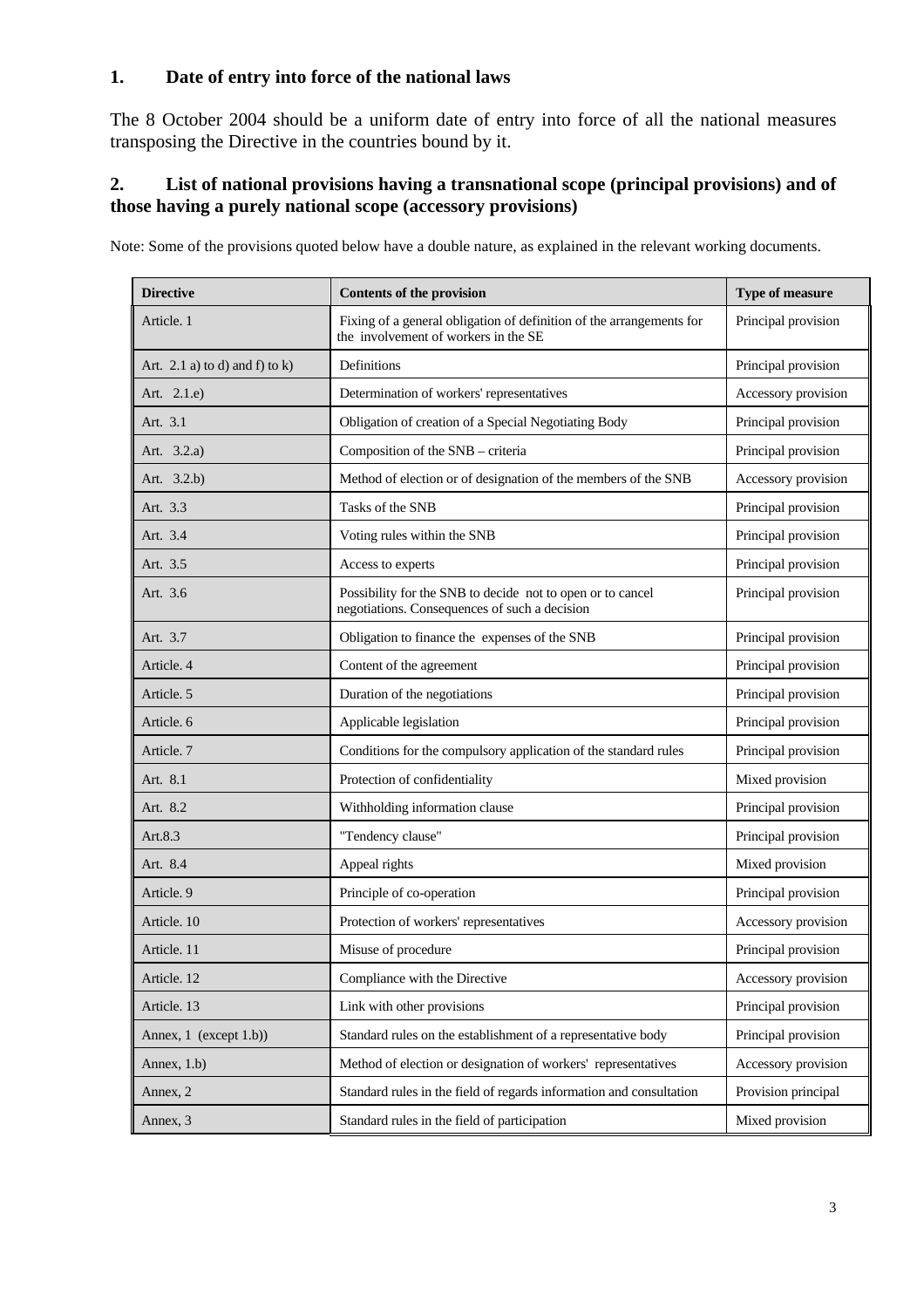### **3. Effects of national provisions transposing the Directive in the European Economic Area**

The Directive will apply to all Member States of the EEA, which will therefore have to be taken into account by the national transposition laws. The same applies with the candidate countries joining the EU in the future. It would be advisable to avoid specific references to Member States in the national laws. General references ("the countries covered by the Directive")" can be used, as required, thus avoiding the need to revise national laws each time the scope of the Directive is extended.

## **4. Application of national provisions where other Member States have not transposed the Directive**

An SE cannot be registered in a Member State which has not transposed the Directive. If a company shall be able to participate in the establishing of an SE, it is essential that the Member State in which the company is located, as well as all the Member States where all its concerned subsidiaries and establishments are located, have transposed the Directive. The incomplete transposition of the Directive will only have these effects if the insufficiency concerns fundamental elements of the legal framework of transposition, the absence of which prevents the exercise of the rights conferred by the Directive.

The late transposition of the Directive will have the above effects only if it prevents the normal negotiation process from being carried forward. This shortcoming can be considered corrected if the transposition is done in good time still allowing for the full participation in the negotiation process of the companies and their concerned subsidiaries or establishments in question.

## **5. The concept of "participating companies"**

 $\overline{a}$ 

The definition of "participating companies" is relevant for the purposes of the negotiation procedure and as a reference for applying the principle of the maintenance of acquired rights. There are different ways of establishing an SE, but all participating companies must have their registered office in the Community and have a cross-border dimension. Further, they must take part directly in the process of establishing an SE. Only a company the shareholders of which will become shareholders of the SE upon its establishment (see Regulation, Articles 29 for mergers, 33 for the SE-holding and 37 for transformation) or which will become itself shareholder of the SE (see Article 36 of the Regulation and applicable national provisions for the SE-common subsidiary) takes part directly in the process of establishing an SE and is therefore deemed to be a "participating company".

With regard to the SE-common subsidiary, in accordance with Article 2(3) of the Regulation, this way of forming an SE is accessible not only to companies within the meaning of Article 48 of the Treaty<sup>1</sup>, but also "to other legal bodies governed by public or private public law". Therefore, these "other legal bodies" have necessarily to be covered by the definition of "participating companies" referred to in the Directive with regard to the SE-common subsidiary.

<span id="page-3-0"></span><sup>&</sup>lt;sup>1</sup> Article 48 second subparagraph of the Treaty: *"Companies or firms" means companies or firms constituted under civil or commercial law, including the co-operative societies, and other legal persons governed by public or private law, save for those which are non profit-making".*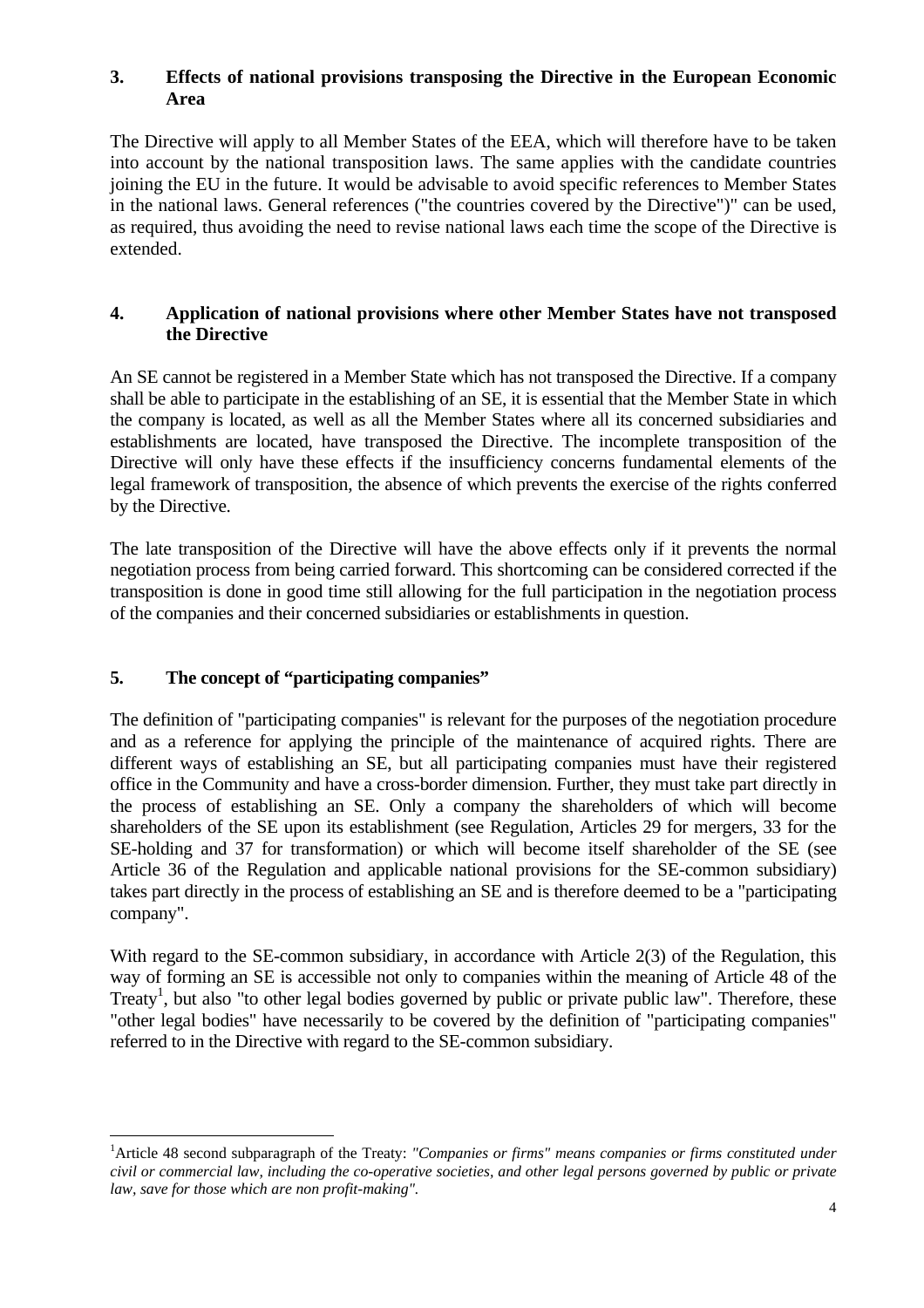## **6. The concept of "subsidiary company"**

The Directive defines "subsidiary" by a reference to Directive 94/45/EC. It would therefore seem desirable that national transposition laws simply refer to the national provisions transposing Article 3 of Directive 94/45/EC. The Regulation does not have a definition of subsidiary and, for the purposes of the Regulation, national provisions which are adopted specifically for the SE or, in their absence, those applicable to public limited liability companies will determine whether or not a certain company is a subsidiary of another. It would however be advisable to promote a harmonisation of national definitions of subsidiary for the purposes of the Regulation, by assimilating this concept with that of the Directive. This can and must be done by using the faculty conferred to the Member States by Article 9 (c)(i) of the Regulation to adopt provisions specifically applicable to SEs in fields not covered by it.

It would also be advisable that the Member States clarify that subsidiaries and establishments under indirect control of participating companies through dominance links established outside the territory of the countries covered by the Directive are also taken into account.

## **7. The concept of "establishment"**

Since neither the Directive nor the Regulation contain an explicit definition of establishment, the Member States themselves should be free to define the notion, if they should wish to do so.

## **8. The concept of "concerned subsidiaries and establishments"**

For a company to be considered a "concerned subsidiary", it must be regarded as a subsidiary of a participating company according to the law of the country where it has its registered office. The location of the participating company (on the same country or elsewhere) is irrelevant, as well as if there are direct or indirect links to it. The same conclusion can be drawn for "concerned establishments".

Consequently, have to be regarded as "concerned subsidiaries or establishments":

- the "direct" subsidiaries of the participating companies governed or not by same national law;
- the "direct" establishments of the participating companies, located or not in the same Member State;
- the "indirect" subsidiaries of the participating companies (subsidiaries of "direct" subsidiaries of participating companies, subsidiaries of "indirect" subsidiaries), always provided that the a dominant influence link can be established between them according to Article 3 of Directive 94/45/EC;
- the "indirect" establishments of the participating companies (the establishments of the "indirect" subsidiaries of these companies).

They must however become subsidiaries or establishments of the SE upon its formation. It follows from the Regulation that in the case of merger and holding company, information must be given on the configuration and final perimeter of the group of which the SE will be the dominant company. It would seem very useful that national provisions are adopted in the same direction with regard to SE-common subsidiary and the transformation.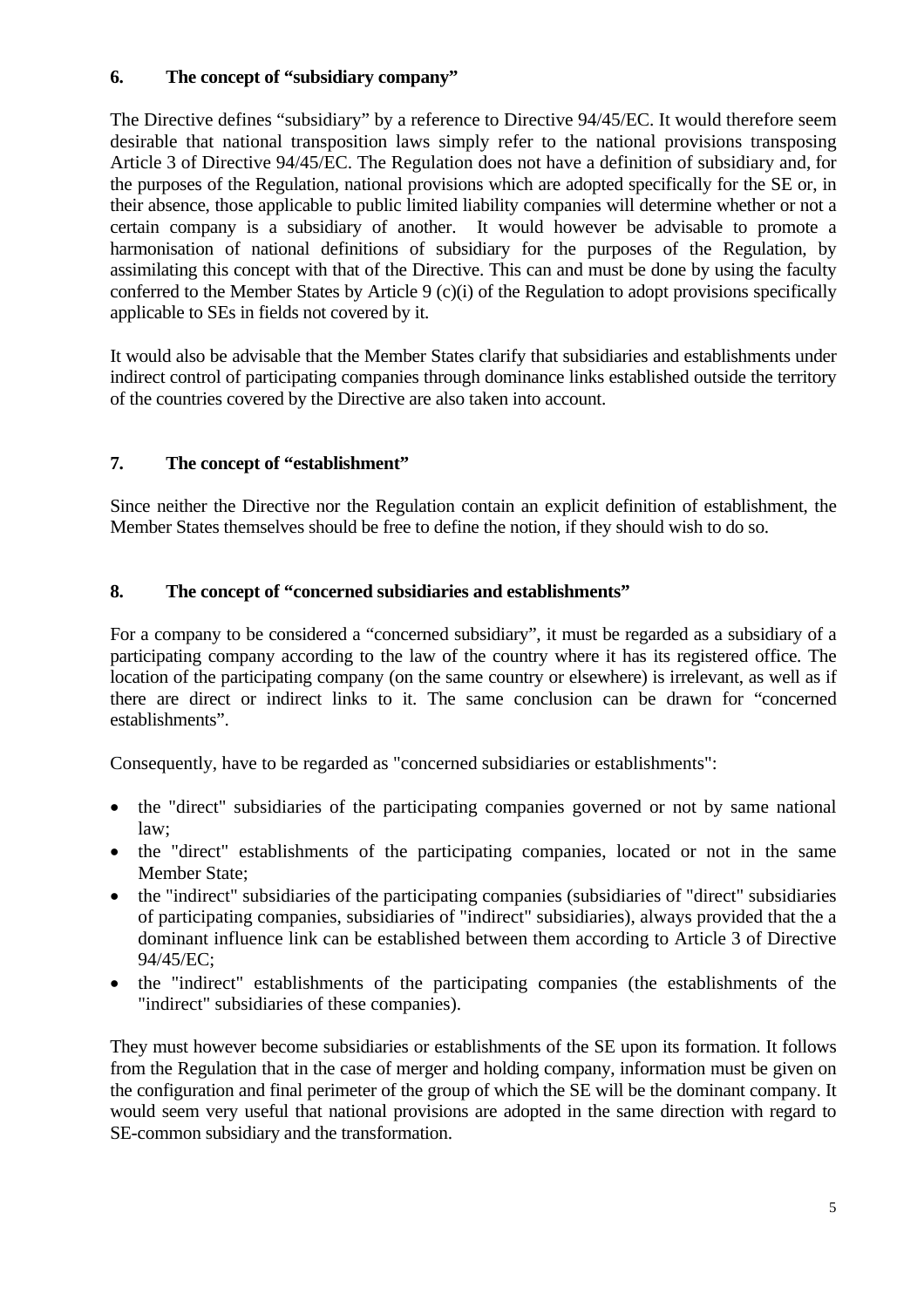## **9. The concept of "employees"**

One can say that the essence of the right granted to the workers by the Directive is exercised in a collective way. Therefore, the "employee" notion is not used for the identification of a person on whom an individual right is conferred but mainly to the definition of the scope of the Directive**.** 

Accordingly, and considering that in the context of this Directive the "employees" concept is not as important as in other cases, it seems to be acceptable that each Member State takes into account the existing definitions in national law as regards information, consultation and participation. In doing so, Member States must however respect other Community provisions notably the ones providing for non discriminatory treatment of certain categories of workers (part-time workers, workers under fixed-term contacts, possibly, in the future, temporary workers).

## **10. The method of calculating the number of employees employed**

The number of workers employed are important for determining the relative weight of the employees. With regard to the right to reconvene the special negotiating body (SNB), the percentage of 10% of the employees of the SE and of its subsidiaries and establishments required by Article 3(6) 4th subparagraph of the Directive, must be checked at the very moment of the presentation of the request. As regards the fixing of the percentages triggering the application of the subsidiary rules of the Annex (Article  $7(2)$ ), the calculation must be made at the moment when it is established that the negotiations have failed.

For the fixing of the geographical allocation of the seats in the SNB and for the fixing of the percentages making it possible to determine the voting methods within the SNB, it seems reasonable to consider the initial calculation, made when the procedure starts and which is subject to the communication mentioned in Article 3(1) of the Directive, valid through the whole period of operation of the SNB. This is without prejudice to a possible re-examination of the calculation following an acknowledged important change in the work force of the participating companies and their concerned subsidiaries and establishments which would entail a re-composition of the SNB. Such a revised calculation would then be used for the voting procedure within the recomposed SNB.

## **11. The definition of "employees' representatives"**

It results from case-law on other Directives with the same definition and reference to national law that, on the one hand, each Member State must lay down in its national law a right of workers to be represented in the work place with a view to allowing them to exercise collectively their right to information and consultation and, on the other hand, that the choice of the forms and methods of the representation belongs to each Member State.

All Member States have taken measures to ensure worker representation and establish a system for the appointment of SNB members which is in keeping with their domestic representation arrangements and the role handed down to the trade union organisations in each country.

## **12. The definition of "information"**

The Directive defines what is meant by "information". The Member States can choose between merely reproducing in the national provisions the definition of the Directive, or proceeding, while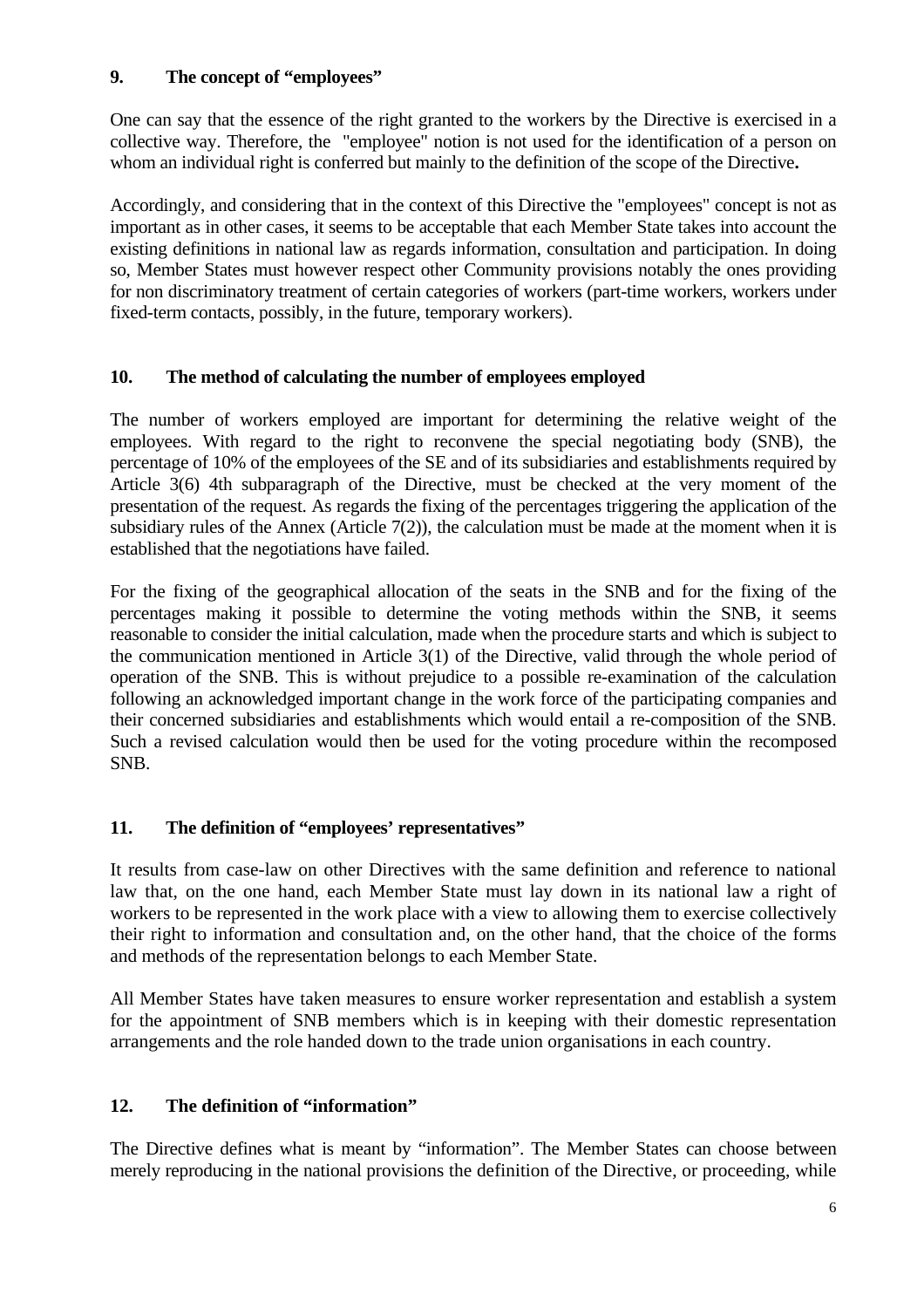taking inspiration from there, with clarifications on the content of information, for example, by way of a catalogue of data to be provided to the representatives, as well as of a precise definition of the moment and of the form by which these data must be provided.

It will be necessary to translate into national law the concept of "transnationality", and to cover situations where for instance only one Member States is affected but the decision has been taken in another Member State.

## **13. The definition of "consultation"**

Member States have the choice of, either transcribing the definition of consultation into national law (by leaving to case law the task of specifying the delineation of this obligation on a case by case basis), or of specifying these details in the national transposition provisions in a more precise and detailed way. In view of the primordial place given to the autonomy of the negotiating parties under this Directive, the first option seems preferable. It seems also sufficient in order to ensure the effectiveness of the Directive, not only because the case law, national and European, will ensure that this concept is well applied, but also because the national provisions transposing the Annex of the Directive will constitute a natural, even if indirect, reference for negotiations.

Nothing seems to prevent Member States from unifying in their internal law the concepts of consultation which are relevant for the purposes of this Directive and for the purposes of Directive 2001/14/EC.

### **14. The definition of "participation"**

The definition of "participation" is important for three different purposes related to the protection of acquired rights. First, for determining the voting rules within the SNB and the majority required to reduce the existing participation level. Second, for determining the conditions for the application of the subsidiary provisions of the Annex in the event of failure of the negotiations. Lastly, for establishing the very content of the reference provisions on participation, i.e., to determine the participation arrangement which will be applicable to an SE in the event of failure of the negotiations, when the respective conditions are fulfilled (see Part 3 of the Annex).

The concept should be interpreted widely as follows.

a) It covers all the systems known in the EU of influence on the part of the employees' representatives within the company (works councils, union representatives) or outside of the company (trade unions) in the election or the nomination of the members of the organs of public limited companies.

b) It refers to all the known management systems of the public limited companies (monistic systems, with an Administrative Board, and dualistic systems, with a Board of Directors and a Supervisory Board). It does not make any difference as to the nature of the company in question (public or private).

c) It disregards the origin of these practices (legal, by agreements, statutory), as well as of their binding or not binding nature; it is enough that they exist within the participating companies for them to be taken obligatorily into account for purposes mentioned above.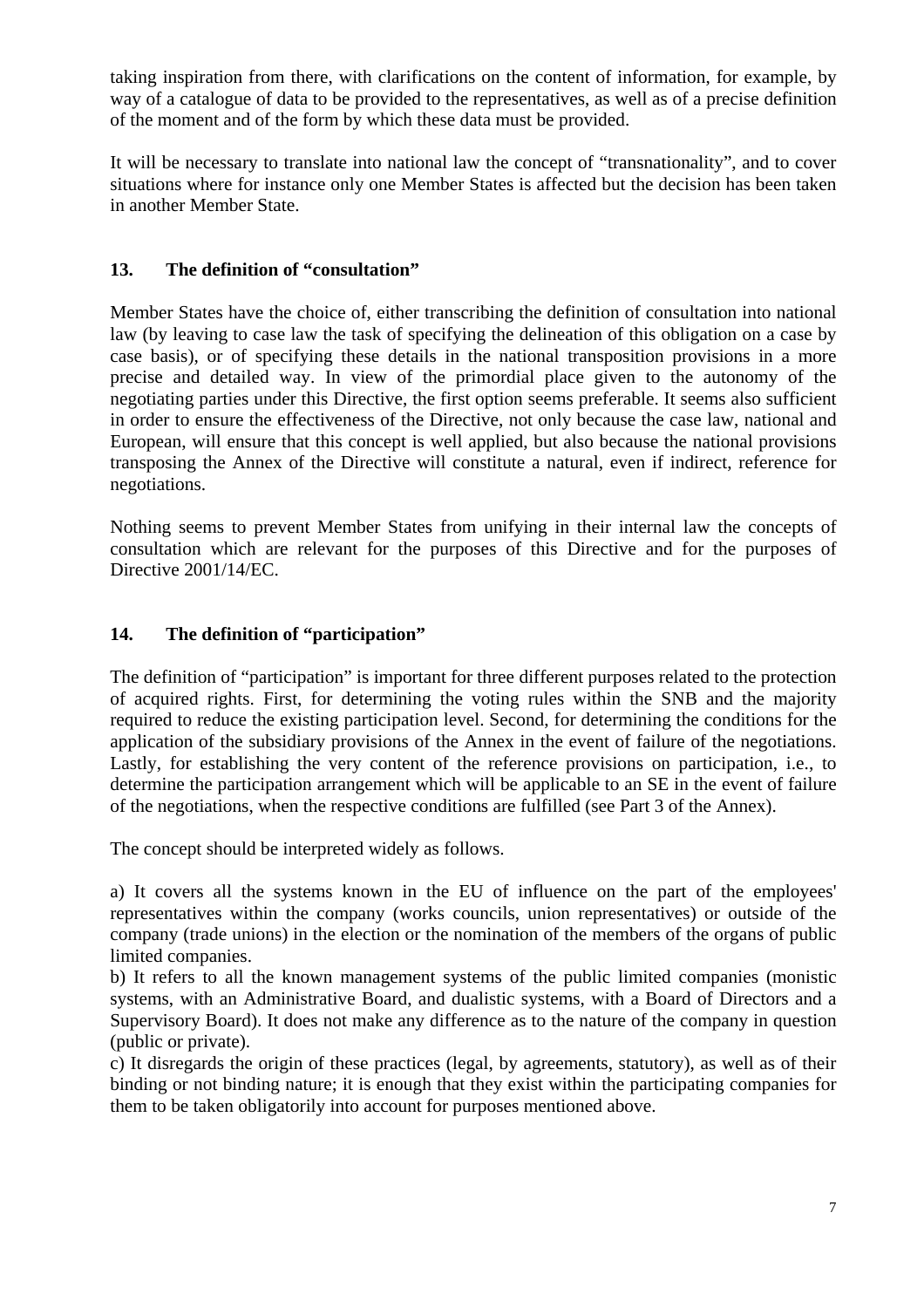## **15. Creation, remit and functioning of the special negotiating body**

## *Creation and operation of the SNB*

Determining the point at which the participating companies become obliged to set the SNB creation process in motion does not appear to pose any particular problem for the Member States. The same wording as used in Article 3(1) of the Directive (*"(...) as soon as possible after (...)"*) will suffice. Depending on the national rules governing the creation of subsidiaries, certain clarifying details may be necessary for this specific case.

Information should be provided, not only to identify the participating companies and their subsidiaries and establishments and the number of workers they employ, but it would also be very useful to break down the number of workers employed in each country by entity (participating company or subsidiary or establishment of a participating company). This would facilitate voting within the SNB, the majorities required in the Directive also being dependent on the number of employees represented by each member of the SNB. It would also be useful for the participating companies to specify how many of their employees are covered by a participation system and what proportion they represent of their total employees. It should be noted that the information requirement covers all subsidiaries and establishments of the participating companies, whether or not if they are to become subsidiaries or establishments of the SE, and that the information must be supplied to all concerned by the subsequent negotiations, i.e. employees' representatives or, when there are none, to the employees themselves.

Each Member State must adopt "principal" provisions on the composition and distribution of seats on the SNB, which will apply to:

- any company participating in the formation of an SE which is planned to be registered within the country's national territory;
- all the participating companies' concerned subsidiaries and establishments, whether or not located within the country in question.

Each Member State must also adopt "accessory" provisions applicable to the concerned subsidiaries and establishments of participating companies within its territory, irrespective of whether the SE is registered within that country or elsewhere.

For transposing the rules on the geographical distribution of the seats, it would seem sufficient to use the same wording as Article  $3(2)(a)(i)$ .

In the case of SEs created by way of merger, the coexistence of "ordinary" and "additional" members and the importance of each member's representativeness in terms of votes within the SNB mean that national legislators will have to specify the conditions for entitlement to additional representation very carefully in order to ensure that the same employees are not represented twice over.

The system for electing or appointing the members of the SNB laid down in the Directive gives the Member States large freedom of action. However, the following facts and principles should be taken into account.

The system adopted in this field has to be applicable to the creation of SEs in extremely diverse situations, in terms of the means of creation (merger, holding, etc.), the size of the companies concerned, or perhaps the structure of each of the participating companies and all their subsidiaries and establishments.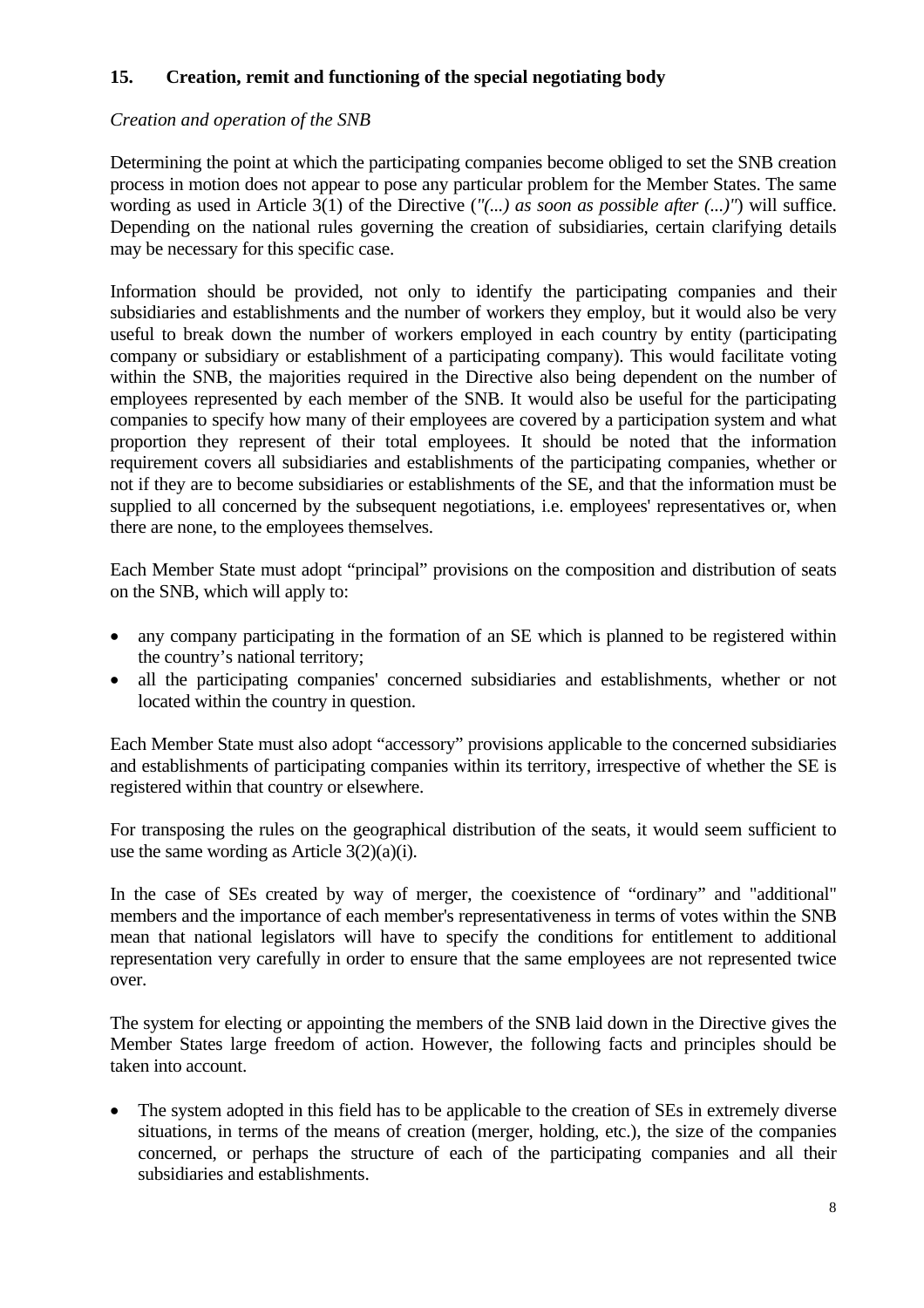- In each Member State, the workers employed<sup>2</sup> by a participating company, by a subsidiary of a participating company, by an establishment of a participating company or of a subsidiary of a participating company, whether or not located in the same Member State<sup>3</sup>, must be taken into account. On the whole, all the employees must be covered and represented in the SNB.
- It is important to establish a link between the transnational representation level, i.e. the SNB, and the national level, represented by the participating companies and their subsidiaries and establishments. The need to maintain this link may influence the choices made by the national legislator in defining employees' representatives and establishing the procedures for electing or appointing them.
- The necessary direct link between the mandate of the SNB members and voting within the SNB means that it must be possible to determine at any time how many employees each member represents, as this is the only way of calculating the second majority referred to in Article 3(4) and (6) (majority of the employees represented). The problem of double representation referred to above also applies in this context. The initial basic data on the representativeness of members elected or appointed to the SNB should remain the reference for the latter's entire duration, unless a fundamental change in the geographical distribution of the seats makes a change in composition obligatory. In these circumstances, the change in the SNB's composition would be made in accordance with the "principal" provisions adopted by the Member State in which the future SE would have its registered office, as any variation in the proportion of employees in one country produces a corresponding variation in the others.

Note: The rules above are developed in Working Document  $n^{\circ}$  16, the consultation of which is indispensable.

## *The remit of the SNB*

 $\overline{a}$ 

The national implementing legislation must recognise the binding force of an agreement concluded under the Directive, i.e. it must recognise that the agreement between the SNB and the competent organs of the participating companies is binding on the entire group of companies within the SE, all the local management bodies and all the employees of the group of companies, irrespective of the Member State in which it is signed. The validity and binding force of an agreement concluded in one Member State under the rules of that State must also be recognised by all the other Member States concerned.

## **16. Content of the agreement**

The list which appears in Article 4(2) is indicative and does not limit the possibility for the parties to add other elements. All the elements which are mentioned in the list should however be treated in the agreement.

The national provisions transposing Article 4(2) could include a reference to the ways of dealing with changes occurring after the creation of an SE, namely through new negotiations or provisions of automatic adaptation of the agreed clauses. In order to make the negotiating parties aware of the risks, the national provisions should mention explicitly the situations which should entail an

<span id="page-8-0"></span><sup>&</sup>lt;sup>2</sup> In the sense used in point 3 of Working Paper No 10-Rev 1 (definition of "employee") and Working Paper No 11-Rev. 3 (method of calculating the number of workers employed).

<span id="page-8-1"></span><sup>&</sup>lt;sup>3</sup> All to be understood in the terms analysed in the working papers dealing with Article 2(b), (c) and (d).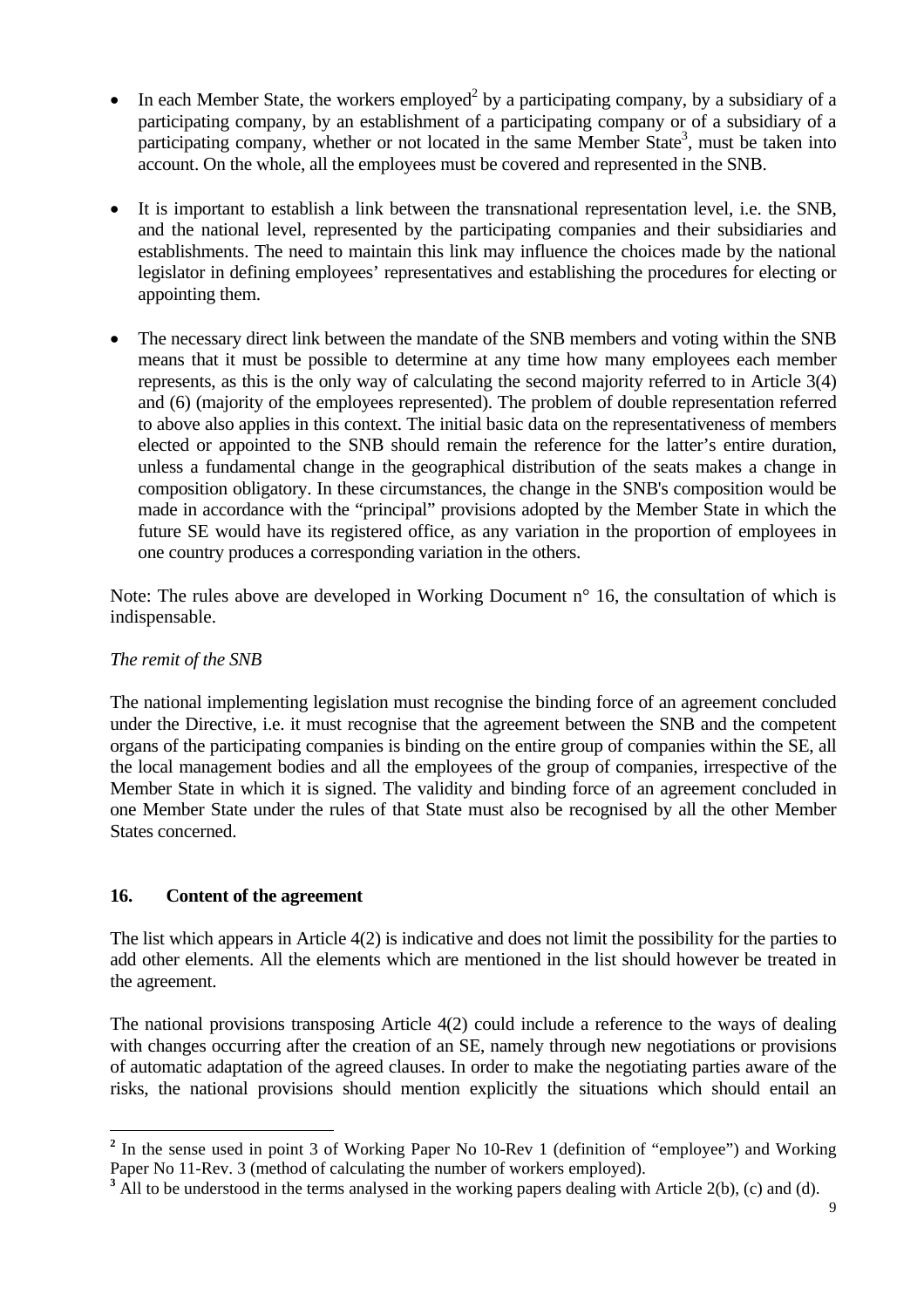adaptation of the agreements, i.e. when there is a substantial change in the structure, in the workforce and/or the location of the SE. At least, those provisions should make a general reference to this issue.

In the case of an SE created by transformation, the Directive states that the agreement shall provide for at least the same level of all elements of employee involvement. The qualitative level of employee involvement has to be appreciated in a global way. It seems acceptable that the reduction in the intensity of participation as a result of the choice of a dualistic system instead of a monistic or of the reduction of the powers of the organ in which participation is exercised may be validly compensated by a strengthening of participation with regard to other elements. An agreement which is concluded in violation of Article 4(4) should be considered null and void and lead to application of the Annex of the Directive. The national implementation laws should provide for this explicitly.

## **17. Conditions for applying the standard rules**

It would be useful if the national transposition provisions clarify several aspects. For instance, it must result clearly from the implementation law that the standard rules apply to any SE registered in that country when an agreement has not been concluded and the other conditions laid down in Article 7 of the Directive are met. It should also be specified how to determine the moment at which the SNB shall exert its right to make the standard rules applicable and how it should do it. Moreover, the national provisions must determine when and how the SNB can choose the form of participation to introduce in the SE when there is no agreement and there are different forms of participation in the participating companies.

#### **18. Misuse of procedures**

In the case of demonstrated misuse of the SE within the meaning of Article 11, the appropriate measures must be taken. If the misuse is brought to light by subsequent changes occurred within the structure or the perimeter of the SE and its subsidiaries and establishments, there should be an appropriate sanction (for example, an obligation to carry on the negotiation procedure provided for in Articles 3 to 7 of the Directive. A presumption of misuse should be introduced when changes occur during the first year of life of the SE.

#### **19. Enforcement**

The national provisions which will ensure that the rights created by the Directive will be respected (sanctions, administrative or judicial procedures, etc.) are accessory provisions addressed to the persons and legal entities of the country in question. Taking into account however that some implementation provisions (in fact, most of them) will have to be respect everywhere, there is a need to ensure that those provisions on sanctions and on procedures cover breaches not only to provisions of the country in question but also of principal provisions of other countries.

#### **20. Relations with other Community Directives**

In principle, the Directive precedes and rules our Directive 94/45/EC and the national provisions on participation, but does not rule out the application of the national provisions as regards information and consultation.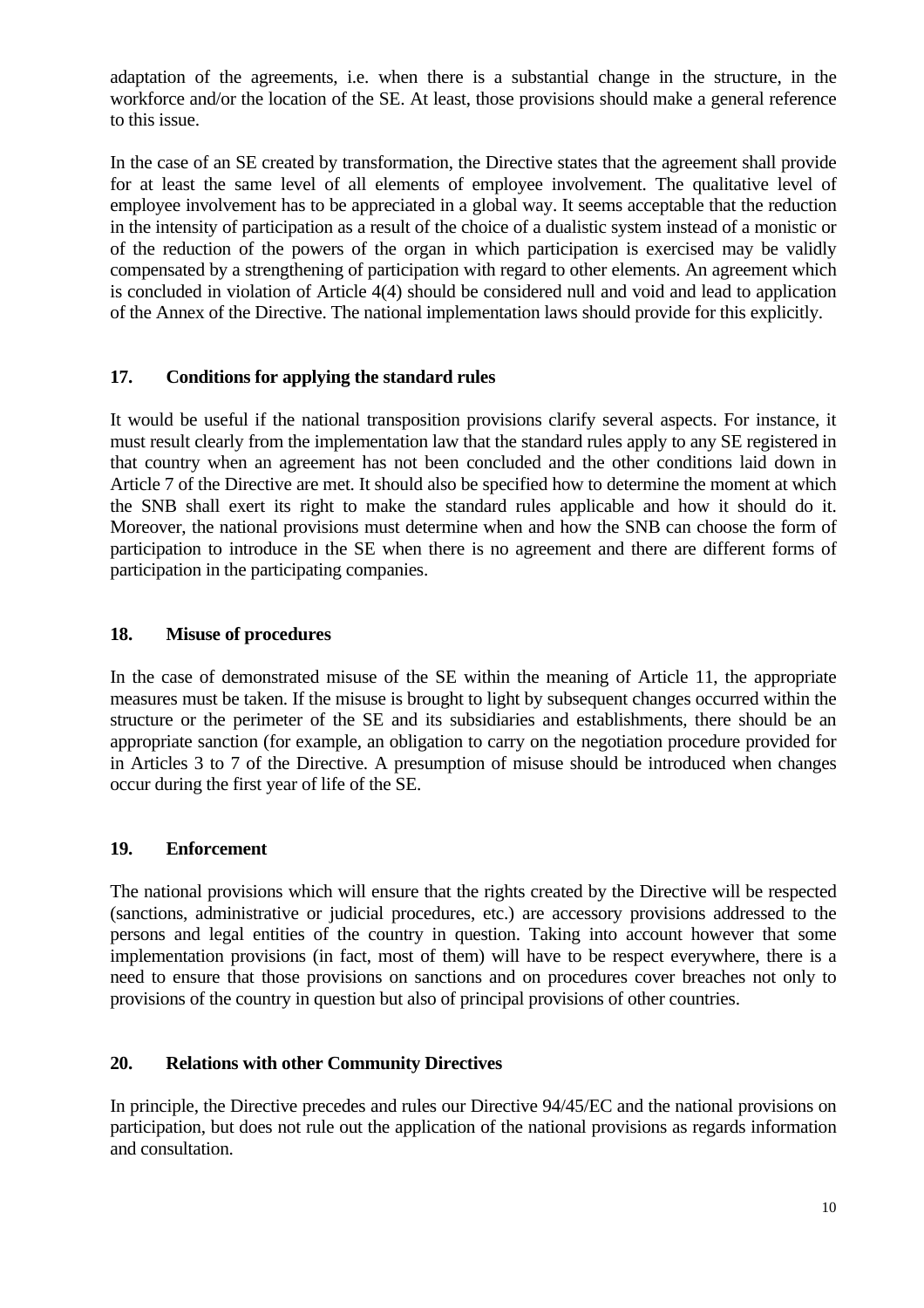If the SNB has decided not to open negotiations or to terminate negotiations as mentioned in Article 3(6), Directive 94/45/EC will continue to apply. National rules on participation will remain applicable to the SE's subsidiaries, since this level is not treated in the Directive.

## **21. The Standard rules – the Annex of the Directive**

The interpretation which appears the most viable one and the most in line with the obscure wording of Part 3 is as follows:

- A. The distribution of seats amongst Member States
- It first of all rests with the representative body to proceed with the geographical distribution of the seats to which workers are entitled in the organ in question (Administrative Board or Supervisory Board); in doing this, the representative body has to respect a proportionality criteria in relation to the number of workers employed by the SE and its subsidiaries and establishments in the various Member States.
- If, as a result of that distribution, one or more Member States in which the SE and its subsidiaries and establishments employ workers does not have any representative, one of the seats distributed by the representative body in accordance with a proportionality criteria will be allocated, firstly, to the Member State where the SE has its registered office), secondly (if that Member State already has a representative), to the one employing more employees.
- Some members of the Expert Group consider that the seat which is reallocated should be one of those initially attributed to the Member State which has the highest number of seats. Other members think that, in the above mentioned situation, a new distribution between Member States in accordance with the proportionality criteria, but putting aside one seat for those Member States which will not be initially contemplated.
- B. Distribution of seats within each Member State

The Directive allows Member States to determine the allocation of seats it is given amongst the units (the SE and its subsidiaries and establishments) under its jurisdiction. Of course, such a possibility only exists when a Member State is given more than one seat. If a Member State opts to do so, the relevant provision will clearly be an "accessory" one.

C. Election or designation of the members

The provisions which will govern the designation of employees' representatives in the board of the SE can have a principal or an accessory nature. If a Member State decides to have principal provisions in this field, should do it without prejudice to the existence of accessory provisions in other countries, which will then apply with regard to the designation of representatives coming from the countries in question. If a Member State opts for accessory provisions, it should also provide for principal provisions which will apply to the designation of representatives coming from countries which do not have accessory provisions.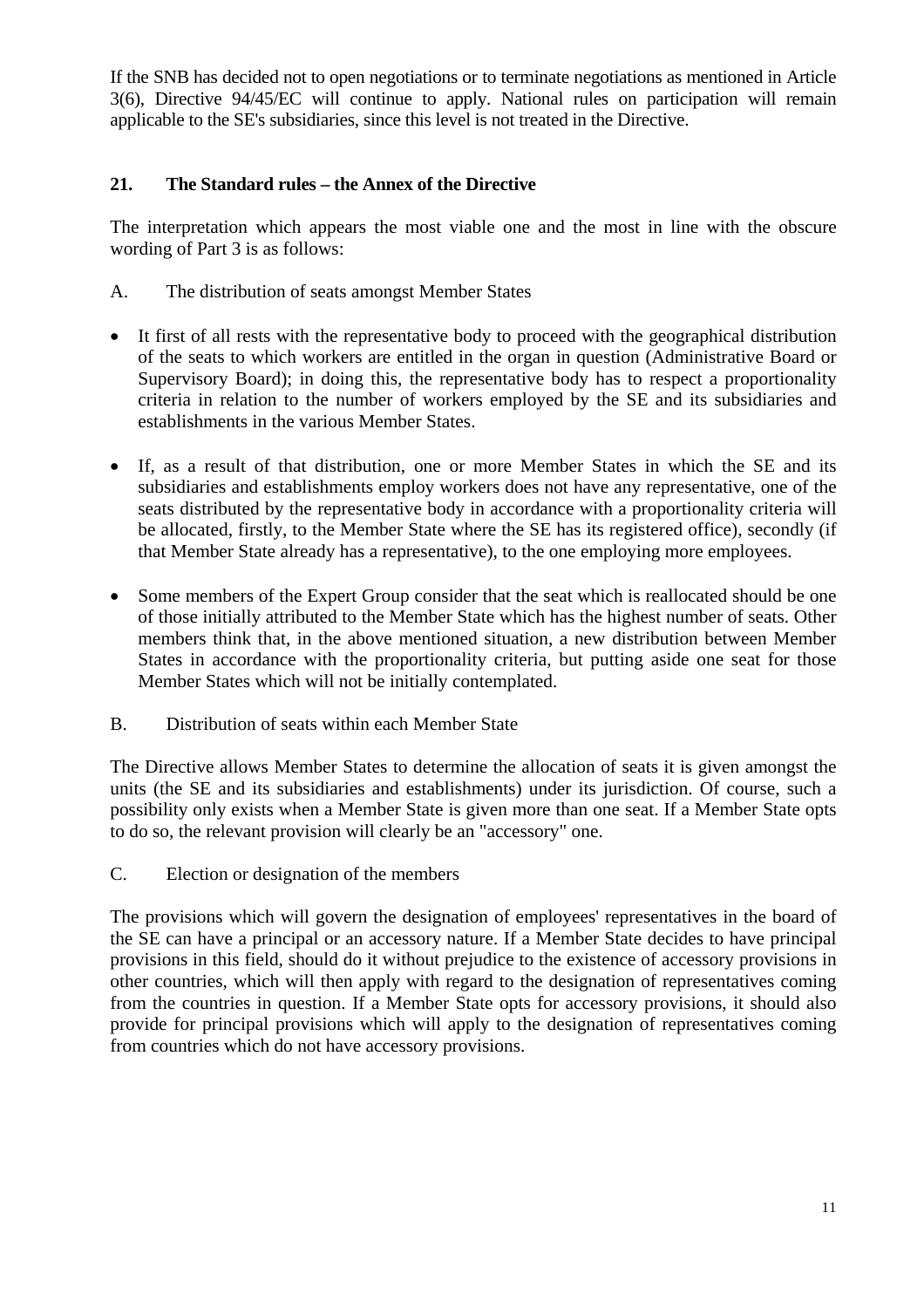# *GROUP OF EXPERTS "SE "*

# **WORKING PAPER N° 2**

3 December 2001

## **DATE OF ENTRY INTO FORCE OF NATIONAL LAWS**

A possible divergence between the dates of entry into force of the various national measures transposing the Directive is likely to cause problems with regard to their effectiveness.

In fact, the national law<sup>4</sup> to which each company covered by the Directive is mainly dependent (that of the country where the SE is or will be located) can enter into force at a time when there is not yet a national transposition law in other Member States where are located the participating companies, their subsidiaries or their establishments. In this case, the entirety of the legal framework which is necessary for the rules laid down in the Directive to become fully effective is not yet in place and therefore the national law which has already entered into force remains not easily applicable in an effective way.

An example can illustrate this difficulty: let us imagine that a project is launched aiming at the establishment of a SE in a country which already has a law transposing the Directive, but comparable laws are missing in one or more (or even all) of the other countries where the participating companies, their subsidiaries and establishments are situated. The subsequent procedure provided for in the Directive (and in the national transposition law of the country of the future registered office of the SE), i.e., the establishment of a special negotiating body and all the subsequent steps, seem, in this case, impossible to implement, since this body will have to be composed (Articles 2.e) and 3.2.b)) of representatives elected or designated in accordance with the national laws and/or practices of each country where those companies and establishments are located.

The participating companies confronted with such a situation of absence of national transposition provisions in all the relevant countries would not able to continue the process set up in the Directive and, consequently, to register the SE (see Article 12.2 and 3 of the SE Regulation).

In conclusion, a possible divergence between the dates of entry into force of the various national laws transposing the Directive would constitute a real problem the only viable solution of which consists in ensuring that all the national transposition laws enter into force on the same date.

In view of the way in which the Regulation and the Directive operate and the interdependent links between the two instruments, this date can only be the 8 October 2004. It is the date of entry into force of the Regulation (see Article  $70<sup>5</sup>$ ). The idea which prompted this deliberate choice of the

<span id="page-11-0"></span><sup>&</sup>lt;sup>4</sup>For convenience, "the national law" will be referred to, in this and in other working papers, to designate implementation measures, which can, obviously, include non legislative measures (for example, agreements between the social partners – see Article 14.1 of the Directive). 5

<span id="page-11-1"></span> ${}^{5}$ The French version of the Regulation published in the OJ contains an obvious error since it mentions the date of 8 October 2001, contrary to all the other language versions, which refers 8 October 2004. This error will be the subject of *corrigenda.*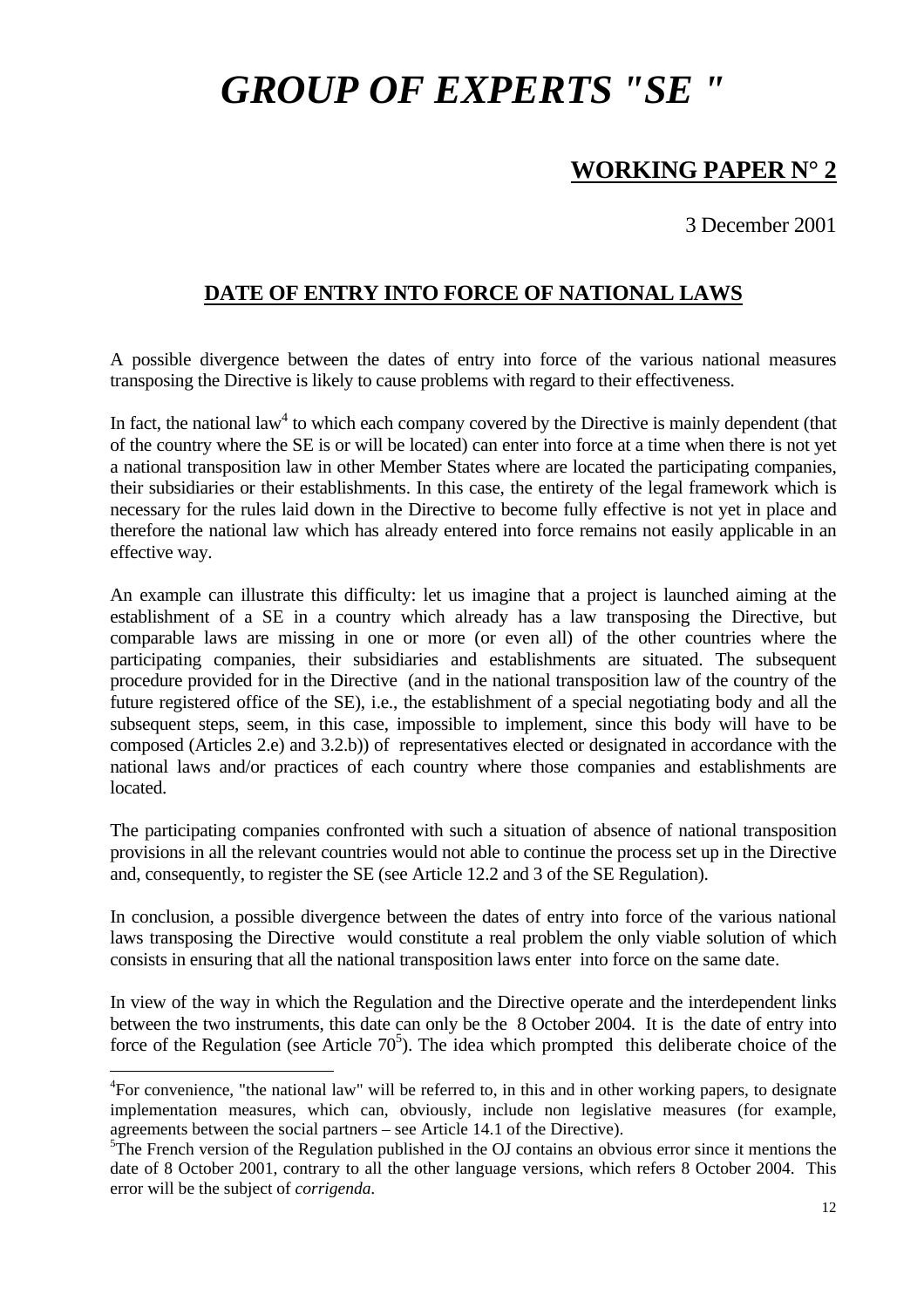Council (in derogation from the usual rule according to which regulations enter into force immediately) was to allow , on the one hand, the adoption of legislative, administrative and other measures aimed at bringing national laws into conformity with the requirements of the Regulation and, on the other hand, the transposition of the Directive in all national laws. In view of the interdependence between the provisions of both instruments, neither of the two can come into practical application without the other being also applicable.

Consequently, a national law which would enter into force before the Regulation would remain ineffective until the moment when the latter becomes applicable. Conversely, a late entry into force of a national transposition law would have the consequences described above<sup>6</sup>.

The conclusion is therefore inevitable with regard to the choice of 8 October 2004 as a uniform date of entry into force of all the national measures transposing the Directive in the countries bound by it.

That does not prevent obviously the various national laws from being adopted at different times (as it is virtually inevitable). It would be enough to envisage co-ordinated periods of *"vaccatio legis"*, which ensure that these measures entry into force at the same moment.

<span id="page-12-0"></span><sup>&</sup>lt;sup>6</sup>This possibility and its legal consequences and practical effects will be the subject of a separate working paper.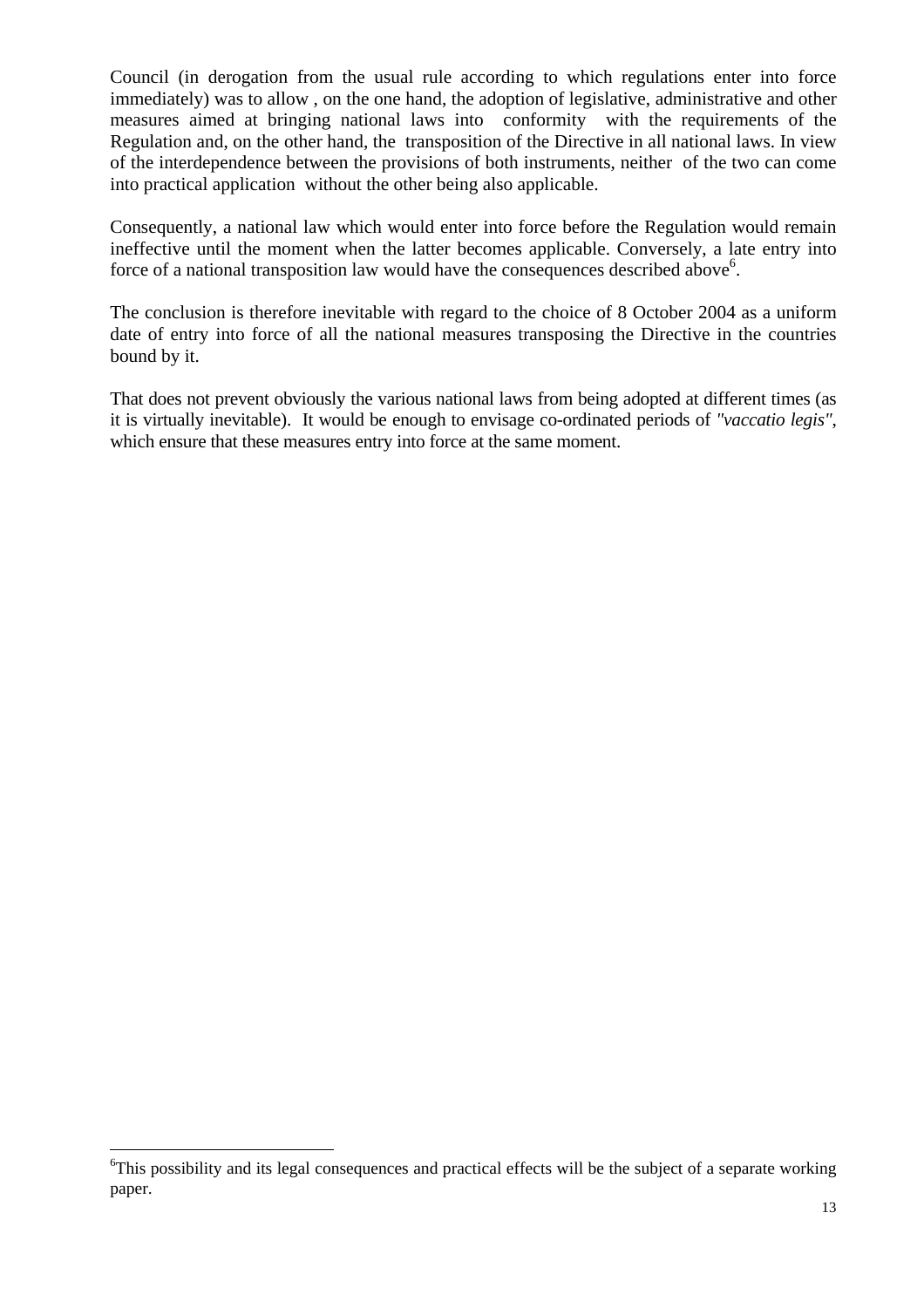# *GROUP OF EXPERTS "SE"*

# **WORKING PAPER N° 3**

# **3 December 2001**

## **THE DISTINCTION BETWEEN PRINCIPAL AND ACCESSORY PROVISIONS**

Each Member State will, in order to comply with the directive, have to adopt a number of provisions of two different types:

- provisions which are intended to apply to all SEs registered on its territory and which will have indirect effects on the whole SE and its subsidiary companies and establishments, including on those located in other Member States; provisions of this type will also apply, prior to the constitution of the SE, to participating companies, including to those located in other Member States **[7](#page-13-0) .**
- provisions which will be solely applicable to any SE and any subsidiary and establishments of a SE located on its territory (and to their workers).

The provisions of the first type constitute the essential core of national implementation measures and the main source of the obligations imposed on SEs and companies covered by the Directive. They will be designated "principal provisions".

The provisions of the second type are instrumental in relation to those, and their scope is limited to the territory of the Member State in question. They will be designated therefore "accessory provisions".

The distinction between these two types of provisions constitutes the key to determining which, among the national provisions transposing the directive in the various Member States, are applicable in each case. A simple example enables us to better comprehend the importance of this distinction.

Company A, incorporated in France, wishes to constitute a SE through a merger with company B, incorporated in Germany, which it will absorb. Each one of these companies have various subsidiaries of which they hold more than 50% of the capital, as well as establishments: company A in Portugal and in Spain, company B, in Belgium, in Luxembourg and in Austria. The envisaged registered office of the future SE will be located in Milan. A negotiation process along the lines provided for in the Directive is carried on with workers' representatives, leading ultimately to an agreement which provides for the setting up of a European Works Council in the future SE, as well as the right for workers to designate a third of the members of the Administrative Board of the SE. This agreement opens the way to the registration the SE.

To achieve this, the national provisions implementing the Directive in all the Member States concerned should be applied: those of the Member States where the founding companies of the SE

<span id="page-13-0"></span><sup>&</sup>lt;sup>7</sup>See rule of conflicts of Article 6 – "Legislation applicable to the negotiating procedure".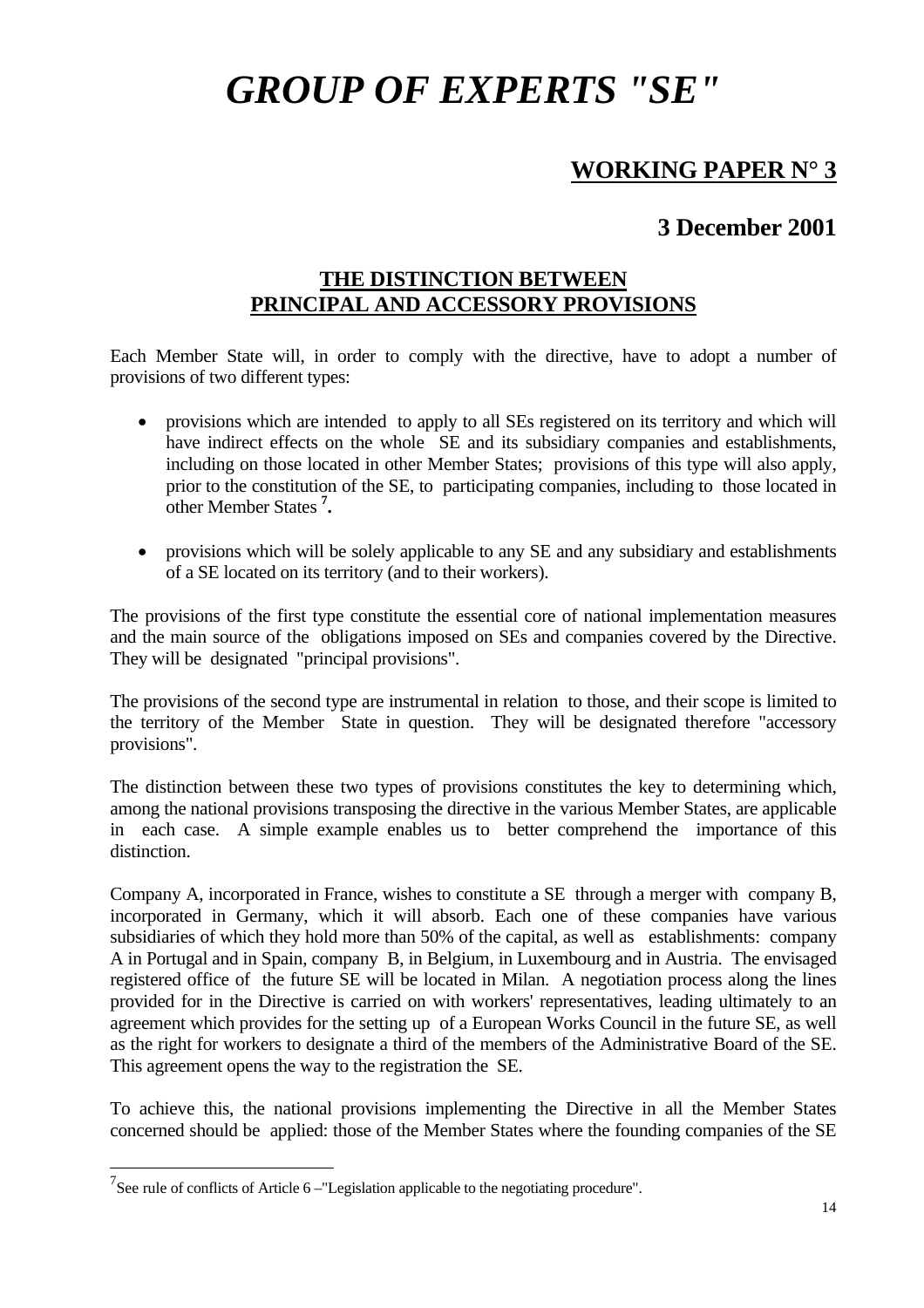are established, those of the Member State where the registered office of the SE will be situated, and also those of the Member States where the subsidiaries and establishments of the founding companies are established.

The bulk of the legal framework governing the negotiation process is given by Italian law (see Article 6 of the directive, according to which, except where otherwise provided for in the Directive, the legislation applicable to the negotiating procedure is that of the Member State in which the registered office of the SE will be located. Thus, it is in the Italian law that one will have found the rules making it possible to determine the number of members of the Special Negotiating Body (GSN) and the geographical allocation of seats within it. On the other hand, the form of election or of designation of those members will have been determined by the legislation of each Member State in which are located the founding companies and their subsidiaries and establishments(see Article 3.2.b)). The Italian law will also govern the whole process of negotiating and concluding an agreement. In the event of failure of negotiations, it will still be in the Italian law that one will find the provisions leading to the application of the standard rules which will apply to the SE and its subsidiaries and establishments as from registration.

The principal and accessory provisions (see third column of the table which follows) which have to be implemented by each Member State are, at least, the following ones (in relation to the provisions of the directive, indicated in the first column):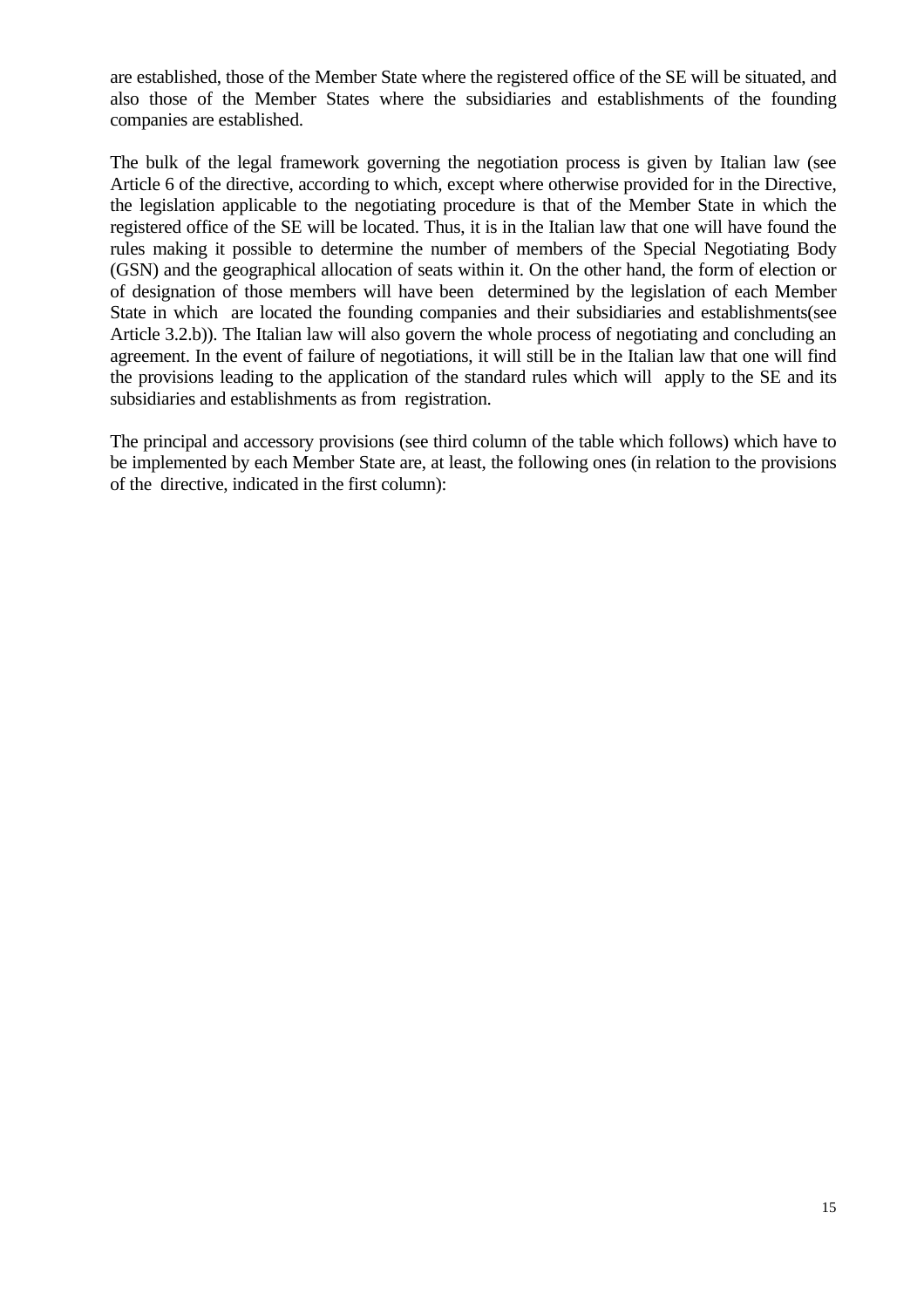| <b>Directive</b>                  | <b>Contents of the provision</b>                                                                                                    | Type of measure              |
|-----------------------------------|-------------------------------------------------------------------------------------------------------------------------------------|------------------------------|
| Article. 1                        | Fixing of a general obligation of definition of the arrangements for<br>Principal provision<br>the involvement of workers in the SE |                              |
| Art. 2.1 a) to d) and f) to $k$ ) | Definitions                                                                                                                         | Principal provision          |
| Art. 2.1.e)                       | Determination of workers' representatives                                                                                           | Accessory provision          |
| Art. 3.1                          | Obligation of creation of a Special Negotiating Body                                                                                | Principal provision          |
| Art. 3.2.a)                       | Composition of the SNB - criteria<br>Principal provision                                                                            |                              |
| Art. 3.2.b)                       | Method of election or of designation of the members of the SNB                                                                      | Accessory provision          |
| Art. 3.3                          | Tasks of the SNB                                                                                                                    | Principal provision          |
| Art. 3.4                          | Voting rules within the SNB                                                                                                         | Principal provision          |
| Art. 3.5                          | Access to experts                                                                                                                   | Principal provision          |
| Art. 3.6                          | Possibility for the SNB to decide not to open or to cancel<br>negotiations. Consequences of such a decision                         | Principal provision          |
| Art. 3.7                          | Obligation to finance the expenses of the GSN                                                                                       | Principal provision          |
| Article. 4                        | Content of the agreement                                                                                                            | Principal provision          |
| Article, 5                        | Duration of the negotiations                                                                                                        | Principal provision          |
| Article. 6                        | Applicable legislation                                                                                                              | Principal provision          |
| Article. 7                        | Conditions for the compulsory application of the standard rules                                                                     | Principal provision          |
| Art. 8.1                          | Protection of confidentiality                                                                                                       | Mixed provision <sup>8</sup> |
| Art. 8.2                          | Withholding information clause                                                                                                      | Principal provision          |
| Art.8.3                           | "Tendency clause"                                                                                                                   | Principal provision          |
| Art. 8.4                          | Appeal rights                                                                                                                       | Mixed provision <sup>9</sup> |
| Article. 9                        | Principle of co-operation                                                                                                           | Principal provision          |
| Article. 10                       | Protection of workers' representatives                                                                                              | Accessory provision          |
| Article. 11                       | Misuse of procedure                                                                                                                 | Principal provision          |
| Article. 12                       | Compliance with the Directive                                                                                                       | Accessory provision          |
| Article. 13                       | Link with other provisions                                                                                                          | Principal provision          |
| Annex, 1 (except 1.b))            | Standard rules on the establishment of a representative body                                                                        | Principal provision          |
| Annex, 1.b)                       | Method of election or designation of workers' representatives                                                                       | Accessory provision          |
| Annex, 2                          | Standard rules in the field of regards information and consultation                                                                 | Provision principal          |
| Annex, 3                          | Standard rules in the field of participation                                                                                        | Principal provision          |

<span id="page-15-0"></span><sup>&</sup>lt;sup>8</sup> A distinction must be made here. The confidentiality provisions which will have been enacted by the Member State of the registered office of the SE will bind all workers' representatives, but the responsibility for the enforcement of those rules lies with all the Member States, as the choice of the measures sanctioning noncompliance with these (and other) obligations falls within the competence of each Member State.

<span id="page-15-1"></span><sup>&</sup>lt;sup>9</sup> Paragraph 4 refers to the Member State where the registered office of the SE is situated.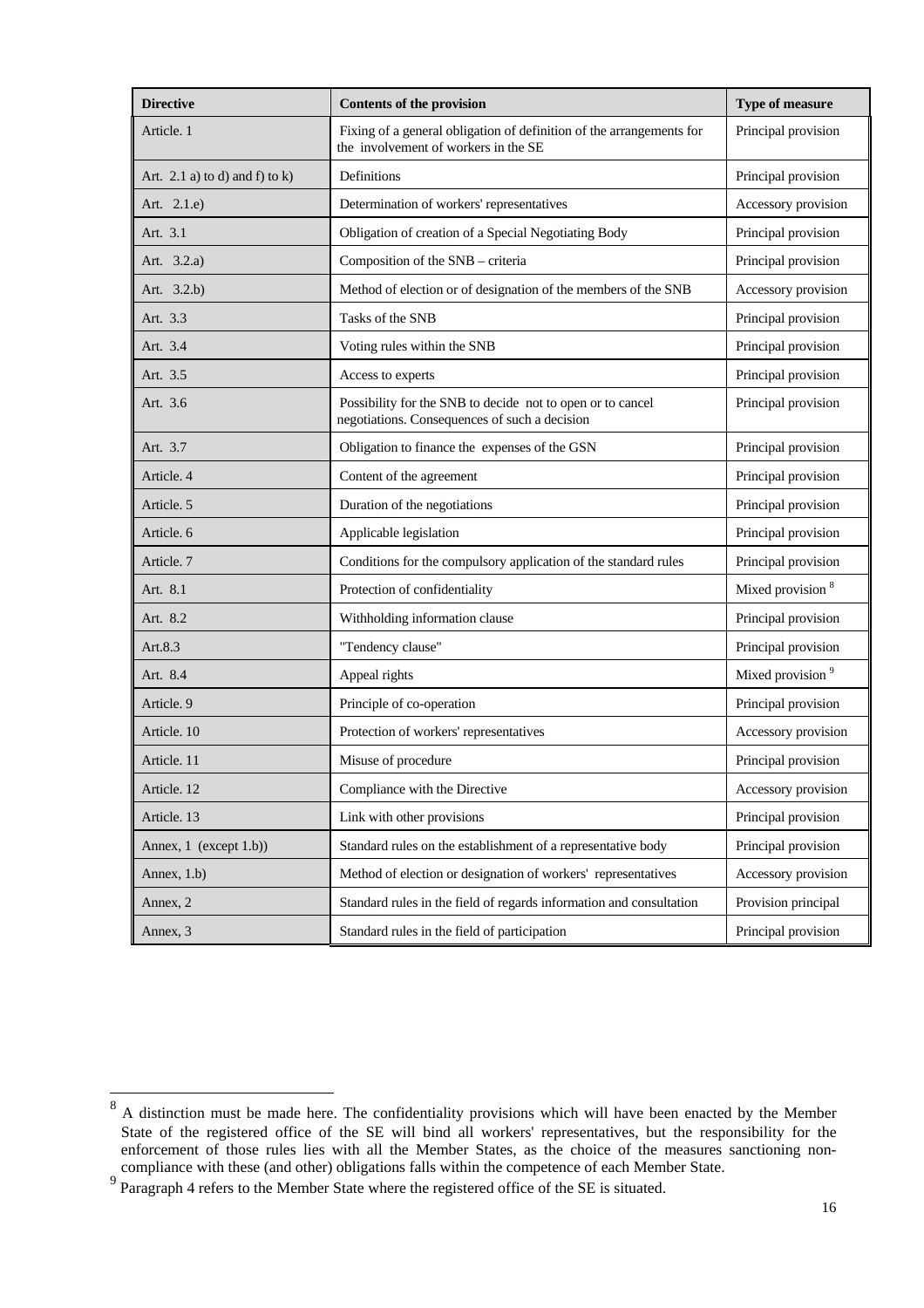# *GROUP OF EXPERTS "SE"*

# **WORKING PAPER N° 4**

4 February 2002

## **Effects of national provisions transposing the Directive in the European Economic Area**

The Directive applies at the moment to the fifteen European Union Member States. Nevertheless, the Joint Committee of the European Economic Area is expected to reach a decision on the inclusion of a reference to the Directive in Annex XVIII of the Agreement on the European Economic Area (Safety and Health at Work, Labour Law and Equal Treatment for Men and Women). This will mean that the EEA Members who are not members of the EU (Norway, Iceland and Liechtenstein) will have to transpose the Directive into national law as well.

Following an identical procedure, the Regulation will also be applicable in the territory of the Member States of the EEA who are not Member States of the EU.

The main consequence of the extension of the geographical scope of those instruments to the Member States of the EEA Agreement will be:

- allowing for the participation of companies from those countries in the process of establishing an SE;
- allowing an SE to be registered in the territory of those Member States in which case the national law of the country in question will apply for the purposes of both the Regulation and the Directive;
- obliging all national provisions implementing the Directive to take into account the participating companies and/or the subsidiaries and establishments of a participating company located in those countries, as well as their workers.

In future working documents, the expression "Member States" will therefore cover all the Member States of the EU plus Norway, Iceland and Liechtenstein.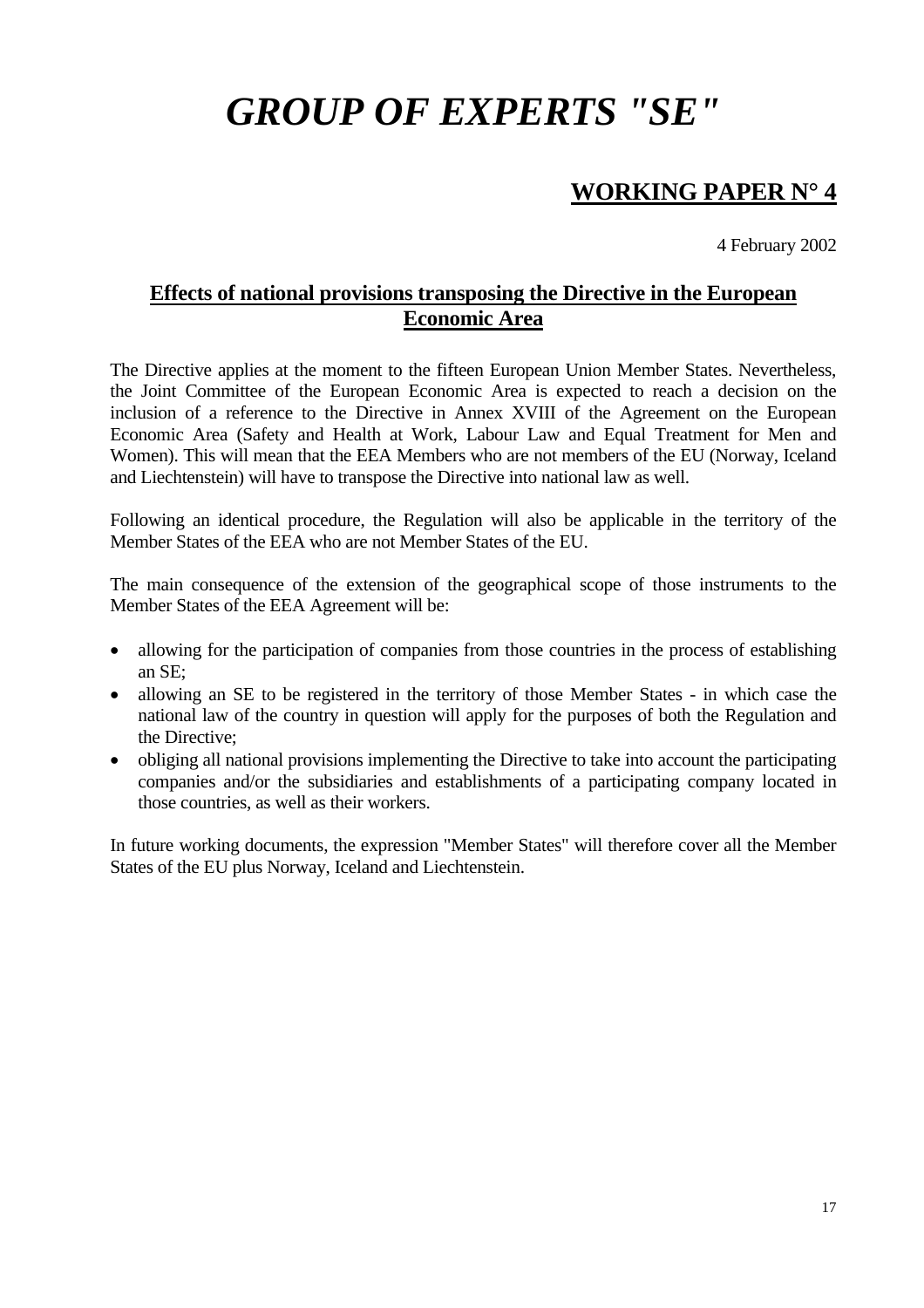# *GROUP OF EXPERTS "SE"*

# **WORKING PAPER N° 5**

2 October 2002

## **Application of national provisions where certain Member States have not transposed the Directive**

In working document No 2 we have mentioned some of the problems which might arise if the national laws transposing the Directive do not enter into force at the same time. It might be useful to further explore what could be the effect if a Member State does not transpose the Directive in due time.

The following situations might occur (amongst others which the Group might wish to address):

### *1. The companies participating in the establishment of an SE intend to register it in a Member State which has not yet implemented the Directive*

Article 6 of the Directive ("Legislation applicable to the negotiation procedure") reads as follows:

*"Except where otherwise provided in this Directive, the legislation applicable to the negotiation procedure provided for in Article 3 to 5 shall be the legislation of the Member State in which the registered office of the SE is to be situated."* 

The same principle (the relevance of the law of the Member State of the envisaged registered office of the SE) applies to other aspects (Company Law, etc.) surrounding the formation of an  $SE^{10}$ .

The envisaged location of the registered office of the future SE is always known from the outset, as provided for in the Regulation<sup>11</sup>.

Article 12(2) of the Regulation reads as follows:

*"An SE may not be registered unless an agreement on arrangements for employee involvement pursuant to Article 4 of the Directive 2001/86/EC has been concluded, or a decision pursuant to Article 3(6) of the Directive has been taken, or the period for negotiations pursuant to Article 5 of the Directive has expired without an agreement having been concluded."* 

The combined analysis of those provisions leads inevitably to the conclusion that, in the absence of a national legal framework implementing the Directive, no SE can be registered in that Member State.

<span id="page-17-0"></span> $10$  See Article 15(1) of the Regulation.

<span id="page-17-1"></span> $11$  This issue will be dealt with when analyzing Article 6 of the Directive on the applicable law. See Regulation, Articles 20(1) a. and 21(e) for mergers, Article 32(2) for holdings and 37(3) for transformation.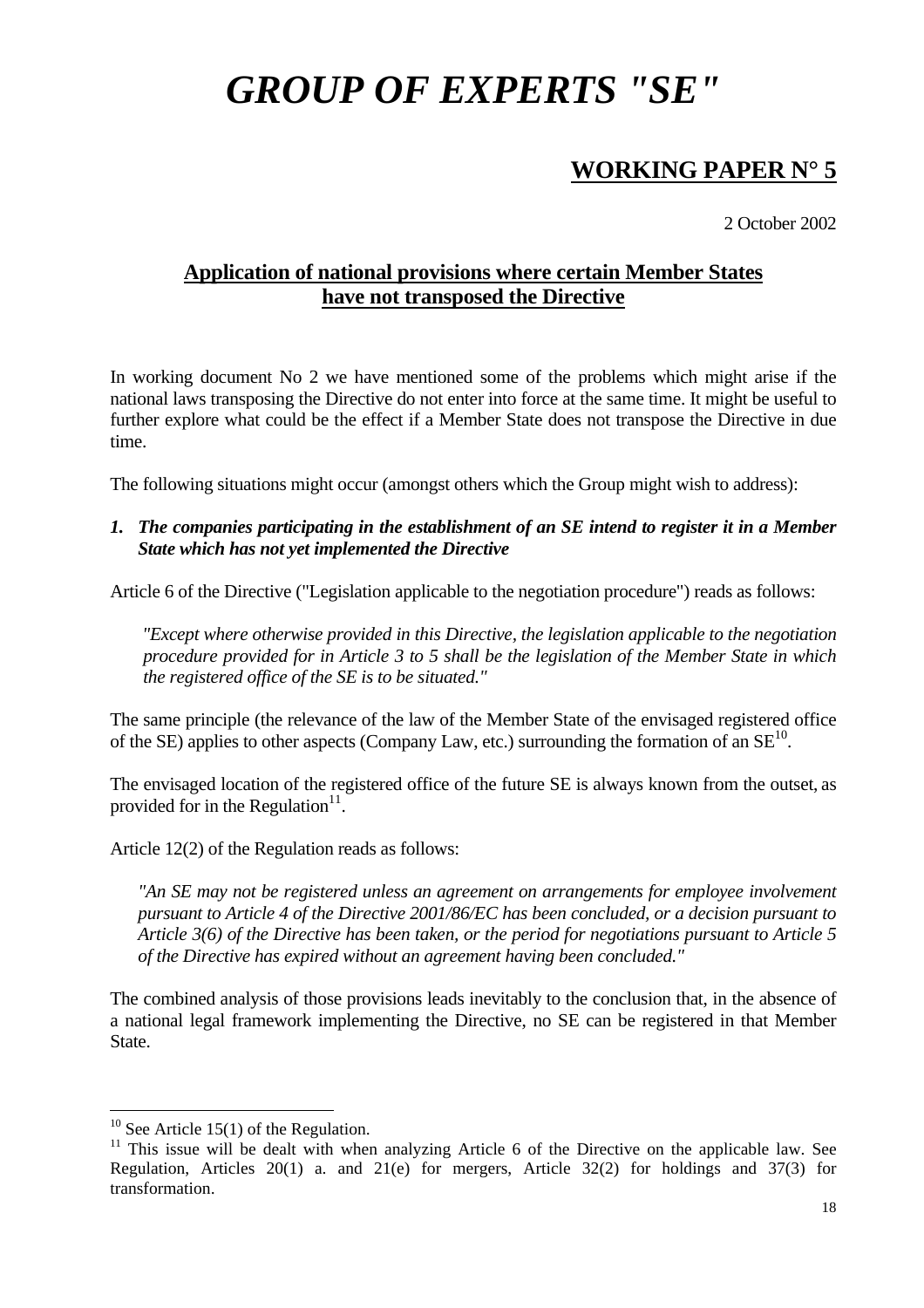### *2. The establishment of an SE is initiated with participating companies from different Member States, one of which (other than the one where the registered office of the SE will be located) has not yet implemented the Directive*

The conclusion here is not so obvious as in the first situation. At first sight, one could envisage allowing for the process of establishing the SE to continue, involving also, from a Company Law viewpoint, the participating companies and subsidiaries and establishments situated in a Member State which had not implemented the Directive. The sole legal consequence of the absence of an "accessory"<sup>12</sup> national law could then be to deprive workers in that country of the right to participate in the negotiation procedure. This was, *grosso modo* and *mutatis mutandis*, the solution agreed by the Working Group for the equivalent situation which could arise in the framework of the European Works Councils Directive<sup>13</sup>.

Nevertheless, this solution seems extremely difficult, if not impossible, to apply in the context of the SE. Different reasons lead to this conclusion.

The creation and composition of the SNB (Special Negotiating Body) depends on the number and proportion of workers employed in each Member State concerned. Two different ways of proceeding could be envisaged:

• the workers from the Member State in question could be taken into account when determining the geographical allocation of seats, in spite of the fact that, in the absence of any legal basis for electing or designating representatives, they would not be entitled to be represented in the SNB (Special Negotiating Body). Their seats would remain vacant.

Such an option would have the advantage of ensuring the coherence between the universe of workers represented and the available seats within the  $SNB<sup>14</sup>$ . It creates however a problem: the voting rules within the SNB would be distorted due to the absence of representatives from a section of the workforce. These voting rules are very much based on the proportionality criteria: for each deliberation, not only a given majority of members of the SNB is required, but also the same majority of the total workforce<sup>15</sup>. Such a double majority would then be impossible to achieve.

• these workers could be ignored for the above purpose: not only would they not be entitled to elect or designate their representatives, but also they would not be taken into consideration for the purpose of fixing the composition of the SNB.

This solution ensures coherence between the SNB and the totality of the workers it represents. Nevertheless, it completely distorts the operation of the Directive, which is very much based on the "before-after" principle. According to this principle, the weight of participation (the proportion of workers covered by any system of participation in relation to the overall workforce) is crucial for different purposes, *i.e.*, to determine the voting rules within the  $SNB<sup>16</sup>$  $SNB<sup>16</sup>$  $SNB<sup>16</sup>$ and the conditions for the application of Part  $3$  of the Annex<sup>17</sup>.

<span id="page-18-0"></span> $12$  In the sense that is clarified in Working paper No 3.

<span id="page-18-1"></span><sup>&</sup>lt;sup>13</sup> Under the condition that at least two of the Member States involved had already implemented the Directive (otherwise, the transnational dimension would lack).

<span id="page-18-2"></span> $14$  And this is crucial: see second bullet point below.

<span id="page-18-3"></span><sup>&</sup>lt;sup>15</sup> See Articles 3(4) and 3(6).

<span id="page-18-4"></span> $16$  See Article 3(4).

<span id="page-18-5"></span><sup>&</sup>lt;sup>17</sup> See Article  $7(2)$  b and c.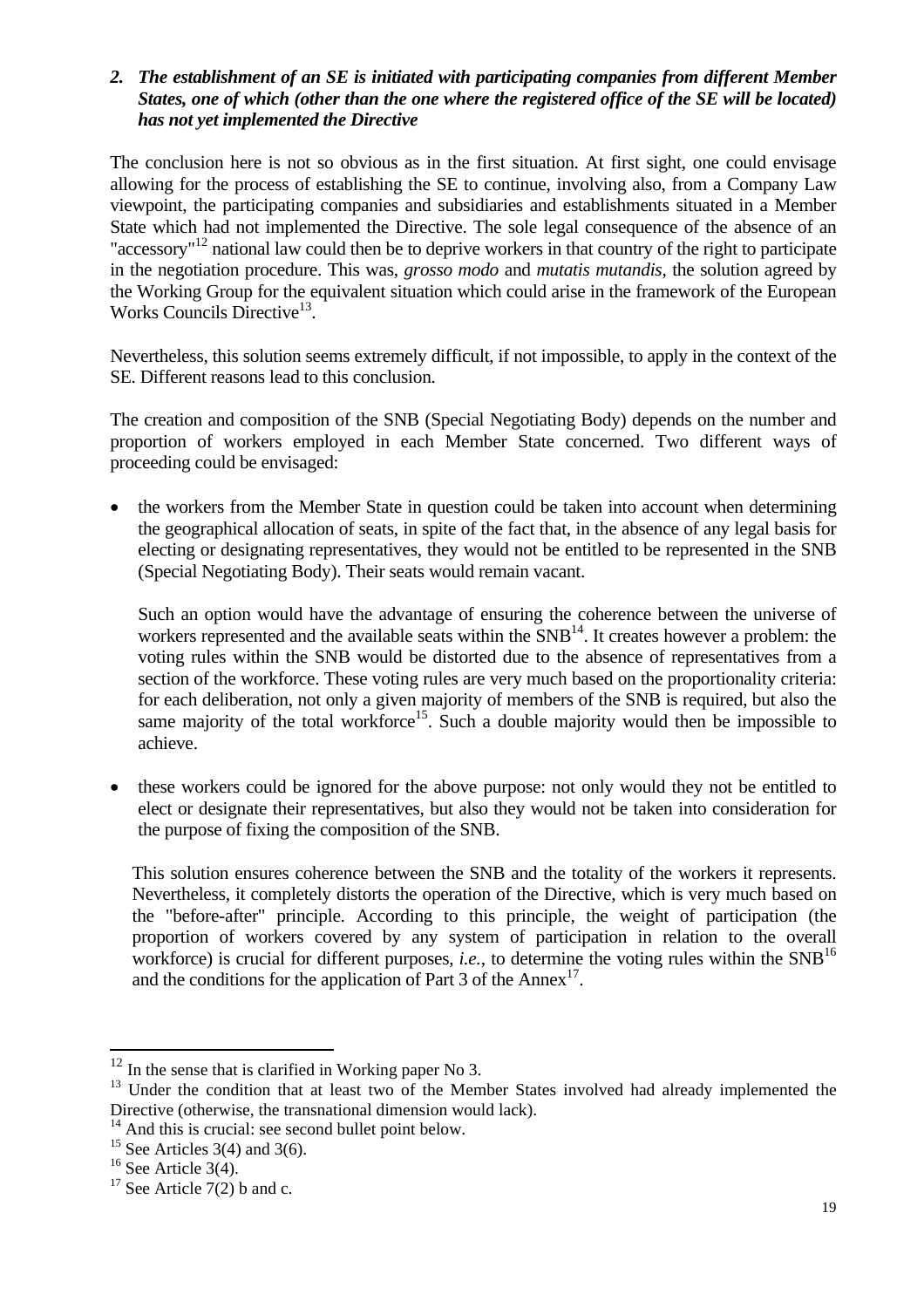There seems to be no way out of this dilemma, other than to make the participation of a participating company or a subsidiary or establishment of a participating company in the global process of establishing an SE dependant upon their coverage by a national law implementing the Directive.

In these circumstances, the conclusion below seems unavoidable.

**Conclusion** : Companies located in a Member State which did not transpose the directive cannot take part in the establishing of an SE; the SE can be created and the negotiating procedure referred to in the directive can be initiated, but only by companies located in Member States having a national framework of transposition of the Directive and of which all the concerned subsidiaries and establishments are also covered by a national transposition law. The legal basis which supports this conclusion is once again Article 12(2) of the Regulation.

This leads us therefore to the conclusion that it is impossible for a company to take part in the establishment of an SE when a national transposition law does not cover one or more of its components (i.e. one or more of its concerned subsidiaries or establishments)<sup>18</sup>.

This statement must be "nuanced" by the possibility that each participating company always have to exclude from the process of establishing an SE those of its subsidiaries and establishments which are not covered by a national transposition law. In order for the process to continue in complete accordance with the Directive, it will be enough for the participating companies not to abstain from including their components not covered by a national transposition law in the perimeter of the future SE.

The participating companies remain masters of this process. It is up to them alone to determine those of their assets (including their subsidiaries and establishments), which they wish to transfer to the SE. They are therefore in a position to define at any moment (at least until the SE is registered<sup>19</sup>) the perimeter of the group of which the future SE will be the dominant company or the transnational enterprise of which the future SE will have the central management.

## *3. Incomplete transposition and late transposition*

 $\overline{a}$ 

The above conclusions also derive from the importance of legal certainty in the context of the establishment of an SE. The fulfilment of the formalities referred to in the Directive being a precondition for registration in the same way as those referred to in the Regulation (see Article 12(2)), it is crucial to draw up clear and univocal rules also with regard to the way in which the Directive applies.

This need for legal certainty brings us to the double question of incomplete transposition and of late transposition. In fact, the situation can be clear and the solution univocal if a Member State has not at all transposed the Directive at the time when, following the launching of the procedure for establishing an SE, the formalities referred to in the Directive must begin to be fulfilled. *Quid* if this lack is partial or if it is corrected at a later date?

<span id="page-19-0"></span> $18$ Only concerned subsidiaries and establishments, i.e. subsidiaries and establishments of a participating company which will become subsidiaries and establishments of an SE at the time of its creation (see working Paper n° 6) are hit by the effects just mentioned. Other subsidiaries and establishments are not relevant for the purposes of the Directive.<br><sup>19</sup> This power stops when the SE is registered. As regards mergers, Article 29, paragraph 1 a) and 2 a) of

<span id="page-19-1"></span>the Regulation states that a merger has *ipso jure* the consequences that all the assets and liabilities are transferred from the merging companies to the SE.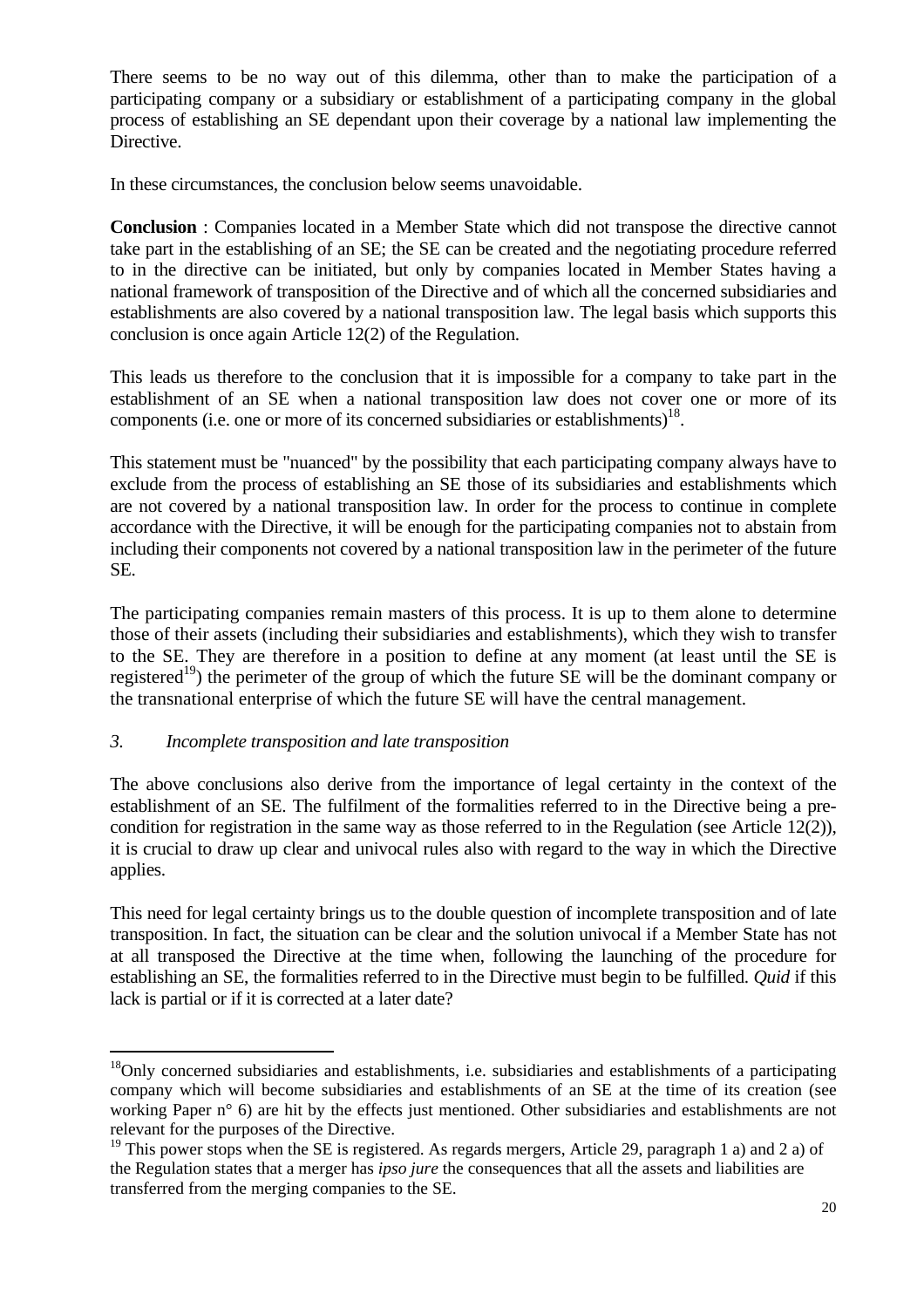### Incomplete transposition

 $\overline{a}$ 

Concerning incomplete transposition, one must firstly take into account the fact that Community law contains no mechanism which makes it possible to declare in a positive, general and definitive way the conformity of a national law with a directive<sup>20</sup>. The Community institution which has the task of controlling the conformity of national law with Community law, the European Court of Justice, performs this task only when a case is submitted to it (by the Commission) and within the strict limits of the submission. A judgement of conformity on a specific aspect raised by the Commission does not prejudge in any way on other aspects. Moreover, such a judgement is never final (what is in conformity today might not be in conformity tomorrow, for example, due to the evolution of the case law of the Court).

Consequently, it would be useless to expect an absolute and guaranteed legal certainty. However, it seems important for Member States to specify to the best possible extent the minimum required for considering acceptable the participation of a company in the creation of an SE with regard to the issues above.

The incomplete transposition can in fact concern either the scope of the national measures (a more restrictive national scope than the one of the Directive), or the absence of transposition or the incorrect transposition of certain provisions of the Directive. How to distinguish, between those different shortcomings, those which are relevant for the effects mentioned above and those which are not?

Let us take some examples inspired of the practice of the Community litigation. The transposition of the Directive could be done in a given Member State by mean of a collective agreement without an *erga omnes effect*, and without other measures, in particular legislative, being taken to remedy this insufficiency. Certain sectors of activity covered by the Directive can therefore remain excluded from the scope of the national transposition measures.

A second example: the essential provisions of the Directive are transposed, but doubts remain concerning some instrumental provisions (protection of workers' representatives, appeals, sanctions, etc.).

It seems pertinent to establish, as a criterion allowing for the distinction between vital deficiencies and those which are not, the relevance of the practical consequences which derive from that. If a bad transposition of the Directive in a Member State is likely to affect the way in which the rules operate in a particular case, then the conclusion seems inevitable that the participating companies or their subsidiaries or establishments located in that Member State are not covered by a national transposition law. If it does not affect substantially the way in which the rights conferred by the Directive are exercised, then it will not be relevant.

In the first of the examples referred to above, the incomplete transposition of the Directive would be relevant only if one of the participating companies or one of their concerned subsidiaries or establishments belongs to a sector not included in the scope of the collective agreement, in which case it would not be possible for the workers in question to take part in the negotiation process nor to take them into account for the other effects referred to in the Directive (in particular those connected with the "before and after" mechanisms). On the other hand, if these entities are covered in a particular case by the national provisions, then the insufficiency would be not relevant.

<span id="page-20-0"></span> $20$ For example, a mechanism identical to the one which exists in the constitutional law of some Member States providing for a preventive control of the constitutionality of the laws.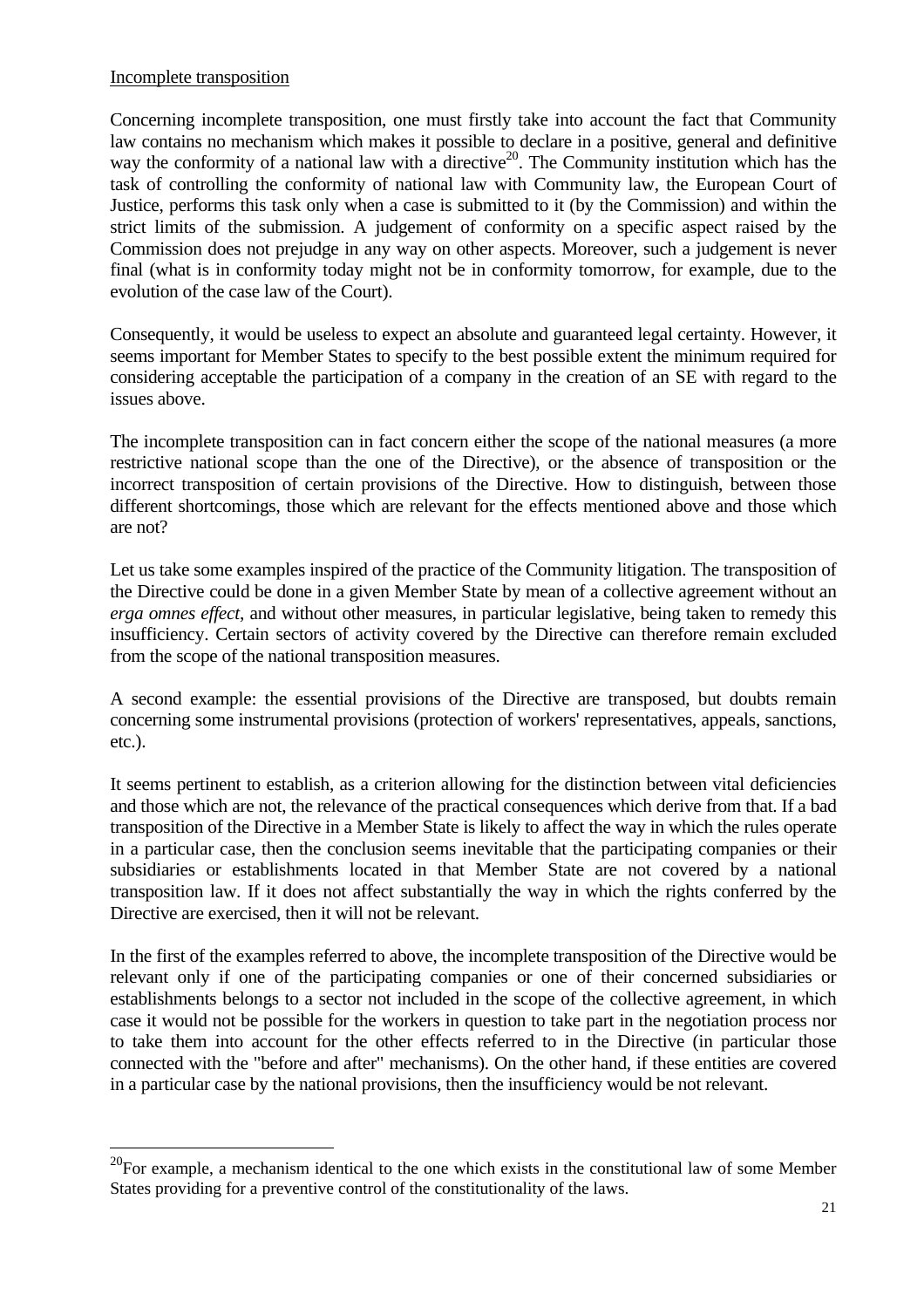In the second example, the non-existent of insufficient provisions regarding the protection of workers' representatives, appeals or sanctions would be relevant only if this would make it impossible for the workers to exercise the rights which are conferred to them by the directive, i.e., if disputes arise during the process.

### Late transposition

This hypothesis refers to cases where the national measures would be non-existent at the moment when the processes of establishing an SE and the negotiation procedure provided for in the Directive are initially launched, but they are adopted and enter into force afterwards before the process comes to an end  $^{21}$ .

Again, the criterion should be pragmatic. If the transposition is done at a moment which still allows for the fulfilment of all the formalities referred to in the Directive, then nothing seems to prevent the participating companies or their concerned subsidiaries and establishments covered by that law from joining the process of establishing an SE at that moment. This can be the case, for example, if the transposition arrives in time to allow for the creation of the Special Negotiating Body or for its recomposition according to those new elements before the conclusion and signature of the agreement<sup>22</sup>.

### *4. Measures to be taken*

 $\overline{a}$ 

In view of the need for legal certainty, it would be useful that the national transposition provisions specify the rules that we just have identified. These precise details will be addressed not only to the companies likely to be interested by the creation of SEs, but also, and above all, to the authorities responsible for controlling the legality of the process of establishing an SE, as the respect of the Directive constitutes a pre-condition of registration).

These rules can be summarised as follows:

- an SE cannot be registered in a Member State which has not transposed the directive;
- in order for a company to be able to participate in the establishing of an SE, it is essential that the Member State in which the company is located, as well as all the Member States where all its concerned subsidiaries and establishments are located, have transposed the Directive;
- the incomplete transposition of the Directive will only have the above effects if the insufficiency concerns fundamental elements of the legal framework of transposition, the absence of which prevents the exercise of the rights conferred by the Directive;
- the late transposition of the Directive will have the above effects only if it prevents the normal negotiation process from being carried forward. This shortcoming can be considered corrected if the transposition is done in good time still allowing for the full participation in the negotiation process of the companies and their concerned subsidiaries or establishments in question.

<span id="page-21-0"></span> $^{21}$ If they enter into force after the registration of the SE, they are not likely to influence the development of the process and all occurs therefore as if they were not existing.<br><sup>22</sup>The problems of changes occurring within the participating companies and their concerned subsidiaries

<span id="page-21-1"></span>and establishments throughout the process leading to the establishment of an SE will be evoked again and in a more thorough manner in a separate working paper (on the creation, the composition, the distribution of seats and the operation of the SNB).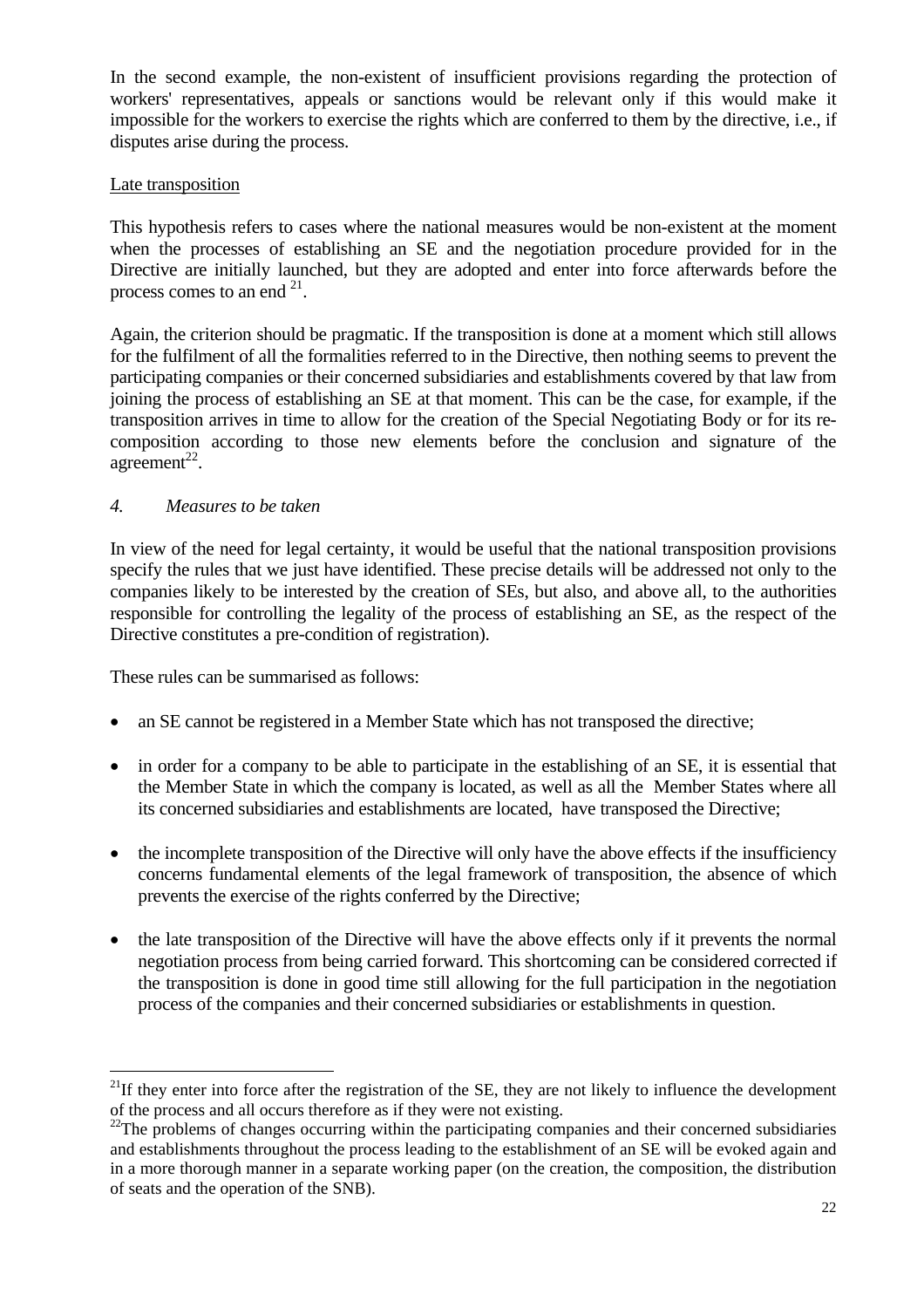In view of the fundamental importance of the control of legality within the overall process of establishing an SE, the methods of translating these rules into national provisions will be analysed at a more advanced stage of the work of the Group of Experts.

It must be said that the refusal to register from an authority controlling the legality of the process of establishing an SE, on the grounds that the obligatory formalities resulting from the Directive were not fully complied with due to the absence of or a faulty transposition, does not affect in any way the sovereign powers of the national judge and of the European Court of Justice as regards the control of the application of Community law. Such a refusal can always be subject to administrative or judicial review, in accordance with the applicable national rules and procedures, including seizing of the European Court of Justice for a preliminary ruling. In this context, nothing distinguishes such a refusal of registration from any other administrative action which takes Community law into account.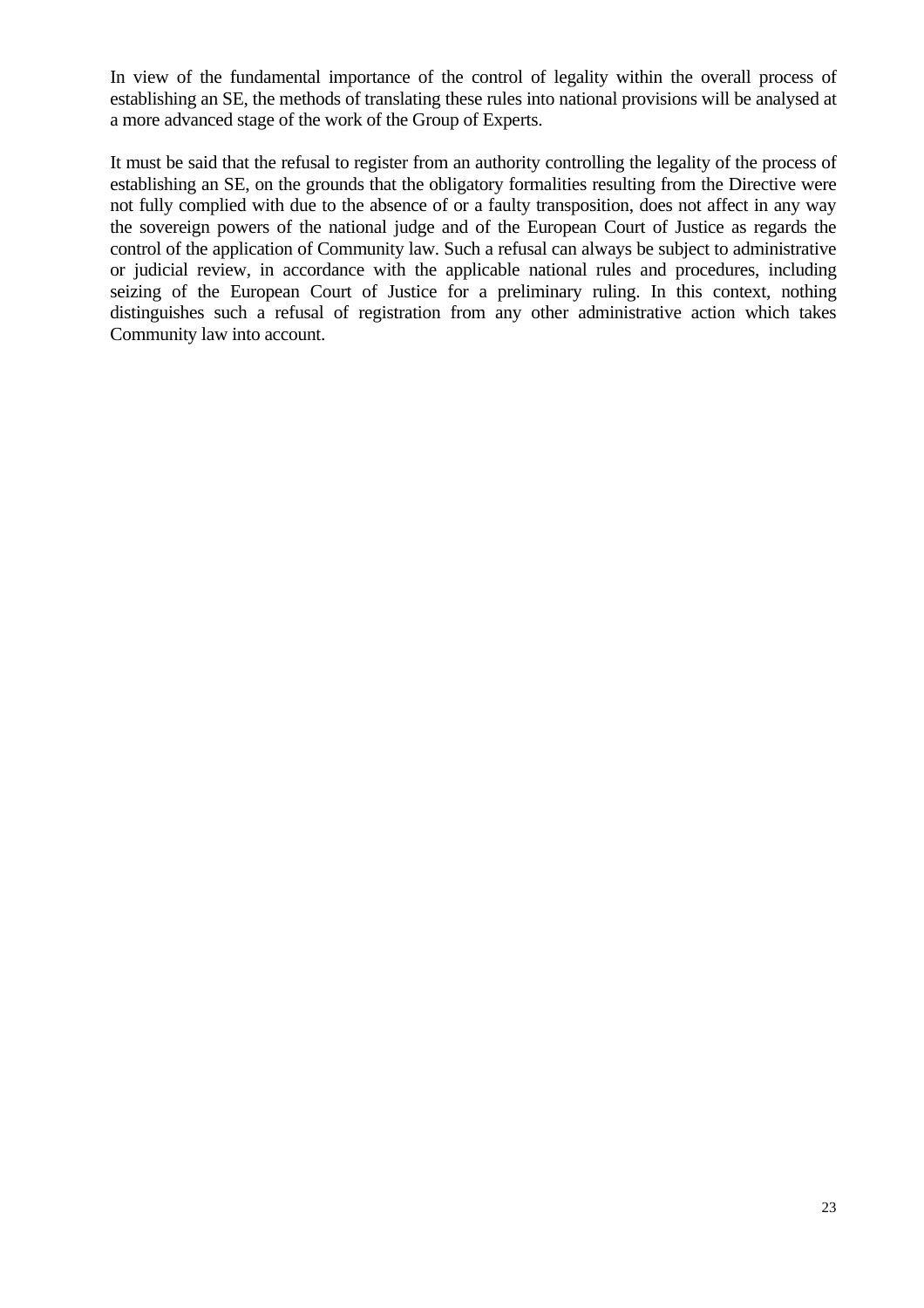# *EXPERT GROUP "SE "*

# **WORKING PAPER N° 6**

## **2 October 2002**

# **Definition of "participating companies" –Article 2 (b)**

# **GENERAL**

Together with the notions of "subsidiary" and "concerned subsidiary or establishment", the notion of "participating companies" is crucial in the context of the present Directive.

In order to fully understand how the Directive operates, it is necessary to make a clear distinction between these three types of entities which are targeted therein as addressees of different obligations or which are taken into consideration in several places to determine the content and the scope of different rules of the Directive.

From a general viewpoint, the definition of "participating companies" is relevant for the purposes of the negotiation procedure and as a reference for applying the principle of the maintenance of acquired rights ("before-after" approach).

On the other hand, the notion of "subsidiary" concerns either the general provisions (for instance in relation to the definition of information and consultation or to the perimeter of the group composed of the SE and the subsidiaries which it controls), or the provisions applicable once the SE is established (especially those in the Annex).

Finally, the definition of "concerned subsidiary or establishment" is particularly relevant for determining the composition of the Special Negotiation Body (SNB).

Table I gives a precise indication of the different provisions in which these three types of entities are targeted.

# **QUESTIONS TO BE ANALYSED**

- A) The direct participation in the establishment of an SE
- B) Entities covered by the concept of "companies"
- C) National systems of participation organised at group level

## **A) The direct participation in the establishment of an SE**

It arises from the preceding table that the directive deals with a multiplicity of companies (as well as with other entities, as we will see below, under "B") which are involved in the establishment of an SE. Nevertheless, Article 2(b) of the Directive is clear: only companies taking part directly in the establishment of an SE are deemed to be "participating companies" within the meaning of the **Directive**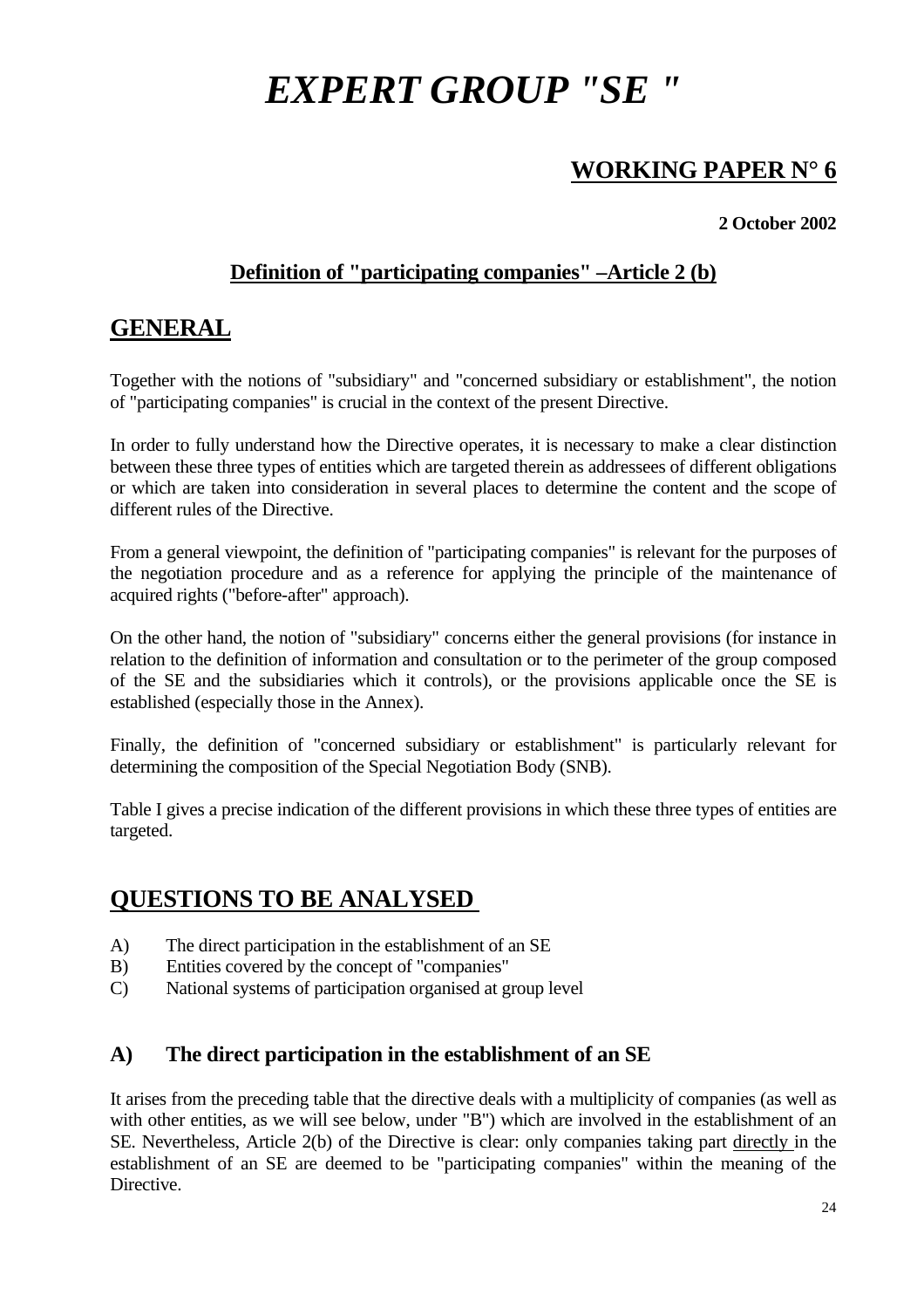In order to characterise clearly the concept of "direct participation", it seems useful to review the ways of establishing an SE as provided for in the Regulation. At the same time, that will enable us to clarify other elements which are relevant in this respect, in particular those referring to the "Community nationality" of the companies in question as well as to their cross-border dimension. Obviously, the Directive can be interpreted and applied only within the limits imposed by the Regulation, thus making the conditions prescribed therein impossible to circumvent in the context of the Directive.

## **The ways of establishing an SE**

Articles 2 and 3 of the Regulation allow for different ways of establishing an SE:

- by way of transformation into an SE of a public limited company formed under the law of a Member State and having its registered office and its central administration in the Community, as long as it has had for at least two years a subsidiary governed by the law of another Member State;
- by way of a merger between at least two public limited companies governed by the law of at least two different Member States and having their registered offices and their central administrations in the Community;
- by way of formation of a holding company by public or private limited companies having their registered offices and their central administrations in the Community and governed by the law of at least two Member States or having for at least two years at least a subsidiary or an establishment governed by the law of another Member State;
- by way of formation of an SE-common subsidiary by companies or other legal bodies, under the same conditions as for the SE-holding;
- by way of forming an SE-subsidiary by an SE already established $^{23}$ .

The Statute allows therefore access to the SE to a rather broad universe of national companies. This universe varies according to the choice regarding the way of establishing an SE. However, all companies wishing to take part in the formation of an SE have to satisfy two criteria: to have their registered office in the Community and to have a cross-border dimension<sup>24</sup>.

## **Types of companies which can participate in the establishment of an SE**

Public limited companies are the type of company best suitable for the creation of an SE, under any of the four ways referred to above. Private limited companies can take part in the establishment of an SE-holding or of an SE-common subsidiary. Other companies and other legal bodies governed by public or private law have access to the SE only by way of establishing an SE-common subsidiary.

An SE can itself take part in the establishment of another SE, by merger, formation of a holding company or creation of common subsidiary. The Statute states the general principle of the assimilation of SEs to public limited companies governed by the law of the Member State where the SE has its registered office, for the purposes of the establishment of an  $SE^{25}$ , except in the case of transformation, naturally.

<span id="page-24-0"></span> $\overline{a}$  $23$ We will not deal in this working paper with this specific way of establishing an SE, which will be treated at a later stage in a separate working paper.<br><sup>24</sup>See Article 2 of the Regulation.<br><sup>25</sup>Article 3(1) of the Regulation.

<span id="page-24-1"></span>

<span id="page-24-2"></span>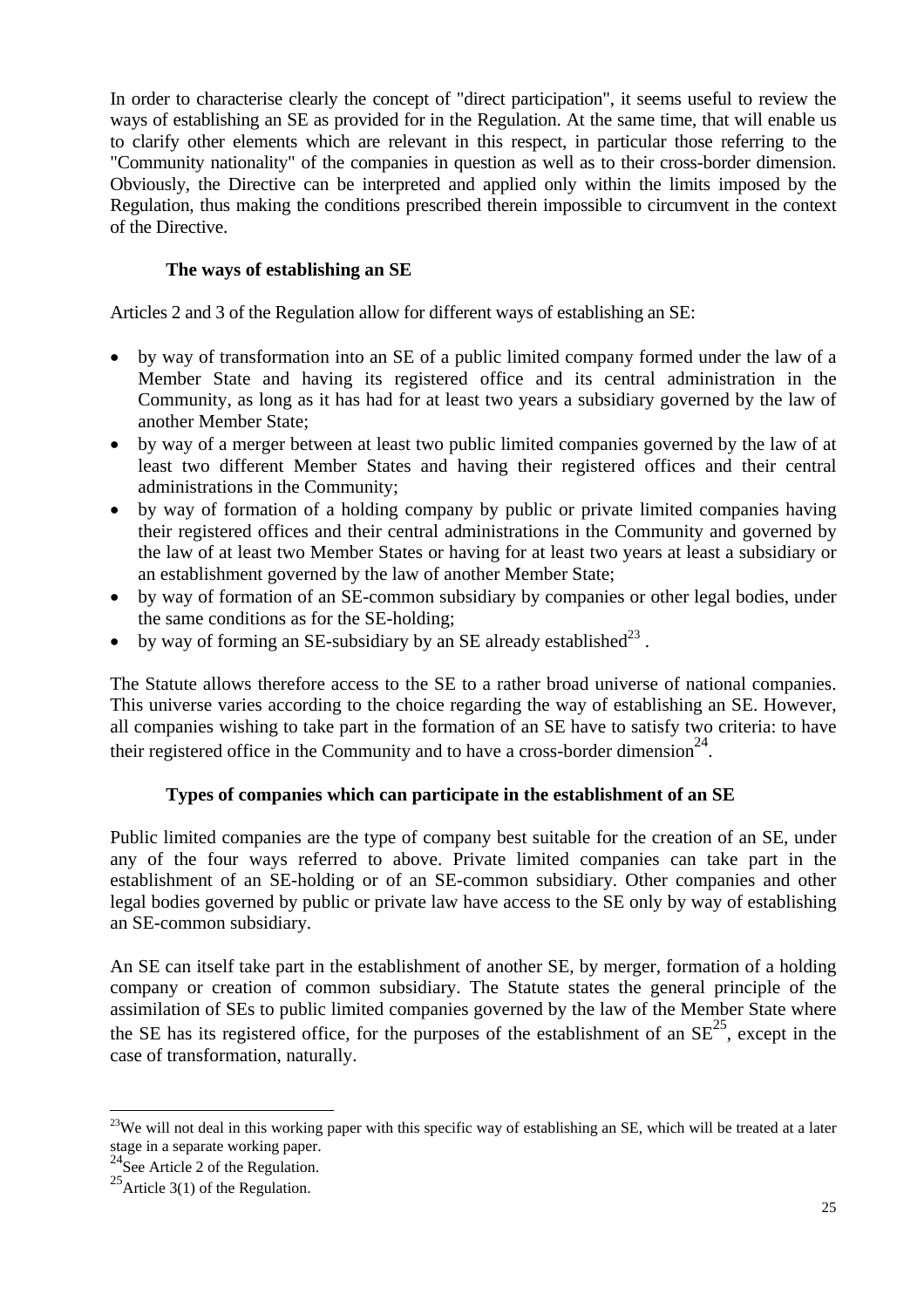#### **The registered office of the participating companies**

The Statute makes it possible only for truly European companies to create one SE. Indeed, the rule is that only companies formed under the national law of a Member State and which have their registered office and their central administration (*i.e.* their effective management centre) in the Community can take part in the establishment of an  $SE^{26}$ .

Consequently, a company having its registered office or its central administration in a third country cannot in principle take part in the process of establishing an SE. This rule prevents third countries-based companies from using the SE as an instrument of direct penetration in the European market. However, the Regulation does not prevent them from becoming, thereafter, shareholders of an SE, *via* an acquisition of shares or even a take-over of an  $SE^{27}$ .

This rule admits however an exception, in view of the legislation of certain Member States<sup>[28](#page-25-2)</sup> which subjects to national law all companies registered on their territory, even if these companies have their central administration outside the Community. The Regulation admits the possibility for Member States of allowing a company which does not have its central administration in the Community to take part in the establishment of an SE. In this case, the company in question must satisfy an additional attachment criterion of an economic nature: its activity must present an effective and continuous link with the economy of the Member State in which it has its registered office<sup>29</sup>. Consequently, the Regulation requires that the company in question must be formed according to the law of a Member State and have its registered office in this same Member State as well as an effective and continuous link one with the economy of a Member State.

#### **The cross-border element of the participating companies in one SE**

Apart from transformation, and due to the cross-border nature of the SE, all companies formed under the law of a Member State and having their registered office and their central administration in the Community may participate in the process of establishing an SE provided that two of them at least are governed by the law of at least two different Member States.

However, even if they are governed by the law of a single Member State, they can establish an SE-holding or an SE-common subsidiary, if each of two of them have had at least for two years a subsidiary governed by the law of another Member State or an establishment located in another Member State. It was the Commission's proposal of 1991 which introduced this possibility which gives greater flexibility to companies wishing to establish an SE, while preserving the crossborder character of the operation.

The cross-border element required for the transformation of a public limited company – formed under the law of a Member State and having its registered office and its central administration in

<span id="page-25-0"></span> $^{26}$ The Regulation does not require that the registered office designated by the statutes and the central administration of a company which takes part in the establishment of an SE are located in the same Member State, but only that both of them are located in the Community.<br><sup>27</sup>In practice, a company based in a third country can establish an SE *via* one of its subsidiaries established in a

<span id="page-25-1"></span>Member State. *A fortiori,* two companies located in two different Member States which are subsidiaries of the same

<span id="page-25-2"></span>Japanese group, for example, can establish an SE.<br><sup>28</sup>In particular, the United Kingdom, Ireland and the Netherlands, Member States with the "registered office

<span id="page-25-3"></span>system".<br><sup>29</sup>Taken from the requirement of the General Program for the Removal of Restrictions on the Freedom of Establishment, adopted by the Council on 18 December 1961 (OJ of 15.01.1962) governing the cases where a company which has only its registered office in the Community could benefit from the freedom of establishment.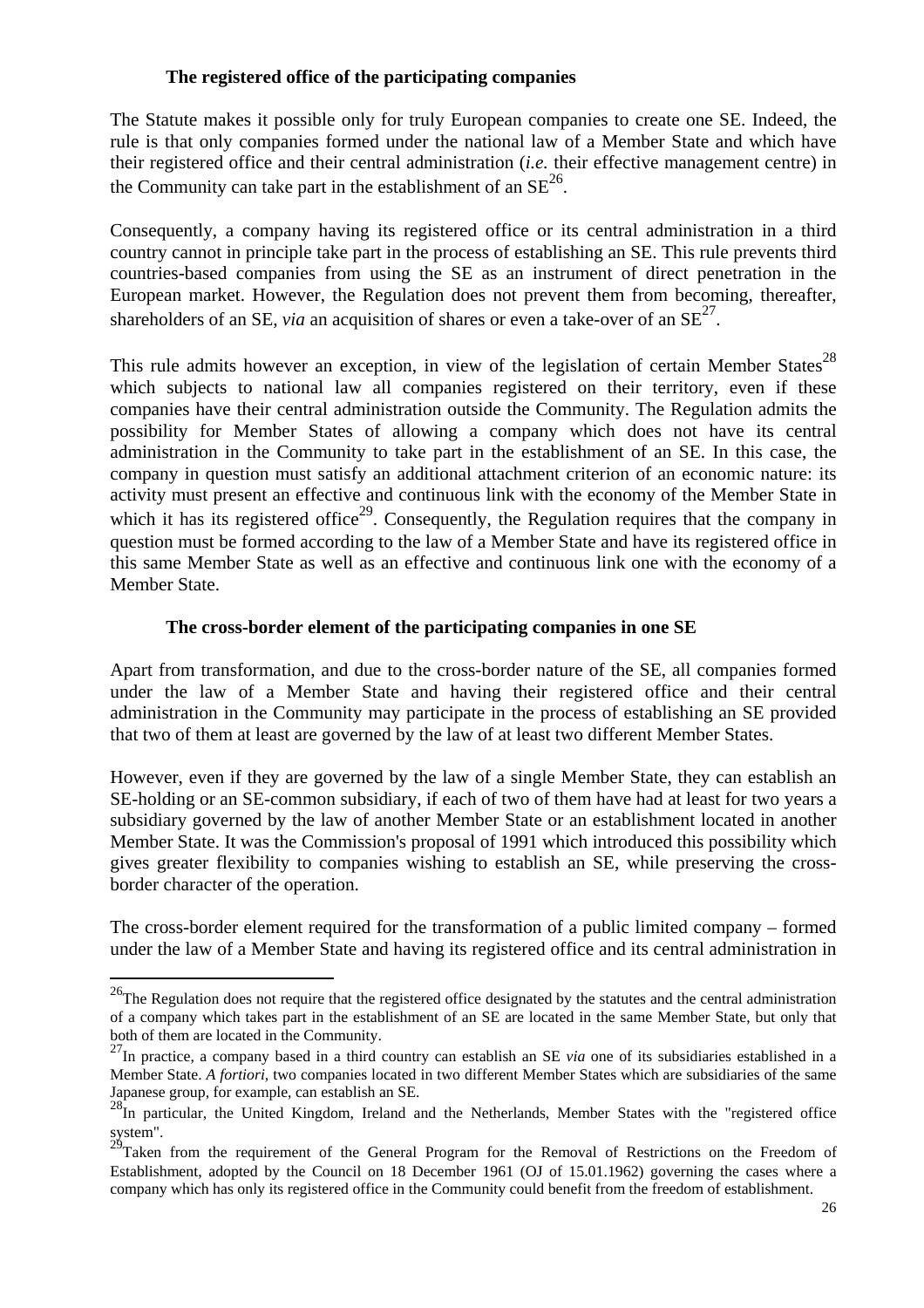<span id="page-26-2"></span>the Community - is that it has had for at least two years a subsidiary governed by the law of another Member State.

Table II summarises the aspects evoked above.

Consequently, the subsidiary company mentioned several times in the different paragraphs of Article 2 of the Regulation is not always a company directly participating in the establishment of an SE. Often, it appears therein as a precondition *sine qua non* allowing a company governed by the law of a Member State to take part directly in the establishment of an SE. It is the case of the subsidiary company referred to in paragraph 2(b) (for the SE-holding), in paragraph 3(b) (for the SE-common subsidiary) and in paragraph 4 (for the transformation).

The determining criterion which enables us to qualify a given company as "a participating company" within the meaning of the Directive is that of the future ownership of the capital of the SE. Only a company the shareholders of which will become shareholders of the SE upon its establishment (see Regulation, Articles 29 for mergers, 33 for the SE-holding and 37 for transformation) or which will become itself shareholder of the SE (see Article 36 of the Regulation and applicable national provisions for the SE-common subsidiary) takes part directly in the process of establishing an SE and is therefore deemed to be a "participating company".

Other subsidiaries of these participating companies, involved indirectly in the constitution process or even not involved at all, cannot be considered "participating companies" within the meaning of the Directive, which may regard them, possibly, as "concerned subsidiaries".

With regard to mergers, the direct participation is easy to determine: in any event, the participating companies have themselves to be governed by the law of different Member States.

In the cases of the SE-holding and the SE-common subsidiary, some doubts could arise from the fact that Article 2 of the Regulation mentions *"a subsidiary company governed by the law of another Member State"*. Actually, the existence of this subsidiary company constitutes a simple condition of access to the SE through these two ways on the part of the participating companies. In these cases, the subsidiary company in question does not take part directly in the establishment of the SE and cannot therefore be deemed to be a "participating company" within the meaning of Article  $2(b)$  of the Directive<sup>30</sup>.

Concerning the specific case of transformation, the intrinsic nature of this operation means that there is only one company formally involved in the establishment of the SE, *i.e*., there is only one participating company: the public limited company formed under the law of a member State which transforms itself into an SE. There again, the existence of a subsidiary company as required by Article 2(4) of the Regulation constitutes only a precondition of the establishment of an SE by way of transformation. By no means the subsidiary company in question acquires by virtue of this the quality of "participating company"<sup>31</sup>.

## **B) Entities covered by the concept of "companies"**

The term "company" has a precise meaning, elaborated over the course of time by Company Law. The Regulation grasps this concept in its current legal signification<sup>32</sup>. One would be led to believe

<span id="page-26-0"></span> $\overline{a}$  $30$ It is nevertheless relevant for other purposes provided for in the Directive, insofar as it necessarily is a "concerned" subsidiary" within the meaning of article 2(d). See working document n°...  $31$ <br> $32$ See Annexes I and II of the Regulation, which list the national companies of each Member State which are aimed

<span id="page-26-1"></span>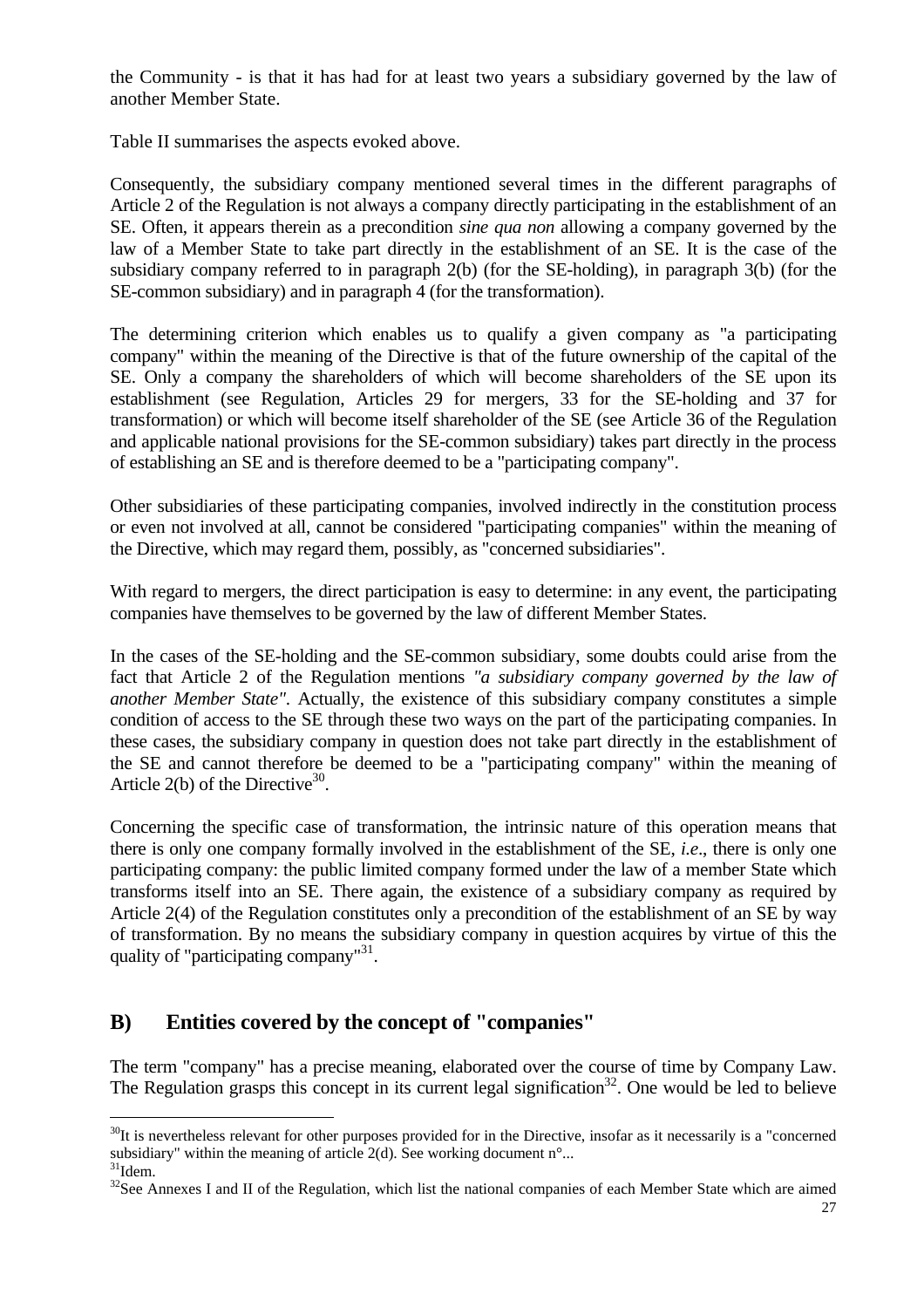that the Directive would do likewise, but that would inevitably lead to a serious and insurmountable inconsistency related to the constitution of an SE-common subsidiary.

In fact, in accordance with Article 2(3) of the Regulation, this way of forming an SE is accessible not only to companies within the meaning of Article 48 of the Treaty<sup>33</sup>, but also "to other legal bodies governed by public or private public law".

These "other legal bodies" have necessarily to be covered by the definition of "participating companies" referred to in the Directive, otherwise the rules therein would be completely useless in the event that one or more of these legal bodies intervene directly in the process of establishing an SE.

## **C) National systems of participation organised at group level**

The third relevant question in relation to the definition of "participating companies" will hardly be mentioned. Only after having reviewed the way in which the negotiation referred to in Articles 3 to 6 of the Directive proceeds and having analysed Article 7 (on the conditions for the application of the standard rules referred to in the Annex) we will be in a position to give a complete and satisfactory solution to this problem.

Simplifying, the question can be summarised as follows: by introducing in the Directive the definition of "participating companies" for the purposes which appear in the left-hand column of the table on page 2 of this working paper, the Community legislator chose, amongst other things, to take these companies, and they alone, as a reference for the application of the "before and after" principle.

This has very important, even decisive, effects in particular concerning the way in which Articles 3(4) (voting rules within the SNB and determination of the highest system of participation, 7(2) (conditions for the application of Part 3 of the Annex) and 3(b) of the Annex (determination of the highest system of participation) apply. It results from this that only the participation systems existing within the organs of these participating companies are relevant for the aforesaid effects. However, in the majority of the Member States with participation systems applicable in the private sector, participation is organised at the level of the group of companies (See table III). This is the case in Germany, in Austria, in Denmark, in Norway, in Sweden and in Finland. Only in the Netherlands and in Luxembourg the reference level for the organisation of participation is each individually considered company.

The accumulation of a participation at the level of the companies and of a participation at the level of the group (within the controlling company) is envisaged:

- with specific rules for the controlling company of the group (Denmark, Austria);
- with the same mechanisms as for the companies: (Finland, France public sector).

With regard to groups of companies, participation is organised within the controlling company:

with specific rules (Germany - iron and steel industry-mines);

<span id="page-27-0"></span>

at Article 2.<br><sup>33</sup>Article 48 second subparagraph of the Treaty: *"Companies or firms" means companies or firms constituted under civil or commercial law, including the co-operative societies, and other legal persons governed by public or private law, save for those which are non profit-making".*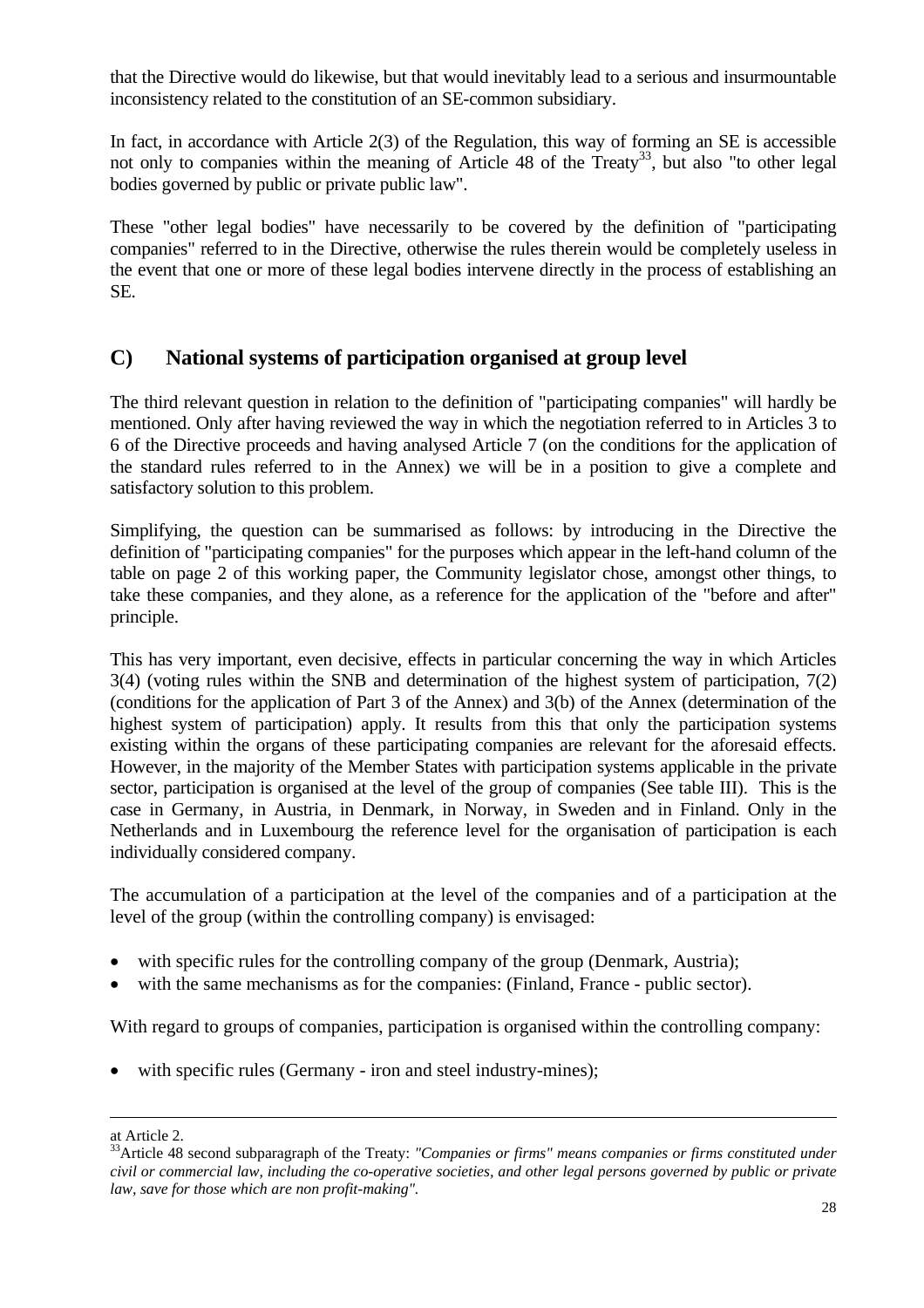• with the same mechanisms as for the companies, by taking into account all the employees of the group (Sweden, Germany - law 52 and law 76)

The existence of a group is taken into account neither for the workforce nor for the participation mechanism:

- private sector or with public participation (Luxembourg);
- specific systems (the Netherlands)
- public sector (Spain, Ireland, Greece).

Thus, in the private sector, the national provisions generally take into account the existence of the groups, whether it concerns cumulating the participation at the level of the subsidiary companies and at the level of the controlling company, or organising the participation at the level of the head of the group. Only Luxembourg and the Netherlands consider only the companies.

On the other hand, the provisions envisaging the participation in public sector or the specific systems (the Netherlands) usually do not take into account the existence of the groups.

The question of whether or not subsidiary companies should be taken into account in the questions concerning the participation in the constitution of an SE therefore arise:

• As regards the relevant workforce: what is the workforce to take into account in the formulas in Article 3.4 of the directive ("participation covers x% of the overall number of employees of the participating companies") or 7.2 ("participation (...) covering x% of the total number of employees in all the participating companies")?

Article 2 (b) defines "participating companies" as "the companies directly participating in the establishing of an SE". Pursuant to this definition, only the workforce of the controlling company of a for example Swedish, Danish or German group should be taken into account, while evidently all the employees of the group in the country are concerned with this participation.

• As regards participation methods taken into account: what are the methods to take into account in the formulas in Article 3.4 of the directive ("the highest proportion existing within the participating companies") or 7.2 ("one or more forms of participation applied in one or more of the participating companies (...)") and ("if there was more than one form of participation within the various participating companies"), or still Part 3 subparagraph (b) in the Annex (the highest participation system)?

Article 2 (b) defines "participating companies" as "the companies directly participating in the establishing of an SE". Pursuant to this definition, only the methods of participation at the level of these companies would be taken into account.

For example, within the framework of a Luxembourg company taking part in the creation of an SE of which all activities and workforce are placed in a subsidiary company at the level of which the participation is exerted (1/3 of the SB), is the Luxembourg method of participation taken into account?

Another example, for Denmark and Austria, would we take into account the methods of participation at the level of the controlling company taking part in the establishing of an SE or of the subsidiary companies? Or of both?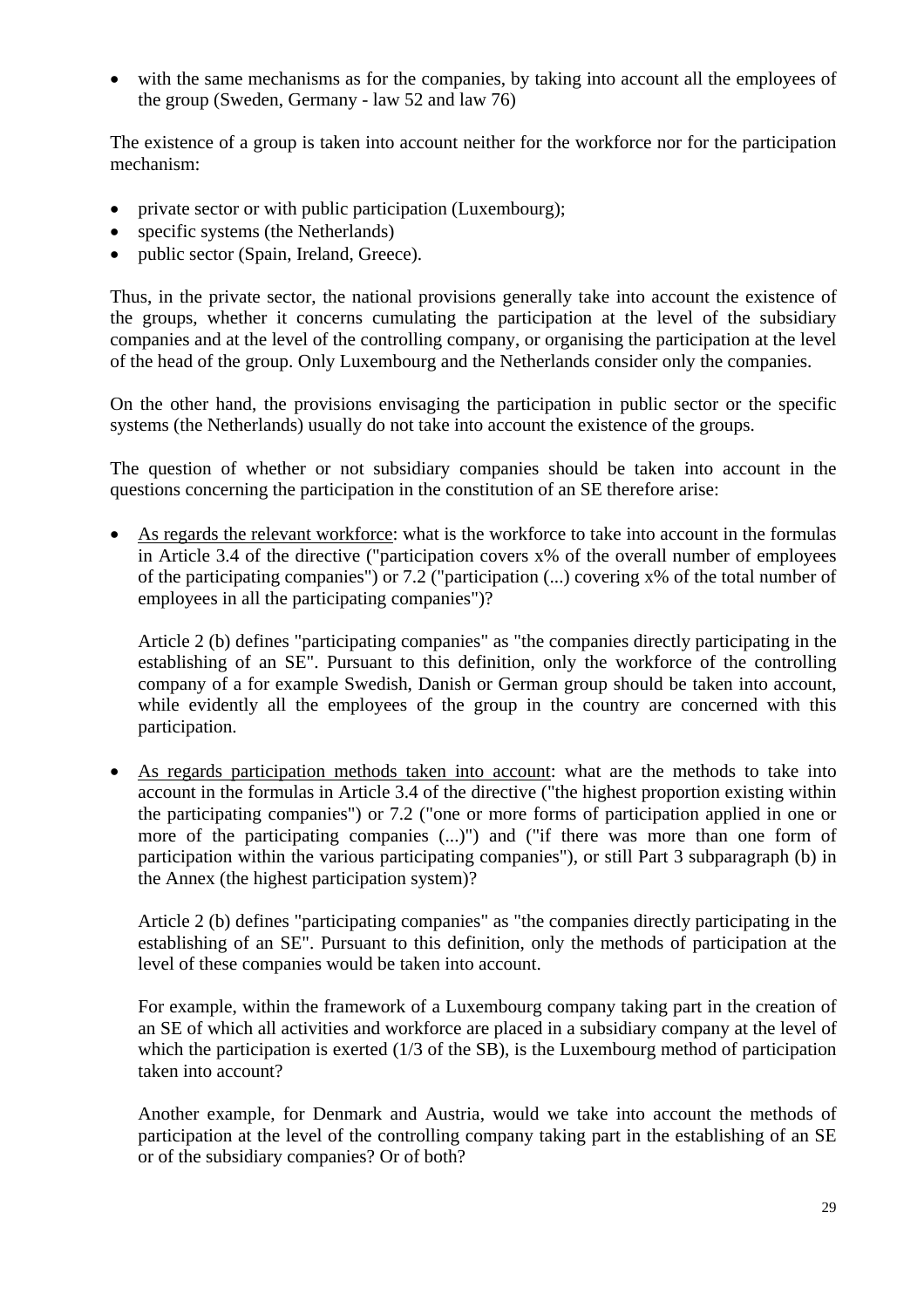• As regards consequences for national participation methods : what happens when there is participation only at the level of the controlling company of the group (Germany, Sweden) and this controlling company disappears by way of merger to an SE or when this controlling company is an SE?

This would mean that, without an interpretation effort, the participation systems existing at the level of the subsidiary companies in the countries mentioned above will not always be fully taken into account.

The solution for this problem will remain for the moment open, until the moment when the work of the Group will be more advanced and will provide us a more precise overall picture of the way in which the Directive operates.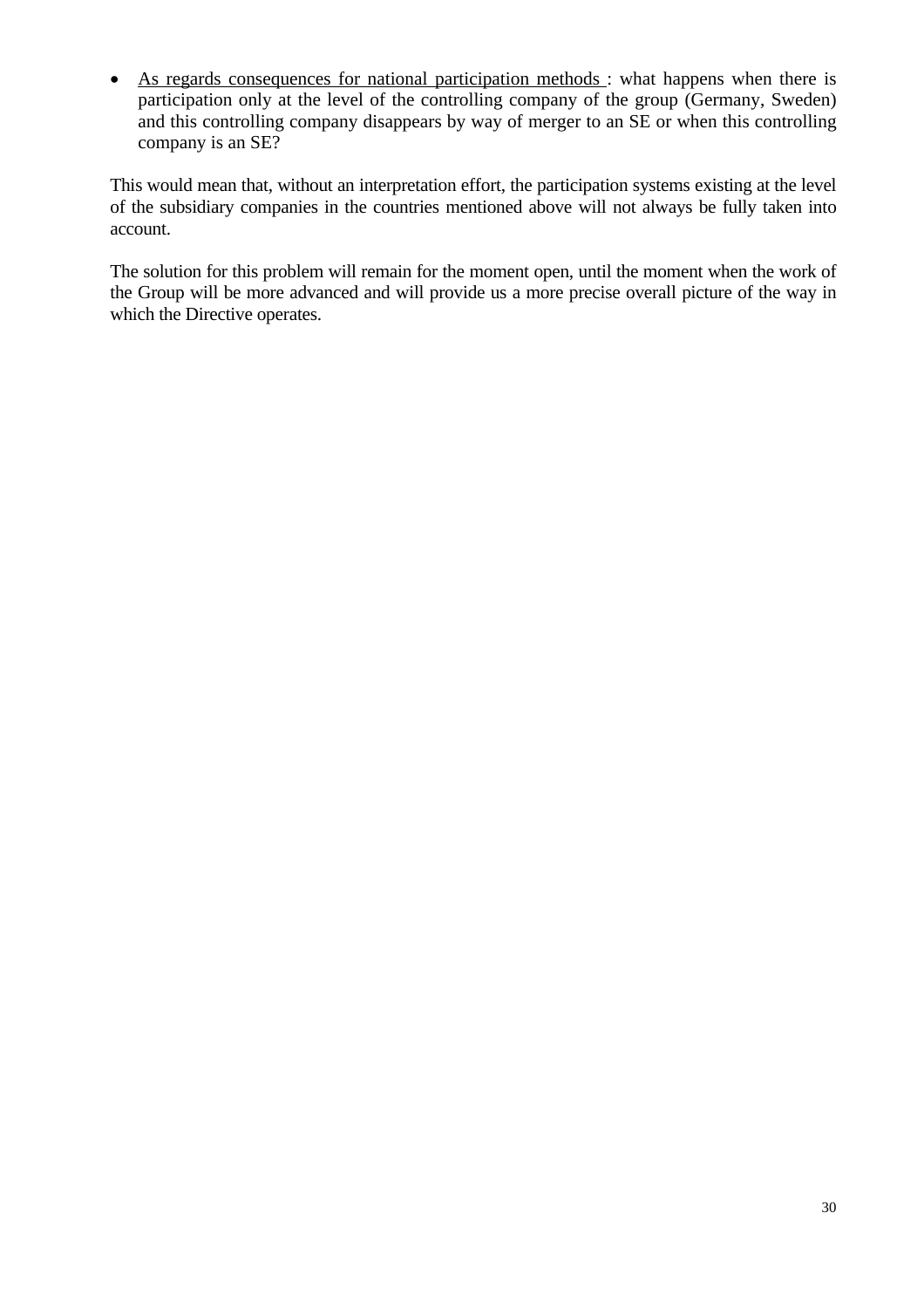### **Table I – Participating companies - subsidiary and establishment - concerned subs. or establishment**

| PARTICIPATING COMPANIES                                                                                                               | <b>SUBSIDIARY/</b><br><b>ESTABLISHMENT</b>                                            | <b>CONCERNED SUBSIDIARY OR</b><br><b>ESTABLISHMENT</b>  |
|---------------------------------------------------------------------------------------------------------------------------------------|---------------------------------------------------------------------------------------|---------------------------------------------------------|
| Art. $2.d$ ) – Definition of concerned subsidiary<br>or establishment                                                                 |                                                                                       |                                                         |
|                                                                                                                                       | Definition<br>2.f<br>Art.<br>of<br>$\equiv$<br>representative body                    |                                                         |
| Art. 2.g) - Definition de SNB                                                                                                         |                                                                                       |                                                         |
|                                                                                                                                       | Art. 2.i) - Definition of information                                                 |                                                         |
| Art. $3.1$ – Initiative to create a SNB                                                                                               | Art. $3.1$ – Information on the number<br>of employees                                |                                                         |
| Art. $3.2.a$ ) – Distribution of seats in the SNB                                                                                     |                                                                                       | Art. $3.2.a$ ) – Distribution of seats in<br>the SNB    |
| Art. $3.2.b$ ) – Designation of the members of the<br><b>SNB</b>                                                                      |                                                                                       | Art. $3.2.b$ – Designation of the<br>members of the SNB |
| Art. 3.3 - Determining the parties to the<br>negotiations                                                                             |                                                                                       |                                                         |
| Art. 3.4 – Reference companies for calculating                                                                                        |                                                                                       |                                                         |
| the proportion of workers covered by systems of<br>participation (for the purpose of establishing the<br>voting rules within the SNB) |                                                                                       |                                                         |
| Art. 3.4 – Reference companies for determining                                                                                        |                                                                                       |                                                         |
| the highest system for participation (to check if<br>there has been a reduction in the participation                                  |                                                                                       |                                                         |
| rights)                                                                                                                               |                                                                                       |                                                         |
| Art. $3.7$ – Responsibility for the expenses of the<br><b>SNB</b>                                                                     | Art. 3.6 – Reconvention of the SNB                                                    |                                                         |
| Art. $4.1$ – Obligation to negotiate in a spirit of                                                                                   |                                                                                       |                                                         |
| co-operation                                                                                                                          |                                                                                       |                                                         |
| Art. $4.2$ – Parties to the negotiations                                                                                              | $(4.2.b)$ – Content of<br>Art.<br>the                                                 |                                                         |
|                                                                                                                                       | agreement (coverage)                                                                  |                                                         |
| Art. $7.1.b$ ) – Conditions for the application of<br>the Annex                                                                       |                                                                                       |                                                         |
| Art. 7.2 - Reference companies for calculating                                                                                        |                                                                                       |                                                         |
| the proportion of workers covered by systems                                                                                          |                                                                                       |                                                         |
| for participation<br>Art. 8.2 et $4 -$ Right to withhold information                                                                  | 8.2<br>for<br>Art.<br>Justification                                                   |                                                         |
|                                                                                                                                       | withholding information                                                               |                                                         |
| 10<br>employees'<br>Protection<br>of<br>$\overline{\phantom{a}}$<br>Art.<br>representatives                                           | Art. $10$ – Protection of employees<br>representatives                                |                                                         |
| Art. 12.1 - Enforcement                                                                                                               |                                                                                       | Art. 12.1 - Enforcement                                 |
|                                                                                                                                       | Art. 13.1 et $3$ – Links with other<br>provisions                                     |                                                         |
|                                                                                                                                       | <b>Ann.</b> 1.a) – Distribution of seats in                                           |                                                         |
|                                                                                                                                       | the representative body<br><b>Ann. 1.e</b> ) – Nomination of members                  |                                                         |
|                                                                                                                                       | of the representative body                                                            |                                                         |
|                                                                                                                                       | Ann. 2.a) - Competence of the<br>representative body                                  |                                                         |
|                                                                                                                                       | $\overline{\text{Ann.}}$ 2.e) – Information to workers<br>by the representative body. |                                                         |
|                                                                                                                                       | Ann. 3.b) - Election or nomination of                                                 |                                                         |
|                                                                                                                                       | workers' representatives<br>in<br>the<br>administrative or supervisory body           |                                                         |
| $3.b$ – Reference<br>companies<br>for<br>Ann.<br>determining the highest system of participation                                      |                                                                                       |                                                         |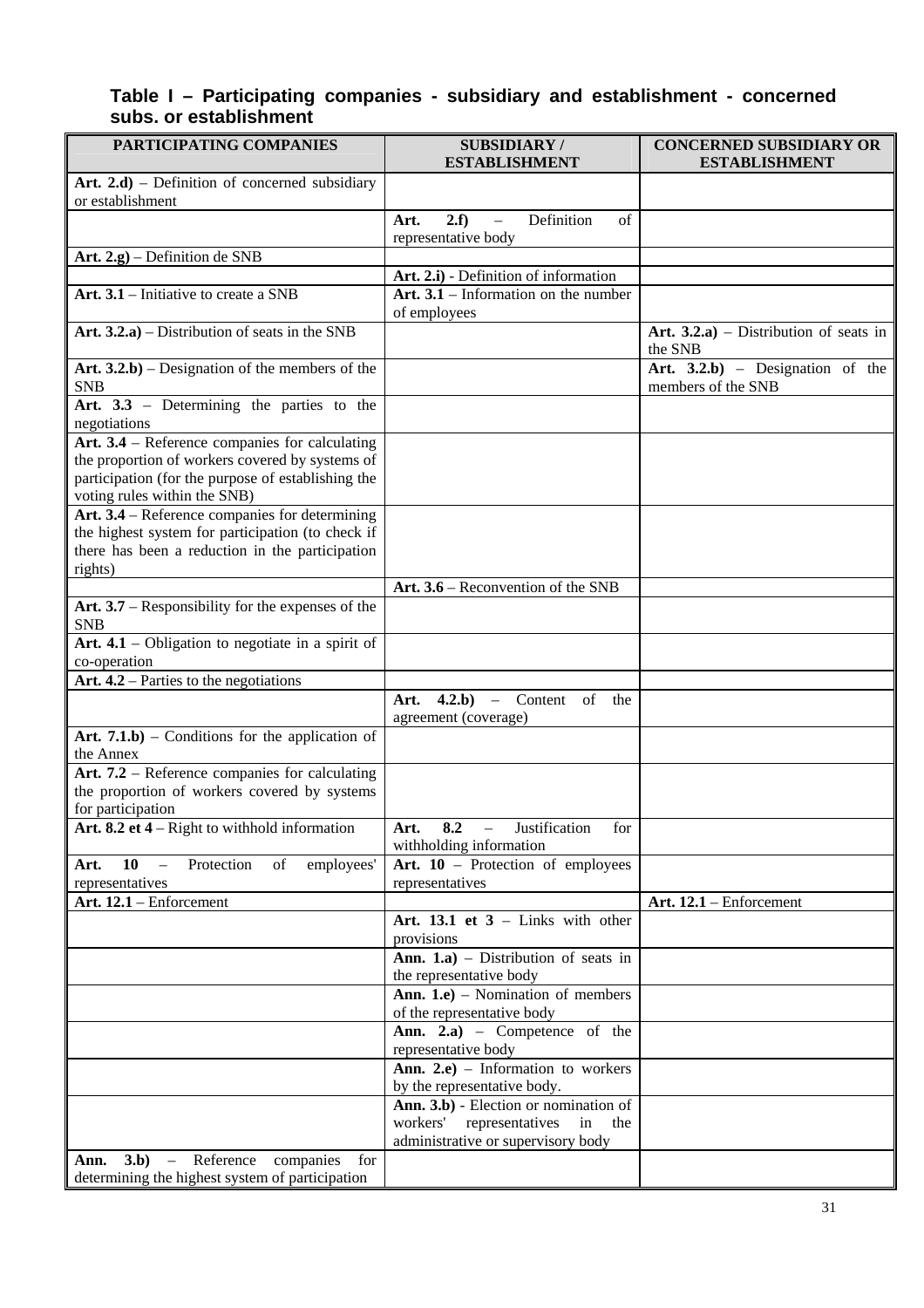#### **Constitution methods of an SE**

| <b>WAY OF ESTABLISHING</b><br>AN <sub>SE</sub> | <b>TYPES OF PARTICIPATING</b><br><b>COMPANIES</b>                                                                                                      | <b>REGISTERED OFFICE OF THE</b><br>PARTICIPATING COMPANIES                                                                                                                                          | <b>CROSS-BORDER DIMENSION OF</b><br>THE PARTICIPATING COMPANIES                                                                                                                                                           |
|------------------------------------------------|--------------------------------------------------------------------------------------------------------------------------------------------------------|-----------------------------------------------------------------------------------------------------------------------------------------------------------------------------------------------------|---------------------------------------------------------------------------------------------------------------------------------------------------------------------------------------------------------------------------|
| <b>MERGER</b>                                  | $\bullet$ PLC<br>$\bullet$ SE                                                                                                                          | • Registered office and central administration in EC<br>OR<br>•Central administration outside the EC<br>registered office in EC<br>effective and continuous link with the economy of a<br><b>MS</b> | At least two of them are governed by the<br>law of different MS                                                                                                                                                           |
| <b>HOLDING</b>                                 | $\bullet$ PLC<br>$\noph.$<br>$\bullet$ SE                                                                                                              | • Registered office and central administration in EC<br>OR<br>•Central administration outside the EC<br>registered office in EC<br>effective and continuous link with the economy of a<br><b>MS</b> | At least two of them:<br>• Are governed by the law of different MS<br>OR<br>•Have had for at least two years a subsidiary<br>governed by the law of another MS or an<br>establishment located in another MS               |
| <b>COMMON SUBSIDIARY</b>                       | ·Civil or commercial law companies,<br>including co-operative societies.<br>•Other legal entities governed by<br>private or public law<br>$\bullet$ SE | • Registered office and central administration in EC<br>OR<br>·Central administration outside the EC<br>registered office in EC<br>effective and continuous link with the economy of a<br><b>MS</b> | At least each one of two of them:<br>• Are governed by the right of different MS<br>OR<br>·Have had for at least two years a subsidiary<br>governed by the law of another MS or an<br>establishment located in another MS |
| <b>TRANSFORMATION</b>                          | $\bullet$ PLC                                                                                                                                          | •Registered office and central administration in EC<br>OR<br>•Central administration out side the EC<br>registered office in EC<br>effective and continuous link with the economy of a<br><b>MS</b> | Has for at least two years a subsidiary<br>governed by the right of another MS                                                                                                                                            |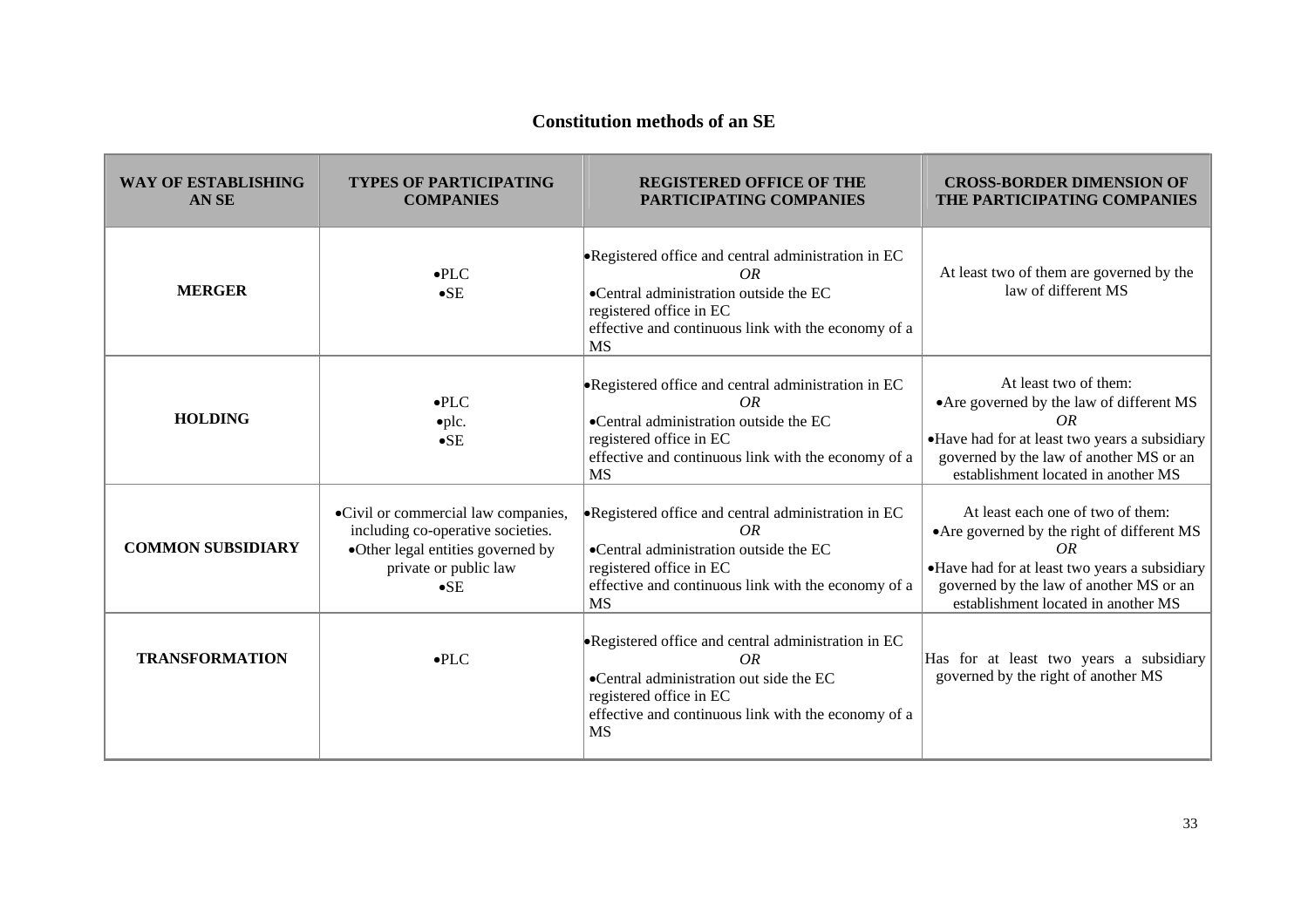# **Table III - Methods of participation of the employees at the level of the group**

| Germany     | $\frac{\text{Law } 52 \text{ (up to } 2000 \text{ employees)}}{\text{participation takes place at the level of the controlling company}}$                                                                                                              |
|-------------|--------------------------------------------------------------------------------------------------------------------------------------------------------------------------------------------------------------------------------------------------------|
|             | of the group if there is one.                                                                                                                                                                                                                          |
|             | The number of members of the supervisory board (SB) depends on the capital of the company.                                                                                                                                                             |
|             | The employees of the companies of the group are taken into account when designating                                                                                                                                                                    |
|             | representatives of the workforce.                                                                                                                                                                                                                      |
|             | Law 76 (+ 2000 employees): participation takes place at the level of the controlling company of                                                                                                                                                        |
|             | the group if there is one.                                                                                                                                                                                                                             |
|             | The number of members of SB depends on the number of employees in the group.                                                                                                                                                                           |
|             | The employees of the companies of the group are taken into account when designating<br>representatives of the workforce.                                                                                                                               |
|             | Iron and steel industry-mines: participation takes place in the companies of $+1000$ empl. or,<br>when they do not fulfil this requirement, when the group has $+2000$ employees.                                                                      |
|             | In the companies, possibly heads of group, the SB is usually composed of 21 members (15 or 11)                                                                                                                                                         |
|             | in the smallest ones), including 10 representatives of the employees and 1 neutral member; In the<br>attached groups, SB includes 15 members of which 7 are employees' representatives and one a                                                       |
|             | neutral member.                                                                                                                                                                                                                                        |
| Austria     | Participation also applies to the SB of the controlling company when it employs less than half of<br>employees of the subsidiary companies (except insurance-banks or when its activity is limited to<br>the administration of companies).             |
|             | At the level of the controlling company: when there is a representation of group, it nominates the                                                                                                                                                     |
|             | representatives to the SB, otherwise, the work's council (WC) or the committee of work's councils                                                                                                                                                      |
|             | (CWC) of the controlling and controlled companies elect these representatives in proportion of                                                                                                                                                         |
|             | their workforce.                                                                                                                                                                                                                                       |
| The         | No specific provisions concerning the groups.                                                                                                                                                                                                          |
| Netherlands |                                                                                                                                                                                                                                                        |
| Luxembourg  | The provisions apply to the company and do not take the groups into account.                                                                                                                                                                           |
| Denmark     | In the presence of a group, the employees of the subsidiary companies nominate $1/3$ of the<br>members of the administrative board (AB) and, if the controlling company has more than 35<br>employees, 2 of its representatives have a seat in the AB. |
|             | The total of the employees' representation lies between 3 and half of the AB.                                                                                                                                                                          |
|             | This is in addition to the participation up to a third of the AB in the companies of more than 35                                                                                                                                                      |
|             | employees.                                                                                                                                                                                                                                             |
| France      | For the delegation of the WC to the AB or SB: only the WC of the controlling company                                                                                                                                                                   |
|             | intervenes in the designation.                                                                                                                                                                                                                         |
|             | Public sector: For the employed administrators' election, the list of the concerned companies                                                                                                                                                          |
|             | comprises public-sector companies and their subsidiary companies of more than 200 employees.                                                                                                                                                           |
| Spain       | Public sector: No specific provisions concerning the groups.                                                                                                                                                                                           |
| Portugal    | Non applied provisions.                                                                                                                                                                                                                                |
|             |                                                                                                                                                                                                                                                        |
| Greece      | "Socialised" sector: List of concerned companies, no specific provisions concerning the groups.                                                                                                                                                        |
| Ireland     | Public sector: List of companies concerned, no specific provisions concerning the groups.                                                                                                                                                              |
| Finland     | Different thresholds of the participation: 150 employees for the companies, 500 employees for the<br>groups.                                                                                                                                           |
|             | Same mechanism: according to agreement, otherwise 1 to 4 members forming 1/4 seats.                                                                                                                                                                    |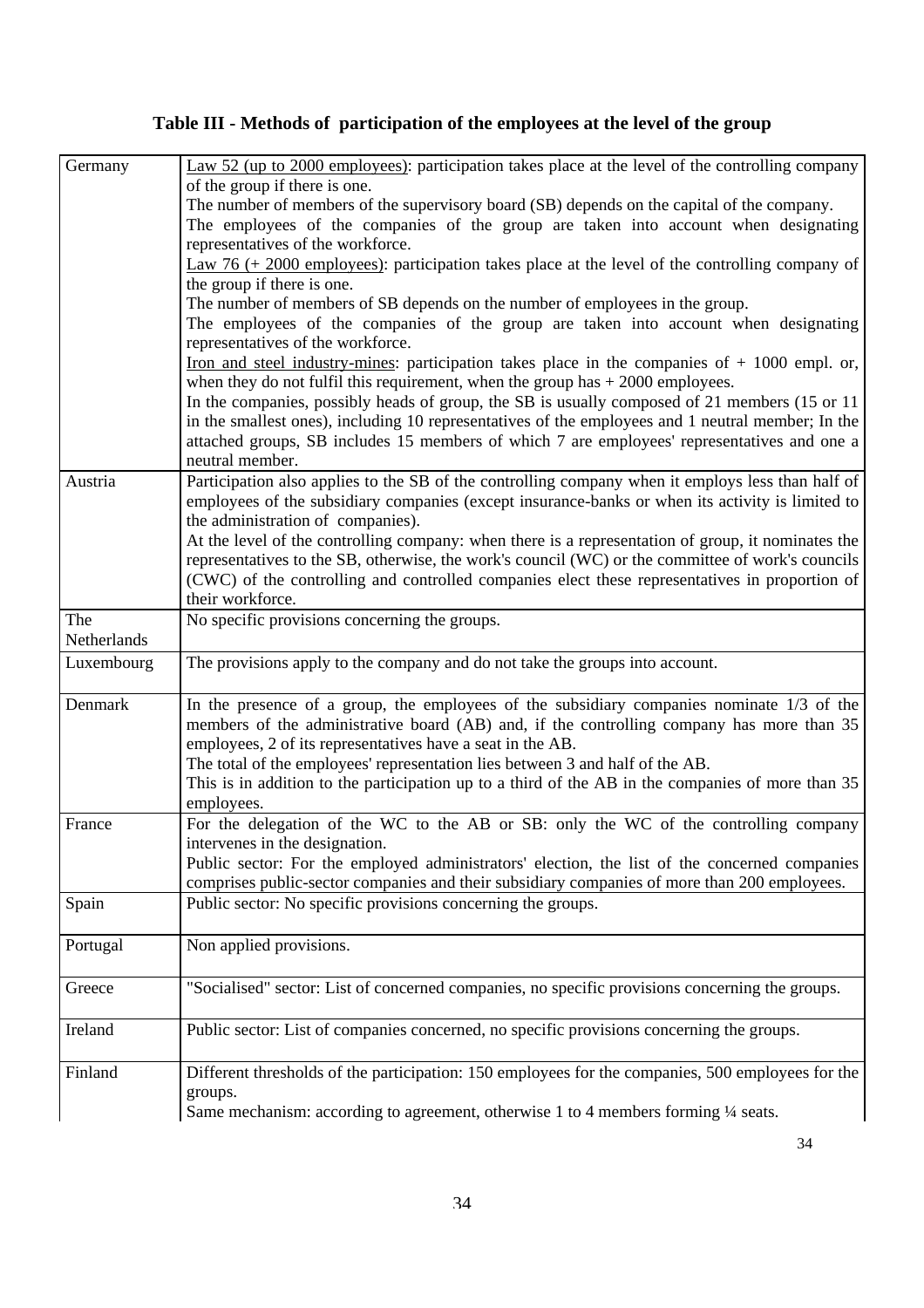| Sweden | In the event of group, participation takes place at this level and the representation must cover all |
|--------|------------------------------------------------------------------------------------------------------|
|        | the employees of the group.                                                                          |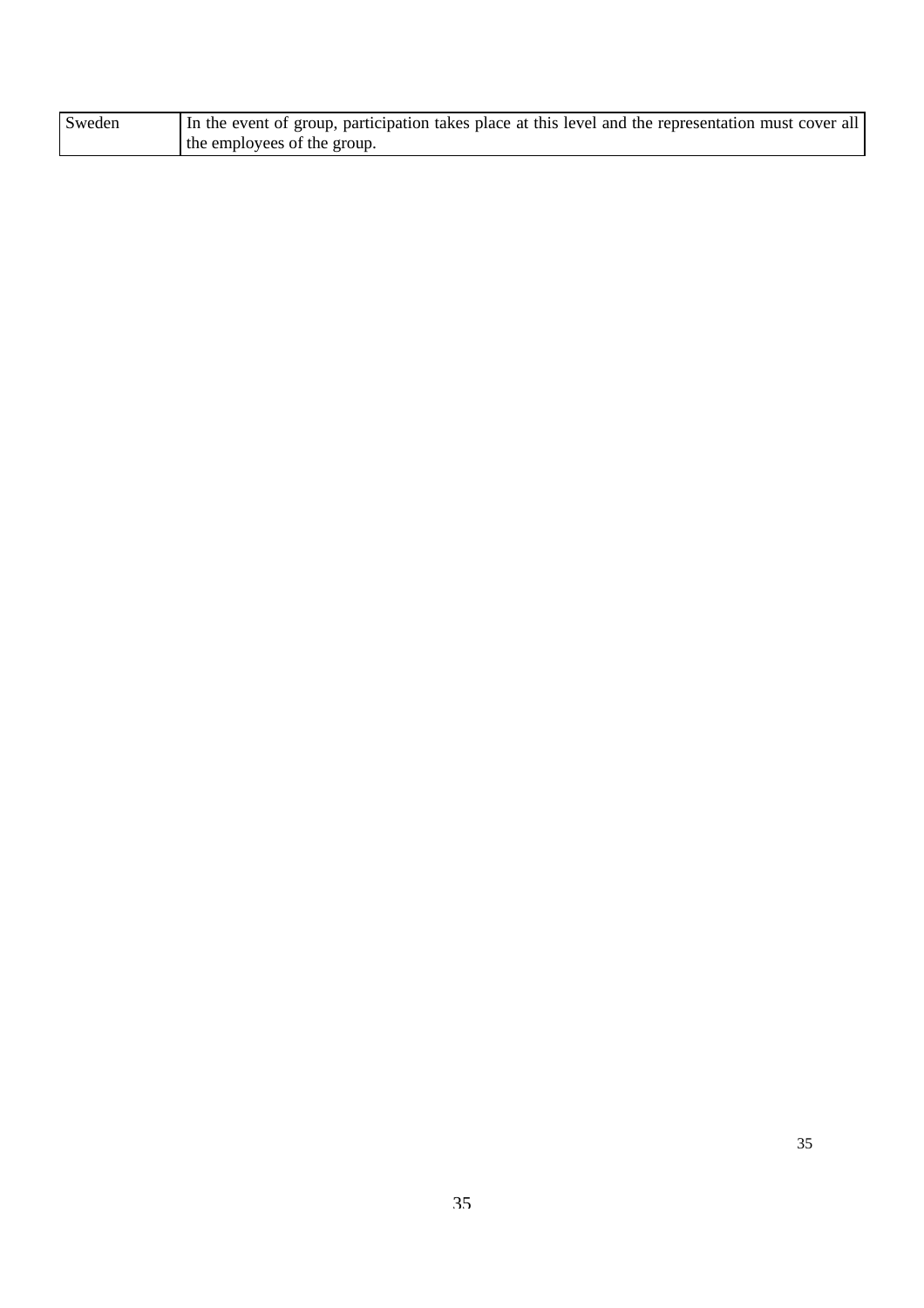# *GROUP OF EXPERTS "SE "*

# **WORKING PAPER N° 7**

**17 June 2002** 

## **Definition of "subsidiary" –Article 2 (c)**

The definition of subsidiary is relevant for the purposes indicated in the central column of table I of Working Paper n° 6. The Community legislator decided to borrow to this end the definition of subsidiary arising indirectly from all the provisions of Article 3 of Directive 94/45/EC. This means that the definition of subsidiary in the Directive does not necessarily coincide with the one of the Regulation (which in fact contains no explicit definition of subsidiary). This aspect will be treated in item 2 of this working paper. We will also address the question of knowing whether or not indirect subsidiaries or establishments of participating companies of which the controlling links are established outside the EU must be taken into account for the purposes of the Directive.

On the occasion of the transposition of Directive 94/45/EC, the concept of "controlling undertaking" was discussed at length within the bodies charged with this task. In particular, the Group of Experts from national administrations created by the Commission in order to ensure a harmonious transposition of the directive made many efforts to try to prevent possible conflicts between national arrangements which were likely to be contradictory in this field. It ended up settling a number of problems, though others, because of their complexity, could not be solved definitively. The Group concluded that practice would help resolve those problems, in particular through the case law of the European Court of Justice. Nevertheless, the problems identified by the group of experts, as real as they were, did not emerge until now in a visible way in the practical application of the Directive.

In any event, it is useful to take the rich discussions then into account on this occasion, since, as the SE Directive refers to this other Community act with regard to the definition of subsidiary, problematic situations of the same type could occur here.

#### **1. Summary of the work of transposing Directive 94/45/EC**

*Article 3 of the Directive 94/45/EC - Definition of 'controlling undertaking'* 

*1. For the purposes of this Directive, 'controlling undertaking' means an undertaking which can exercise a dominant influence over another undertaking ('the controlled undertaking') by virtue, for example, of ownership, financial participation or the rules which govern it.*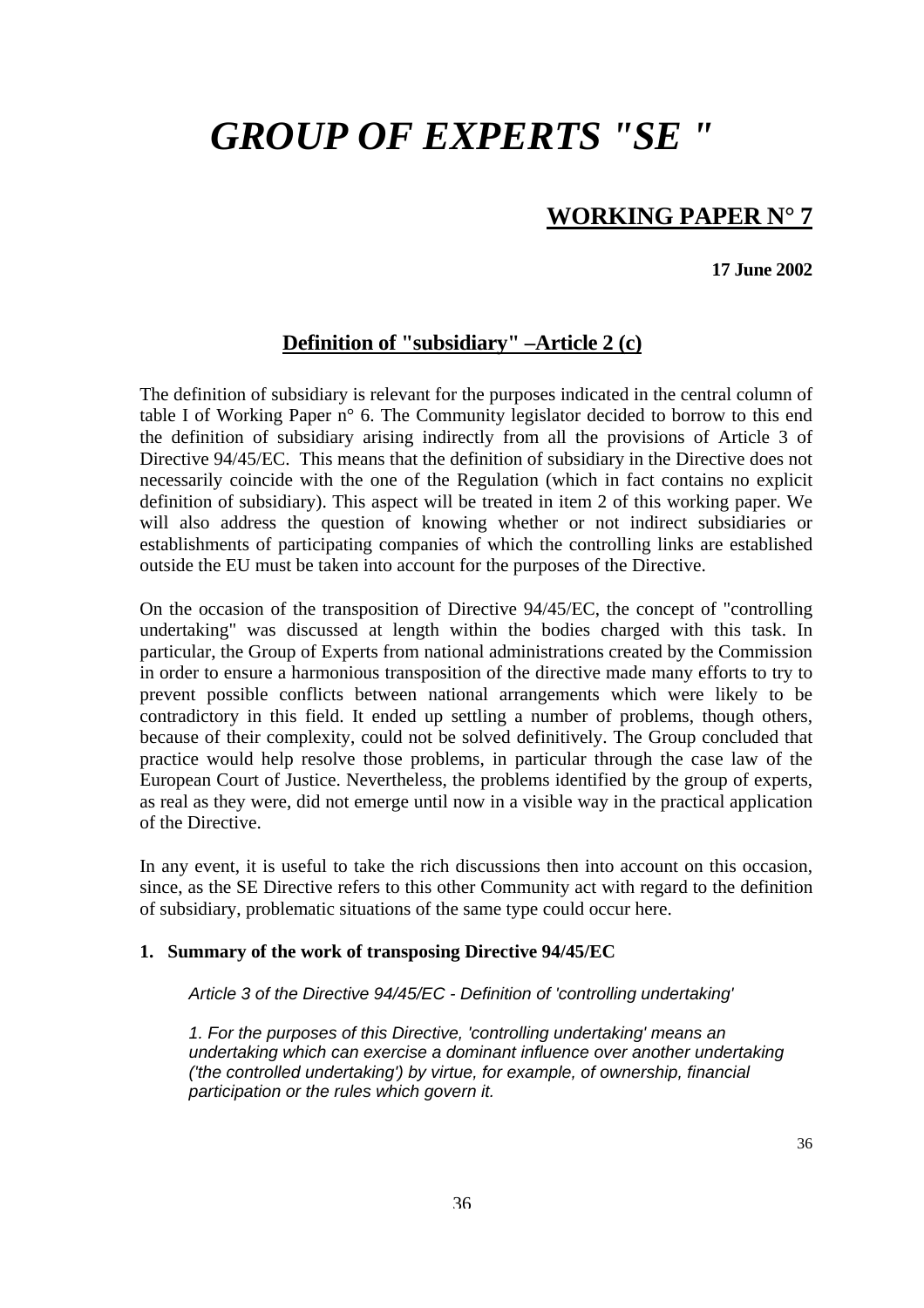*2. The ability to exercise a dominant influence shall be presumed, without prejudice to proof to the contrary, when, in relation to another undertaking directly or indirectly:* 

*(a) holds a majority of that undertaking's subscribed capital; or* 

*(b) controls a majority of the votes attached to that undertaking's issued share capital; or* 

*(c) can appoint more than half of the members of that undertaking's administrative, management or supervisory body.* 

*3. For the purposes of paragraph 2, a controlling undertaking's rights as regards voting and appointment shall include the rights of any other controlled undertaking and those of any person or body acting in his or its own name but on behalf of the controlling undertaking or of any other controlled undertaking.* 

*4. Notwithstanding paragraphs 1 and 2, an undertaking shall not be deemed to be a 'controlling undertaking' with respect to another undertaking in which it has holdings where the former undertaking is a company referred to in Article 3 (5) (a) or (c) of Council Regulation (EEC) No 4064/89 of 21 December 1989 on the control of concentrations between undertakings (6).* 

*5. A dominant influence shall not be presumed to be exercised solely by virtue of the fact that an office holder is exercising his functions, according to the law of a Member State relating to liquidation, winding up, insolvency, cessation of payments, compositions or analogous proceedings.* 

*6. The law applicable in order to determine whether an undertaking is a 'controlling undertaking' shall be the law of the Member State which governs that undertaking. Where the law governing that undertaking is not that of a Member State, the law applicable shall be the law of the Member State within whose territory the representative of the undertaking or, in the absence of such a representative, the central management of the group undertaking which employs the greatest number of employees is situated.* 

*7. Where, in the case of a conflict of laws in the application of paragraph 2, two or more undertakings from a group satisfy one or more of the criteria laid down in that paragraph, the undertaking which satisfies the criterion laid down in point (c) thereof shall be regarded as the controlling undertaking, without prejudice to proof that another undertaking is able to exercise a dominant influence.* 

The complexity of the problems analysed at the time forced the group of experts to take a careful approach vis-à-vis the problems that it had identified. This was also translated into the conclusions of the work, confirmed by the Directors General of Industrial relations of the Member States on 10 July 1995, on all the questions mentioned above (Item 4 of the conclusions):

#### *4. The concept of "controlling undertaking"*

*Concerning the assumptions in Article 3(2), the Working Party expressed a clear preference for applying the following hierarchy: c, b, a.*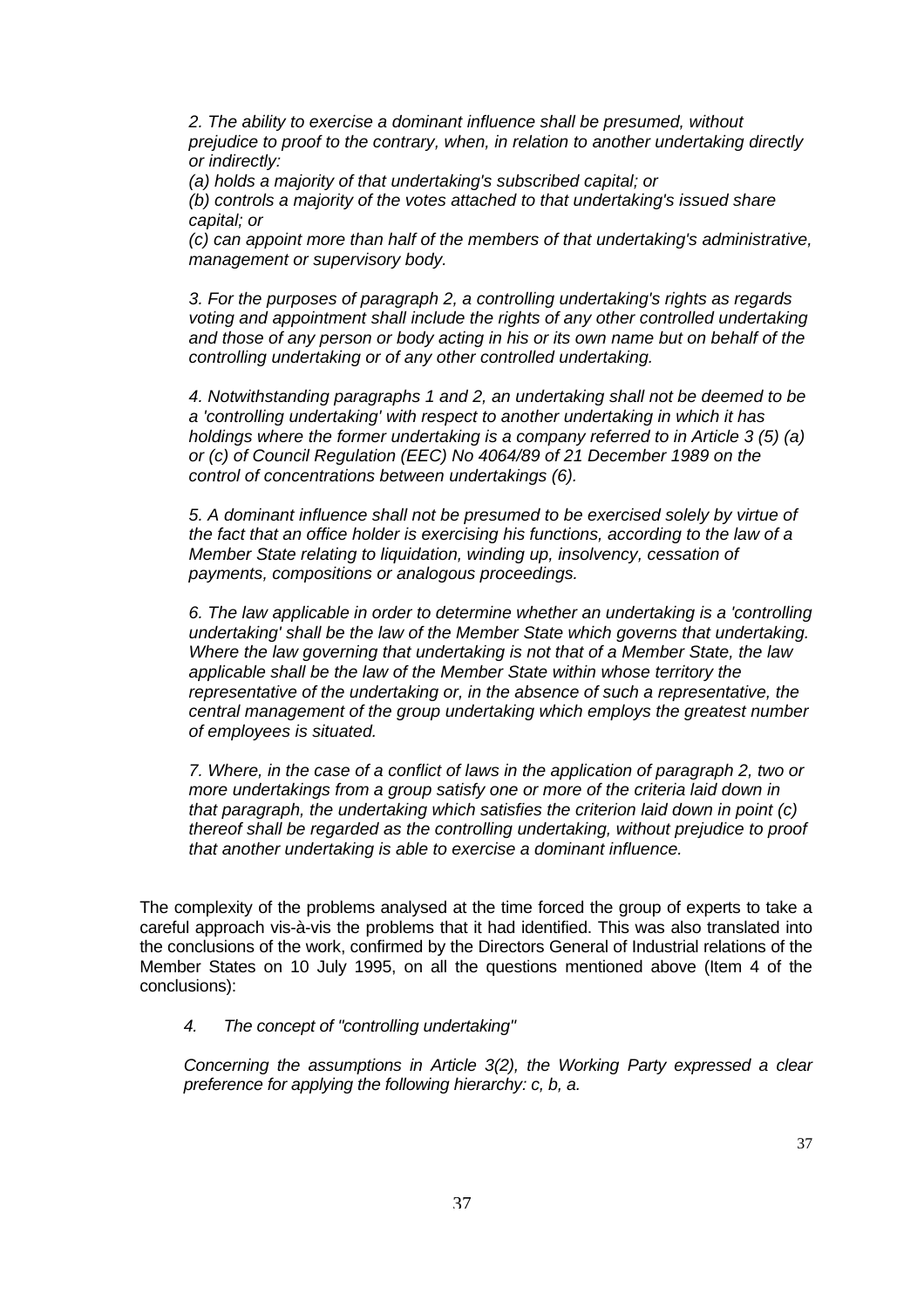*The Working Party had a long debate on the problem of implementing article 3 of the Directive, notably on possible divergences between Member states concerning its interpretation and application leading to possible contradictory court decisions.* 

*Three solutions have been considered as working hypothesis:* 

*The first one consists of limiting the relevant criteria to be used to designate the notion of control to those linked to financial participation (Article 3(2). The Working Party has rejected this solution as being too restrictive and not compatible with the text of the Directive, because this solution takes no notice of the provision of Article 3 (1).* 

*This is because this Article gives a definition of "controlling undertaking" which is broader than the definition under the three criteria set out in paragraph 2: "controlling undertaking" means an undertaking which can exercise a dominant influence over another undertaking (the controlled undertaking) by virtue, for example, of ownership, financial participation or the rules which govern it". Here, the "controlling undertaking" is understood in its broadest sense, the examples are given for guidance only and, in any case, the third example covers all imaginable forms of influence.* 

*The second solution consists of establishing the same hierarchy in all the Member states between all possible criteria according to article 3, paragraphs 1 and 2, for the determination of the existence of a dominant influence.* 

*Taking into account the huge diversity of all possible criteria, the Working Party has considered that it could prove to be rather complex to try to find the same hierarchy in all the countries. Furthermore, this would not exclude contradictory judicial interpretations.* 

*The third solution consists of introducing a specific clause on the competence of national jurisdictions to rule on possible conflicts of law on the existence of a dominant influence, e.g., by giving an exclusive competence to the first jurisdiction the case would be brought to.* 

*While considering that this solution could also be very complex, the Working Party decided to further analyse this problem, indicating that Member states should not apply solutions which would hamper the possibilities of a convergent approach. They should reflect on solutions which would not lead to a blocking situation in case of possible conflicts of law.* 

Concerning the SE Directive, it would seem desirable that national transposition laws simply refer to the national provisions transposing Article 3 of Directive 94/45/EC.

#### **2. Coincidence of the definitions of "subsidiary company" in the Directive and in the Regulation**

Unlike in the Directive, "subsidiary" is not defined anywhere in the Regulation. In accordance with Article 9 point c) of the Regulation "(...) an SE shall be governed (...) c) in the case of matters not regulated by this Regulation or, where matters are partly regulated by it, of those aspects not covered by it, by: i) the provisions of laws adopted by Member States in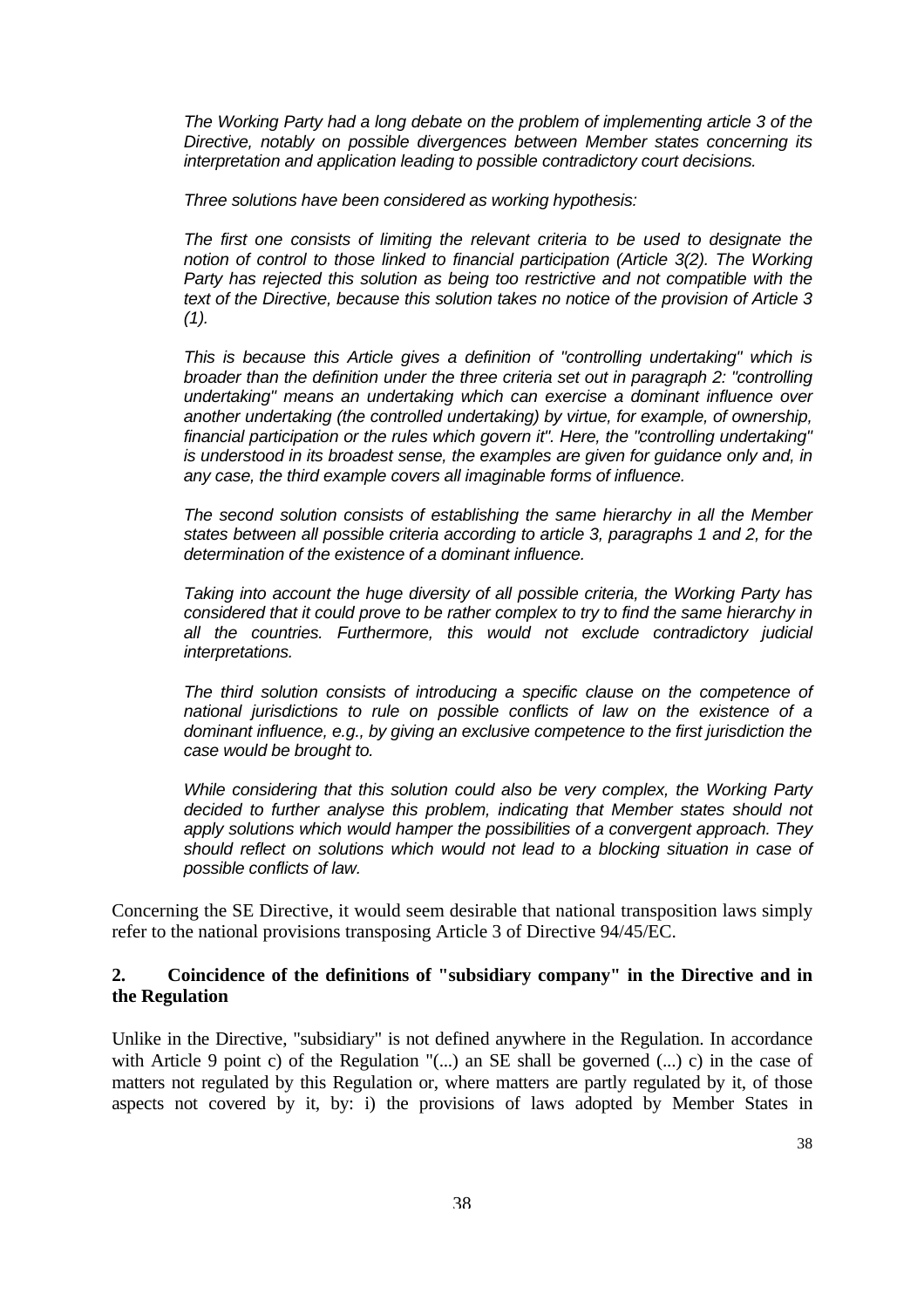implementation of Community measures relating specifically to SEs; ii) the provisions of Member States' laws which would apply to a public limited-liability company formed in accordance with the law of the Member State in which the SE has its registered office (...)".

This means that, for the purposes of the Regulation, national provisions which are adopted specifically for the SE or, in their absence, those applicable to public limited liability companies will determine whether or not a certain company is a subsidiary of another.

The national definitions of "subsidiary " vary according to the field in question (company law, taxation law, etc). The same occurs with the Community definitions  $34$ . It results from this that the Regulation does not prevent Member States from considering as subsidiary companies for the purposes of, for example, its Article 2 (concerning the forms of constitution of an SE), companies which will not be considered as such under the Directive.

An example: company A registered in France held 20 % of the capital of company X, registered in Ireland; company B, registered also in France, held equally 20% of the capital of company Y, registered in Ireland. According to Irish law, companies X and Y are considered to be subsidiary companies of companies A and B, respectively, which allows these latter to establish an SE by way of forming a holding company or a common subsidiary (see Articles 2(2)b and 3(2)b of the Regulation. However, according to Article 2c of the Directive, companies X and Y are not deemed to be subsidiary companies of companies A and B. The provisions of the Directive cold therefore not be applied in a way which takes them into account.

Consequently, it would also be advisable to promote a harmonisation of national definitions of subsidiary for the purposes of the Regulation, even if it does not impose this explicitly, by assimilating this concept with that of the Directive. This can and must be done by using the faculty conferred to the Member States by Article 9 point c), sub-point i) of the Regulation to adopt provisions specifically applicable to SEs in fields not covered by it.

This would result in full coincidence between the definitions of subsidiary in both the Regulation and the Directive, the only way of ensuring the consistency of the system.

#### Controlling links established outside the EU

 $\overline{a}$ 

In this respect, the question arises as to whether the control links as mentioned in point 1 of this Working Paper must necessarily be contained in the Community territory. It is, first of all, clear that in order for a company or an establishment to be subject to the Directive, they must inevitably be governed by the law of a Member State of the EU.

<span id="page-37-0"></span><sup>&</sup>lt;sup>34</sup>For example, Second Directive 89/646/EEC, of 15 December 1989, and amending Directive 77/780/EEC, in OJ n° L 386 of 30/12/1989 p. 0001 –001 and the Seventh Council Directive 83/349/EEC of 13 June 1983 in OJ n° L 193 of 18/07/1983 p. 0001 –001 contain a definition of subsidiary company near (but not identical) with that of Directive 94/45/EC and of the directive On the other hand, for Council Directive 90/435/EEC, of 23 July 1990, OJ n° L 225 of 20.08.1990 p.6) a participation of at most 25% is enough for a company to be considered a subsidiary company of another.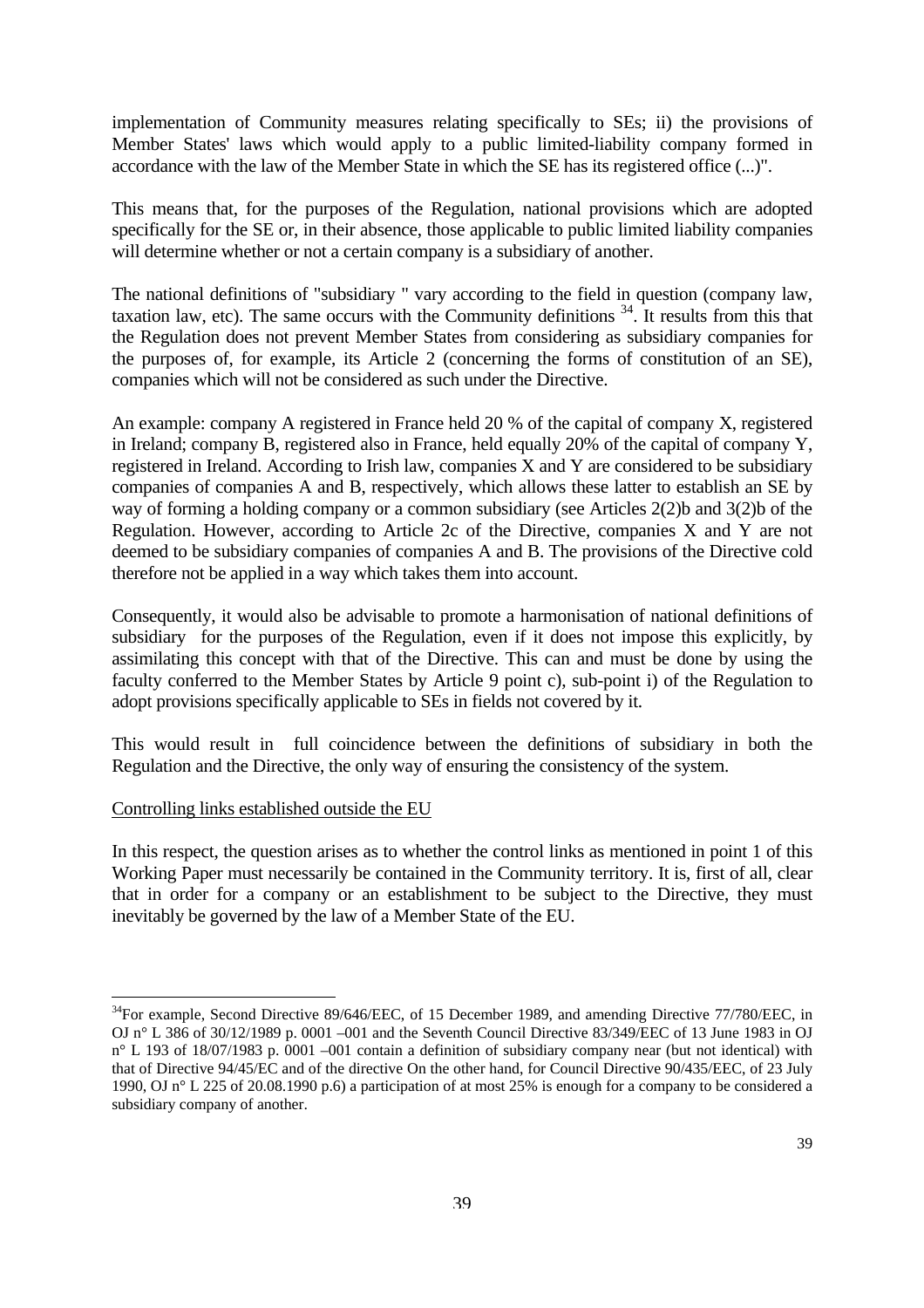But, should only direct subsidiaries of a participating company or of a subsidiary of a participating company governed by the law of one of the Member States of the EU be taken into account for the purposes of the Directive? Or, on the contrary, should we for those purposes also take into account the indirect subsidiaries of a participating company or of one of its subsidiaries governed by the law of a Member State, when the controlling links are established through an intermediate subsidiary located in a third-country?

The question arises in the same terms with regard to establishments.

Let us take an example: participating company A, located in Member State X, controls company B, located in Member State Y, as well as company Z, located in a third-country. Company Z controls in turn company B1, located in Member State Y. Companies B and B1 are both subsidiaries of the participating company A, but the controlling link with the latter is established outside the Community territory. Should it be taken into account in the same way as company B?

At first sight, one would be inclined to answer in the negative, simply due to the principle of the territorial application of the Directive, limited to the Community territory, as well as to the absence of an explicit provision in the Directive providing otherwise. Nevertheless, the combined analysis of the method of operation of the Directive and of the Regulation seems to lead ineluctably to the opposite conclusion.

In fact, when the Regulation lays down the various forms of establishing an SE, it does not in any way limit the taking into account of legal entities governed by third-countries' laws within the framework of this process. What it limits to the Community territory is just the quality of "participating company" (see the various paragraphs of Article 2 of the Regulation, which all refer to companies governed by the law of a Member State).

Nevertheless, once this quality is verified in relation to the participating companies, nothing seems to prevent the subsidiaries or establishments of these located in third-countries from being involved indirectly in the process. This involvement appears even to be inevitable in many cases, since the perimeter of the companies potentially interested in establishing an SE will very often transcend the Community territory.

When, for example, two companies from two different Member States decide to merge to establish an SE, they should be free to transfer to the future SE all their assets, located inside and outside the Community, including, therefore, their subsidiaries and establishments located outside the EU. The operation in itself is strictly a Community one, in that the participating companies are governed by the law of Member States, but this by no means prevents the underlying economic merger operation from transcending the borders of the EU. Otherwise, the scope of the Statute of the SE would be seriously limited as an instrument of international reorganisation of the activities of European companies (which in many cases cumulate this quality with that of world-wide companies or groups), and of the search for the competitiveness of those companies, which is played at world level.

Moreover, if this limit was imposed, the establishment of an SE would imply a preliminary separation between the Community and extra-Community activities of the companies potentially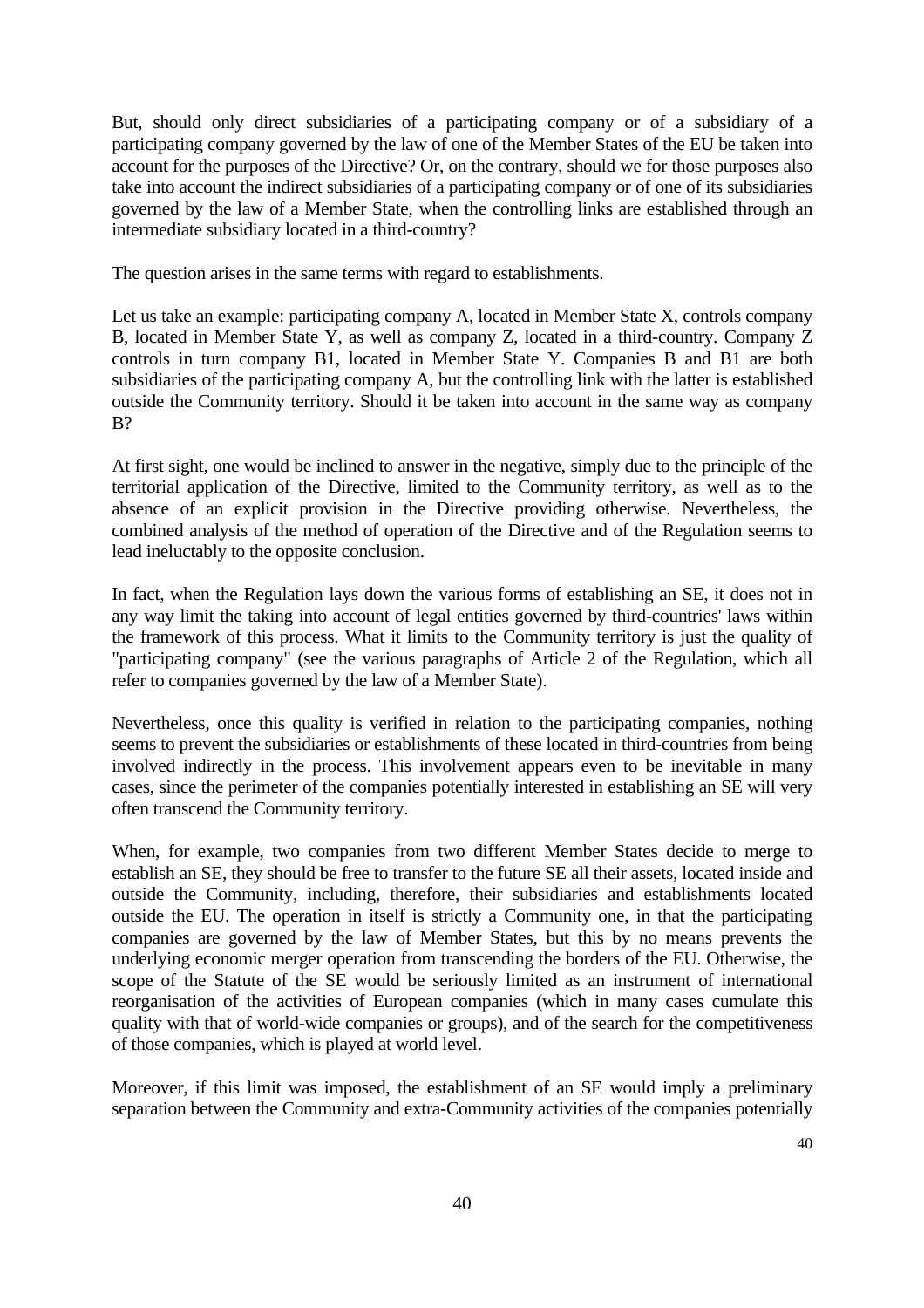interested in using the Statute, an operation without any kind of economic logic (or even impossible to carry out) and which would remove any interest in availing of the SE.

By those reasons, the subsidiaries of the participating companies located in third-countries will therefore be often involved in the process. If this is the choice of the participating companies, those third-country subsidiaries will appear for instance in the merger project referred to in Article 20 of the Regulation as a basis for the calculation of the share-exchange ratio. And they will become thereafter extra-Community subsidiaries of the SE, just like they previously so were of the participating companies.

However, these extra-Community subsidiaries and establishments do not intervene directly in the process of establishing an SE, otherwise than to determine the assets of each participating company. Neither will they be involved in the procedures referred to in the Directive: they are not subject to the law of a Member State, the only quality which would allow them (and would compel them) to intervene directly in those procedures. Therefore, it is not a question of extraterritorial application of Community law.

That being so, the simple fact that they will be taken into account for the purposes mentioned above in relation to the determination of the assets of the participating companies makes it necessary, for the same reasons mentioned above, to take into account the Community subsidiaries and establishments of those third-country companies integrated within the perimeter of the participating companies. Having said this, we are bound to conclude that those Community subsidiaries and establishments which are under indirect control of the participating companies through dominance links transcending the EU present, for the purposes of the Directive, no substantial difference as compared to the subsidiaries and establishments the control of which is established within the territory of the EU.

The Directive does not specify it. Therefore, it would be advisable, if this conclusion is accepted, to introduce a clarification in this respect in national provisions implementing the Directive.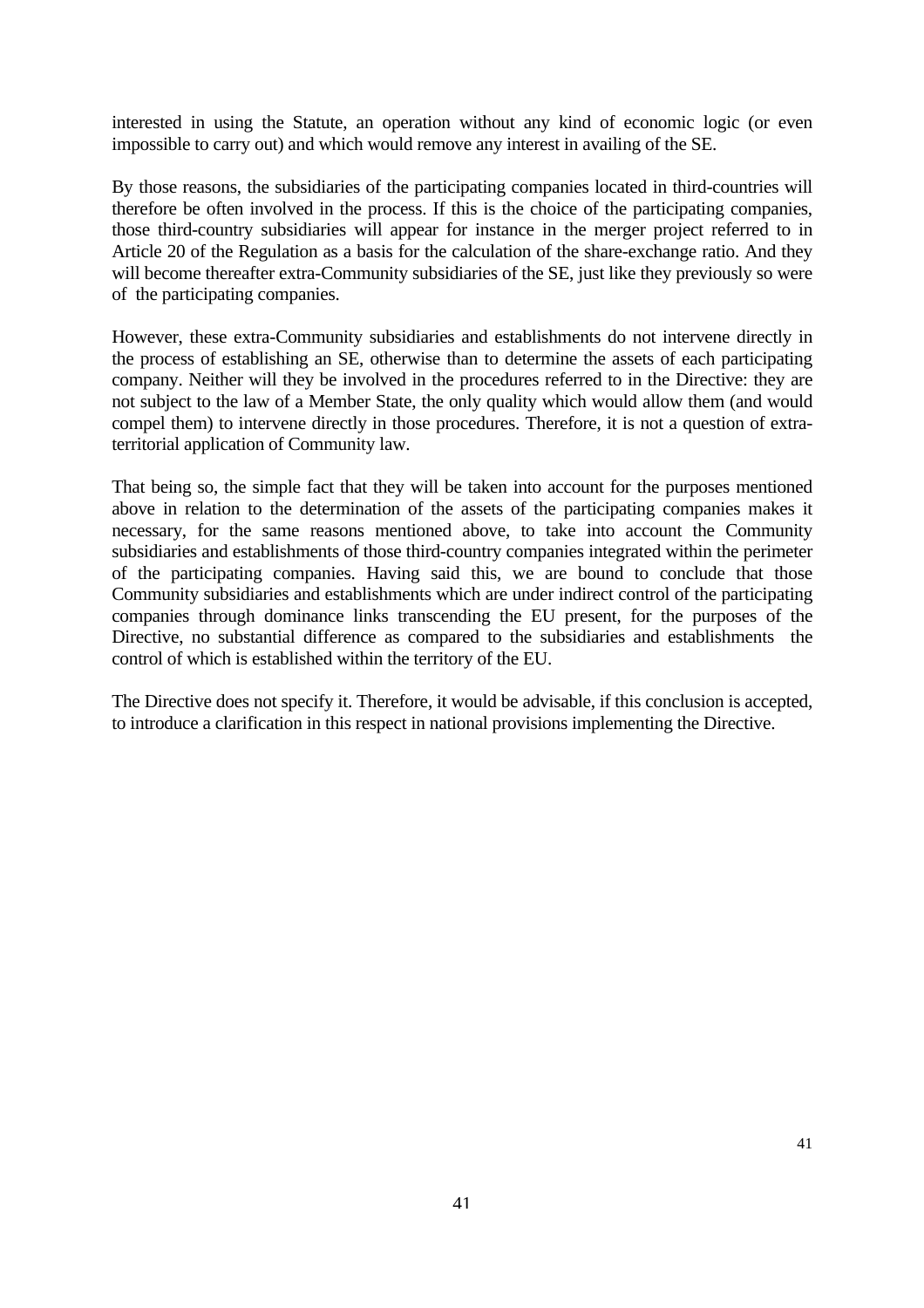# *GROUP OF EXPERTS "SE"*

# **WORKING PAPER N° 8**

## **10 April 2002**

## **The concept of "establishment"**

The "concerned establishment" is relevant for the effects mentioned in the third column of table I in Working Paper n° 6.

Neither the Directive nor the Regulation contain a definition of establishment. In Community law, as well as in other legal provisions, the establishment differs from the subsidiary company especially because of the absence of legal autonomy in relation to the company of which it forms part, i.e., of the absence of its own legal personality. For example:

| Directive 2000/12/EC<br>relating to the taking up<br>and pursuit of the<br>business of credit<br>institutions                                                                                                                                                                                                                                                                                                                             | <b>Council regulation (EC)</b><br>No 1346/2000 on<br>insolvency proceedings                                                                                   | Directive 2002/14/EC<br>establishing a general<br>framework for informing<br>and consulting employees<br>in the European<br><b>Community</b>                                                                                                                                        |
|-------------------------------------------------------------------------------------------------------------------------------------------------------------------------------------------------------------------------------------------------------------------------------------------------------------------------------------------------------------------------------------------------------------------------------------------|---------------------------------------------------------------------------------------------------------------------------------------------------------------|-------------------------------------------------------------------------------------------------------------------------------------------------------------------------------------------------------------------------------------------------------------------------------------|
| Article 1.3                                                                                                                                                                                                                                                                                                                                                                                                                               | Article $2 h$ )                                                                                                                                               | Article 2 b)                                                                                                                                                                                                                                                                        |
| "branch"<br>shall<br>mean<br>a<br>place of business which<br>forms a legally dependent<br>part of a credit institution<br>which carries out<br>and<br>directly all or some of the<br>transactions inherent in the<br>of<br><b>business</b><br>credit<br>institutions; any number of<br>places of business set up in<br>the same Member State by<br>a credit institution with<br>headquarters in<br>another<br>Member State<br>shall<br>be | "establishment" shall mean<br>any place of operations<br>where the debtor carries<br>out a non-transitory<br>economic activity with<br>human means and goods. | b) "establishment" means a<br>a unit of business defined<br>in accordance with<br>national law and practice,<br>and located within the<br>territory of a Member<br>State, where an economic<br>activity is carried out on an<br>ongoing basis with human<br>and material resources; |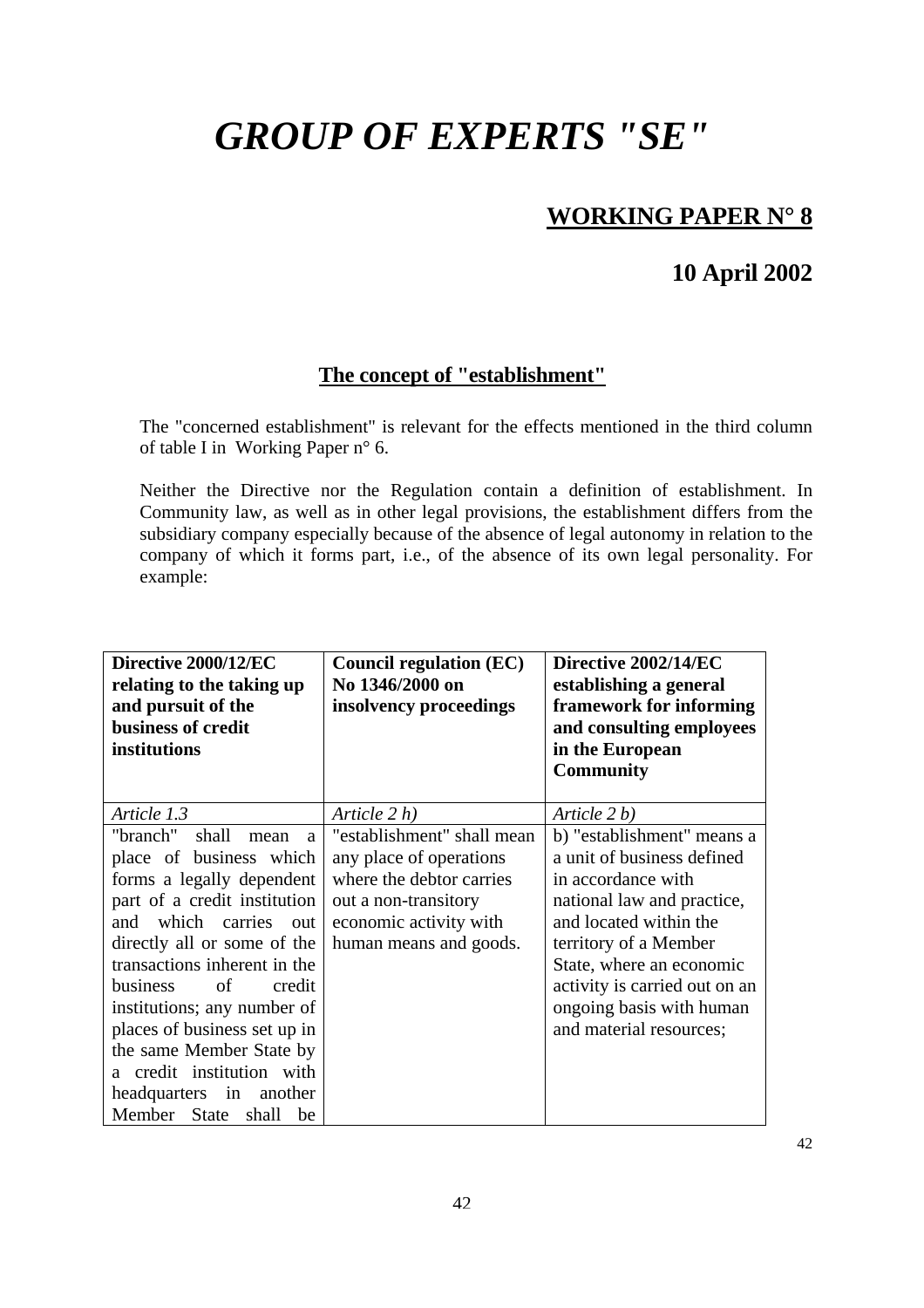| regarded | as | a | single |  |
|----------|----|---|--------|--|
| branch;  |    |   |        |  |

It should be noted that the definition in the Directive for information and consultation was, in the Commission's amended proposal, re-worded: "a place of business with no legal personality, which is part of an undertaking and where a non-transitory economic activity is carried out with human means and goods;". At the end of the negotiations, however, the definition had changed to the wording which is quoted in the tableau.

In any case, since neither the Directive nor the Regulation contain an explicit definition of establishment, the Member States themselves should be free to define the notion, if they should wish to do so.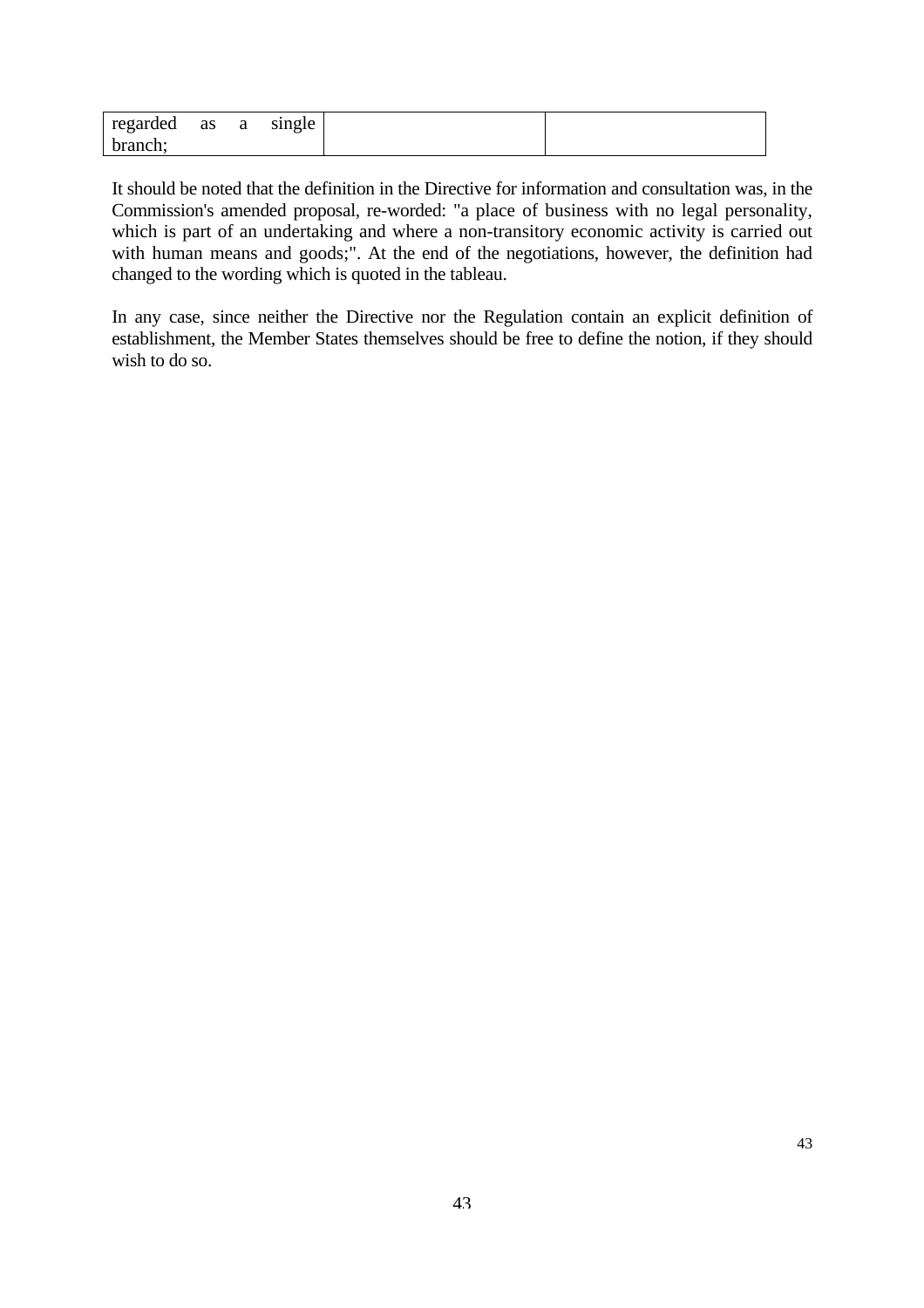# *GROUP OF EXPERTS "SE "*

## **WORKING PAPER N° 9**

**20 June 2002** 

### **Definition of "concerned subsidiary or establishment" –Article 2 (d)**

According to Article 2 point d) of the Directive, "concerned subsidiary or establishment concerned" means:

*"a subsidiary or establishment of a participating company which is proposed to become a subsidiary or establishment the SE upon its formation".* 

The concerned subsidiaries and establishments are especially relevant for the purposes of the distribution of the seats and the designation of the members of the SNB (Articles 3 paragraph 2 points a) and b)). In fact, even if the rules of the Directive translating the "before-after" principle $35$  concern only the participating companies and not their subsidiaries and establishments<sup>36</sup>, these latter are taken into account by the Directive for the purposes of the composition of the GSN.

This unequal treatment seems logical. Concerning the safeguarding of acquired rights, which constitutes the principal aim of the provisions which reflect the "before-after" principle, the only relevant entities are those the systems of employee involvement of which can be challenged by the constitution of the SE, i.e., the participating companies<sup>37</sup>.

On the other hand, when it comes to negotiating an agreement on the arrangements for employee involvement in the future SE, it appears normal to allow to take part in this negotiation not only the representatives of the employees of the participating companies but also those of their subsidiaries and establishments, insofar as the implication mechanisms to be created will have a transnational dimension: they will concern the SE not only as a separate legal entity, but also as the central management of a company of transnational dimension or as the dominant company of a group of companies of

<span id="page-42-0"></span><sup>&</sup>lt;sup>35</sup>Especially Articles 3 paragraph 4 (reference for the calculation of the percentages of workers covered by participation systems in order to determine the voting rules within the SNB, as well as to determine the highest participation system in order to check if there were reduction of participation rights) and 7 paragraph 2 (idem concerning the application of Part 3 of the Annex in the event of failure of the negotiations).

<span id="page-42-1"></span> $36$ See working Paper n° 6-Rev1.

<span id="page-42-2"></span> $37$ See however Point C of Working Paper n° 6 paper ("Definition of participating companies") which mentions the problems which can arise from the existence of national systems of participation organized at the group level.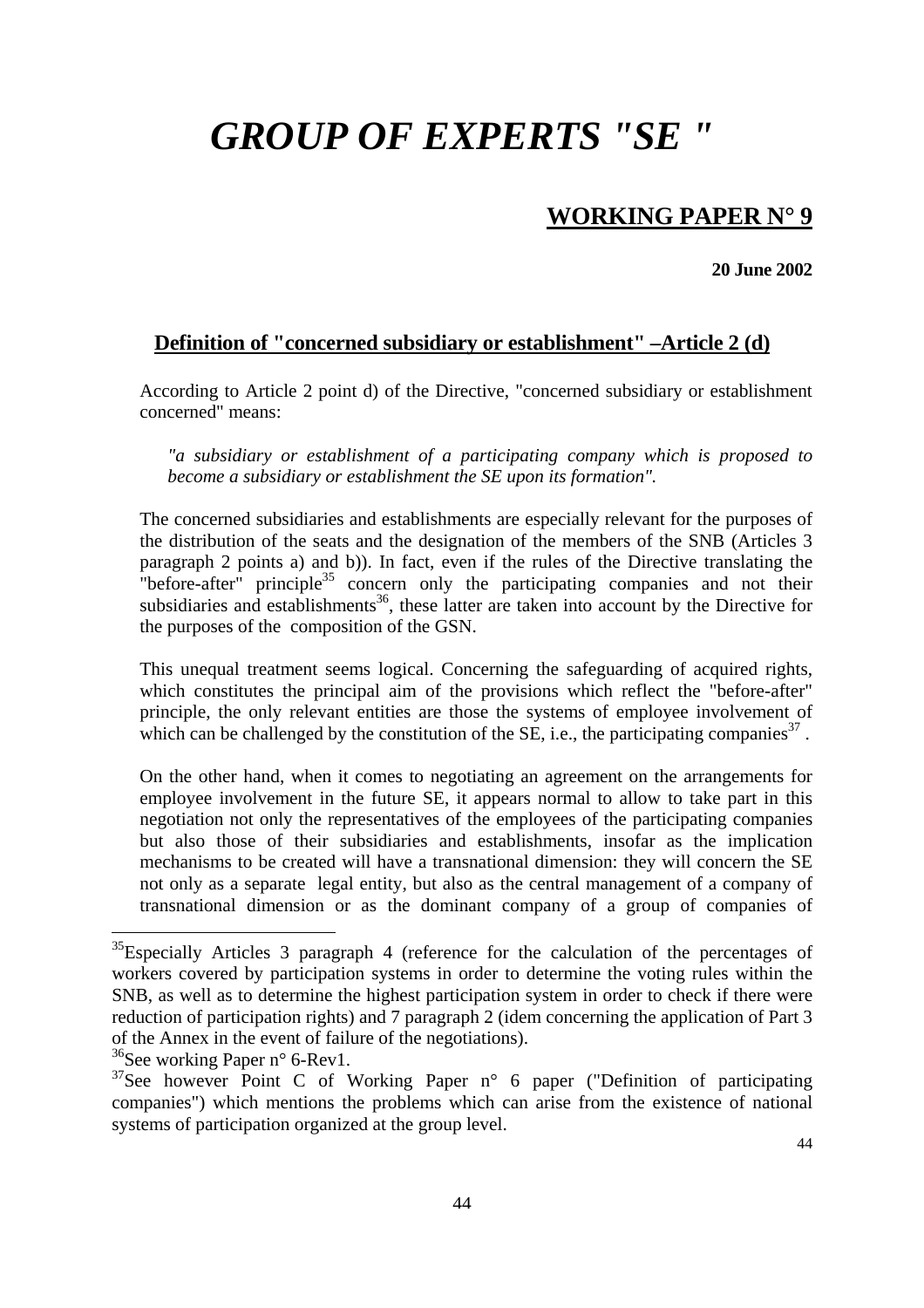transnational dimension. Whence the need to associate from the beginning to the negotiation process the representatives of all the entities and parts interested in it.

It seems therefore important to apprehend well the concept of "subsidiary or establishment concerned".

This concept comprises three elements:

- 1. The basic concepts of "subsidiary" and "establishment"
- 2. The quality of controlled company (with regard to subsidiaries) or of ownership (with regard to establishments), in a direct or indirect way, in relation to a participating company
- 3. The vocation to become a subsidiary or an establishment of the SE upon its constitution.

These three aspects will be treated successively.

#### **1. The basic concepts of "subsidiary" and "establishment"**

Obviously, the definitions of "subsidiary" and of "establishment" analysed in previous documents condition the concept of "concerned subsidiary or establishment". The considerations exposed in the Working Papers n° 7 and 8 are therefore valid and applicable to the definition of "concerned subsidiary or establishment".

#### **2. The quality of controlled company (with regard to subsidiaries) or of ownership (with regard to establishments) in relation to a participating company; direct and indirect links**

For a company to be considered a "concerned subsidiary", it must, first of all, be regarded as a subsidiary of a participating company in accordance with the provisions which transpose Article 2 paragraph c) of the Directive (definition of subsidiary) in the law of the country where it has its registered office. The location the participating company is irrelevant for this purpose, as the dependence relationship can be established in relation to a participating company established either in the same Member State or in another Member State.

The same principle applies with regard to the concept of "concerned establishment", the dependence relationship having to be replaced by a ownership link (since the establishment does not have legal autonomy in relation to the company of which it forms part).

In both cases, both direct and indirect links are relevant on the same basis. Concerning the subsidiary company, this conclusion results from Article 3 of Directive 94/45/EC, to which refers Article 2 point c) of the SE Directive, and in particular paragraph 3 of this same Article 3.

Even if the Directive is not explicit, the same conclusion seem inevitable concerning establishments, in particular by the reasons evoked in the final part of the introduction to this Working paper (on the transnational dimension of the mechanisms of employee involvement to be created through the negotiation).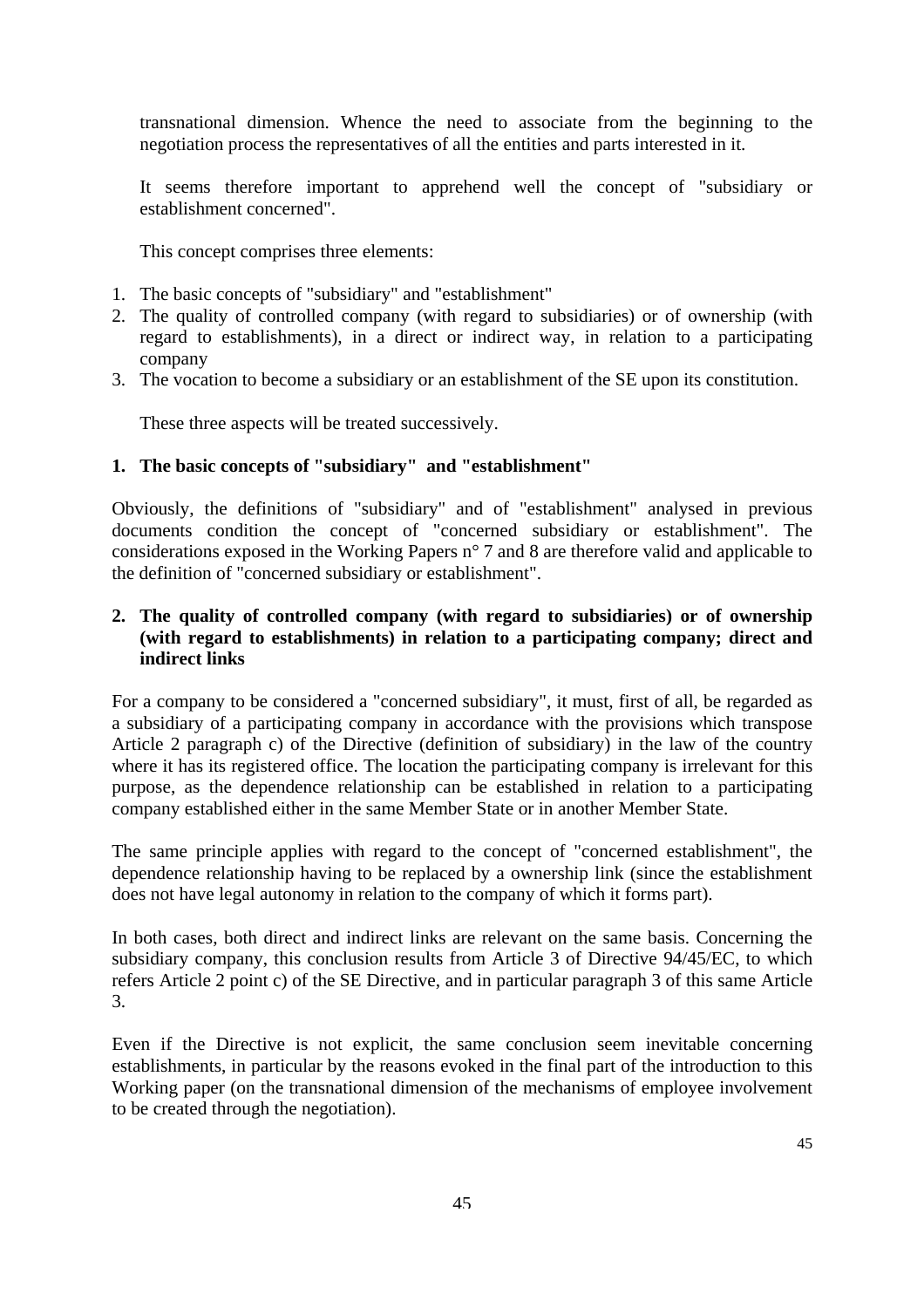Consequently, have to be regarded as "concerned subsidiaries or establishments":

- the "direct" subsidiaries of the participating companies governed or not by same national law;
- the "direct" establishments of the participating companies, located or not in the same Member State;
- the "indirect" subsidiaries of the participating companies (subsidiaries of "direct" subsidiaries of participating companies, subsidiaries of "indirect" subsidiaries), always provided that the a dominant influence link can be established between them according to Article 3 of Directive 94/45/EC;
- the "indirect" establishments of the participating companies (the establishments of the "indirect" subsidiaries of these companies).

#### **3. The vocation to become a subsidiary or an establishment of the SE upon its formation**

Not all the subsidiaries and the establishments of the participating companies in the meaning evoked previously are "concerned subsidiaries or establishments". Article 2 point d) adds an additional condition: in order for them to be considered as such, these subsidiaries and establishments must become subsidiaries or establishments of the SE upon its formation.

This additional condition is understandable: if this were not the case, then nothing would justify the participation of representatives of their employees in the negotiation process<sup>38</sup>. They take part in it only because they will be directly be covered by the implication mechanisms created as a result of the negotiation, since they will be integrated in the group headed by the future SE.

How to determine beforehand which are the subsidiaries and establishments of the participating companies which will become subsidiaries or establishments of the SE after its formation?

With regard to mergers and the SE-holding, the Regulation stipulates<sup>39</sup> that the constitution process begins with the elaboration and publication of a project for a merger or for establishing a holding company. One of the elements which have to be included in these projects consists in "information on the procedures by which arrangements for employee involvement are determined pursuant to Directive 2001/86/EC"(Article 20(1)i) applicable also to the constitution of a SE-holding<sup>40</sup>).

Moreover, these same provisions oblige the participating companies to include in the abovementioned projects "the share-exchange ratio and the amount of any compensation ", as regards mergers, and a "report explaining and justifying the legal and economic aspects of the

<span id="page-44-0"></span><sup>&</sup>lt;sup>38</sup>See again the final part of the introduction to this Working Paper.

<span id="page-44-1"></span><sup>&</sup>lt;sup>39</sup>Articles 20 and 32, respectively.

<span id="page-44-2"></span> $40$ See Article 32(2.)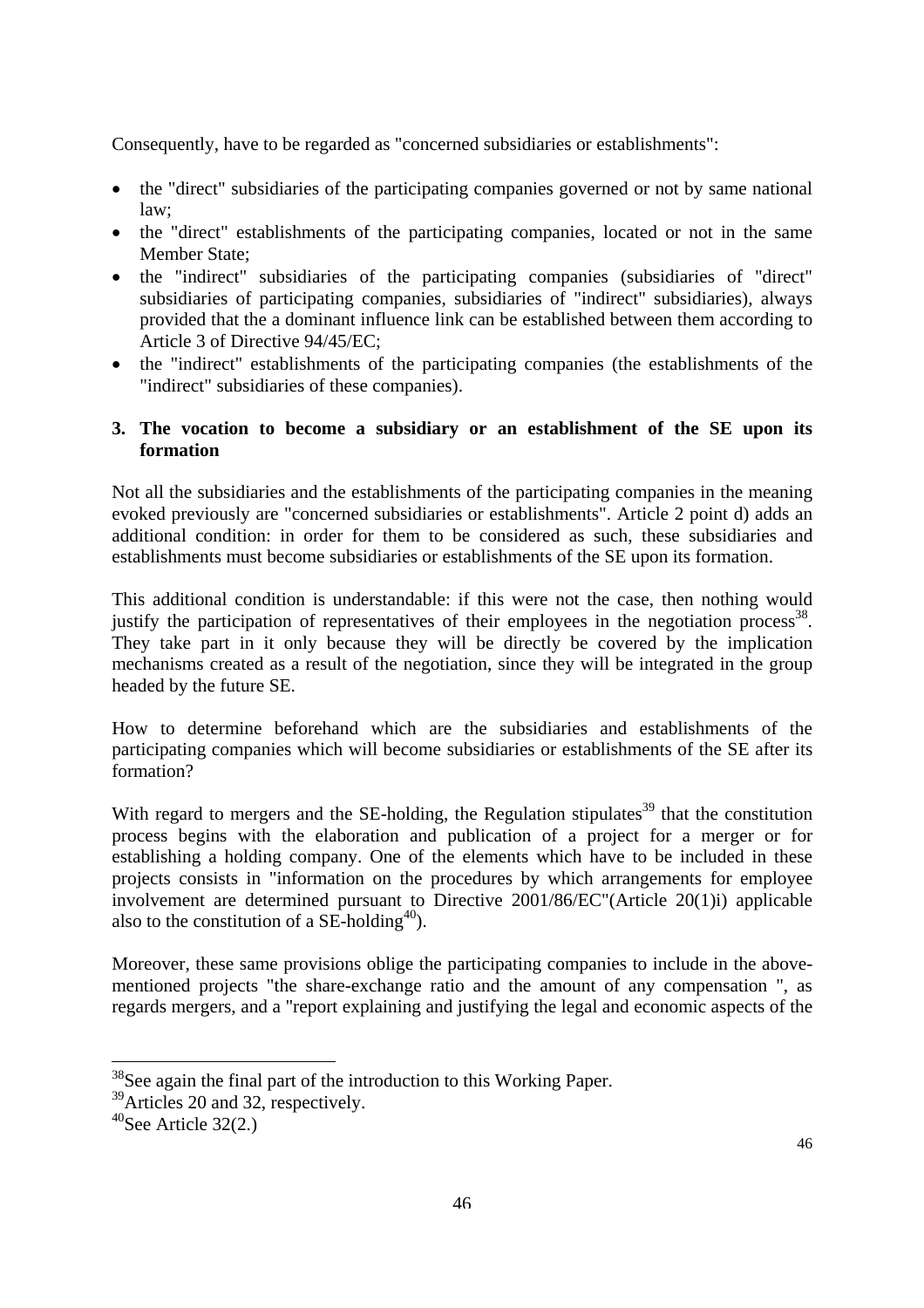formation and indicating the consequences for the shareholders and for the employees of the adoption of the form SE", as regards the SE-holding.

It results from this that the configuration and the final perimeter of the group of which the SE will be the dominant company have necessarily to appear in these initial reports. Therefore, the intention of the competent organs of the participating companies in this respect will be known from the beginning, and this will make it possible to distinguish between those of their subsidiaries and establishments which will become subsidiaries or establishments of the SE from those which will not become it.

With regard to the SE-common subsidiary and the transformation, the Regulation is much more laconic, with a total and partial reference, respectively, to the applicable national law. It would seem very useful that national provisions are adopted in the same direction of those evoked above in relation to mergers and the SE-holding.

Lastly, it is useful to point out the fact that the final configuration of the operation leading to the constitution of an SE, whatever its form, may well diverge from the promoters' initial intentions<sup>41</sup>. If, sometime during this process, a concerned subsidiary or establishment, in the meaning explained above, loses that quality due to the fact that it will no longer be a subsidiary or an establishment of the future SE, then it has to be excluded from the procedures referred to in the Directive. This aspect will be developed in a separate Working Paper, devoted to the changes occurred in the envisaged perimeter of the SE during the constitution process.

<span id="page-45-0"></span> $^{41}$ By example, as a result of the negotiations between the companies in question or of injunctions issued from the competition authorities competent in the field of mergers and acquisitions control.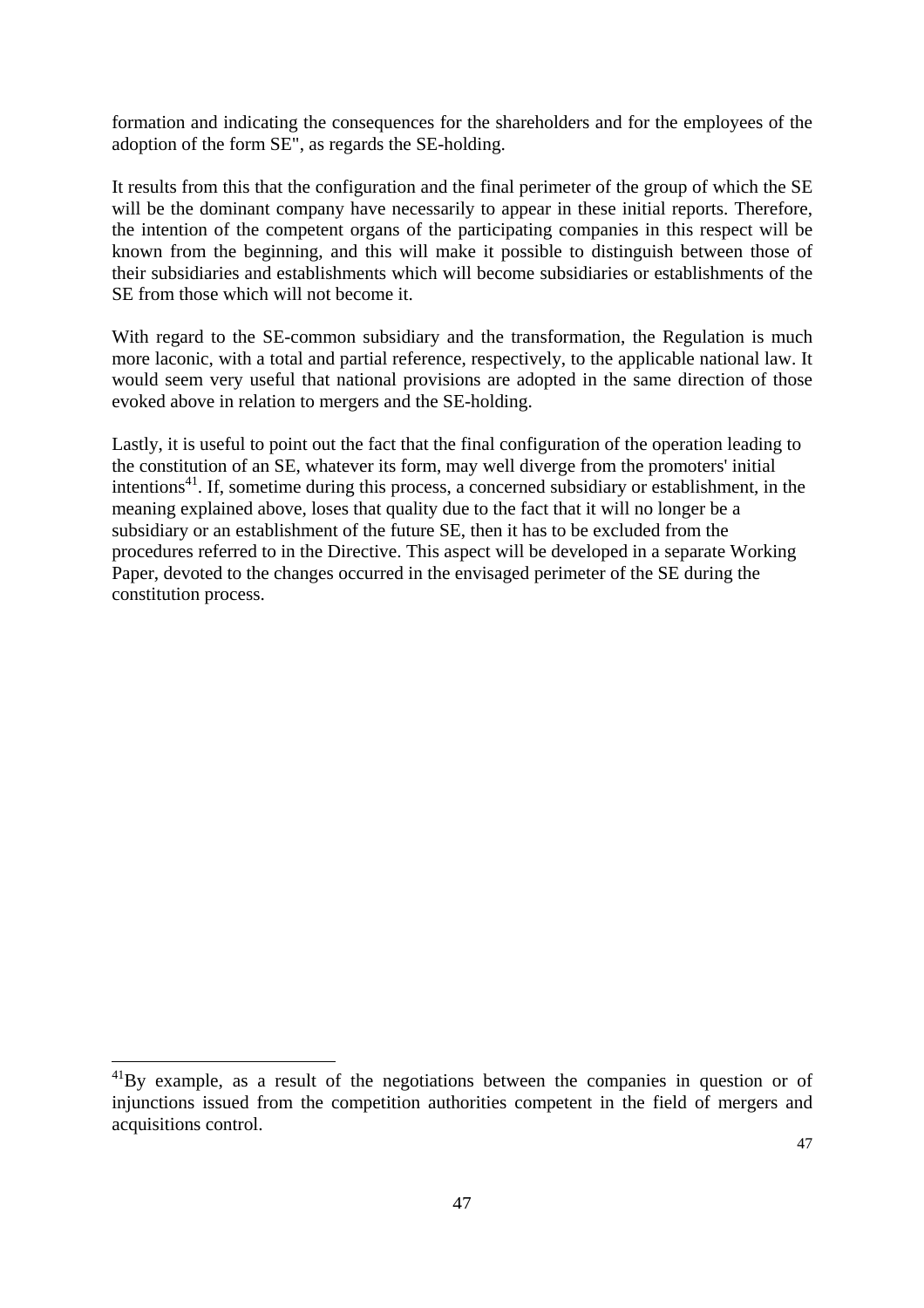# *GROUP Of EXPERTS "SE "*

## **WORKING PAPER N° 10**

**20 June 2002** 

### **Definition of "employee"**

Although the directive refers several times to "employees", it does not give any explicit definition of the term. To arrive at coherent interpretation and application, it seems useful to evoke the treatment of this concept in different situations governed by Community law.

Under Regulation 1408/71 on the co-ordination of the systems of social security, there is the following definition: an employee (or a worker) is an employed person affiliated to a social security system of the employees (see Article 1) or assimilated (the Court of Justice, judgement of December 1968 - 19/68 - of Cicco - Rec. 700).

As regards freedom of movement (Regulation 1612/68) there is no explicit definition in the text but there is a Community concept of "employed person" resulting from the judgements of the European Court of Justice **[42.](#page-46-0)** Within this framework, an employed person is characterised by three elements:

- an economic activity, which excludes the simply voluntary activity, or the case of the person in social reintegration;
- remuneration, which can be exclusively in kind. It can be auxiliary, lower than minimum wages; it is enough that it exists;
- subordination; the term is not to be interpreted strictly, but makes it possible to distinguish the employed person of the self-employed worker, that which works for its own account, with its risks and profits. The Court of Justice underlines in all these judgements, that the concept has to be uniform throughout the Community.

The Directive on the insolvency of the employer (80/987/EEC) stipulates in its Article 2 (2), that it does not affect national law with regard to the definition of employees. Within that framework, there is no Community definition. The definition is carried out by national legislation.

.

 $\overline{a}$ 

It is useful to underline the fundamental difference between the quoted provisions and the SE Directive (as well as the European Works Councils Directive). As regards social security, freedom of movement and insolvency, European legislation creates individual rights for the

<span id="page-46-0"></span><sup>&</sup>lt;sup>42</sup>See judgement of  $23/03/82 - 53/81 - \underline{Levin}$  - Rec. 1035, judgement of  $31/05/89 - 344/87 - \underline{Beltray}$  - Rec. 1621 and others.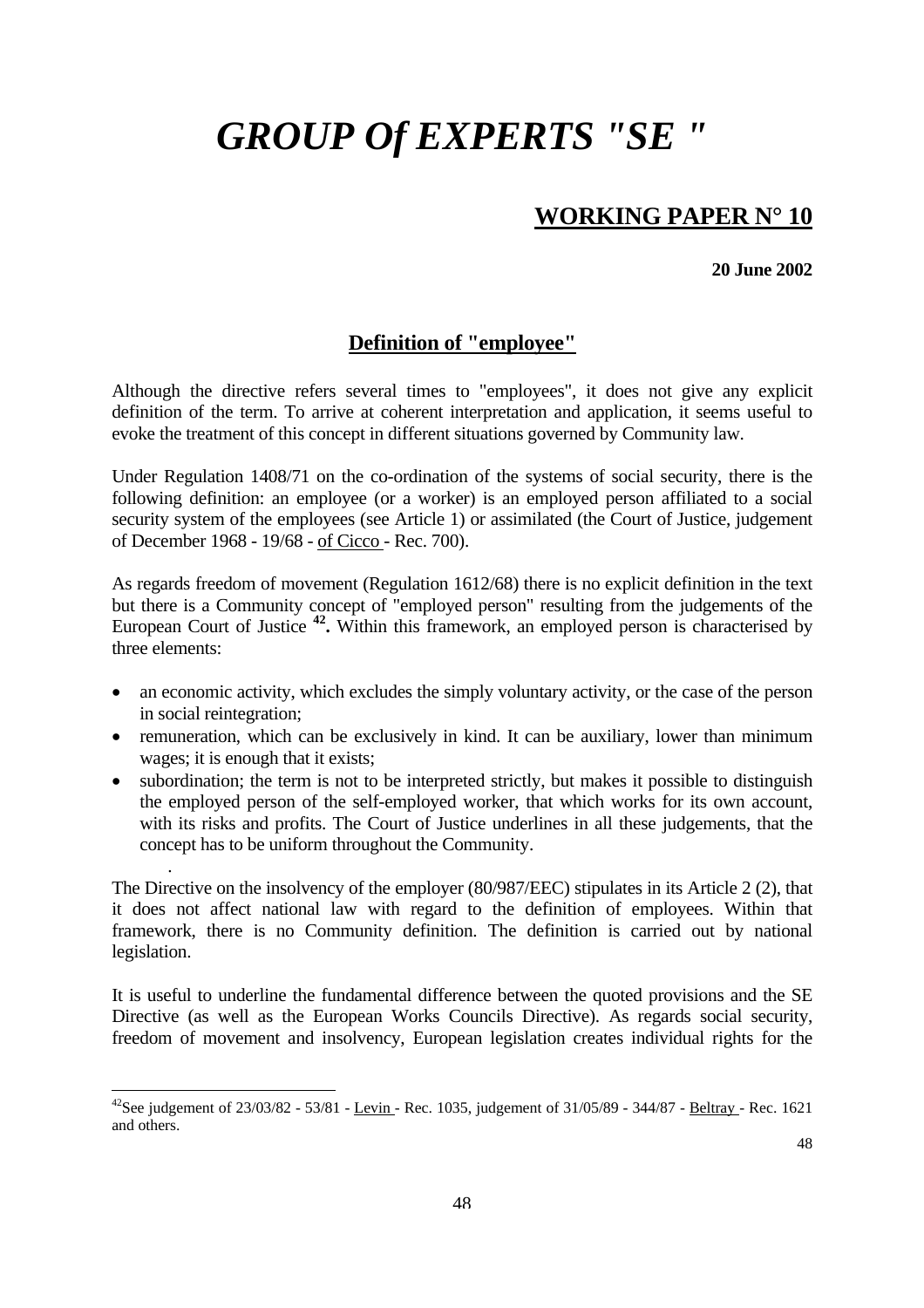workers. It is therefore essential to know whether or not each individual is covered by that legislation.

The situation is different with regard to this Directive (as it was already the case for Directive 94/45/EC which did not contain any explicit definition of "workers" either). This directive refers to employees:

- when it defines the objective of the directive (information and the consultation of the employees, Article 1 (1));
- when it fixes the key to the geographical allocation of the seats in the SNB (reference to the percentage of 10 % or a fraction thereof in Article 3 paragraph 2, point a), indent i));
- when it fixes percentages making it possible to determine the methods of voting within the SNB (Article 3(4)) and to apply the subsidiary rules of the Annex (Article 7(2));
- in a number of other provisions (as regards representation etc).

One can say that the essence of the right granted to the workers by the Directive is exercised in a collective way. Therefore, the "employee" notion is not used for the identification of a person on whom an individual right is conferred but mainly to the definition of the scope of the Directive **[43.](#page-47-0)** 

Accordingly, and considering that in the context of this Directive the "employees" concept is not as important as in other cases, it seems to be acceptable that each Member State takes into account the existing definitions in national law as regards information, consultation and participation $44$ .

This orientation is supported by two recent Community texts:

 $\overline{a}$ 

- the Directive on "transfers of undertakings", Article  $2(1)$  point d) of which defines "employee" as "any person who, in the Member State concerned, is protected as an employee under national legislation on employment";
- the Directive on "information and consultation in the EC" (Directive 2002/14/EC), the Article 2, point d) of which is identical to the above-mentioned provision, with the addition of a reference to the national practice.

However, it is advisable to recall the limits to the discretion of the Member States in this field which are imposed on them by other Community texts, concerning in particular certain so-called

<span id="page-47-0"></span> $43*$  And also for other, clearly marginal, purposes. See, for example, the rule established in point a) of the Part 1 of the Annex, according to which only workers and of its subsidiary companies and establishments are themselves it to be members of the representation body.

<span id="page-47-1"></span><sup>&</sup>lt;sup>44</sup> This means that for the purposes of the application of this Directive, in each Member State a "worker" will be deemed to be a person who is implicitly or explicitly considered as such in the national provisions transposing the Directive. This assertion does not seem contrary to what is stated in Article 6 in the Directive, which establishes the rule according to which the legislation applicable to the negotiation procedure is the legislation of the Member state in which the future SE will be registered. It is reasonable to consider that this provision is only applicable to the negotiation procedure.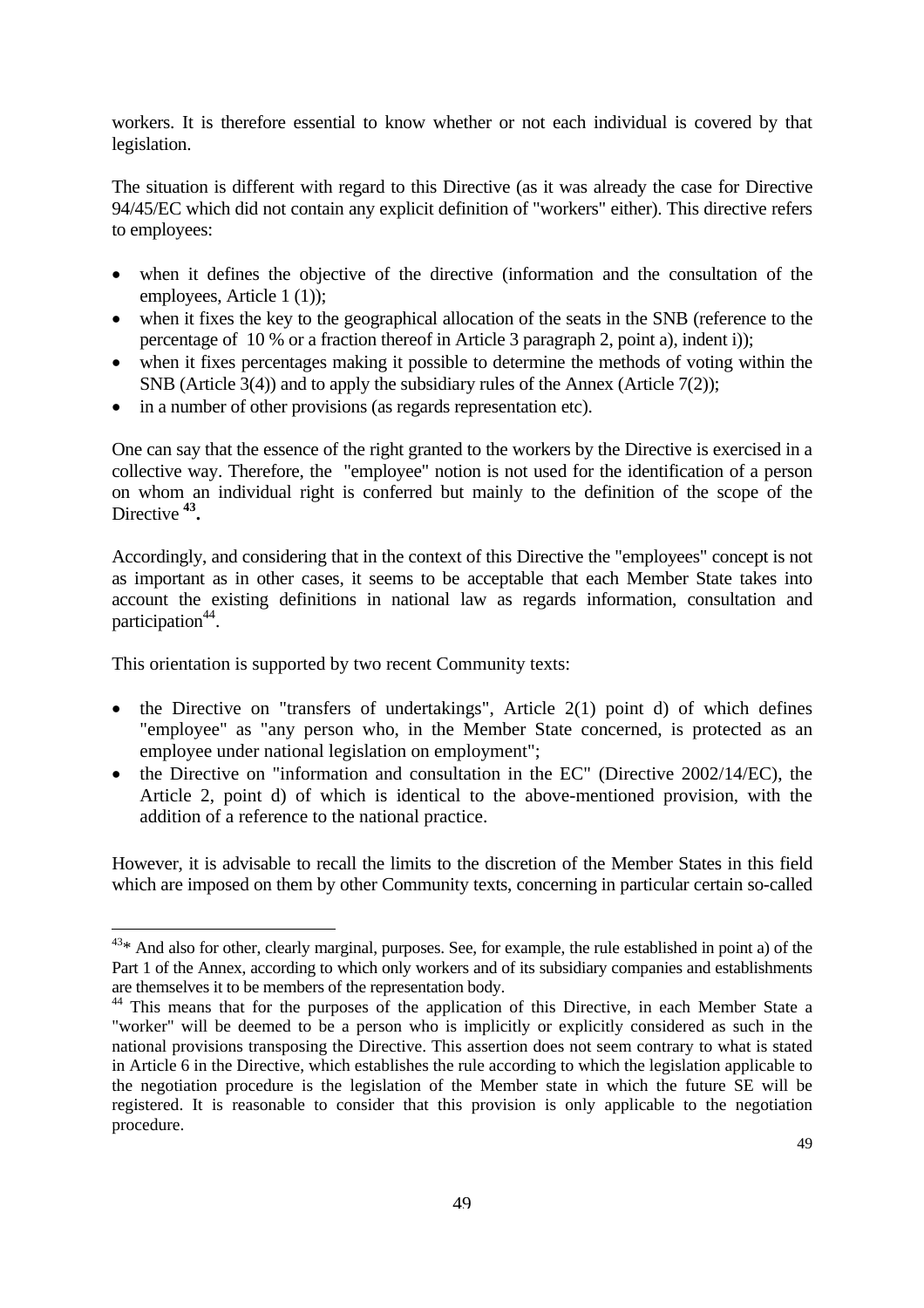"atypical" forms of work. It is the case of Clause 4 of the Annex to Directive 97/81/EC of 15 December 1997 (extending *erga omnes* the agreement concluded between the social partners at Community level on part-time work)<sup>45</sup>, which prohibits a less favourable treatment of part-time workers in relation to comparable full-time workers concerning conditions of employment. Paragraph 2 of this clause establishes the principle of "*pro rata temporis*".

Anticipating these rules, Directive 94/45/EC had already laid down, in its Article 2(2), the principle of the taking into consideration of part-time workers, while admitting adaptations at the time of its transposition, by means of a reference to national legislation and/or practices  $46$ .

As regards fixed-term contracts, governed by Directive  $99/70$ /EC of  $28.6.1990^{47}$ , which extends *erga omnes* the agreement concluded in this field by the social partners at Community level, paragraphs 1 and 2 of Clause 4 of the Annex contain provisions identical to those mentioned before in relation to part-time workers. The text of the agreement is nevertheless more precise, insofar as it stipulates, in its Clause 7, the principle of the taking into account of fixed-term contract workers for the calculation of the workforce size thresholds conferring rights to the constitution of representative bodies for the purposes of informing and consulting employees.

Lastly, the recent proposal of the Commission on temporary work fixes principles identical to those referred to in the previous texts.

<span id="page-48-0"></span><sup>45</sup>OJ n° L 14 of 20.12.1998, p.10.

<span id="page-48-2"></span><span id="page-48-1"></span><sup>&</sup>lt;sup>46</sup>This was the subject of a joint statement Council/the Commission included in the minutes of the meeting of the Council, according to which these workers could be taken into account *pro rata temporis.* At the time, the Group of experts confirmed this orientation.  $^{47}$ OJ n° L 175 of 10.7.1999, p. 43.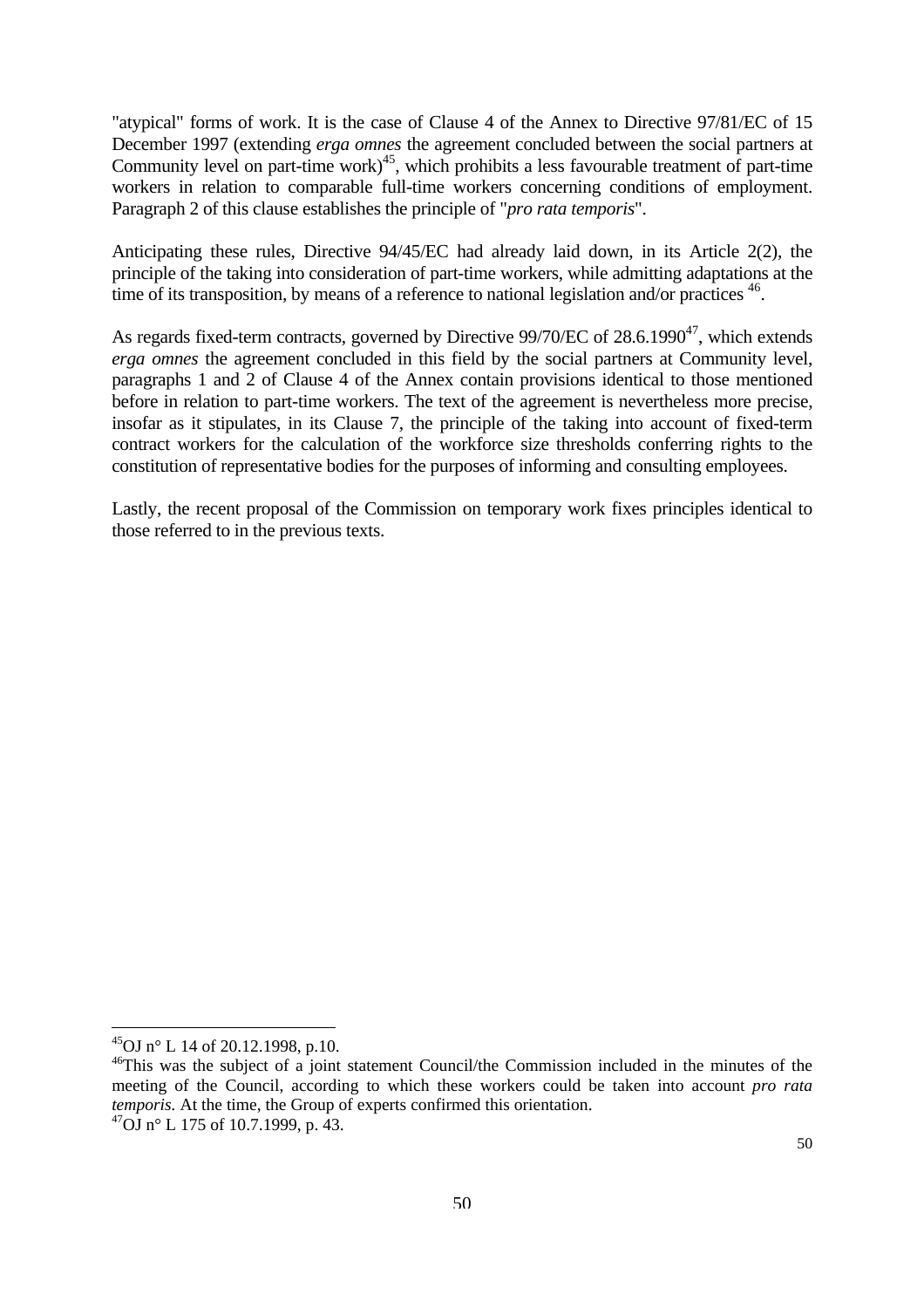# *GROUP OF EXPERTS "SE "*

## **WORKING PAPER N° 11**

**2 October 2002** 

## **The method of calculating the number of workers employed**

Contrary to Directive 94/45/EC (European works councils), this Directive contains no indication on to how to calculate the number of employees of the various relevant entities (the SE, its subsidiaries and establishments, the participating companies and their concerned subsidiaries and establishments).

This is no doubt explained by the absence of a general workforce size threshold in this Directive, which overshadowed the subject. Nevertheless, the method for calculating the number of employees employed is far from being trivial. It is of great importance for at least the following purposes:

- to fix the geographical allocation of the seats in the SNB (reference to the percentage of 10% or a fraction thereof in Article 3(2) point a), sub-point i));
- to fix the percentages making it possible to determine the voting methods within the SNB (Article  $3(4)$  and  $(6)$ );
- to fix the percentages triggering the application of the subsidiary rules of the Annex (Article  $7(2)$ ;
- to determine the number of employees required to request the reconvention of the SNB in the case referred to in Article 3(6)).

The related provision of Directive 94/45/EC (Article 2(2)) stipulates the following:

*"For the purposes of this directive, the prescribed thresholds for the size of the workforce shall be based on the average the number of employees, including part-time employees, employed during the previous two years calculated according to national legislation and/or practice."* 

At the time, the main difficulties of interpretation and of application of this provision concerned the way of calculating part-time workers (this issue is now solved<sup>48</sup> and regulated) and the reference date for the calculation of the number of workers employed during the two previous years<sup>49</sup>.

 $\overline{a}$ 

51

<span id="page-49-0"></span> $48$ See working Paper n° 10.

<span id="page-49-1"></span><sup>&</sup>lt;sup>49</sup>The national provisions transposing the Directive and the subsequent practice have stabilised on the date of the request for negotiation referred to in Article 5(1) of the Directive.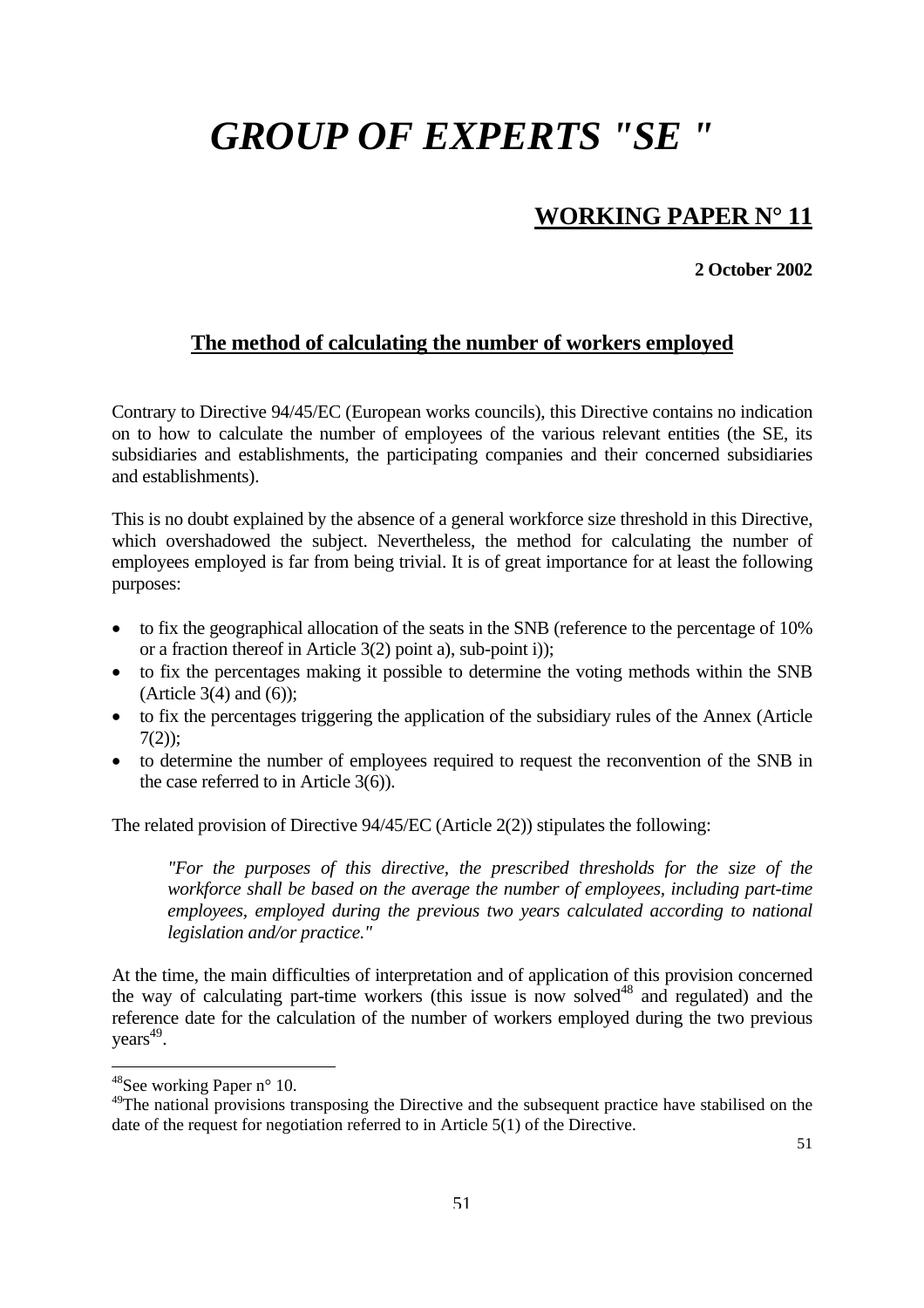The question arises in a different way under this Directive, since it is not a question here of checking whether a threshold of the workforce which would open the right to obtain the launching of a negotiation process has been exceeded, but rather of determining the relative weight of the employees (in geographical terms or in terms of these employees being or not covered by a participation system), as well as to the very specific case of the possible reconvention of the SNB referred to in Article 3(6).

Therefore, the question here is not about an average of workers employed during a reference period. Besides, the Directive would not allow it. The calculation must be instantaneous and must consist on quantifying the number of employed employees.

The only question which can raise some doubts is to know at which moment the calculation is to be made, as regards the four situations mentioned in the beginning of this document.

With regard to the right to reconvene the SNB, it seems indisputable that the percentage of 10% of the employees of the SE and of its subsidiaries and establishments required by Article 3(6) 4th subparagraph of the Directive, must be checked at the very moment of the presentation of the request.

As regards the fixing of the percentages triggering the application of the subsidiary rules of the Annex (Article 7(2)), the calculation must absolutely be made the moment when the application of the Annex becomes inevitable, that is once it is established that the negotiations have failed<sup>50</sup>.

As for the other two situations mentioned here below, it would seem licit to consider that the moment should be the one which is pertinent in relation to the different aims:

- for the fixing of the geographical allocation of the seats in the SNB (reference to the percentage of 10% or fraction thereof in Article 3(2) item a), sub-point i)), the moment when the SNB is being established $^{51}$ ;
- for the fixing of the percentages making it possible to determine the voting methods within the SNB (Article 3(4) and 6), the moment of each vote.

Nevertheless, such an orientation is likely to complicate too much the functioning of the SNB and the carrying out of the voting, in that it would be necessary to recalculate the number of employees before every vote, an operation which could clearly be complex and long.

Therefore, it seems reasonable to consider the initial calculation, made when the procedure starts and which is subject to the communication mentioned in Article 3(1) of the Directive, valid

<span id="page-50-0"></span><sup>&</sup>lt;sup>50</sup> It seems inevitable that an acknowledgement must be made of the break down of the negotiations, as this is the only way of legal control. This question will be treated at a later stage of the work.

One could foresee choosing preferably the moment when the SE is registered, but that would create practical difficulties related to the fact that, if there is participation (or maybe in any case) prior steps would probably be proved necessary (information to the shareholders before the general assembly, possible transcription of the rules of participation to the statute of the SE in question, etc.)

<span id="page-50-1"></span><sup>&</sup>lt;sup>51</sup>The question of changes occurring during the negotiation process is analysed in point 1.7 in Working Paper No 16. .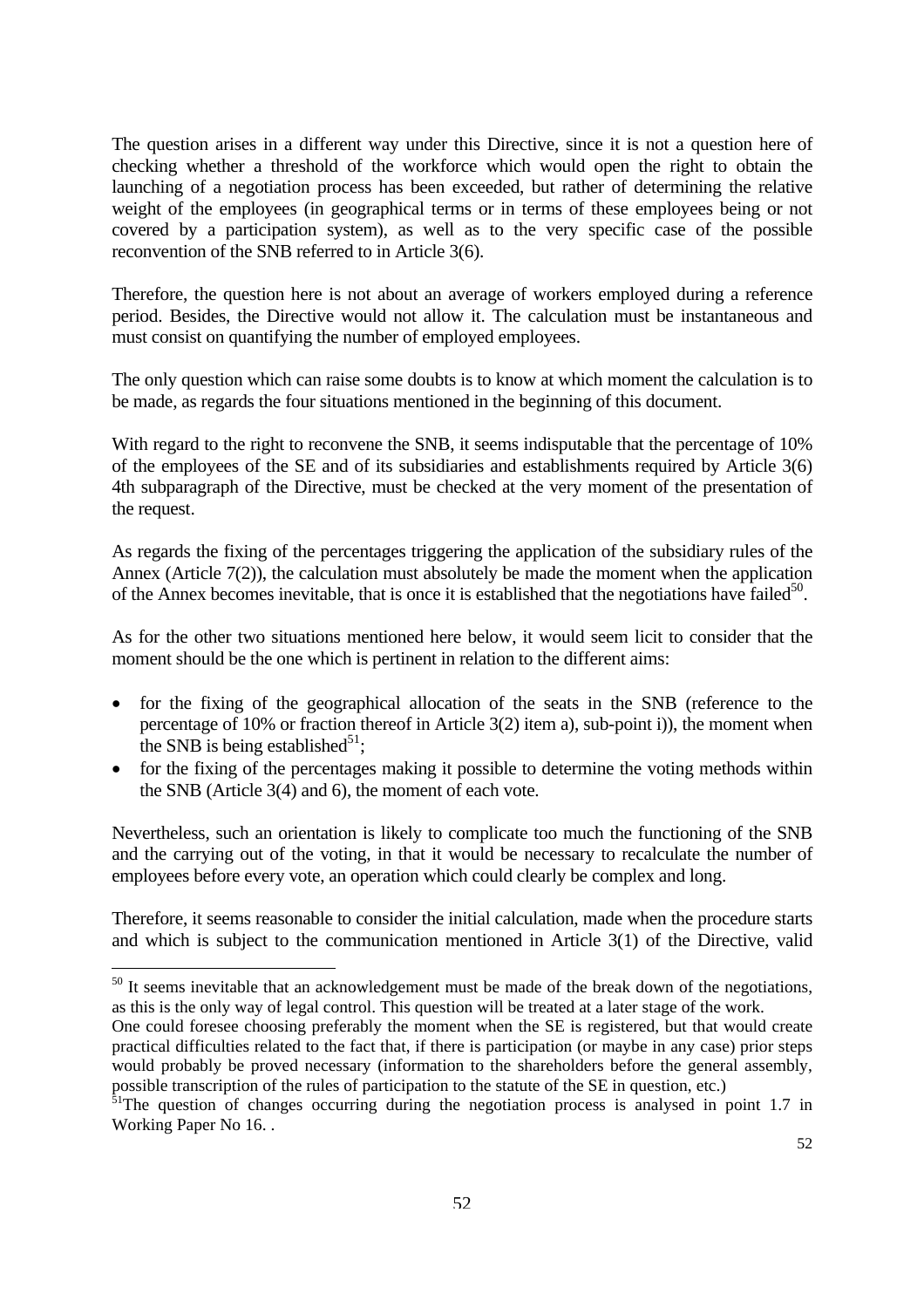through the whole period of operation of the SNB, including for the purposes of voting. This is without prejudice to a possible re-examination of the calculation following an acknowledged important change in the work force of the participating companies and their concerned subsidiaries and establishments which would entail a re-composition of the  $SNB<sup>52</sup>$ . Such a revised calculation would then be used for the voting procedure within the recomposed SNB.

This orientation which consists of only taking into account changes which are so important that they entail the re-composition of the SNB, reconciles the need for efficiency and representativity of the SNB as well as the need to safeguard the practicability of the system.

Since the Directive does not contain any precise rules on this subject, which is very important for the smooth operation of the SNB, it would be desirable that national provisions specify these orientations.

<span id="page-51-0"></span> $52$  See *infra*, 1.4 on the representativity of the SNB and 1.8 on changes occurred.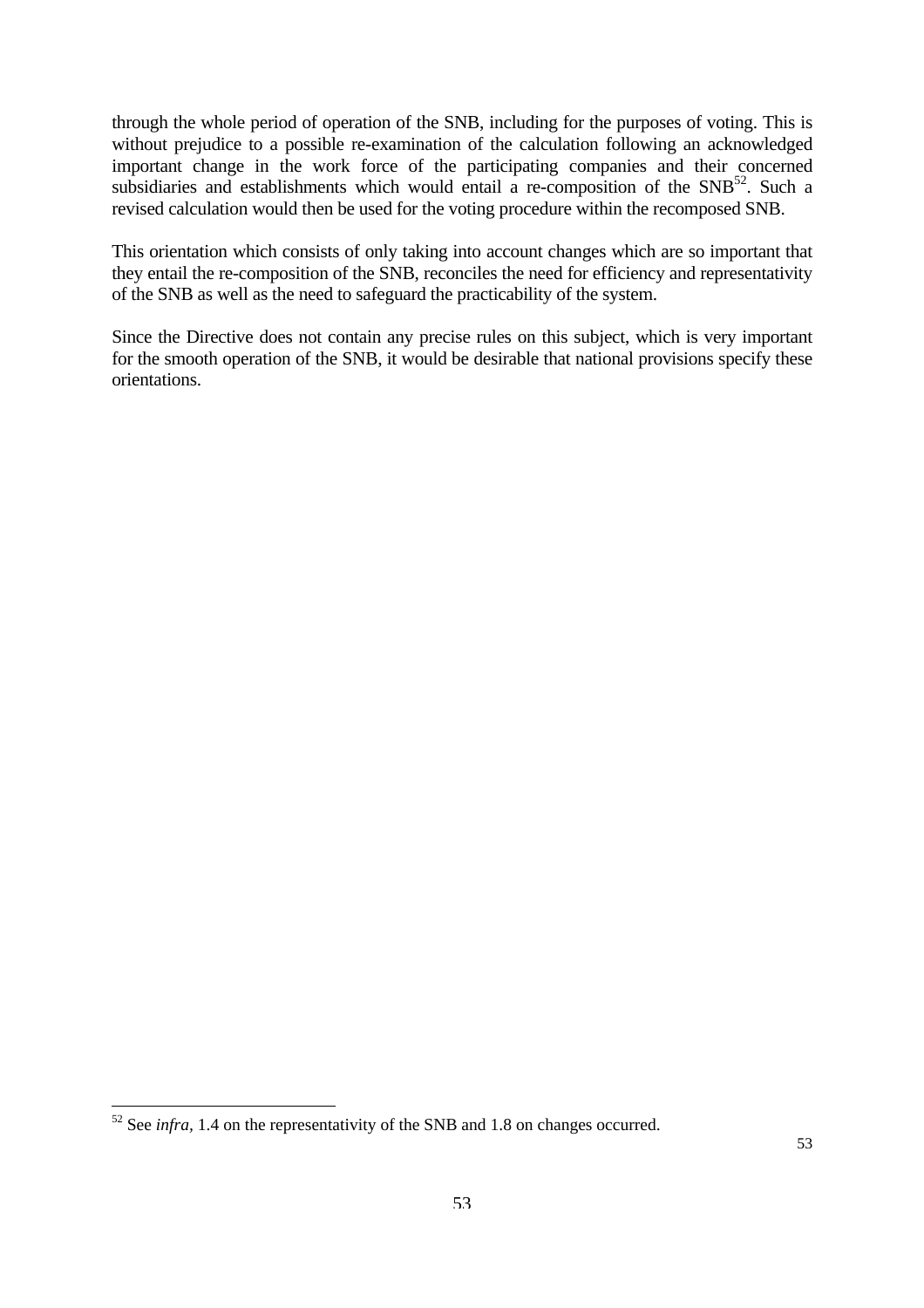# *GROUP OF EXPERTS "SE "*

## **WORKING PAPER N° 12**

#### **3 October 2002**

### **The definition of "employees' representatives" – Article 2 (e)**

According to Article 2 point e) of the Directive, "employees' representatives" are:

#### *"the employees' representatives provided for by national law and/or practice"*

This is a definition (or rather, a reference) which has become typical in Community labour law. It has literally remained unchanged more than a quarter of a century, going from directive to directive, from the original version of the Directive on "Collective Redundancies["53](#page-52-0)**,** to the recent Directive on information and consultation of workers in the European Community<sup>54</sup>, passing through the Directive on "Transfers of Undertakings"<sup>55</sup>, and the "European works councils" Directive<sup>56</sup>.

This provision deserves to be analysed from two different perspectives:

- its scope with regard to the obligations imposed on the Member States thereby, with respect both to the legal constraints as well as to the prerogatives which they enjoy when implementing this provision;
- the national practices of worker representation in the workplace, as well as the recent experience with regard to the transposition of the similar provision of Directive 94/45/EC.

#### What obligations are Member States obliged to fulfil?

With regard to the relevant provisions of the Directives referred to before, some controversial jurisprudential debates have taken place at Community level, in particular in connection with the Directives on "collective redundancies" and "transfer of undertakings". This concerns especially the cases of the Commission against the United Kingdom n° C-382/92 and C-383/92.

The result from that case-law is very clear in that, on the one hand, each Member State must lay down in its national law a right of workers to be represented in the work place (at

<span id="page-52-0"></span><sup>53</sup>Directive 98/59/EC, of 20 July 1998, *in* OJ L 225 of 12.08.98 (which codifies Directives 75/129/EEC and

<span id="page-52-2"></span><span id="page-52-1"></span>

<sup>92/56/</sup>EEC).<br><sup>54</sup>Directive 2002/14/EC of 11 March 2002, *in* OJ L 80 of 23.3.2002, p. 29.<br><sup>55</sup>Directive 2001/23/EEC, of 12 March 2001, *in* OJ L 82 of 22.03.2001 (which codifies Directives 77/187/EC and 98/50/EC).

<span id="page-52-3"></span><sup>&</sup>lt;sup>56</sup>Abundantly quoted in previous working papers.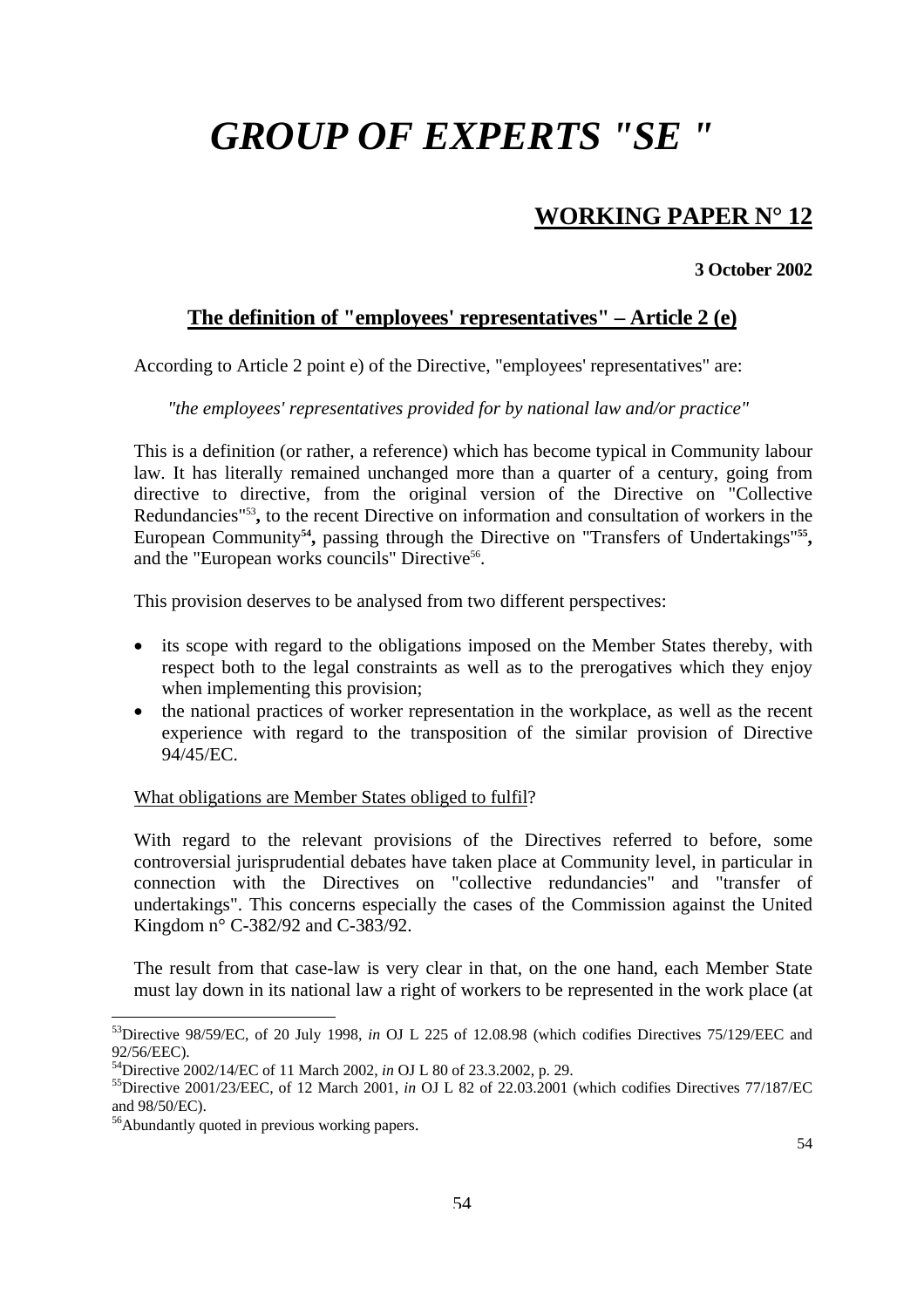a level which varies according to each Directive) with a view to allowing them to exercise collectively their right to information and consultation<sup>57</sup>; and, on the other hand, that the choice of the forms and methods of the representation belongs to each Member State.

#### The employees' representatives in national practice

The freedom granted by the directive to the Member States arises ineluctably from the great diversity of the forms and levels of the representation which exists at the level of the Member States of the European Union. A harmonisation or even a simple alignment or co-operation between the Member States in this respect seems extremely difficult and, in any case, undesirable, since these very various forms of representation find their roots in the old history of more than one century of the labour movement, which, despite the radical internationalism which characterised it at certain times, has followed its course in a separate way in each country, influenced by particular national factors. The current laws and national practices reflect the development of each country, the relative strength existing in each one of them between the social partners, the balances that these could find among themselves, the different role and weight of collective bargaining, etc.

The annex of the Davignon Report gives us an accurate outline of this diversity:

1. The two systems of worker representation

• In the agreement-based "single channel" system, the unions are the only, or at least the priority, channel of communication with the employer. Intervention is mainly by negotiation. In Sweden, Finland, Iceland, Ireland, United Kingdom representation is solely through the union delegates. There are also single or joint representation bodies, strengthening or supplementing the role of the union delegates in Norway, in Denmark, in Italy and sometimes in the United Kingdom. In the United Kingdom and Ireland, recognition of the unions by employers is voluntary, except in certain specific circumstances (collective redundancies for example).

• In the two-tier representation system, based on statutory requirements, representation of all the workers in a company is through an elected body, operating alongside the unions whose aims concern claims and collective bargaining. It essentially performs an information/consultation function. In Germany, Austria, Spain, Greece, Portugal, Liechtenstein and the Netherlands, this representative body is made up solely of employees. In France and Belgium it is chaired by the employer and in Luxembourg it takes the form of a joint council.

Except in Portugal, Norway and Luxembourg, where representation is at enterprise level, the lowest level of worker representation is the establishment, or technical-organisational unit.

<span id="page-53-0"></span><sup>&</sup>lt;sup>57</sup>And, we may add, to negotiate an agreement in accordance with this Directive.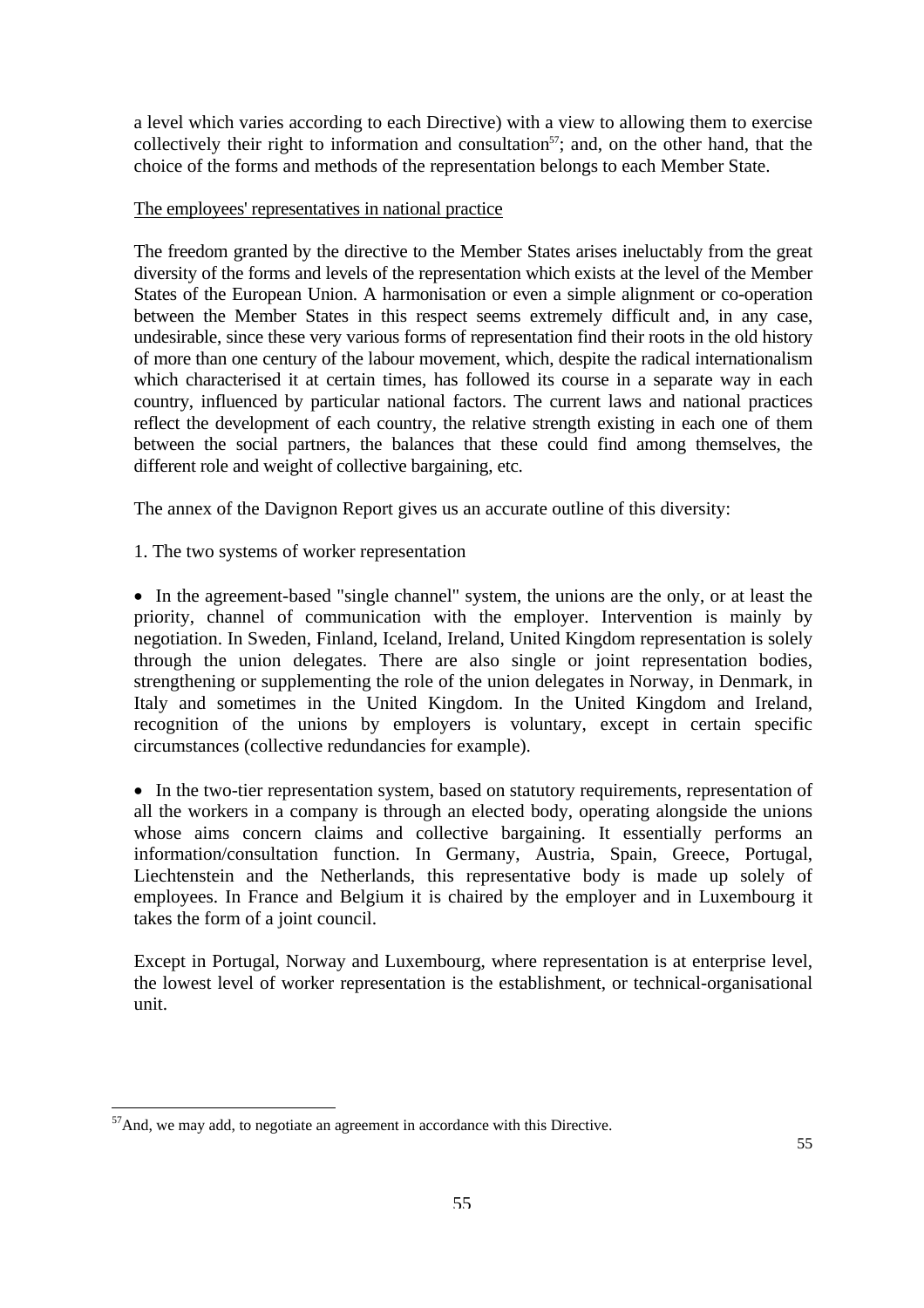Where there are several establishments within the same enterprise or legal entity, there is generally a specific co-ordination structure for the various forms of representation, but this is obligatory only in a minority of countries.

At group level, which is defined in terms of varying restrictiveness, France has the most advanced representation structure, through group committees. Elsewhere, this form of representation is more recent (Austria, Norway, Finland), subject to negotiation (Sweden), applicable to varying degrees (Germany, Netherlands, Italy), very limited (United Kingdom, Greece) or even non-existent.

| <b>Country</b>                   | <b>Representation</b>                                       | Limit                 | <b>Members</b>                                       | Chairman    | Form of intervention |              |           |                    |
|----------------------------------|-------------------------------------------------------------|-----------------------|------------------------------------------------------|-------------|----------------------|--------------|-----------|--------------------|
|                                  |                                                             |                       |                                                      |             | Inf <sup>°</sup>     | <b>Cons°</b> | Codet     | Négoc <sup>°</sup> |
| Germany                          | <b>Betriebsrat</b><br>Works council                         | 5                     | elected                                              | elected     | <b>XX</b>            | Xx           | XX        | X                  |
| <b>Austria</b>                   | <b>Betriebsrat</b><br>Works council                         | 5                     | elected                                              | elected     | <b>XX</b>            | Xx           | <b>XX</b> | X                  |
| Liechtenst.                      | Betriebskommission<br>Works council                         | 50                    | elected                                              | elected     | X                    | X            |           |                    |
| <b>The</b><br><b>Netherlands</b> | Ondernemingsraad<br>Works council                           | 50                    | elected                                              | elected     | <b>XX</b>            | Xx           | X         | X                  |
| <b>Spain</b>                     | Empresa committee<br>Works council                          | $\overline{50}$       | elected                                              | elected     | X                    | X            |           | x                  |
| Portugal                         | Commissões de<br>trabalhadores<br><b>Workers' Committee</b> | $\overline{a}$        | elected                                              | elected     | X                    | x            |           | X                  |
| <b>Greece</b>                    | <b>Workers' Council</b>                                     | 50 (20)               | elected                                              | elected     | x                    | x            |           | x                  |
| <b>France</b>                    | Comité d'entreprise<br>Works council                        | 50                    | elected +<br>manage<br>ment                          | employer    | XX                   | XX           |           | X                  |
| <b>Belgium</b>                   | Conseil d'entreprise<br>Works council                       | $\overline{100}$ (50) | elected +<br>manage<br>ment                          | employer    | <b>XX</b>            | <b>XX</b>    |           | X                  |
| Luxembourg                       | Comité mixte<br>d'entreprise<br>Joint works council         | 150<br>(DP:15)        | $\overline{1/2}$<br>elected<br>1/2<br>manage<br>ment | employer    | <b>XX</b>            | XX           |           | x                  |
| <b>Denmark</b>                   | Samarbejdudvalg<br>Cooperation<br>committee                 | 35<br>$(Ds:5-6)$      | 1/2<br>elected<br>1/2<br>manage<br>ment              | employer    | <b>XX</b>            | <b>XX</b>    |           | X                  |
| <b>Norway</b>                    | Bedriftutvalg<br>Works council                              | 100<br>$(DS: -)$      | 1/2<br>elected<br>1/2<br>manage<br>ment              | alternating | XX                   | <b>XX</b>    |           | X                  |

|  | table 2: the representations competent in economic matters |
|--|------------------------------------------------------------|
|--|------------------------------------------------------------|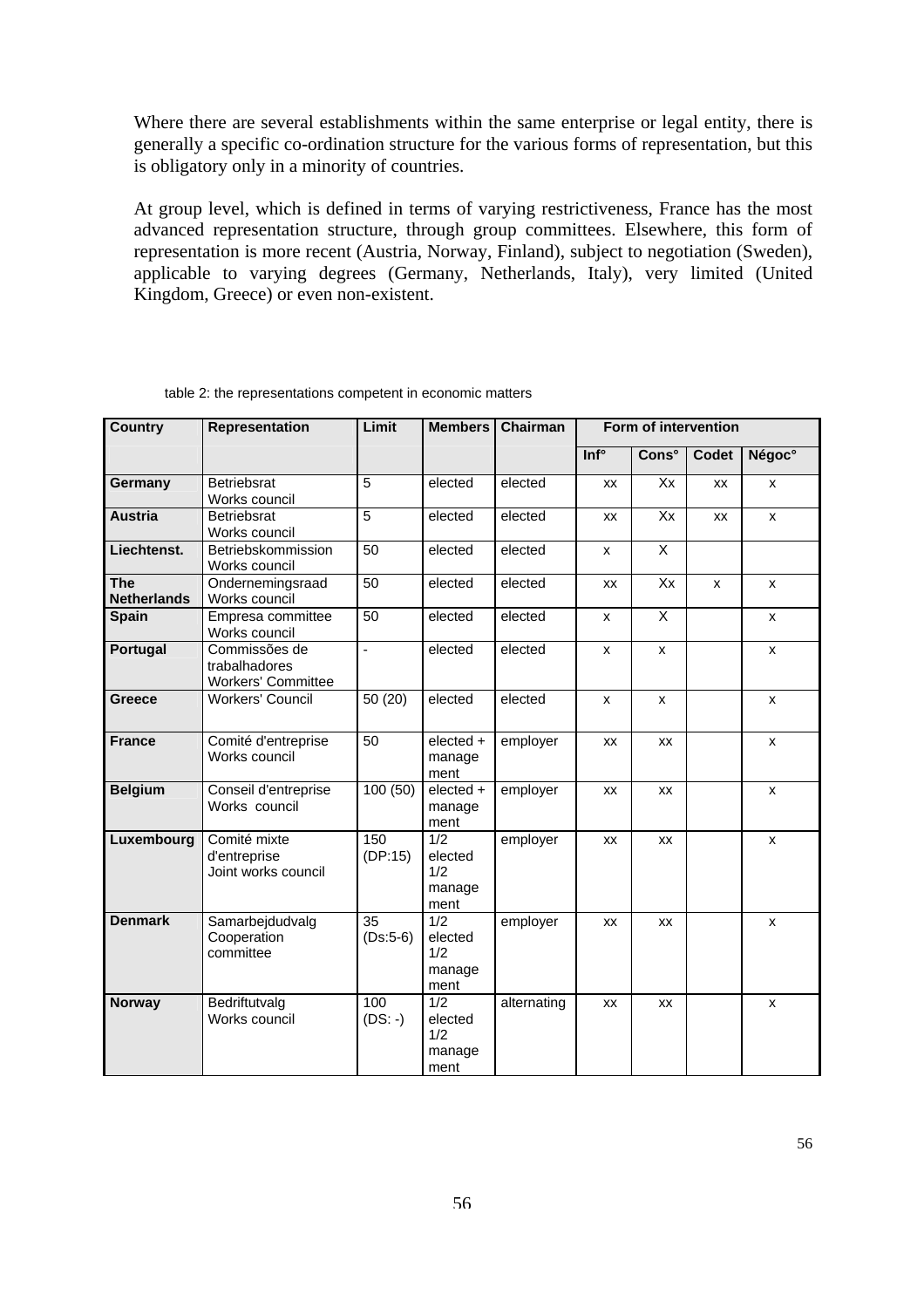| Italy                        | <b>RSU</b><br>Unitary trade-union<br>representation | 15   | 2/3<br>elected<br>1/3<br>appointed | elected or<br>appointed | x        | x   |   | XX        |
|------------------------------|-----------------------------------------------------|------|------------------------------------|-------------------------|----------|-----|---|-----------|
| <b>The United</b><br>Kingdom | shop stewards<br>(joined consultative<br>com.)      | -    | appointed<br>(joint)               | (variable)              | x<br>(x) | (x) |   | XX        |
| Ireland                      | shop stewards                                       |      | appointed                          |                         | x        | x   |   | XX        |
| <b>Sweden</b>                | Förtroendeman<br>Union delegates                    |      | appointed                          |                         | x        | x   | x | <b>XX</b> |
| <b>Finland</b>               | Luottamusmies<br>Union delegation                   | (30) | appointed                          | appointed               | X        | x   | x | <b>XX</b> |
| <b>Iceland</b>               | Union delegates                                     | 5    | appointed                          |                         | x        |     |   | XX        |

#### The experience of the transposition of Directive 94/45/EC

 $\overline{a}$ 

The way in which the Member States have used their powers when transposing Directive 94/45/EC illustrates these remarks. It is useful to point out the choices made then, not only as a source of reciprocal information which can prove useful, but also since the probability is strong that the options taken by the Member States when they transpose this Directive will not deviate substantially from those taken at that time<sup>58</sup>. We will only mention the methods for designating the members of the Special Negotiating Body, but those relating to the European Works Council are more or less the same<sup>59</sup>.

The appointment of the representatives of the SNB is organised in each country in function and in correlation with the current representation structures of the country.

Belgium: Election by the members of the works council if there is one, or otherwise by the health and safety committee. Failing this, the joint committee may allow the trade union delegation to select the SNB members for Belgium.

Denmark: Election by the representatives of the co-operation committee, otherwise by the shop stewards, or failing that by the employees.

Germany: Appointment by the existing structures in the following order of priority: group committee, , works council (*Betriebsrat*), or works committee (*Betriebsauschuss*).

<span id="page-55-0"></span><sup>&</sup>lt;sup>58</sup>Even if nothing obliges Member States to make the same choices this time, the options made in the past reflect the state of law and practice of worker representation in each country, a field where innovation is rare.<br><sup>59</sup>The information which follows was taken especially from the Commission Report to the European Parliament

<span id="page-55-1"></span>and to the Council on application of the Directive on the establishment of a European works council or a procedure in Community-scale undertakings and Community-scale groups of undertakings for the purposes of informing and consulting employees (Council Directive 94/45/EC of 22 September 1994) **-** final Document COM(2000)188, of the 04.04.2000.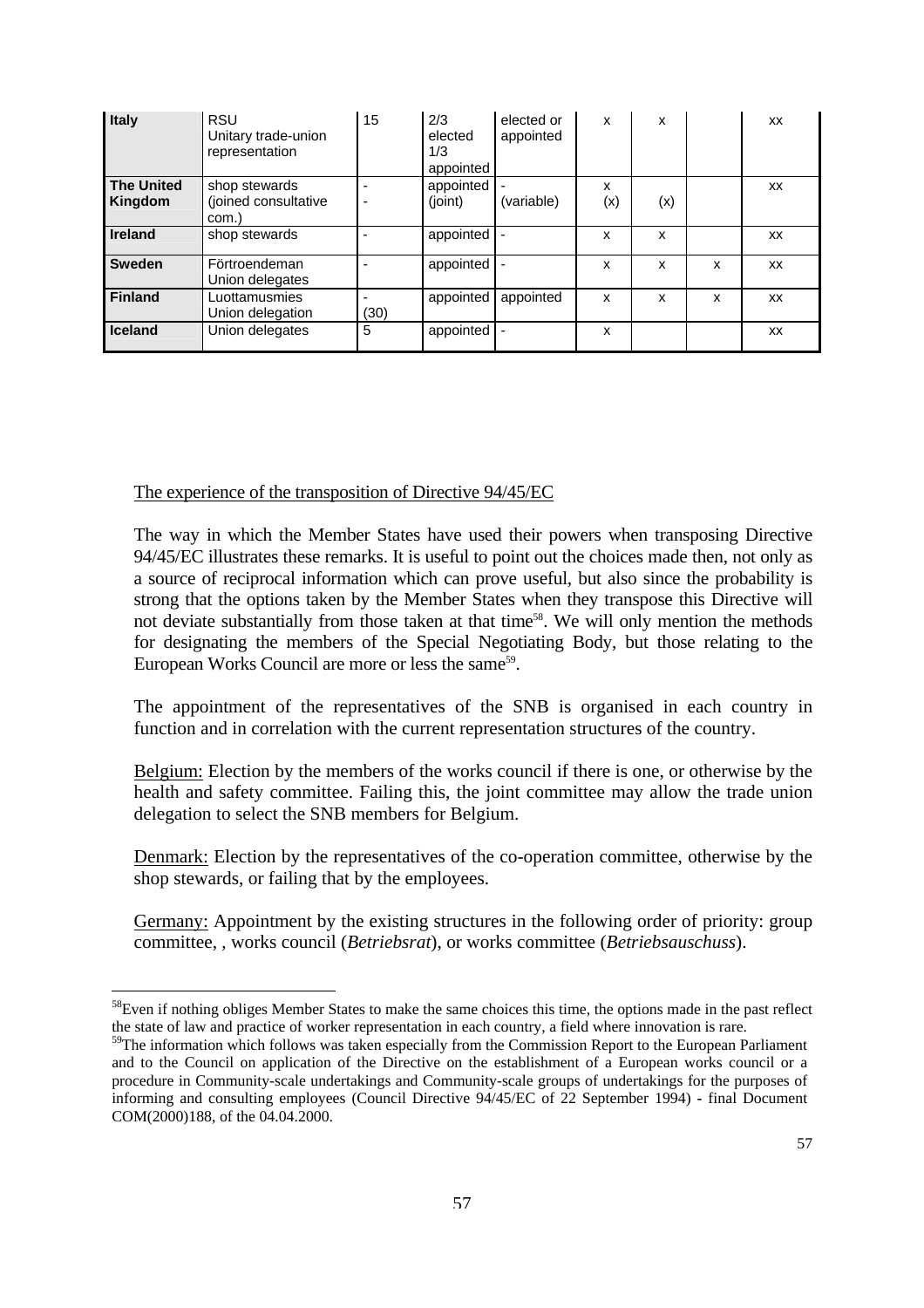Greece: Election in the following order of priority: by the trade union organisations, in their absence by the works council, or failing that by the workers.

Spain: Appointment by joint agreement among the trade union representatives, who together form the majority of members of the works council(s), or the employee delegates where appropriate, or by agreement of the majority of the members of those councils and delegates.

France: Appointment by the trade union organisations from among the elected members of the works council or establishment council or from the trade union representatives in the group; in the absence of a trade union organisation in the group in France, election by the employees.

Ireland: Appointment or election by the employees, possibility of an agreement between central management and employees.

Italy: Appointment by the trade union organisations that have signed the collective agreement. Otherwise, agreement between the trade union organisations and the central management on the appointment of members.

Luxembourg : Appointment by the members of the workers' delegations.

Netherlands: Election by the highest-level council: group council, central council, works council; if not all the works councils are represented in these other councils, the appointment must be made jointly by the councils that are not represented and the group council; if some of the workers are not represented on the works council, they must be consulted on the choice of SNB members; in the absence of a works council, election by the employees.

Austria: Appointment by existing structures in the following order of priority: group committee, works council or works committee; trade union representatives may be appointed as SNB members even if they are not members of a committee or council.

Portugal: Appointment by joint agreement between, in order, the elected bodies and trade unions, between the elected bodies if no trade unions are represented in the undertaking or establishment, between the trade unions representing at least two thirds of the workers, or between the trade unions representing at least 5% of the workers; failing agreement, if no representatives are appointed, if there is no elected body or trade union, or if at least one third of the workers so request, the SNB members are directly elected by secret ballot, on the basis of lists presented by at least 100 or 10% of workers.

Finland: Organisation of an election by agreement; in the absence of an agreement, the election must be organised by the health and safety delegates and the most representative workforce delegates.

Sweden: Election by the trade union which has signed the collective agreement with the controlling undertaking; if there are several such unions they must negotiate an agreement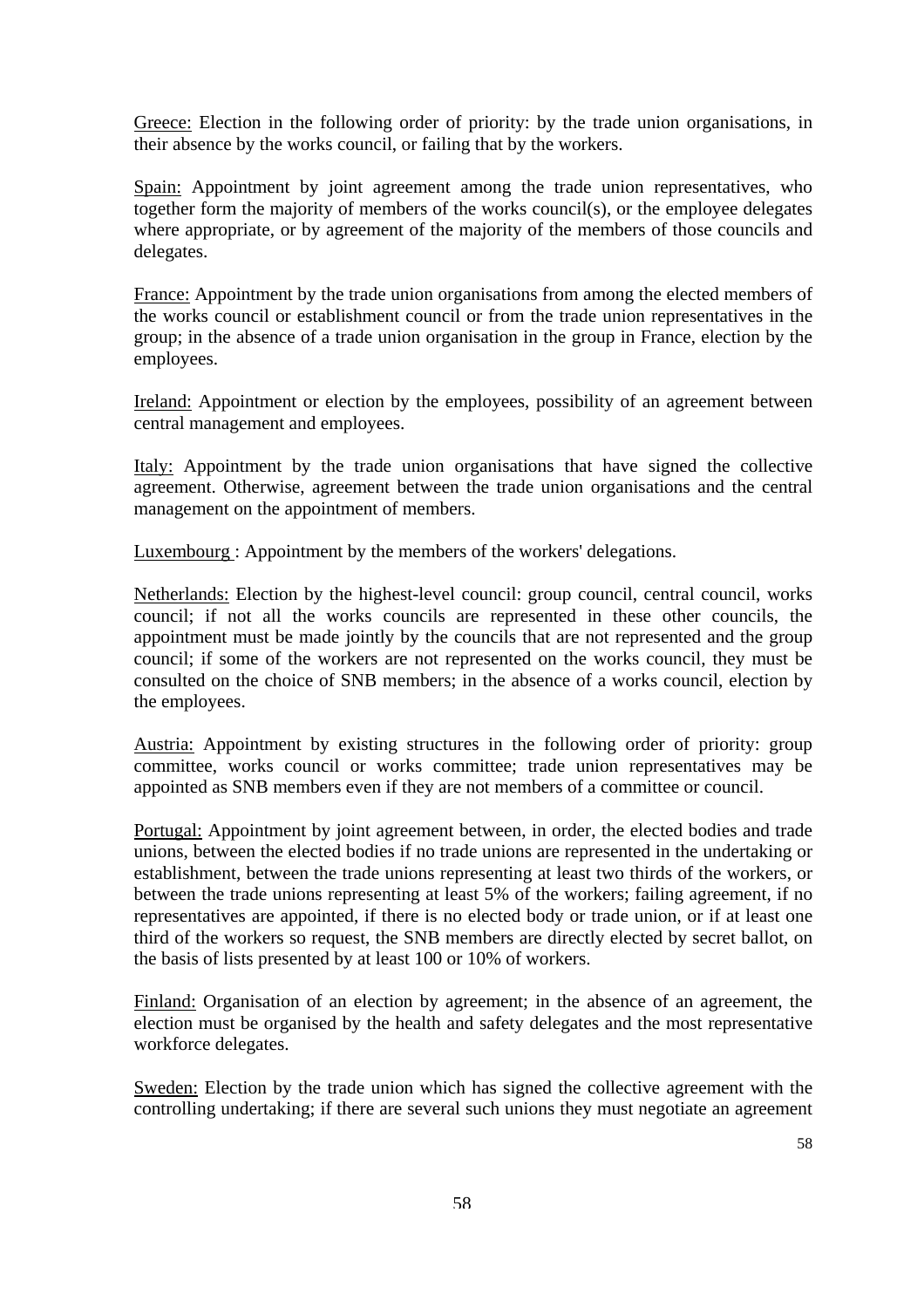to organise the election; in the absence of agreement, the most representative union makes the appointment.

The United Kingdom: Election by a ballot of employees except where 'consultative committee' for information and consultation exists which may nominate members of SNB.

Hence, in all the countries which give the works council or elected representatives a major role in the representation of workers, notably as regards information and consultation of workers (or co-decision), it is they who appoint the members of the SNB. Thus the central role is vested in the works council (or central council or group council) in Germany, Austria, Denmark, Finland, France, the Netherlands and Belgium, while workforce delegates or shop stewards play a subsidiary role in Denmark and Belgium.

The trade unions play a central role in appointing members in Italy, Greece, Portugal and Spain, jointly with the works council.

But they also have an indirect role, either because the trade union organisations draw up the lists of candidates (France, Sweden), because they play an essential part in constituting the works council or group council, or because the members of the SNB must have been elected from the lists prepared by the trade union organisations (France) or appointed on a delegation basis (Belgium).

The trade union organisations also play an important role in Sweden, where elections are organised amongst the representatives of the unions which have signed the collective agreement applicable.

Because of the voluntary approach to representation in Ireland, the election system there is not grounded in already existing representation. Election by all employees may thus be replaced by an agreement signed by the employees and management of each undertaking concerned by transnational representation.

In the absence of the body chiefly responsible for appointing or electing SNB members, the Member States rely on various systems: either appointments are made by the workforce delegates (Belgium, Denmark) or the health and safety delegates (Belgium, Finland), or the members are appointed by agreement between the central management and the trade union organisations (Italy) or employees (Ireland), or they are elected by all the employees (France, Netherlands, Portugal). In Sweden, in the absence of a trade union bound by a collective agreement with the controlling undertaking, the local employees' organisation representing the greatest number of employees assumes responsibility for appointing the members.

Only three Member States have failed to provide for subsidiary mechanisms, namely Spain, Germany and Austria. In these countries workers have the right to establish representations, and it is their responsibility if there is no works committee. The threshold for the creation of such a committee is very low (five employees in Austria and Germany, and six in Spain).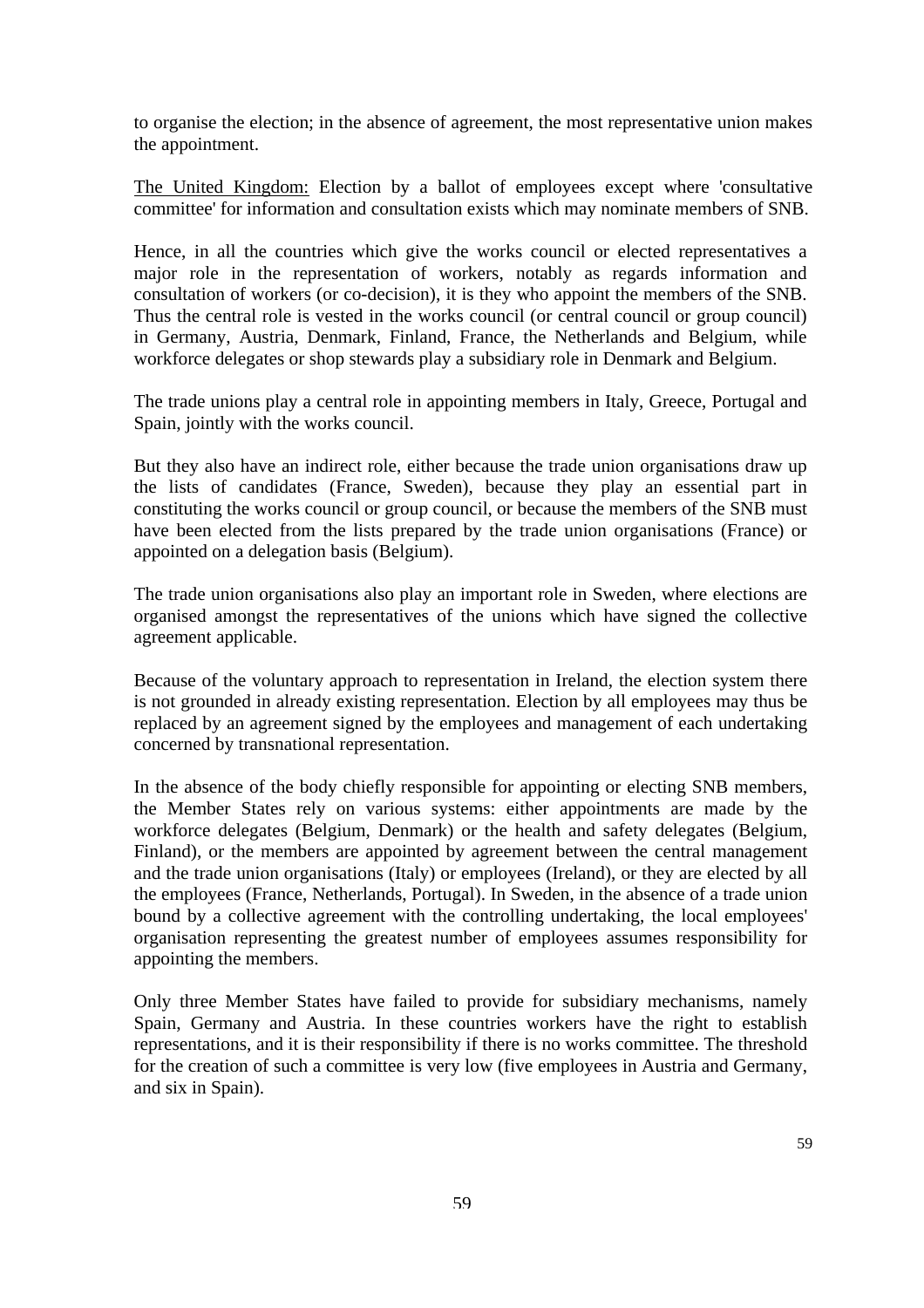Finally, it should be stressed that all Member States have taken measures to ensure worker representation and establish a system for the appointment of SNB members which is in keeping with their domestic representation arrangements and the role handed down to the trade union organisations in each country.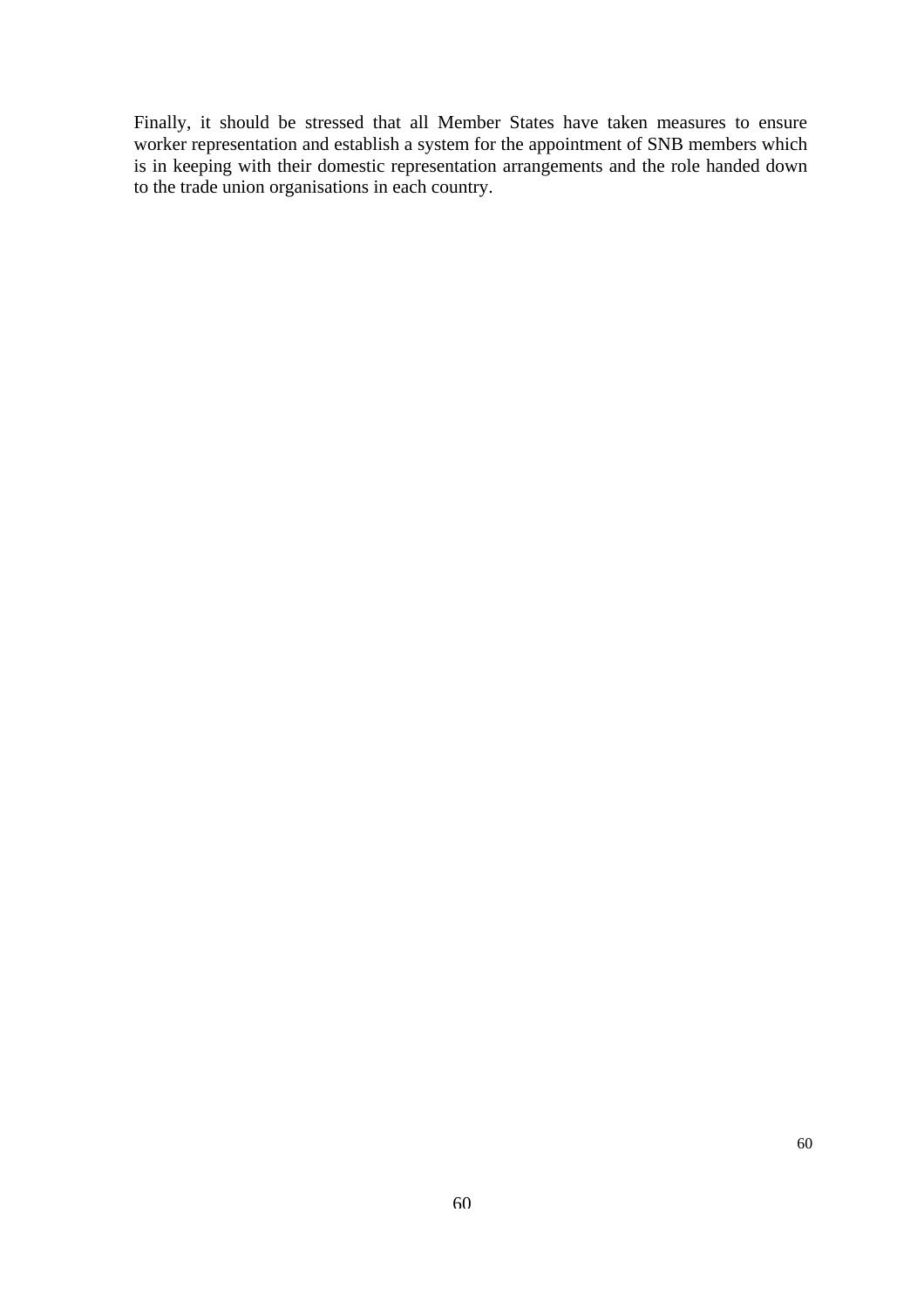# *GROUP Of EXPERTS "SE "*

## **WORKING PAPER N° 13**

#### **20 June 2002**

### **The definition of "information" –Article 2 (i)**

*"i)" information", means the informing of the body representative of the employees and/or employees' representatives by the competent organ of the SE on questions which concern the SE itself and any of its subsidiaries or establishments situated in another Member State or which exceed the powers of the decision-making organs in a single Member State at a time, in a manner and with a content which allows the employees' representatives to undertake an in-depth assessment of the possible impact and, where appropriate, prepare consultations with the competent organ of the SE;;"* 

For the first time in Community law, this Directive defines what is meant by information to workers. Neither the Directives of the 1970s (on Collective Redundancies and Transfers of Undertakings), nor Directive 94/45/EC (on European Works Councils) contain such a definition.

In turn, Directive 2002/14/EC concerning information and consultation of employees in the EC defines "information" as "the transmission by the employer to the employees' representatives of data in order to enable them to acquaint themselves with the subject matter and to examine it"<sup>60</sup>.

The reasons which explain this move from the silence in the first Directives to rather developed formulas, though not completely identical, in the more recent texts constitute the object of the first part of this working paper. Thereafter we will analyse the elements of this definition which are more connected with the particular features of the SE.

Under the Directives on "Collective Redundancies" and "Transfers of Undertakings", information was not defined. Nevertheless, in both cases, the content of the information

<span id="page-59-0"></span><sup>60</sup>The Commission had proposed in its original proposal the following wording: *"transmission by the employer to the employees' representatives of information containing all relevant facts on the subjects set down in Article 4(1), ensuring that the timing, means of communication and content of the information are such as to ensure its effectiveness, particularly in enabling the employees' representatives to examine the information thoroughly and, where appropriate, prepare consultations"*. It is important to stress the fact that the final text of the Directive is not in retreat in relation to the original proposal of the Commission: the missing part of the text ("ensuring that the timing, means of communication and content of the information are such as to ensure its effectiveness, particularly in enabling the employees' representatives to examine the information thoroughly and, where appropriate, prepare consultations") was quite simply moved to Articles 1 (2) and 4 (3) of the Directive.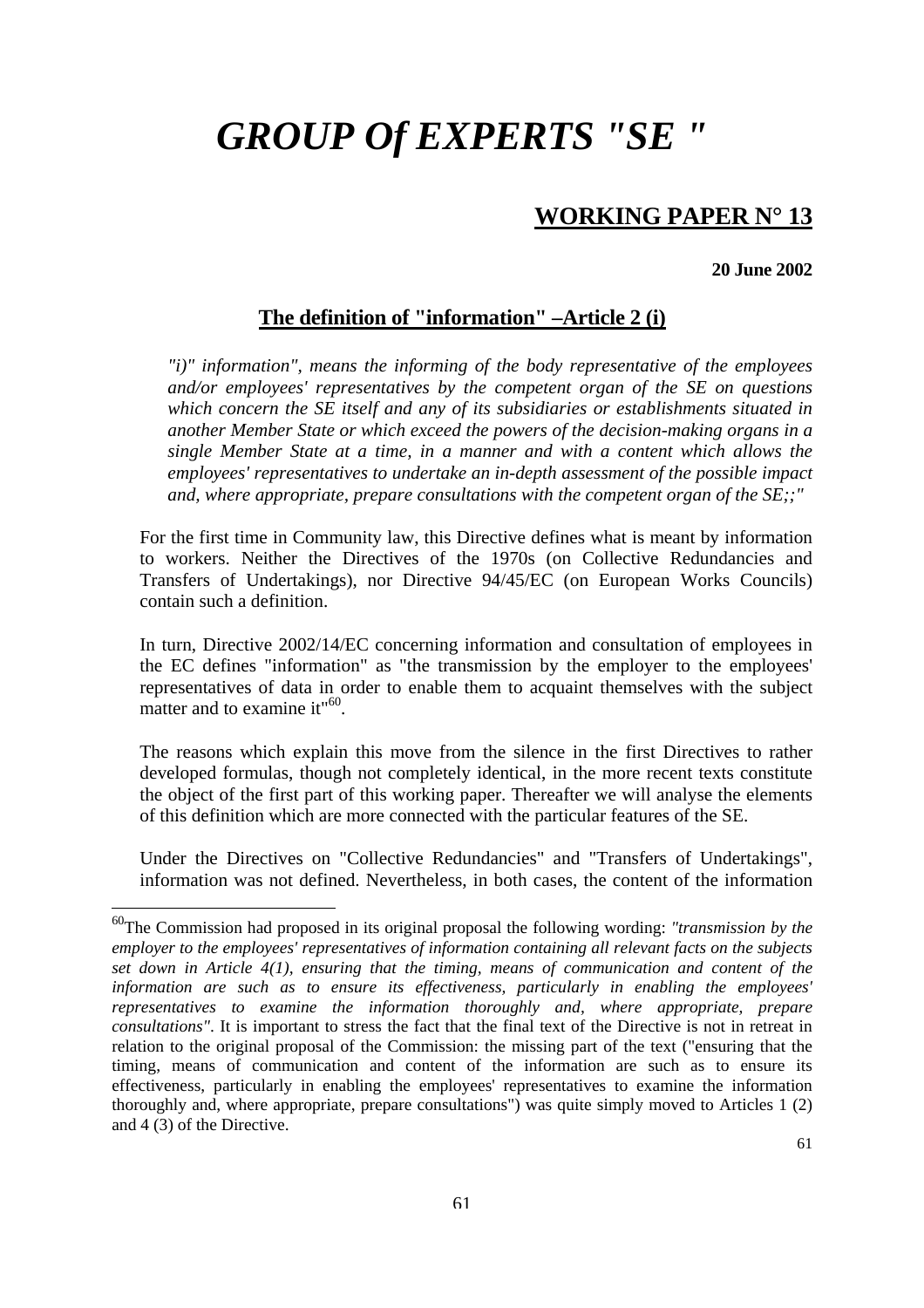that should be provided to workers' representatives was well specified (see Article 2(3) of the Directive on "Collective Redundancies" and Article 6(1) of the Directive on "Transfers of Undertakings") **[61](#page-60-0)**. The list of the data to be provided, even if it is not exhaustive **[62](#page-60-1)** clarifies the scope of the information obligation, thus making a definition nonessential.

The Directive 94/45/EC tackles this subject from a different angle: first of all, there is no question of specifying in detail the contents of the information obligation through a list comparable with that of the previous Directives. This would go against the voluntary approach, and the primacy given, to free negotiation between the parties concerned which constitutes the central element (and the most innovative one at that time) of that Directive. The intention was precisely to avoid too prescriptive and too restrictive provisions limiting the autonomy of the parties as would have been the case if a list of the data to provide to workers' representatives was laid down, either in a definition of "information", or in a material provision.

Thus, it was deemed sufficient, in relation to this particular case as with regard to many other elements of Directive 94/45/EC, to leave to the subsidiary rules of the Annex (applicable only in the event of failure of the negotiations between the parties concerned) the detail on the contents of the information obligation, which is made by the combination of the requirements of both subparagraphs of point 2 of the Annex.

Why then has the Community legislator moved away from this approach in this Directive, so close to the Directive on the European works councils, with regard to the delicate balance between the freely negotiated and the prescriptive? Why a definition of "information" in this text, while the same result could have been achieved (to specify the contents of the obligation in question) through the subsidiary provisions of the Annex?

The reply to this question, as to others connected with other substantive differences between the provisions of each one of those Directives, is found in the "Vilvoorde" case law, which is based on the concept of "effectiveness", thoroughly elaborated by the European Court of Justice.

This Community legislative technique, which consists of stating general principles rather than listing steps to be taken in order to fulfil the information obligation, leaves to Member States the choice between merely reproducing in the national provisions the definition of the Directive, or proceeding, while taking inspiration from there, with clarifications on the content of information, for example, by way of a catalogue of data to be provided to the representatives, as well as of a precise definition of the moment and of the form by which these data must be provided. Both ways of proceeding seem to be in conformity with the Directive.

<span id="page-60-0"></span><sup>&</sup>lt;sup>61</sup>With the degree of detail which was characteristic at the time: the Directive mentions the reasons for the envisaged redundancy or transfer, the number and the categories of the usually employed workers and to be dismissed, the selection criteria, the measures envisaged with regard to the workers, etc

<span id="page-60-1"></span> $^{62}$ See the general reference to the obligation for the employer to provide "all relevant information" in Article 2(3) point a) of the Directive on "Collective Redundancies" and the use of the adverb "at least" in the article in Article 6(3) second subparagraph of the directive on "Transfer of Undertakings".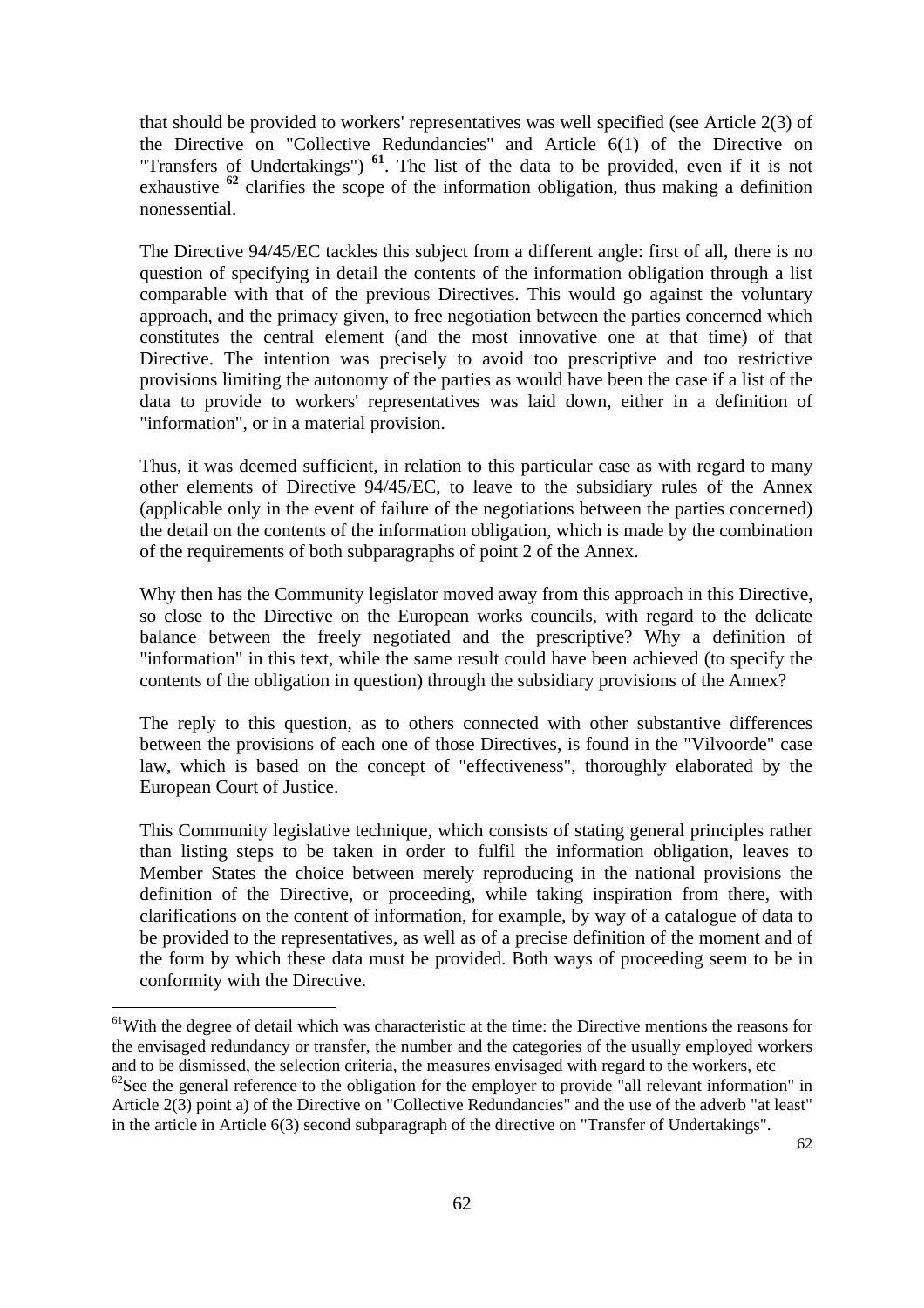In addition, it will be necessary to translate into national law the concept of "transnationality" which appears in the Community definition of "information": "(...) on questions which concern the SE itself and any of its subsidiaries or establishments situated in another Member State or which exceed the powers of the decision-making organs in a single Member State (...)".

The first part of this reference is identical to the one in the Annex to Directive 94/45/EC (point 1a)). The second part is innovative and widens the scope of the concept, insofar as the questions which concern only one Member State will be considered transnational if the decision in question was taken elsewhere. For example, transnational restructuring which affects only one Member State (and possibly other countries outside the EU) would not be covered by Directive 94/45/EC but will fall within the scope of this Directive, provided that the decision in question was taken in a Member State other than the one where the effects of the decision are felt.

This definition of transnationality wider than the one of Directive 94/45/EC must be transposed into national law, possibly with further details.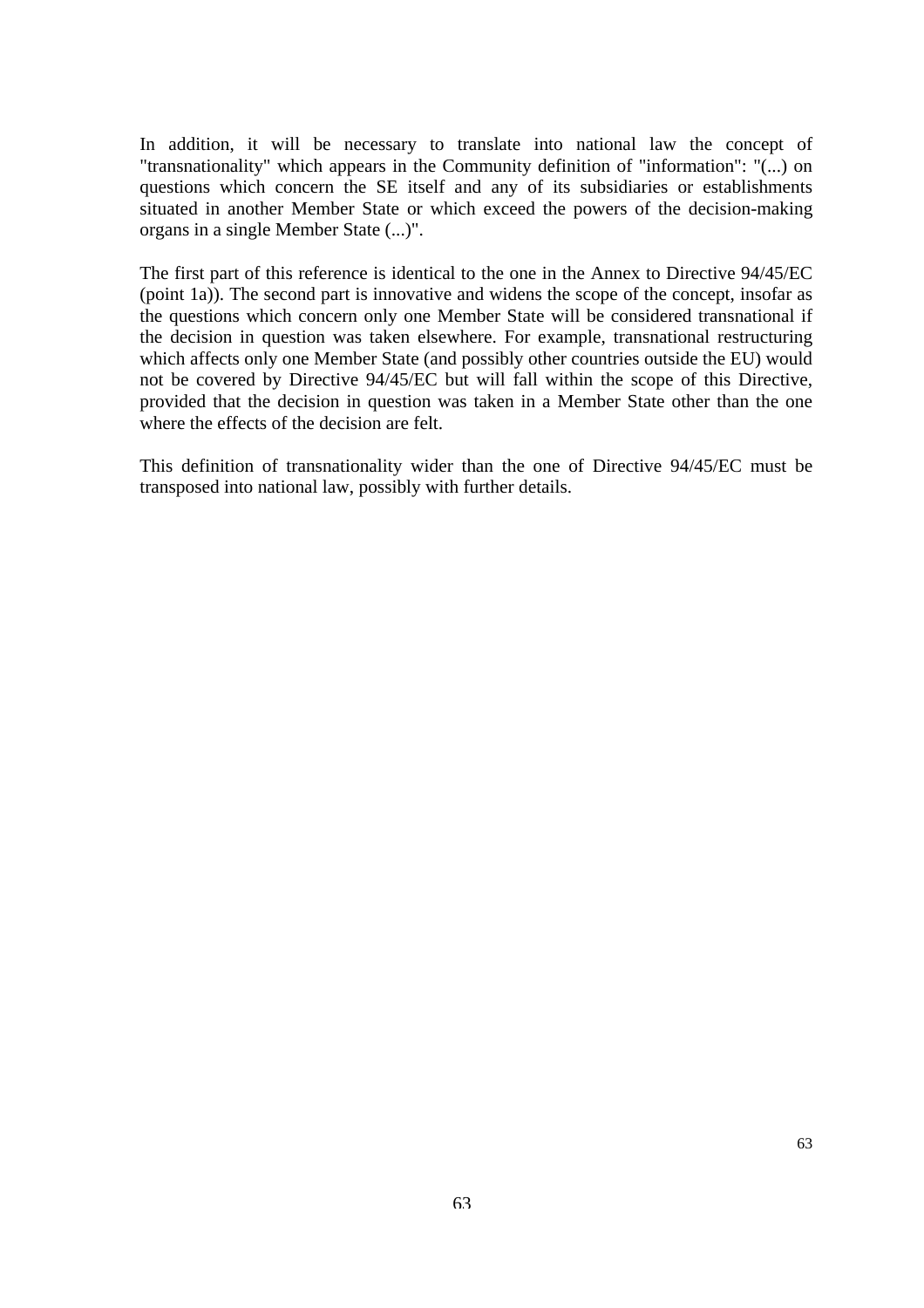# <span id="page-62-0"></span>*GROUP OF EXPERTS "SE "*

## **WORKING PAPER N° 14**

#### **2 October 2002**

### **The definition of "consultation" –Article 2 (j)**

*j) "consultation", means the establishment of a dialogue and the exchange of views between the body representative of the employees and/or the employees' representatives and the competent organ of the SE, at a time, in a manner and with a content which allows the employees' representatives, on the basis of information provided, to express an opinion on measures envisaged by the competent organ, which may be taken into account in the decision-making process within the SE;* 

Contrary to what was the case with regard to the definition of information, definitions of "consultation of employees" were already known in Community law at the time of the adoption of this Directive. The Directives on "Collective Redundancies" and on "Transfer of Undertakings" lack such a definition, but Directive 94/45/EC defines "consultation" as "the exchange of views and establishment of dialogue between the employees' representatives and central management or any more appropriate level of management".

In turn, Directive 2002/14/EC concerning information and consultation of employees in the EC define "consultation" with a text which is very close to that of Directive 94/45/EC: *"the exchange of views and establishment of dialogue between the employees' representatives and the employer".*

The Commission had proposed in its original proposal the following wording:

*"the organisation of a dialogue and exchange of views between the employer and the employees' representatives on the subjects set out in Article 4(1) (b) and (c):* 

• *ensuring that the timing, method and content are such that this step is effective;* 

- *at the appropriate level of management and representation, depending on the subject under discussion;*
- *on the basis of the relevant information to be supplied by the employer and the opinion which the employees' representatives are entitled to formulate;*
- *including the employees' representatives right to meet with the employer and obtain a response, and the reasons for that response, to any opinion they may formulate;*
- *including, in the case of decisions within the scope of the employer's management powers, an attempt to seek prior agreement on the decisions referred to in Article 4(1)(c)."*[63](#page-62-0)

<sup>64</sup> <sup>63</sup>Here also (see the development of the draft Directive "information and consultation" with regard to the "information" concept –Working Paper n° 13) the text of the Council only moves some of the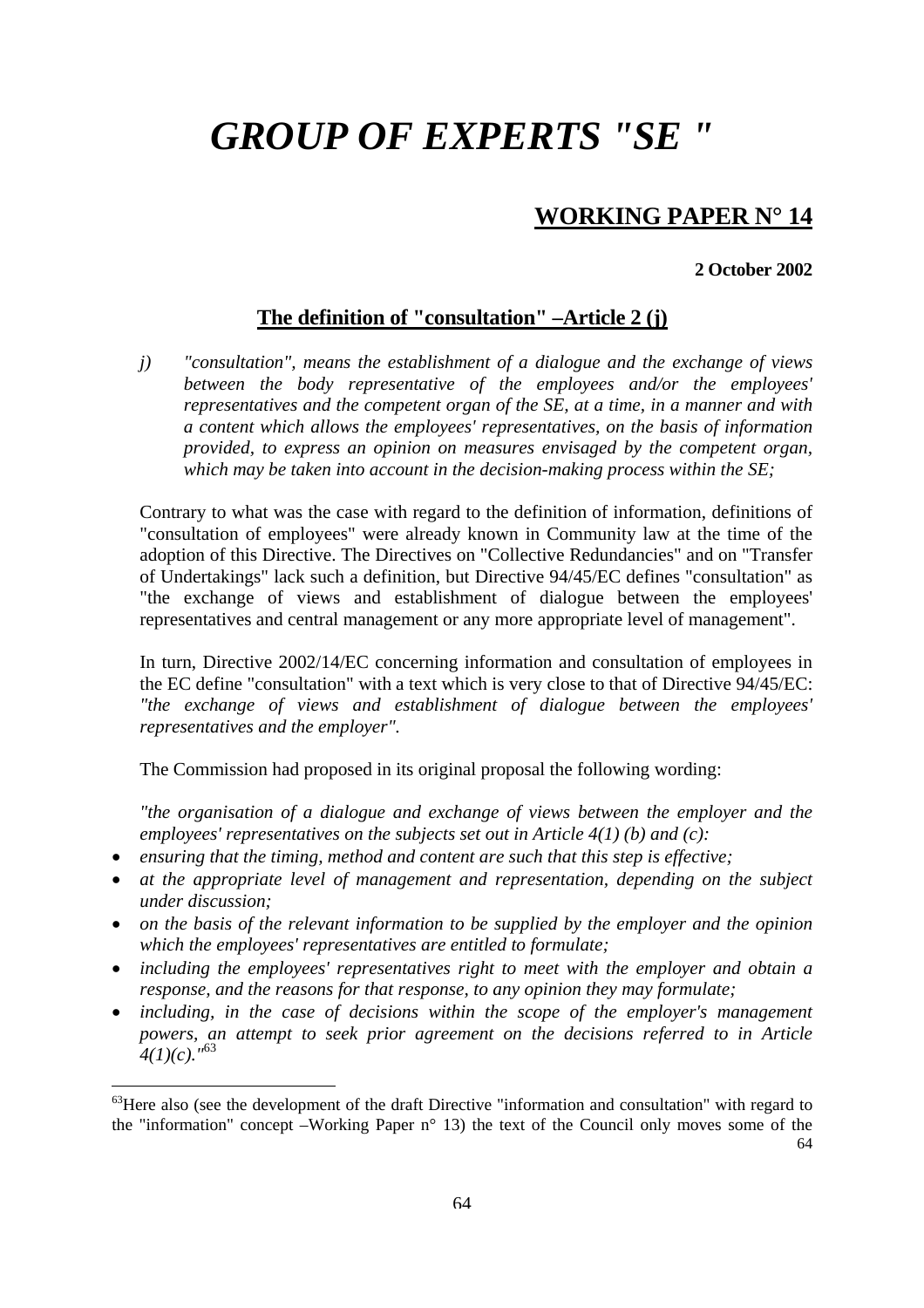The definition of "consultation" of this Directive is therefore considerably enriched in comparison with these other Community texts. It is therefore important to fully grasp the scope of this definition, especially as it is relevant for such important purposes as, for example, the interpretation of Article 4 of the directive ("Content of the agreement") or of the provisions of Part 2 of the Annex ("Standard rules for information and consultation").

The Community legislator has decided to deviate from what seemed to become a constant definition of consultation in Community labour law, in the search for clarity vis-à-vis questions which have systematically arisen within the application of the previous directives.

Doing so, the Directive avoids giving a detailed definition of consultation, for example, by fixing the successive stages of the process, by establishing time limits, etc. Just as for the definition of "information", it restricts itself to fixing the unquestionable principle of the meaningfulness of consultation (it must be made at a time, in a manner and with a content which allows the expression of an opinion which may be taken into account before the final decision).

Member States will now have the choice of, either transcribing the definition of consultation into national law (by leaving to case law the task of specifying the delineation of this obligation on a case by case basis), or of specifying these details in the national transposition provisions in a more precise and detailed way. In view of the primordial place given to the autonomy of the negotiating parties under this Directive, the first option seems preferable. It seems also sufficient in order to ensure the effectiveness of the Directive, not only because the case law, national and European, will ensure that this concept is well applied, but also because the national provisions transposing the Annex of the Directive will constitute a natural, even if indirect, reference for negotiations.

Nothing seems to prevent Member States from unifying in their internal law the concepts of consultation which are relevant for the purposes of this Directive and for the purposes of Directive 2001/14/EC, which are in substance, very close. This would of course be without prejudice to the different scopes of the two directives (one concerns the national or local dimension and the other the transnational dimension).

It is useful in this respect to revisit the working paper n° 21 of the Working Party " Information and Consultation" (transposition of Directive 94/45/EC).

elements proposed by the Commission: the reference to the effectiveness of the consultation is found in Article 1 (2) and the other elements were moved to Article 4(4.)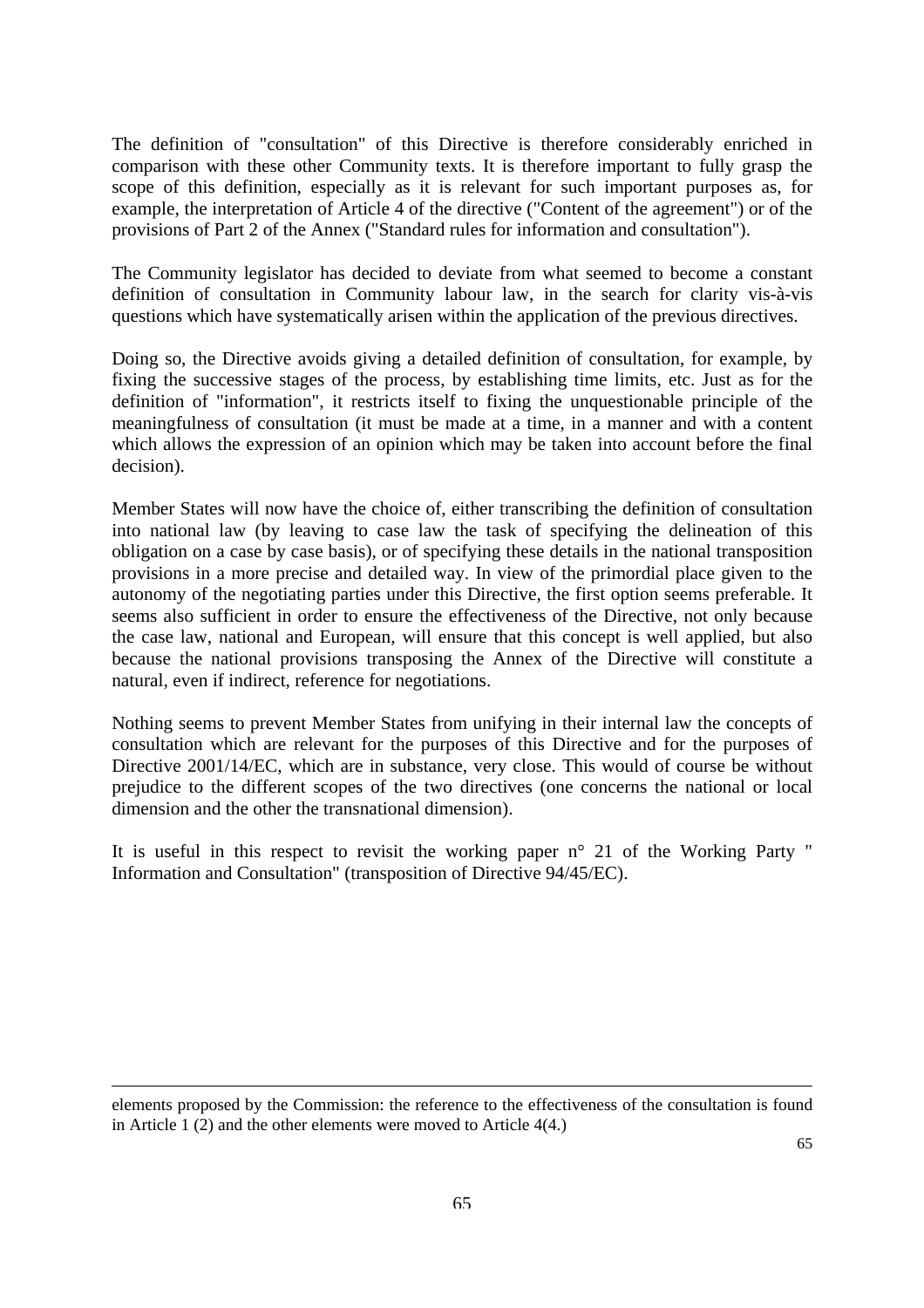# *GROUP OF EXPERTS "SE "*

## **WORKING PAPER N° 15**

#### **2 October 2002**

### **The definition of "participation" – Article 2 (k)**

*k) "participation", means the influence of the body representative of the employees and/or the employees' representatives in the affairs of a company by way of:* 

- *the right to elect or appoint some of the members of the company's supervisory or administrative organ, or*
- *the right to recommend and/or oppose the appointment of some or all of the members of company's supervisory or administrative organ.*

In Article 2 (h), the Directive contains a definition of "involvement of employees" which is useful to recall before analysing the definition of "participation":

*h) "involvement of employees", means any mechanism, including information, consultation and participation through which employees' representatives may exercise an influence on decisions to be taken within the company;* 

When it appeared that certain concepts were not perceived in the same way everywhere in the European Union, the Davignon Group considered it to be necessary to specify clearly the meaning of those words and concepts, which it had to deal with during its work. Indeed, confusions were frequent in the meetings of the Community bodies and at other levels with regard to the scope of the concepts of "information", "consultation" and "participation". Also, a global term covering all these mechanisms was missing. This is why the Group decided, at the very beginning of its work, to rigorously specify the vocabulary in three working languages (French, English and German), which it did in Annex 2 of its final report in the following terms:

- *"Involvement (Beteiligung Involvement) of workers means all arrangements allowing workers' representatives to take part in company decision-making processes with a view to ensuring the collective expression and permanent consideration of their interests in the context of decisions concerning the management and economic and financial development of the company.*
- *Information (Information Information) of workers means the provision of information by the employer, with the possibility of questioning and critical examination by the workers' representatives.*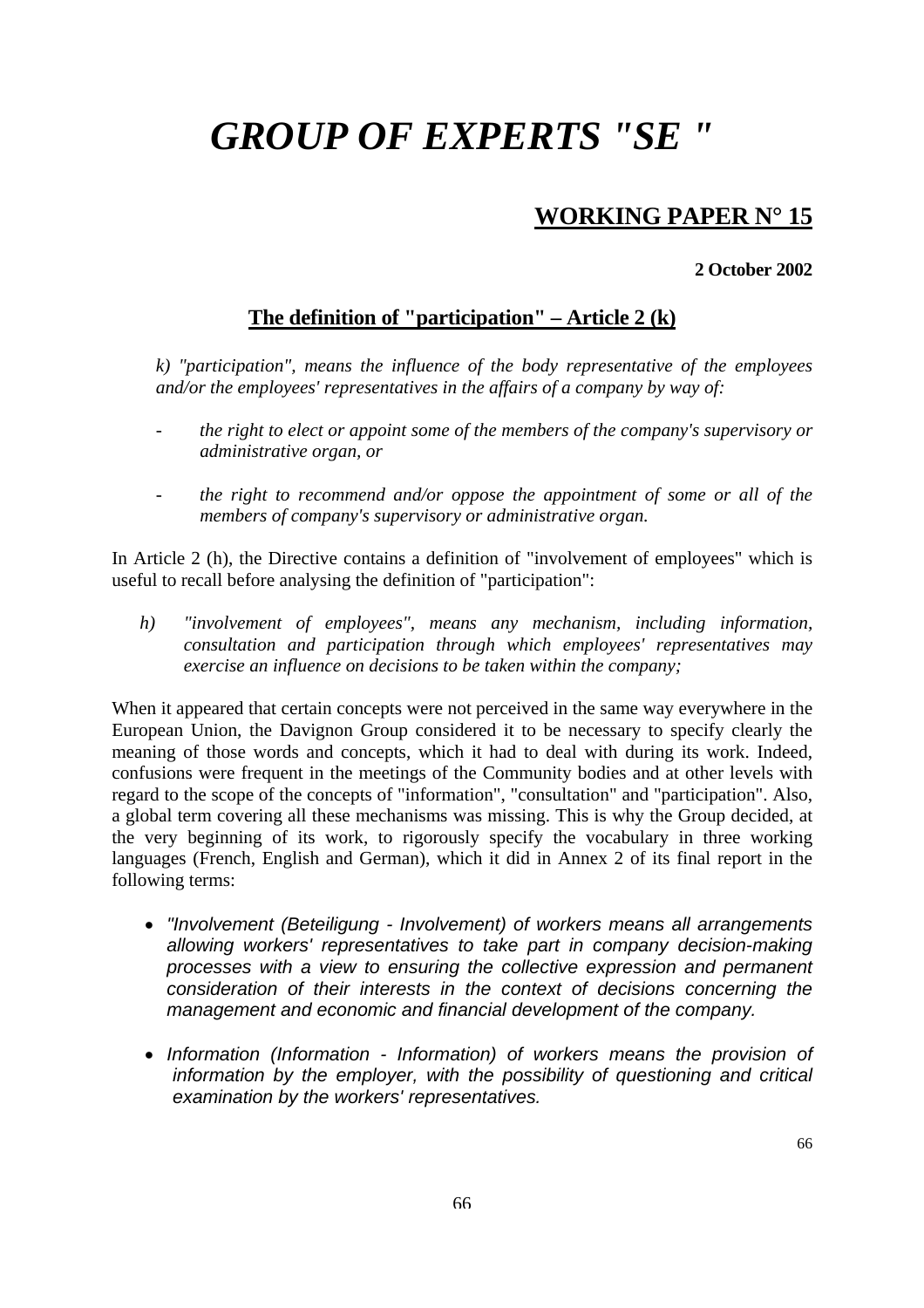- *Consultation (Anhörung Consultation) of workers means the possibility for workers' representatives, to express an opinion in respect of a decision or course of action envisaged by the employer.*
- *Participation (Mitbestimmung in den Unternehmensorganen Participation) of workers means, strictly speaking, the presence of workers' representatives in the decision-making or supervisory bodies of the company (or other legal entity).*

*This document is concerned with the powers of workers and their representatives in the economic and social sphere and therefore does not cover health and safety, working conditions or social and cultural activities. Collective bargaining bodies and procedures, channels of communication between workers and the company management (direct or via the management structure) and profit-sharing and other company performancerelated incentive schemes are also outside the scope of this document."* 

This terminology was entirely taken up by the Council, which over the years had also been confronted with confusions arising from the different scope of the concepts in different countries. The concept of "involvement of employees" covers therefore within the framework of the directive, information, consultation and participation, such as they are defined thereafter.

Consequently, the definition of "participation" within the meaning of the Directive has less to do with an attempt to grasp a form of involvement of workers which has been developed in various European countries in rather different ways (and why would we do that?) than to find a way of identifying the above-mentioned forms of "participation" which the Directive was intended to defend and safeguard through a number of mechanisms laid down thereafter. The purpose of the definition is therefore only this protection and safeguard. Consequently, it has nothing conceptual<sup> $64$ </sup> and is eminently pragmatic.

The definition of participation is relevant in particular for three different purposes related to the protection of acquired rights to participation<sup>65</sup>.

First of all, when it comes to determine the voting rules within the special negotiating body (SNB). When a participation system, as defined in this Article, is at stake within the framework of negotiations, the majority required to reduce the existing participation level is a triple qualified majority (as opposed to the normal rule of deliberation within the SNB, which

<span id="page-65-0"></span><sup>&</sup>lt;sup>64</sup>One could almost say as much of all the definitions that are found in the Directives which do not seek harmonisation, as is the case for the Community Labour Law Directives. The aim is not as much to harmonise a given reality apprehended by national laws of the EU Member States, as to find a common agreement on the realities which Community law intends to address. It is symptomatic in this respect that, until a few years ago, the definitions contained in the Community Directives shared the same article with those determining their scope. To some extent, these definitions were designed

<span id="page-65-1"></span>for that end and nothing more.<br><sup>65</sup>It is also relevant for other clearly less important purposes (see for example, Article 10 –"Protection of employees' representatives".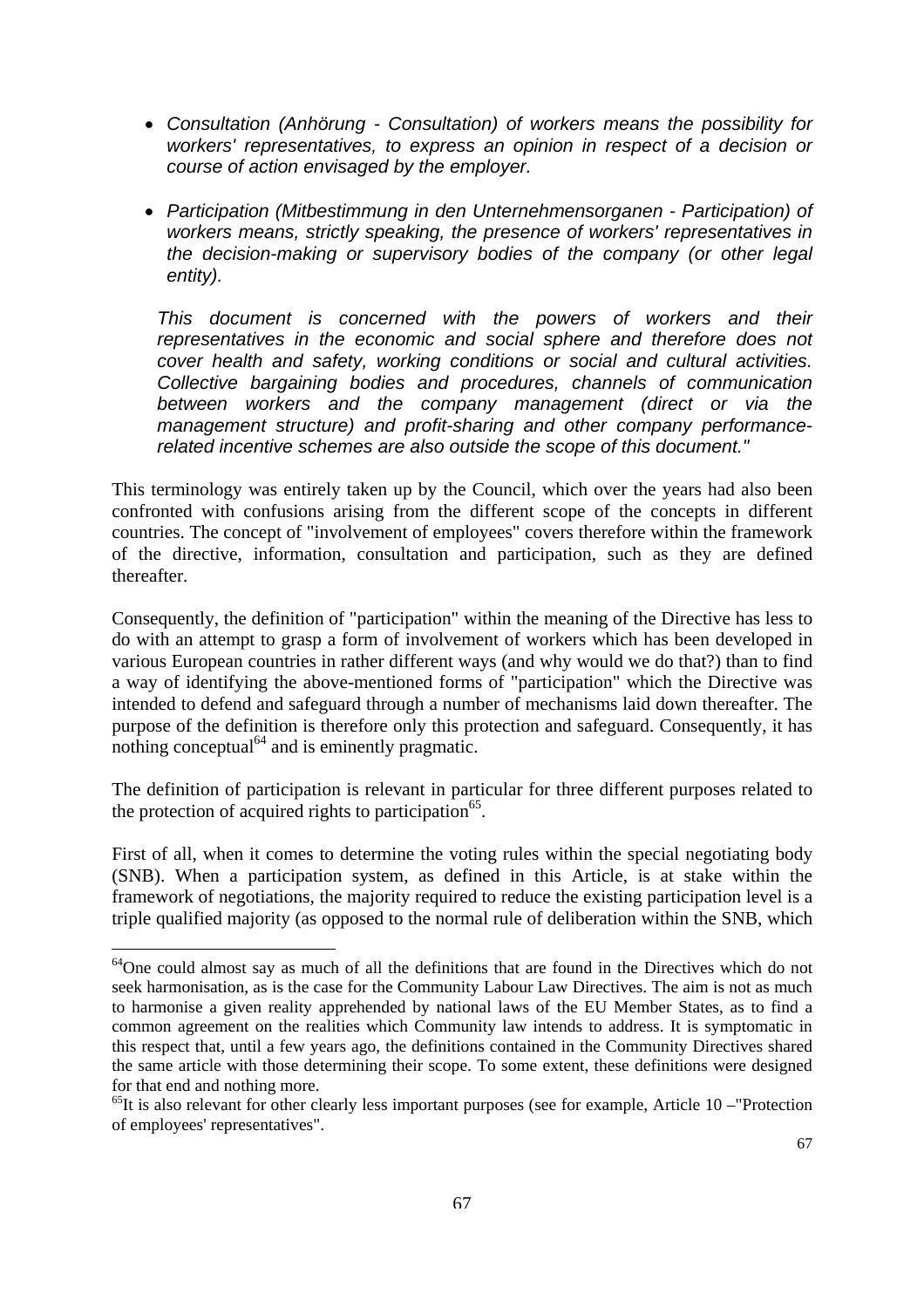is the absolute majority of its members and of the employees represented). This is what Article 3.4 stipulates.

Then, when it comes to determine the conditions for the application of the subsidiary provisions of the Annex in the event of failure of the negotiations. Article 7.2 of the Directive establishes a number of rules which constitute the key to determine whether or not the subsidiary provisions on participation (Part 3 of the Annex) shall be applied.

Lastly, when it comes to establish the very content of the reference provisions on participation, i.e., to determine the participation arrangement which will be applicable to an SE in the event of failure of the negotiations, when the respective conditions are fulfilled (see Part 3 of the Annex).

It is known that the protection system of acquired rights to participation designed by the Directive is based on the principle of comparison between the systems of involvement preexisting the SE within the companies which establish the SE, and the one which must be introduced within the SE after its registration, in any case in the absence of an agreement providing otherwise. If there was participation before, with a certain intensity<sup>66</sup>, in terms of percentage of workers covered by such systems, then:

- the majorities (absolute or qualified) required within the SNB are determined according to the presence of such facts;
- the reference provisions on participation will apply or not, also according to the presence of these same facts.

Hence the importance of a precise definition of what one understands by "participation". It was of primary importance to determine well the reality pre-existing the establishment of the SE and to define well the system which would apply, where appropriate, to the SE.

This aim of full protection of the acquired rights to participation is quite obvious in the coverage of the definition.

a) It covers all the systems known in the EU of influence on the part of the employees' representatives within the company (works councils, union representatives) or outside of the company (trade unions) in the election or the nomination of the members of the organs of public limited companies<sup>67</sup>.

b) It refers to all the known management systems of the public limited companies (monistic systems, with an Administrative Board, and dualistic systems, with a Board of Directors and a Supervisory Board). It does not make any difference as to the nature of the company in question (public or private).

c)) It disregards the origin of these practices (legal, by agreements, statutory), as well as of their binding or not binding nature; it is enough that they exist within the participating companies for them to be taken obligatorily into account for purposes mentioned above.

<span id="page-66-1"></span><span id="page-66-0"></span>

<sup>&</sup>lt;sup>66</sup>Variable according to the form of establishing the SE.<br><sup>67</sup>See Working Paper n° 6–Definition of "participating companies".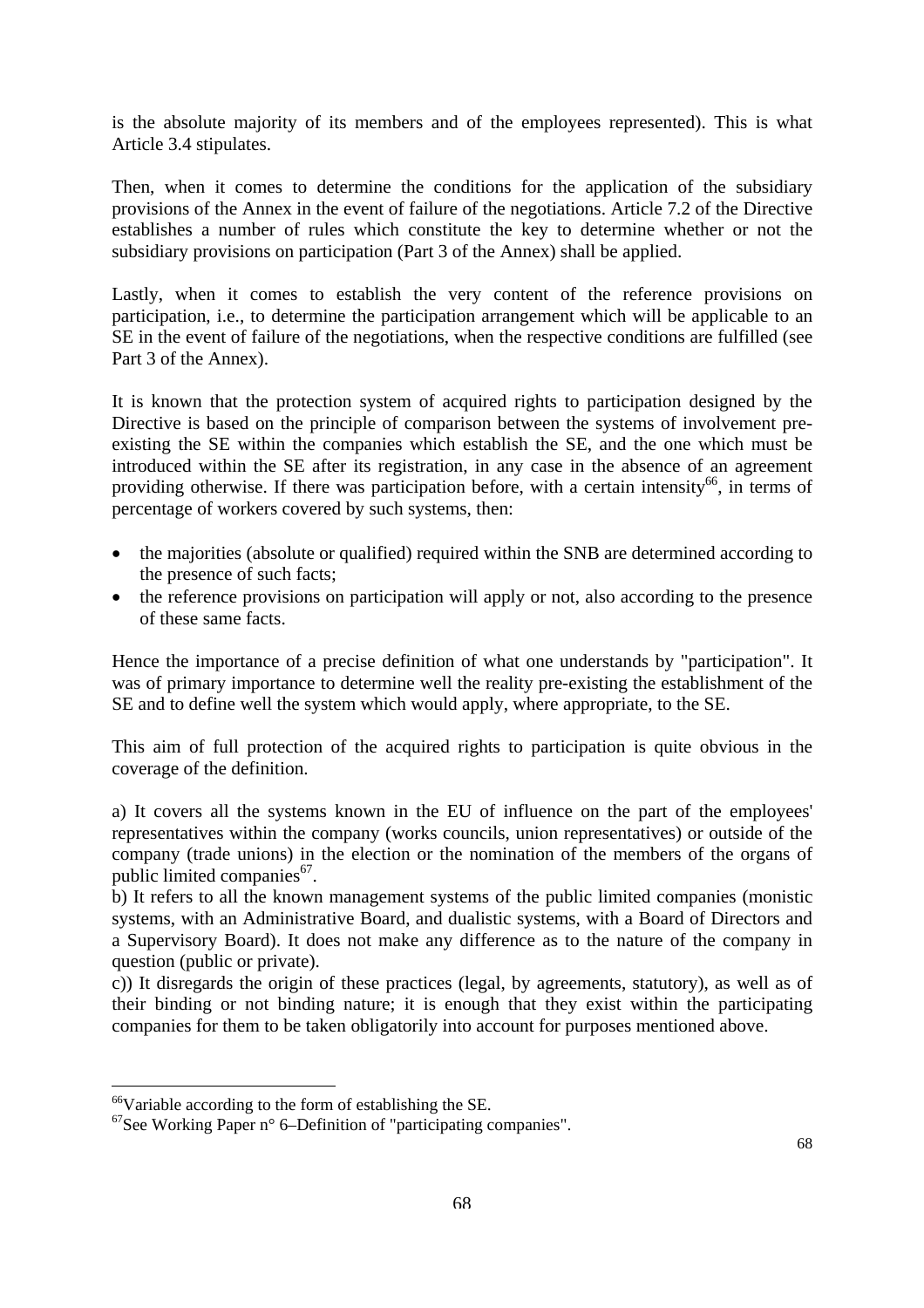d)) Lastly, it is applicable independently of the statute of the members who sit in the organs of a company by virtue of an act from the part of the workers or of their representatives; this means that included within the scope of the Directive are different forms and degrees of participation such as full membership and membership with less rights than those of the members designated by shareholders (for example, members having an observer status<sup>68</sup>)<sup>69</sup>.

The assertions in "c)" and "d)" raise some questions. Concerning the non-relevance of the origin of the practices and of their binding or non-binding nature (point "c)" above) which seems to be imposed by the general terms used in the definition, a doubt could emerge when reading attentively Article 7.2 a), which mentions "*(…) the rules of a Member State relating to employee participation in the administrative or supervisory body (...)".* This seems to exclude forms of participation which do not result directly from legal provisions (for instance participation based on collective agreements or, without legal imposition, from the statutes of the company in question).

In any case, such a restrictive interpretation does not seem allowed by the general (and generous) terms of the definition, which are coherent with the rest of Article 7 and with Article 3.4. It seems excessive to interpret the definition of participation and the other provisions mentioned in the light of a specific provision which targets a very particular  $\text{case}^{70}$ .

The assertion in d) raises more serious doubts. One can rightfully wonder if the definition of "participation"<sup>71</sup> covers some forms of presence of workers' representatives in the organs of a company which confer on them a lower status than that of the members of these organs designated by shareholders.

The question is important, because if this form of participation (as observers) are taken into account, workers covered by such a system must be counted for the purposes of determining the voting rules within the SNB (Article 3.4) and to determine, if negotiations fail, whether or not part 3 of the Annex applies. (Article 7.2).

In favour of taking these forms of participation into account are the following arguments:

• the literal argument: there is nothing in the definition which allow us to limit it to cases where worker representatives have the same status as other members;

<span id="page-67-0"></span>

<span id="page-67-2"></span><span id="page-67-1"></span>

<sup>&</sup>lt;sup>68</sup>Nevertheless, membership is always required.<br><sup>69</sup>See, nevertheless, the last subparagraph of the Annex.<br><sup>70</sup> Logic rather imposes the opposite, that Article 7(2)a is interpreted in the light of other provisions in the Directive which refer to the same situation of transformation, namely Article 3.6, third paragraph. This provision is fully compatible and coherent with the definition of "participation" as interpreted above. We will come back to this issue in the Working Paper dealing with Article 7 in the Directive.

<span id="page-67-3"></span><sup>&</sup>lt;sup>71</sup> And consequently in all provisions using this concept, namely Article 3.4 and 7.2.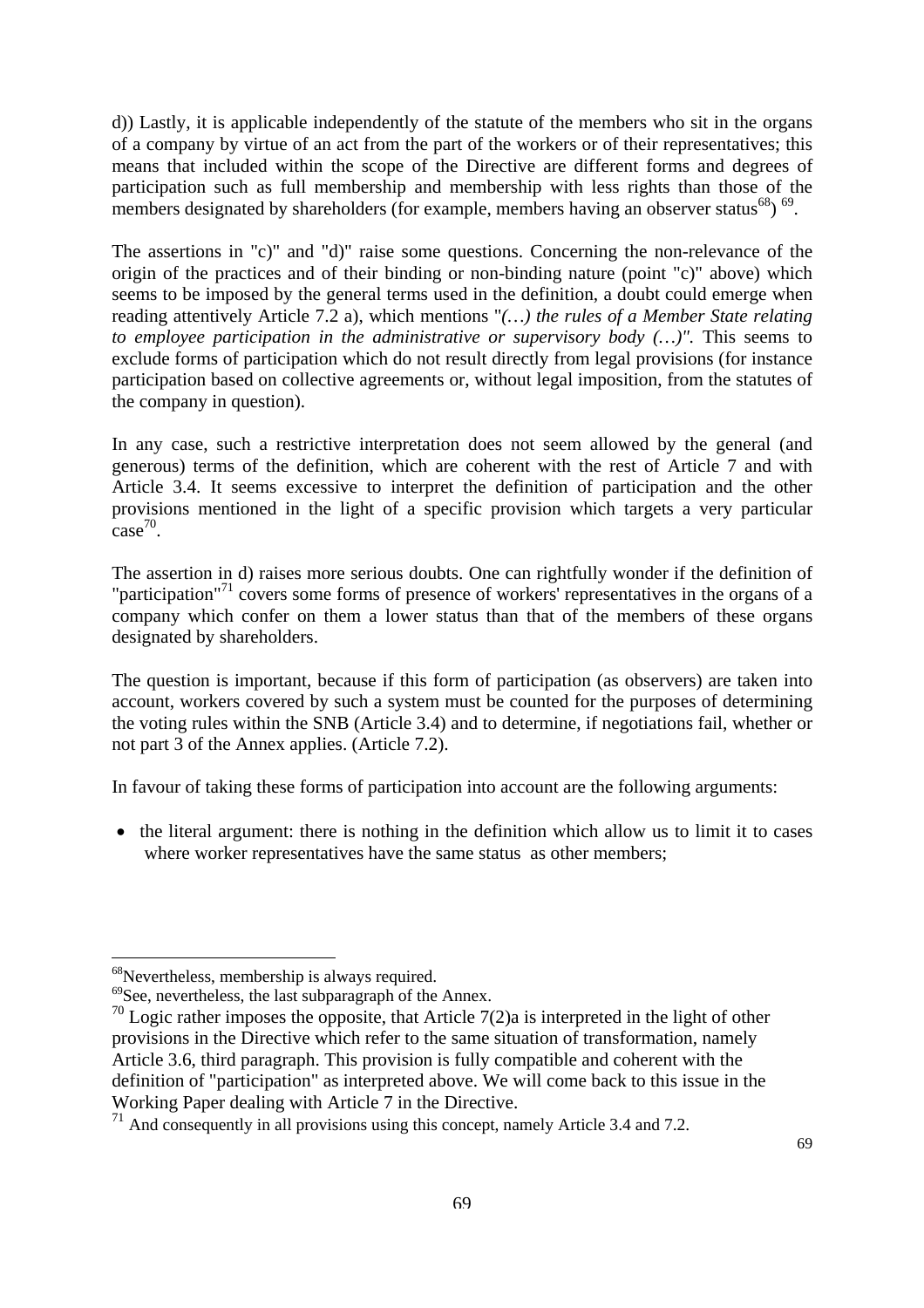• if we open the door for a discussion on the identity of the member's status, then there is a risk that other difficult debates will arise concerning other forms of differentiation (executive and non-executive members, etc.)

Against taking them into account are the following arguments:

- the model of participation in the Annex (part 3) mentions the identity of status (see last paragraph);
- even if we could envisage the co-existence of two concepts of participation (one for the purposes of Articles 3.4 and 7.2, the other for the purposes of the Annex), this could lead to situations where participation systems are excessively protected<sup>72</sup>.

Our Group of Experts should solve this question. Taking into account the importance of what is at stake, it is strongly advisable that we arrive to a common position in this regard.

In order to do that, it could be useful to check if the existing rules in some Member States conferring workers' representatives the right to be present at meetings of the companies' organs really give them the statute of members of those organs<sup>73</sup>. If this is not the case, the discussion loses much of its practical interest.

Finally, it seems obvious that an agreement providing for the presence of workers' representatives at meetings of the organs of the SE in an observer capacity must be considered a retreat as compared with possible situations existing within participating companies which confer to workers' representatives a statute of full members. This has practical consequences as regards the voting procedures within in the SNB.

<span id="page-68-0"></span> $72$  For instance if only one participating company is governed by a system for participation which limits the role of workers' representatives to that of observers. In this case, where there is no agreement, the system which will govern the SE goes beyond the situation which existed before its creation.

<span id="page-68-1"></span> $73$  The membership of an organ of a company goes much beyond the simple right (and obligation) to participate in the meetings of that organ. It would also be useful to check if the right to attend the meetings is personal (a particular member of a works council, for instance, for a specific period) or if it concerns the representative body (a representative from the works council, for instance, who could change from meeting to meeting).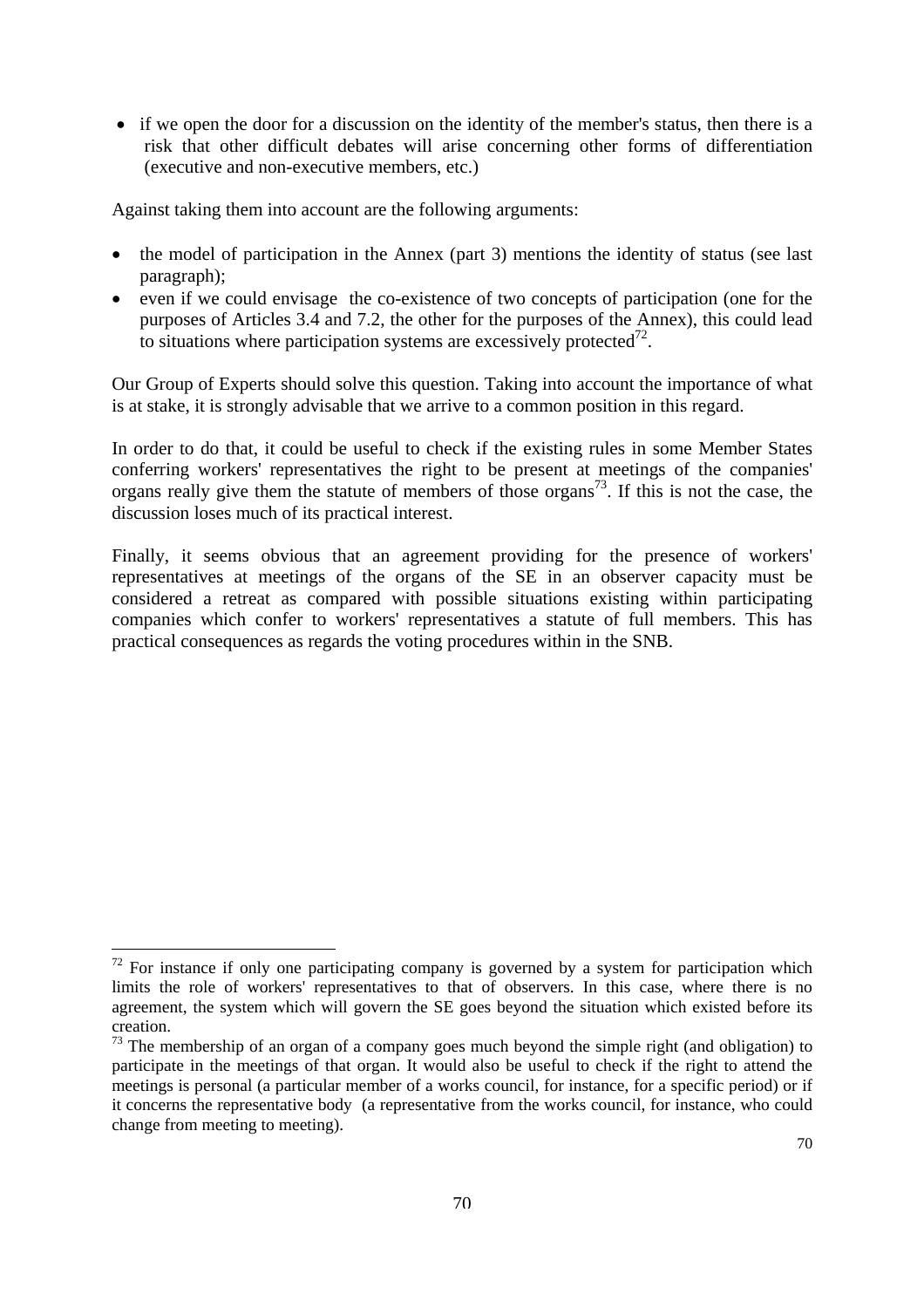# *GROUP OF EXPERTS "SE"*

## **WORKING PAPER No 16**

**5 March 2003** 

### **Creation, remit and functioning of the special negotiating body — Article 3**

Article 3 governs:

 $\overline{a}$ 

- (1) the creation (paragraphs 1 and 2),
- (2) the remit (paragraph 3) and
- (3) the functioning (paragraphs 4 to 7) of the special negotiating body.

### *1. Creation of the special negotiating body (SNB) — Article 3 (1) and (2)*

There are various subjects to be covered under this heading:

- 1.1 Conditions giving rise to the obligation to constitute an SNB
- 1.2 The obligation to supply certain preliminary information
- 1.3 The representativeness of the SNB
- 1.4 The composition of the SNB: geographical distribution of members
- 1.5 The special case of SEs formed by way of merger
- 1.6 The system for electing or appointing the members of the SNB
- 1.7 Adjusting the composition of the SNB in the event of any changes.

All these points will be dealt with in turn.

#### *1.1 Conditions giving rise to the obligation to constitute an SNB*

The obligation to set in motion the procedures to create an SNB is based on the participating companies as defined in Article 2(b). It arises immediately (*"Dès que possible"*) upon publication of the draft terms of merger or creation of a holding SE or after agreeing a plan to form a subsidiary SE or transform a company under national law into an SE**[74](#page-69-0)**. The situation generating the obligation therefore differs depending on the way in which the SE is formed. In the first two cases it is publication of the draft terms, and in the second two approval of the plan.

In the case of an SE formed through a merger, the procedures for publishing the draft terms are set out in Article 20 of the Regulation, while the planned merger itself is the subject of Article 19. Several of the provisions of these two Articles of the Regulation are relevant for the purposes of initiating negotiations as provided for in the Directive.

<span id="page-69-0"></span><sup>&</sup>lt;sup>74</sup> In the latter case, there is only one participating company within the meaning of Article 2(b).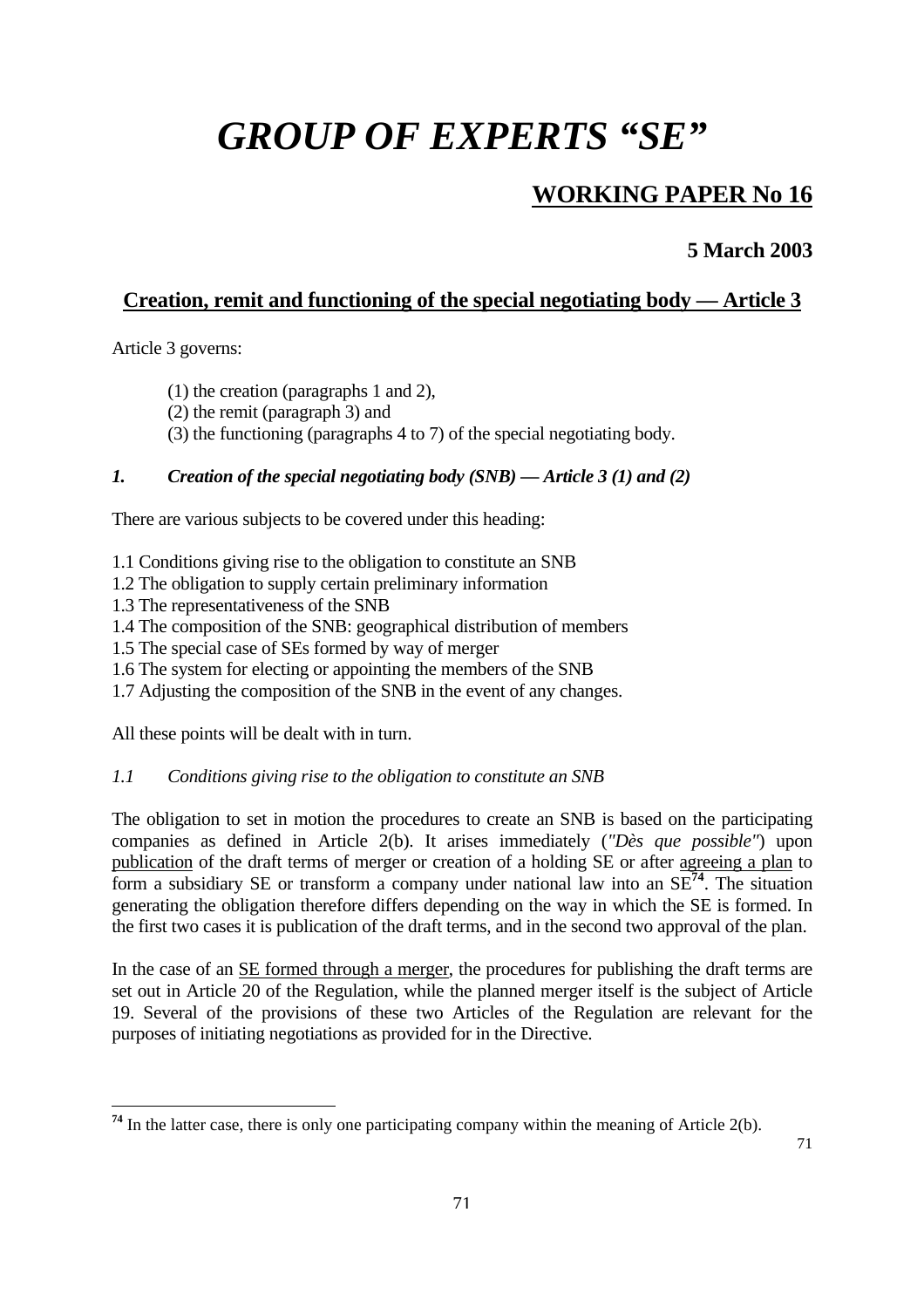To begin with, Article 20(1)(a) refers to the registered office proposed for the SE as an obligatory item for inclusion in the draft terms. Under Article 21(e) this information is also one of the particulars to be published in the national gazettes of the Member States to which the participating companies are subject. Taken in conjunction with Article 6 of the Directive, these provisions enable the principal legislation<sup>[75](#page-70-0)</sup> applicable to the negotiating procedure<sup>[76](#page-70-1)</sup> to be determined, as well as the precise moment at which the obligation on the management bodies of the participating companies to initiate the procedures to create the SNB, i.e. publication of the draft terms, begins.

The same obligations apply to the creation of a holding SE, the relevant provision (Article 32(2)) referring back to the above requirements in respect of indicating the proposed registered office for the SE. In this case too, the point at which the obligation to create an SNB arises is clearly specified as being the time of publication as prescribed in these provisions.

As regards the procedures for constituting an SE as a joint subsidiary or through conversion, the Regulation is rather more reticent, referring in the former case in full and in the latter in part to the applicable national legislation (that of the SE's future registered office**[77](#page-70-2)**).

At all events, in the case of SEs created through conversion, the Regulation prohibits transfer of the registered office to another Member State at the time of the conversion**[78](#page-70-3)**, thereby identifying which law is applicable (that to which the public limited-liability company being converted into an SE is subject). In this case, it is also obligatory under Article 37(4) and (5) to draw up draft terms of conversion and to take certain steps to publicise them. On this basis, the point at which the obligation to constitute an SNB commences can be clearly pinpointed. As provided for in Article 3(1) of the Directive, the decisive point in this respect is the approval of the conversion plan by the management or administrative organs of the company concerned.

Finally, in the case of creation of a joint subsidiary SE, the question is more difficult to resolve. This case is governed by the national provisions applicable to such operations in the country in which the SE plans to have its registered office. The formalities involved are generally much simpler than those referred to above. For example, there may be no obligation under the applicable legislation for any formal plan for the constitution of a subsidiary or any specific publication formalities. This being the case, how can the point at which the creation of an SNB becomes obligatory be determined?

Article 3(1) of the Directive provides the reply to this question in taking publication as the factor on which the obligation depends where mergers and holding SEs are concerned (both of which are subject to publicity formalities under the provisions of the Regulation referred to above) and approval of the plan by the administration or management bodies of the companies concerned in

<span id="page-70-0"></span>**<sup>75</sup>** Cf. Working Paper No 3.

<span id="page-70-1"></span><sup>&</sup>lt;sup>76</sup> The aspects of creating the SE other than negotiation to establish the procedures for worker involvement will also be governed by the law of the Member State in which the future SE has its registered office (cf. Article 15 of the Regulation, which states: "*Subject to this Regulation, the formation of an SE shall be governed by the law applicable to public limited-liability companies in the Member State in which the SE establishes its registered office*".

<span id="page-70-2"></span>**<sup>77</sup>** Again, see Article 15(1) of the Regulation.

<span id="page-70-3"></span>**<sup>78</sup>** Cf. Article 37(3).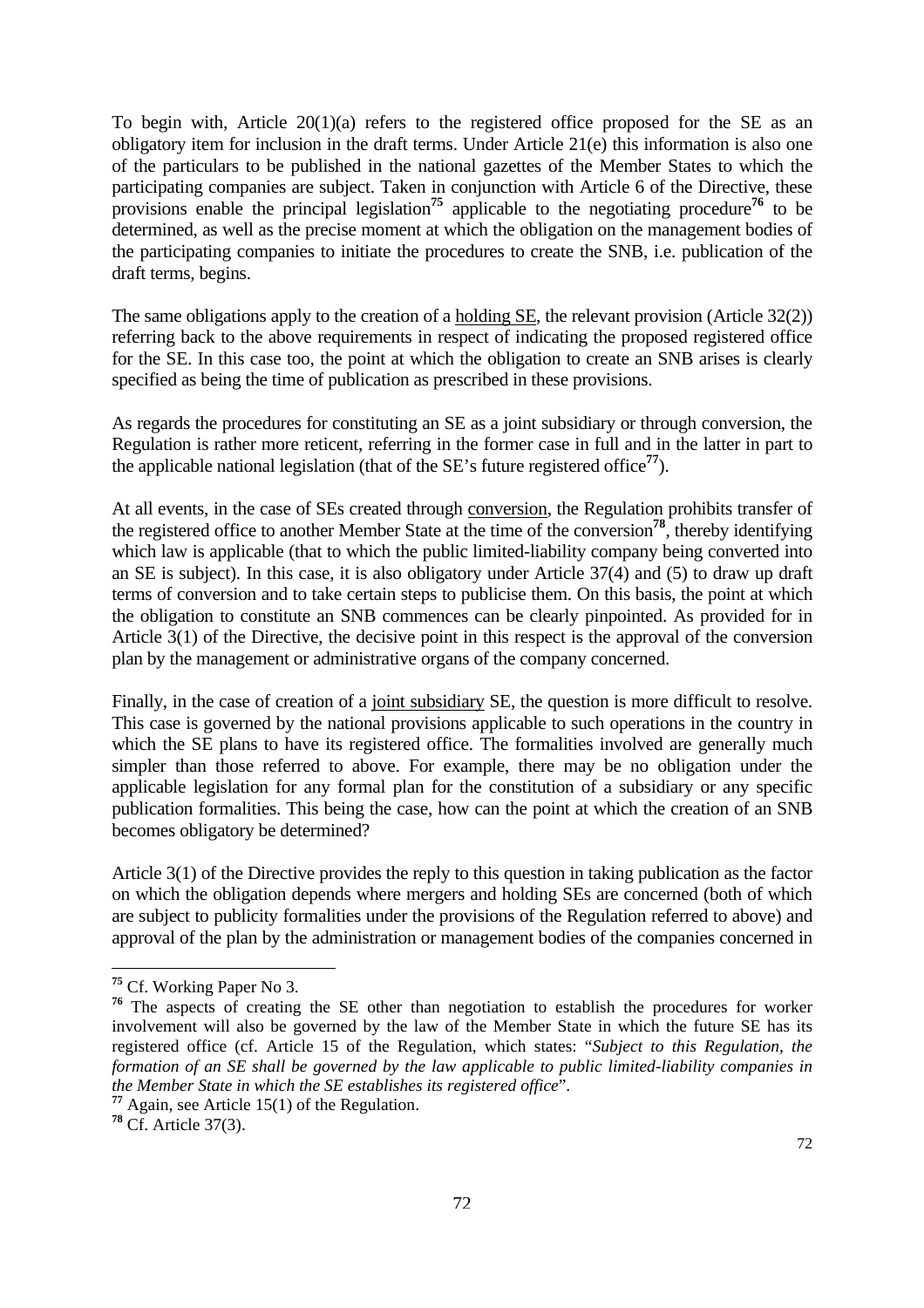the case of conversion and joint subsidiary SEs. Even if the procedure for forming a subsidiary can be simplified, it always originates in a decision by the administrative or management bodies of the companies in question**[79](#page-71-0)** (subject, where applicable, to approval by the general meeting). The lack of any specific formalities for the plan under the Regulation in no way undermines its status as a formal decision by the administrative or management bodies in question in accordance with the rules governing them (there would presumably be a requirement for such a decision to be included in the minutes of the administrative or management meeting at which the plan was approved)**[80](#page-71-1)**. This identifies the point at which the plan is approved and consequently the point at which the obligation to create an SNB arises in the case of a joint subsidiary SE.

#### **To conclude:**

 $\overline{a}$ 

**Determining the point at which the participating companies become obliged to set the SNB creation process in motion does not appear to pose any particular problem. The same wording as used in Article 3(1) of the Directive (***"(...) as soon as possible after (...)"***) will suffice. Depending on the national rules governing the creation of subsidiaries, certain clarifying details may be necessary for this specific case.**

#### *1.2 The obligation to supply certain preliminary information*

Among the "*necessary steps*" to be taken by the management or administrative organs of the participating companies with a view to starting negotiations, Article 3(1) of the Directive mentions "(...)" *providing information about the identity of the participating companies, concerned subsidiaries or establishments and the number of their employees* (…)".

This is not the only information requirement incumbent on these bodies at the precise moment the SE is formed**[81](#page-71-2)**: in the case of mergers, Article 20(1)(i) of the Regulation also requires them to include in the draft terms of the merger "*information on the procedures by which arrangements for employee involvement are determined pursuant to Directive 2001/86/EC*". The reference to Article 32(2) of the Regulation means that this provision also applies in the case of formation of a holding SE. For conversions, Article 37(4) provides for inclusion in the report of information on "(…) *the implications (…) for the employees of the adoption of the form of an SE*". The Regulation makes no provision in this respect for joint subsidiary SEs**[82](#page-71-3)**.

What is the scope and content of the various information obligations, who benefits from them and what exemptions are admissible for the bodies of the participating companies concerned?

<span id="page-71-0"></span>**<sup>79</sup>** Or other entities, since the joint subsidiary SE may also be formed by *"other legal bodies governed by public or private law"* (Article 2(3) of the Regulation).

<span id="page-71-1"></span>**<sup>80</sup>** In any case, the second subparagraph of Article 3(3) of the Directive (which provides for the SNB to be informed of the plan and the actual process of establishing the SE) also applies to the creation of a joint subsidiary SE, which would oblige the competent bodies of the participating companies to draw up a plan in this case too, at least for the purposes of this Article.

<span id="page-71-2"></span>**<sup>81</sup>** At a later stage, the second subparagraph of Article 3(3) of the Directive also applies. See below.

<span id="page-71-3"></span><sup>82</sup> This does not, however, mean that obligations of this type are not applicable. This will depend on the national rules (or lack of them) the Member States decide to apply to the formation of a joint subsidiary SE, as the Regulation (Article 36) refers such cases entirely to the jurisdiction of the Member States.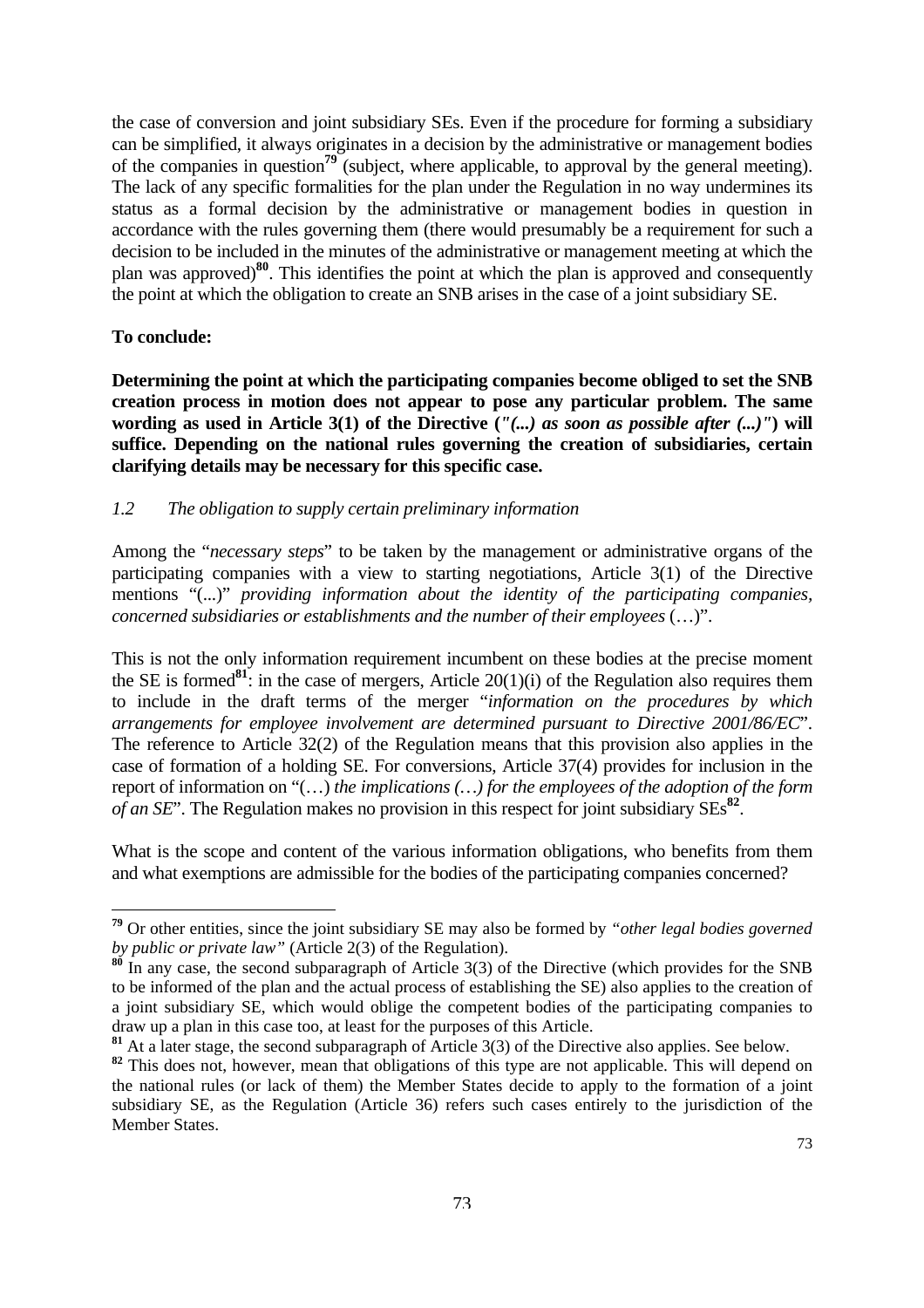Chronologically, the requirements of this type laid down in the above Articles of the Regulation have precedence over those of the Directive, as they have to be included in the draft terms of the merger, formation of a holding SE or conversion, and these obviously have to be drawn up and adopted prior to starting the negotiating process. This will therefore be taken as the first point for consideration, starting with mergers and holding SEs (Article 20(1)(i) and Article 32(2) of the Regulation).

Obviously, these provisions of the Regulation do not admit of transposal into national legislation. They have direct effect. Nevertheless, examining them should help to cast further light on the whole process.

#### *Information obligations under the Regulation*

 $\overline{a}$ 

While there may be other recipients<sup>[83](#page-72-0)</sup>, the information is evidently intended principally for the participating companies' shareholders. It is up to them, at their general meeting, to approve the planned merger ((Article 23(1) of the Regulation) or formation of a holding SE (Article 32(6) of the Regulation).

The inclusion of the requirement to inform shareholders of procedures under the Directive is fully justified by the importance of the subject in itself, but particularly where the negotiations could lead to rules on employee participation in the future SE's management/administrative bodies being introduced. In fact, this is one of the subjects of most interest to them, in that it deals with the composition of the SE's management/supervisory bodies, the balance of powers within the new entity, and sharing between the shareholders and the employees a prerogative as fundamental as appointing the directors of the new SE. Furthermore, the idea of participation may be new for some of them who have come from participating companies without such a system. This all goes to explain why the Regulation provides for shareholders of the participating companies to be informed right from the beginning of the process and, later (Article 23(2) in the case of mergers and Article 32(6) in the case of holding SEs) the possibility for the constitutive general meeting to reserve the right to make registration of the SE conditional upon its express ratification of the employee involvement arrangements decided in accordance with the procedure laid down in the Directive.

What information must be included in the draft terms of the merger or formation of a holding SE? Evidently, the management or administrative organs of the participating companies cannot be required to anticipate the results of negotiations which have not yet been initiated.

<span id="page-72-0"></span>**<sup>83</sup>** For example, experts operating on behalf of participating companies or other experts covered by Articles 22 and 32(4) of the Regulation. Such experts have access to the whole of the plan, as their role is precisely to examine and report on it to the general meetings. It is more questionable whether the information in question is also intended for third parties (such as the participating companies' creditors), in that they are excluded from the publicity obligation laid down in Articles 21 and 32(3) of the Regulation. This is important because the text of Article  $20(1)(i)$  is very general, even ambiguous, and therefore has to be interpreted in the light of its rationale and the parties for whom the information is intended (see continuation of the text).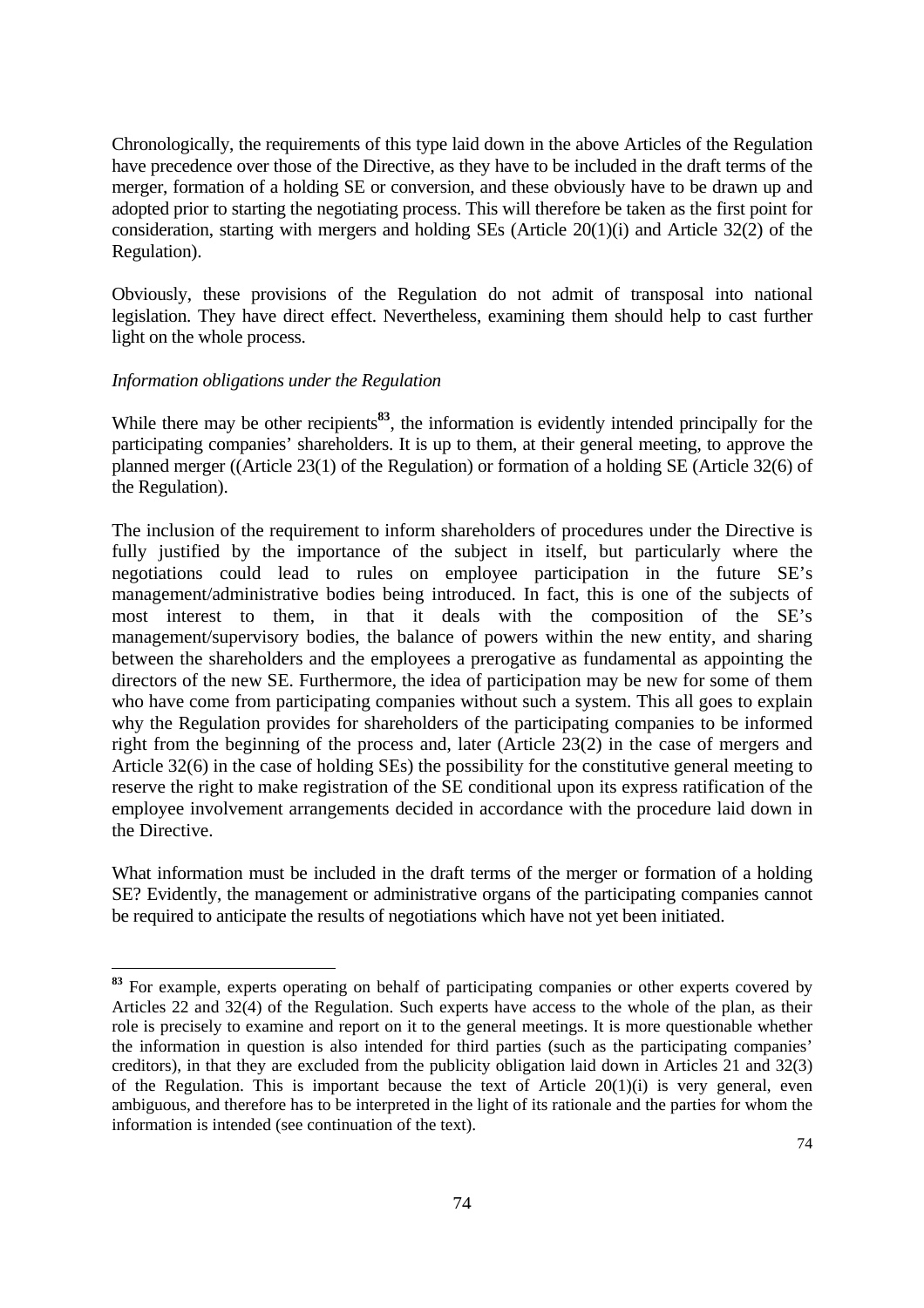<span id="page-73-3"></span>At first sight, it would appear that a purely descriptive indication of the procedural arrangements under national transposal legislation applicable to the definition of employee involvement in the future SE would suffice. At all events, this information would have to include the implications of the negotiations or their failure – in particular, where applicable<sup>[84](#page-73-0)</sup>, with regard to the "participation" aspect (i.e. whether or not and to what extent the SE would then be governed by a participation system in accordance with the Annex to the Directive). However, given what is at stake and in the interests of clarity and transparency, it would seem wise to include in the draft terms an indication of the way in which the participating companies' management bodies intend to run the negotiations, their objectives in so doing and the bounds within which they intend to keep the intended negotiations with the employees' representatives. This appears to be the only way of ensuring that the shareholders are properly informed and therefore that the decisions of the general meetings are taken in full knowledge of the facts.

In the case of conversion of a public limited-liability company into an SE, Article 37(4) of the Regulation includes as a compulsory element of the report on the conversion plan *"indicating the implications for the shareholders and for the employees of the adoption of the form of an SE"*.

This rather vague wording naturally refers to the direct consequences of the change in the company's status, in particular any change in the arrangements for employee involvement. Other consequences, such as those arising from the economic restructuring underlying the conversion, do not appear to be covered by this provision of the Regulation in that they are not necessarily linked to the operation**[85](#page-73-1)**.

Such a restrictive interpretation does, however, limit substantially the information that has to be provided. When a national company is converted into an SE, the changes which could occur in the way in which workers and their representatives are involved in the company's operation are severely restricted by a whole series of the Directive's provisions<sup>[86](#page-73-2)</sup>, which reduce to almost nil the autonomy of the parties to the agreement where the "participation" aspect is concerned and, in the event of failure of the negotiations, require that the existing system of participation in the company once converted into an SE is maintained. The stakes involved in the negotiations and in the conversion operation in general as far as the future of any existing participation system within the company in question is concerned are therefore reduced. Then there are the implications in terms of employee information and consultation, which could be significant**[87](#page-73-3)**.

<span id="page-73-0"></span><sup>&</sup>lt;sup>84</sup> This would be the case where at least one of the participating companies was governed by such a system.

<span id="page-73-1"></span><sup>&</sup>lt;sup>85</sup> Unlike the other channels for constituting an SE, which involve or bring about a reorganisation of the structure and activities of the undertakings concerned, the conversion here is "cosmetic" in that the only thing to change is the legal form of the company in question.

<span id="page-73-2"></span>**<sup>86</sup>** Cf. in particular the third subparagraph of Article 3(6), Article 4(4) and Article 7(2)(a).

<sup>75</sup> **<sup>87</sup>** Consider, for example, the conversion into an SE of the parent holding company of a Communityscale group of undertakings within the meaning of Directive 94/45/EC. Such a conversion could cause total upheaval in any existing transnational information and consultation system within that group of undertakings. Consider, too, the case of conversion into an SE of a public limited company subject to national law with subsidiaries and establishments in other countries, which is not covered by Directive 94/45/EC because staff numbers are below the set threshold. Conversion into an SE would normally involve setting up a transnational system for employee information and consultation (and, where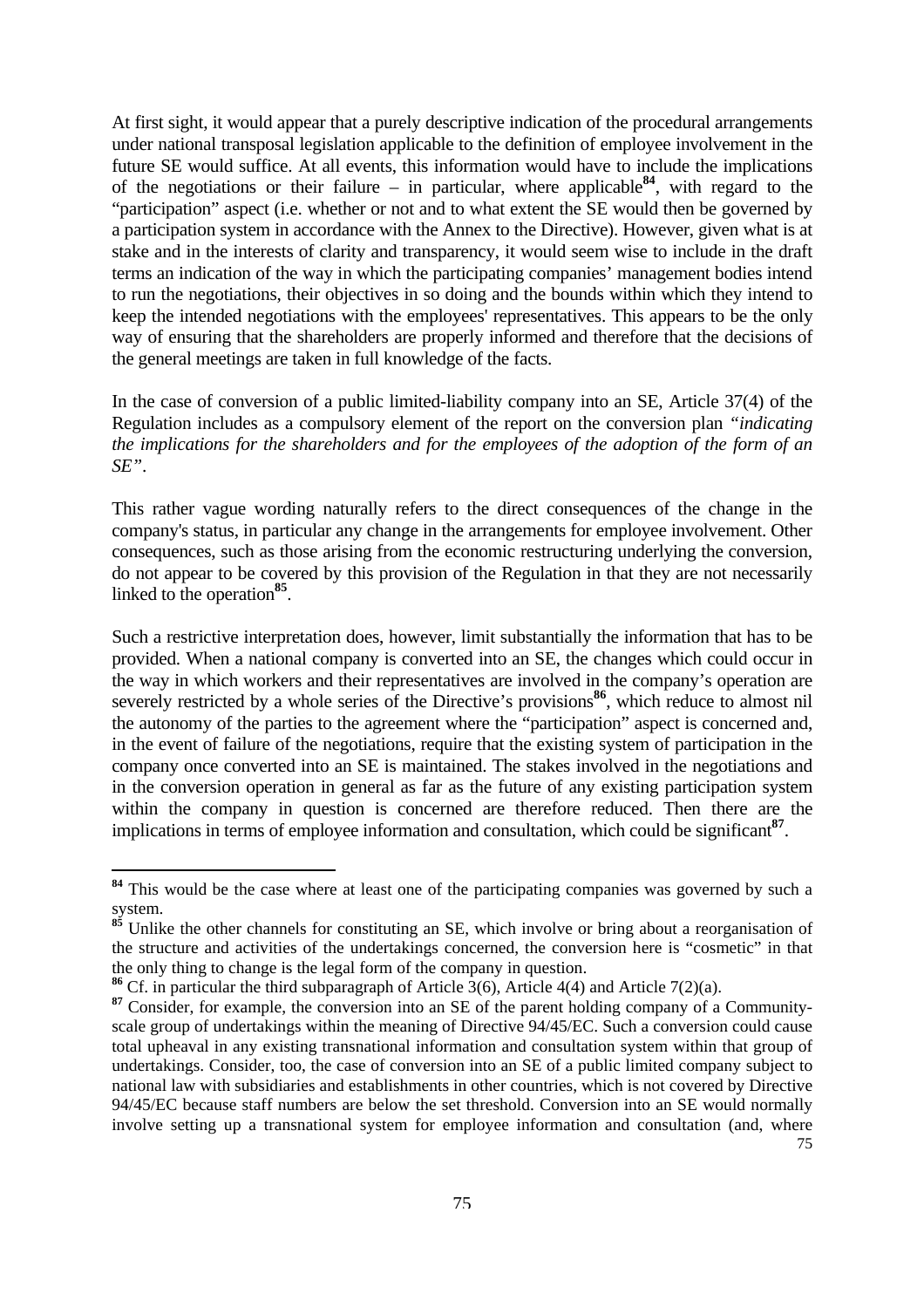<span id="page-74-2"></span>Finally, the Regulation lays down no requirement for information of shareholders in the case of joint subsidiary SEs, which is not surprising since this kind of operation would not normally require their authorisation (under national legislation applicable by virtue of Article 36 of the Regulation).

#### *Information requirements under the Directive*

The above-mentioned provision of information to shareholders is, as already observed, intended fundamentally to explain to them from the start of the process the implications of forming an SE in terms of employee involvement: the high likelihood that a transnational employee information and consultation system will be set up**[88](#page-74-0)** (or an existing system within the participating companies adapted<sup>[89](#page-74-1)</sup>), and, in some cases, the creation of a participation system within the SE.

This does not mean that there is no obligation to provide this type of information sooner or later to the employee representatives. Certainly, the Regulation makes no specific provision for this, but it would be difficult to imagine opening and concluding negotiations on arrangements for employee involvement in the future SE without the employees' representatives being fully versed in all aspects of the formation of the SE. In any case there is a requirement for adequate publicising of such information, at least where mergers and holding SEs are concerned, which means that the information in question (and all the other information referred to in the abovementioned Articles of the Regulation) would be readily accessible to the employees' representatives.

The second subparagraph of Article 3(3) of the Directive does indeed provide for information on the "*plan and the actual process of establishing the SE, up to its registration*" to be supplied by the competent bodies of the participating companies to the SNB.

It would therefore seem logical for this information supplied to shareholders, and, presumably, other relevant information, to be included in the notice of initiation of the procedure to create the SNB. At the latest, this information would have to be included in the dossier to be given by the management bodies of the participating companies to the members of the SNB at its first meeting, in accordance with the second subparagraph of Article 3(3) of the Directive.

At all events, the information rendered obligatory by the Directive at this stage is that "*about the identity of the participating companies, concerned subsidiaries or establishments*<sup>90</sup>, and the *number of their employees*" (Article 3(1)).

applicable, participation) which did not exist previously.

<span id="page-74-0"></span>At least where this will be an "inter-group" SE (i.e. one comprising economically independent companies), which would probably lead to a (new) transnational group being set up. In the case of "intra-group" SEs (i.e. those involving companies within the same group), new transnational employee information and consultation mechanisms would presumably be less likely. This type of intra-group reorganisation could, however, mean reorganising the existing arrangements.

<span id="page-74-1"></span>**<sup>89</sup>** For example, where one or more of them have a European works council in accordance with Directive 94/45/EC and the conditions for non-application of this Directive as set out in Article 13(1) are met.

<sup>76</sup> **<sup>90</sup>** All the subsidiaries within the meaning of Article 2(c), and all the establishments of the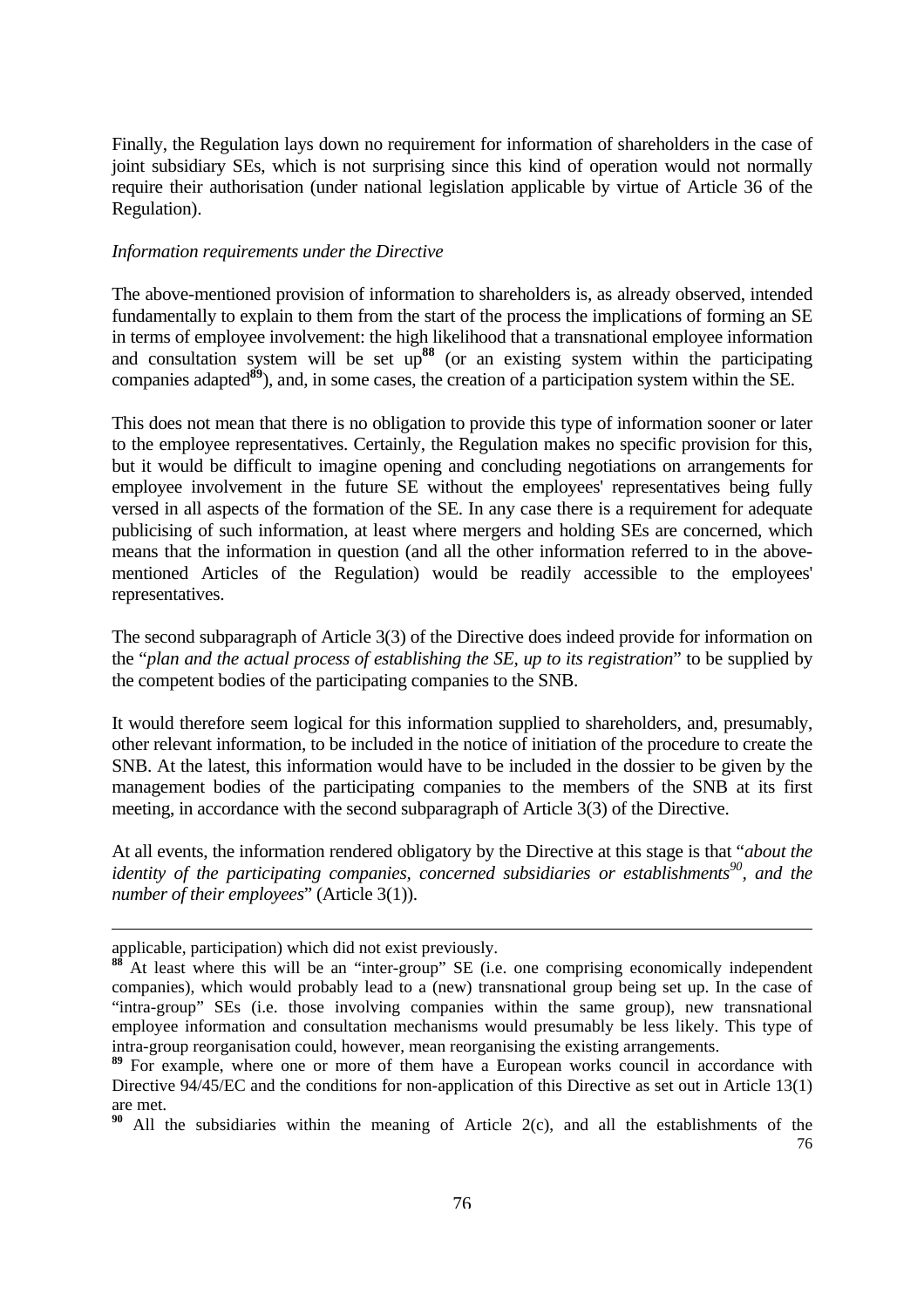What information, for whom and for what purpose?

 $\overline{a}$ 

Comparing this provision with the corresponding provision of Directive 94/45/EC will help to provide an answer to these questions, even if the formulation and context are different in the two cases.

Article 11(2) of Directive 94/45/EC provides that "*Member States shall ensure that the information on the number of employees referred to in Article 2(1)(a) and (c) is made available by undertakings at the request of the parties concerned by the application of this Directive*."

The intention of this is to enable those entitled to the rights conferred by Directive 94/45/EC (workers in Community-scale undertakings and Community-scale groups of undertakings) to check whether they are, in fact, covered by the Directive and, if so, in what way they can exercise those rights. For this purpose, they must have access to information on the structure of the Community-scale undertaking or group of undertakings and on the number of workers employed by the various units of those undertakings and groups. As already recognised by the Court of Justice of the European Communities, this right exists before recognition of the existence of a Community-scale undertaking or Community-scale group of undertakings<sup>[91](#page-75-0)</sup>.

Once they have this information, the employees in question or their representatives will be in a position to know whether or not they have the right to request negotiation in accordance with Article 5 of the above Directive. They will also be able subsequently to familiarise themselves fully with the extent and structure of the undertaking or group of undertakings in question, and thus to set up the SNB and undertake negotiations to establish a European works council in full knowledge of the facts.

This requirement for prior information is therefore pivotal among central management's obligations and is intended to facilitate the exercise of rights under the Directive as well as the process of negotiation.

The above-mentioned provision of our Directive has similar scope, objectives and target public.

However, the information prescribed there is not intended to enable representatives to check whether or not they are covered by the Directive. The latter does not set thresholds in terms of number of employees, and negotiation (or subsidiary application of the Annex) is not dependent on the expressed will of those with rights under the Directive. It is compulsory and imperative from the moment at which the plan to form an SE comes into being.

participating companies within the territory of the European Union and European Economic Area Member States are covered by this obligation, and not only those which will become subsidiaries and establishments of the future SE. Otherwise, reference would have been made to "the concerned subsidiaries or establishments".

<span id="page-75-0"></span>*<sup>\*</sup>TRANSLATOR'S NOTE: This footnote (translated from the French) applies to the French version of the Directive only. There is a discrepancy here between the French and English versions of the Directive, as the latter in fact does refer to "the concerned subsidiaries or establishments".*  **<sup>91</sup>** Case C-62/99.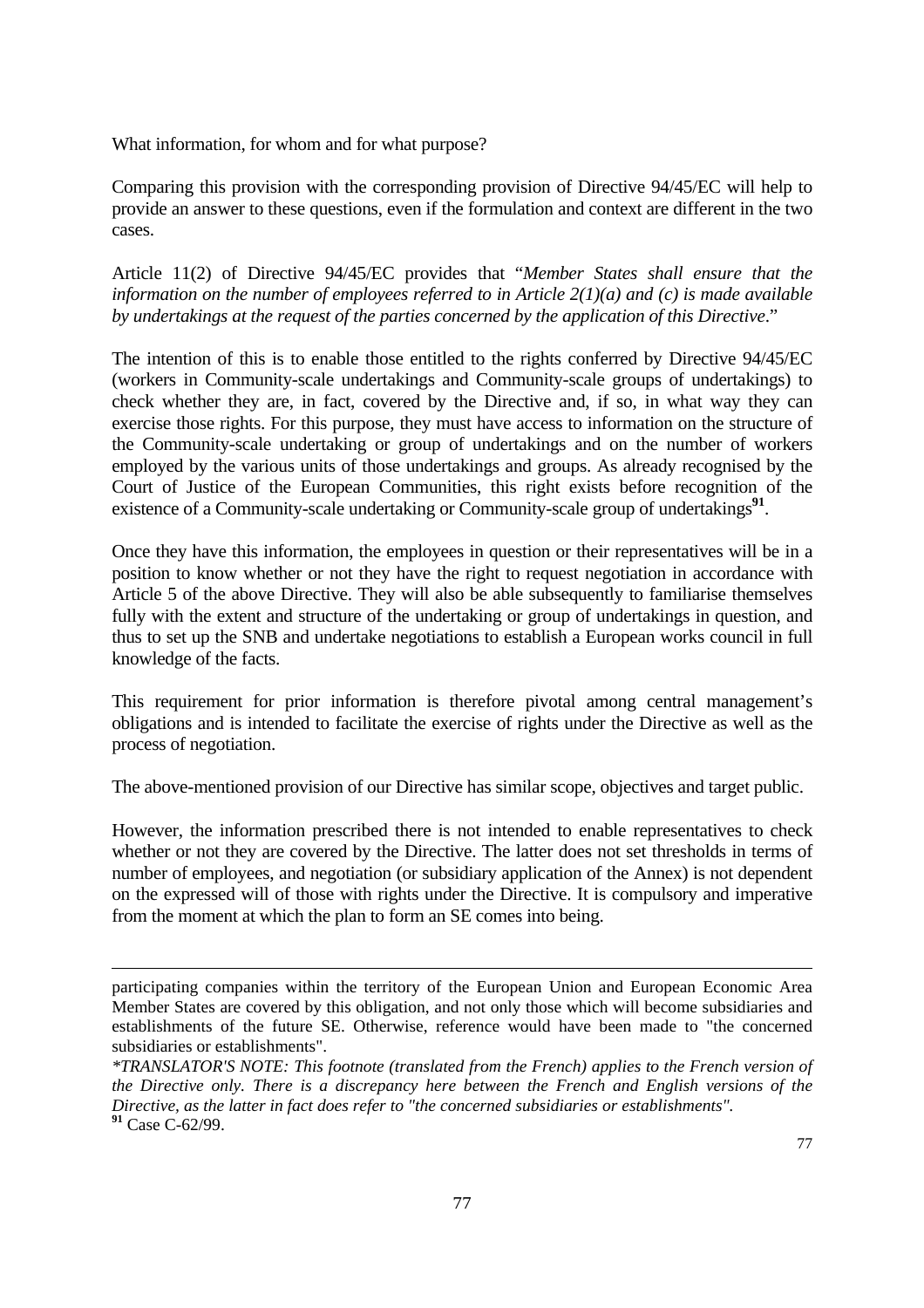<span id="page-76-5"></span>Otherwise, the information in question serves the same purpose as that provided for by Article 11(2) of Directive 94/45/EC: it plays an instrumental role in the creation of the SNB, in the negotiations themselves and, where applicable, in the application of the Annex in accordance with Article 7 of the Directive.

Precise identification of the participating companies and their subsidiaries and establishments, and exact specification of the number of workers they employ, first and foremost makes for good management of the process of setting up the SNB. The information is an essential basis for determining the composition of this negotiating body<sup>[92](#page-76-0)</sup>, which varies according to the number of workers employed in the different Member States. It is also extremely important for fully understanding the internal and external negotiating context — internal, because the voting arrangements within the SNB can also vary according to the percentage of workers employed by participating companies covered by systems of participation<sup>[93](#page-76-1)</sup>; external, because this same percentage affects the subsidiary application or non-application (in the event of failure of the negotiations) of the provisions of Part 3 of the Annex to the Directive and this is a decisive element in the negotiation**[94](#page-76-2)**.

**It would also be very useful to break down the number of workers employed in each country by entity (participating company or subsidiary or establishment of a participating company), as this would facilitate voting within the SNB, the majorities required in the Directive also being dependent on the number of employees represented by each member of the SNB[95.](#page-76-3)** 

The light thus thrown on the rationale of this provision also clarifies the matter of who is intended to receive this information and precisely which information is concerned. If it is intended to facilitate the creation of the SNB and the subsequent negotiations, **it must obviously be supplied to all those concerned by the latter, i.e. the employees' representatives in the participating companies and subsidiaries and establishments concerned or, where there are no representatives, to the employees themselves<sup>[96](#page-76-4)</sup>. Once the SNB has been set up, these** employees can then communicate the information to the representatives elected to it, who will need it in order to conduct their negotiations properly. Again, it would be logical for this information to be included in the dossier given to those representatives at the start of negotiations.

There are two further points to make concerning the scope of this information requirement. The first is that **it covers not only the concerned subsidiaries and establishments of the participating companies within the meaning of Article 2(d) of the Directive<sup>97</sup>, but also any** 

<span id="page-76-0"></span>**<sup>92</sup>** See below, point 1.4.

<span id="page-76-1"></span><sup>&</sup>lt;sup>93</sup> See Article 3(4) and point 1.6 of this document ("The system for electing or appointing the members of the SNB").

<span id="page-76-2"></span><sup>&</sup>lt;sup>94</sup> A further question is how to calculate the number of employees, at this point in the procedure or subsequently. This matter was dealt with in Working Paper No 11-Rev 1 ("The method of calculating the number of workers employed").

<span id="page-76-3"></span><sup>&</sup>lt;sup>95</sup> See below, point 1.6 and working paper No 11-Rev 1.

<span id="page-76-4"></span><sup>&</sup>lt;sup>96</sup> Under Article 3(2) of the Directive, the SNB represents the employees of the participating companies and concerned subsidiaries or establishments.

<sup>78</sup> <sup>97</sup> I.e. those of the subsidiaries and establishments of participating companies which will become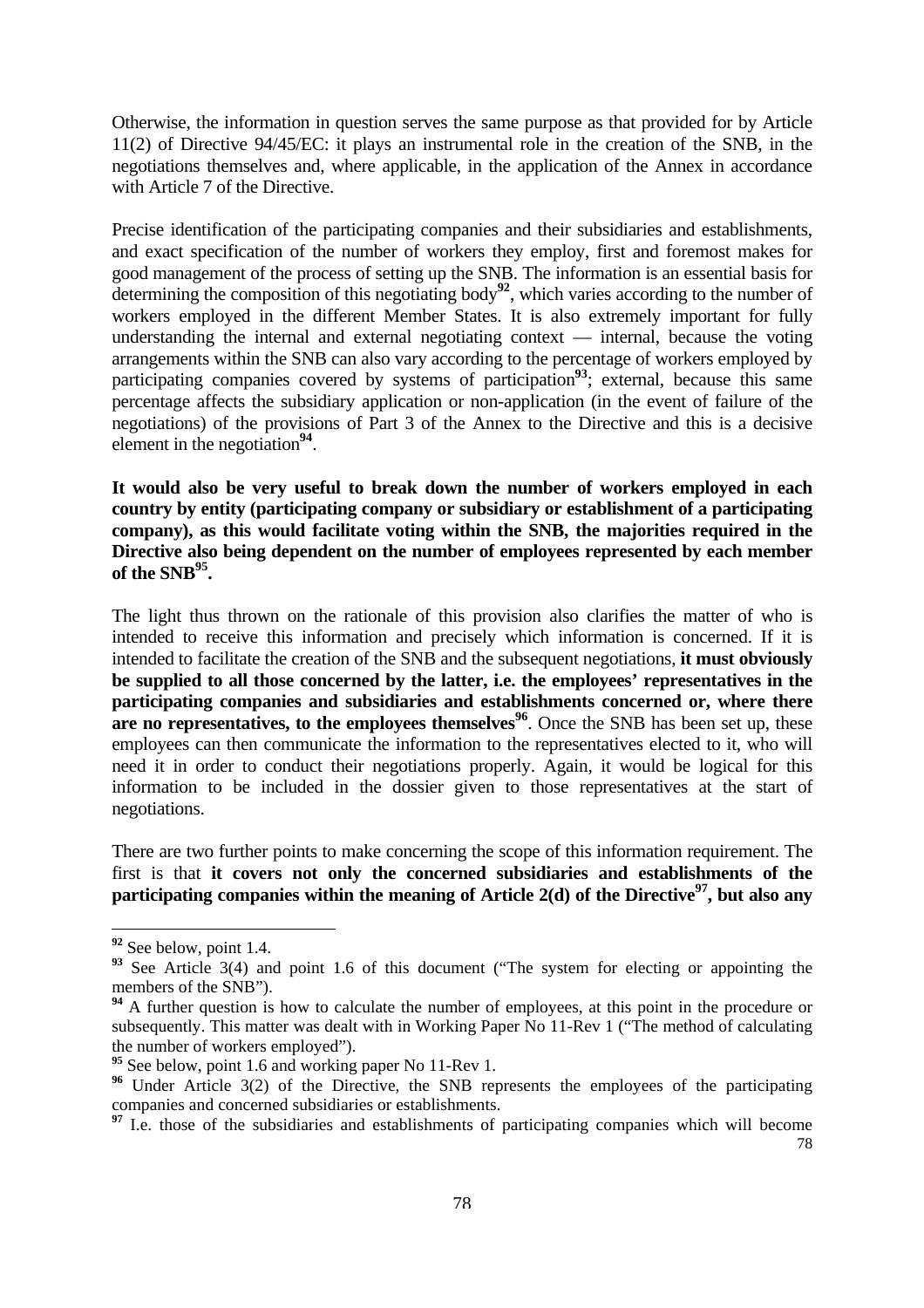**other of these companies' subsidiaries or establishments, even if there are no plans at this stage for them to become subsidiaries or establishments of the SE once it is formed**. Why make such a provision if only the concerned subsidiaries and establishments are represented with the SNB and are covered by the negotiations? The only logical answer is to take into consideration the fact that the final configuration of the future SE together with its subsidiaries and establishments has not been definitively established at this stage and that it is therefore best to allow the employees' representatives to check whether all the subsidiaries and establishments which could be concerned within the meaning of the Directive are involved in the process<sup>[98](#page-77-0)</sup> <sup>[99](#page-77-1)</sup>. It would then be useful to distinguish, amongst all subsidiaries and establishments, those which will be "concerned" according to the Directive.

The second point is that, in view of the influence the "proportion of employees covered by a participation system" has on the voting arrangements within the SNB and on the application of Part 3 of the Annex to the Directive, **it would seem very useful for the participating companies to specify how many of their employees are covered by a participation system and what proportion they represent of their total employees**. Even if it is not required under the Directive, this information would obviously help the negotiations along.

#### *1.3 The representativeness of the special negotiating body*

It follows from the whole of Article 3(2) of the Directive that the SNB represents the employees of the participating companies and those of their subsidiaries and establishments concerned**[100](#page-77-2)**. It would be useful on several counts to understand why the representativeness of the SNB is not restricted to the participating companies alone or why it has not been extended to all their subsidiaries and establishments rather than only those which are "concerned"**[101](#page-77-3)**.

In order to understand this, we must begin with a certain number of premises which have always underlain debate on the SE. The first is the desire to give this typically European entity its own system for employee involvement, adding on to any national provisions which may already be applicable. The second is that, for the purposes of such a system, the SE is considered as an, if not European, at least necessarily transnational entity in that, while being a legal entity distinct and separate from its subsidiaries, because the latter are multinational<sup>[102](#page-77-4)</sup>, it gives rise to an

subsidiaries or establishments of the SE when it is formed.

<span id="page-77-0"></span>**<sup>98</sup>** Cf. also the further justification given in point 1.3 below ("The representativeness of the SNB").

<span id="page-77-1"></span><sup>&</sup>lt;sup>99</sup> If the information must therefore cover all the subsidiaries and establishments of the **participating companies (and not only the "concerned" subsidiaries and establishments), this does not necessarily mean that it must be communicated to the employees' representatives in the subsidiaries and establishments which are "not concerned"**.<br><sup>100</sup> The use in the French version of the text of the word "ou" at the beginning of Article 3(2) ("(...)

<span id="page-77-2"></span>*les travailleurs des sociétés participantes ou des filiales ou établissements concernés (…)"*) is an obvious error, as demonstrated by the continuation of the same paragraph, in which it is clear that both the participating companies and their concerned subsidiaries or establishments contribute to the composition of the SNB.

<span id="page-77-3"></span><sup>&</sup>lt;sup>101</sup> This aspect has already been touched upon in the introduction to Working Paper No 9-Rev 1 definition of "concerned subsidiary or establishment".

<span id="page-77-4"></span>**<sup>102</sup>** See the conditions for access to the status of SE, as defined in Article 2(2), (3) and (4) of the Regulation, which initially require the participation of at least two companies or establishments from at least two Member States in the formation of an SE.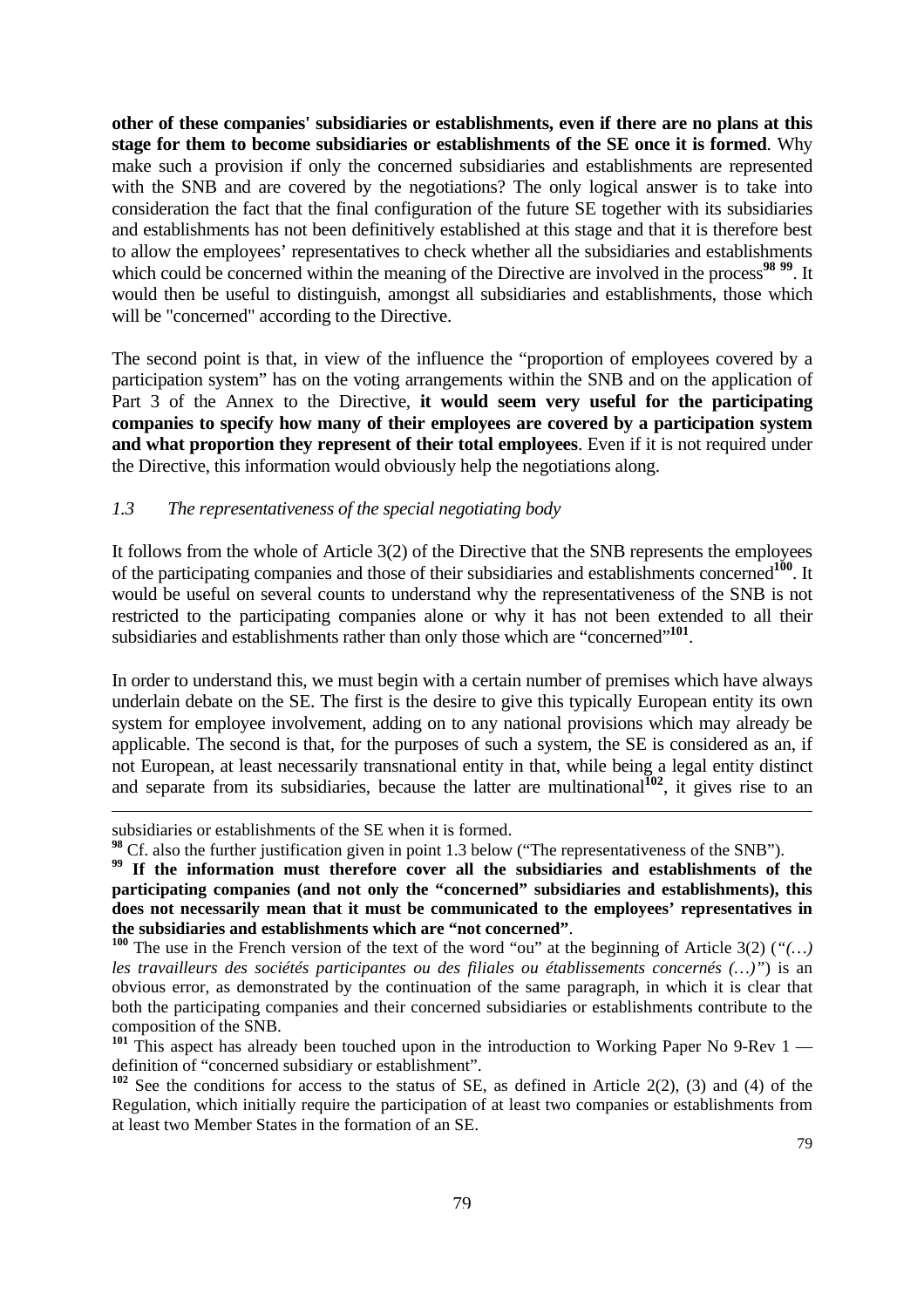economic entity covering several countries. The third is the Community legislator's concern to prevent the SE statute from being used to evade other national rules on employee involvement applicable to participating companies**[103](#page-78-0)** or to erode such involvement.

For the purposes of defining a system of worker involvement in an SE, all these elements lead to the conclusion that not only the SE itself as a legal entity should be taken into account, but also the establishments and companies it controls, together with their establishments. According to the rationale of the legislator, everything proceeds as if, by becoming an SE, a company governed by national law becomes the parent company of a group of multinationals or of a multinational network of establishments for the purposes of worker involvement**[104](#page-78-1)**. Irrespective of the means through which it is created, either an agreement or application of the Annex to the Directive, the resulting system of involvement for the SE covers not only the SE itself but also its subsidiaries and establishments**[105](#page-78-2)**.

Against this background, it was essential to involve in the negotiations, through their representatives, those employees who would fall under the direct or indirect control of the future SE once it was formed. This explains why not only the employees of the participating companies are represented on the SNB, but also those of their subsidiaries and establishments which are likely to become subsidiaries and establishments of the SE. The negotiations affect them as much as the employees of the participating companies.

It is for the same reasons that subsidiaries and establishments of participating companies which will probably remain outside the control of the future SE are excluded. There would be no justification for including them in negotiations on arrangements for employee involvement which will never concern them.

The legitimacy of the involvement of employees' representatives of the participating companies and their concerned subsidiaries and establishments in defining the system of worker involvement in an entity which does not yet exist has itself been the subject of working discussions, within the Davignon Group in particular. The question has been raised as to whether such a system should be designed *a priori* by representatives acting outside any body representing the employees directly and immediately concerned. The Davignon Group resolved this by clearly opting for the principle of negotiation prior to formation of the SE. This would necessarily mean involving in the negotiations representatives of employees who would only be affected by the life of the SE in the future. Nevertheless, they would be affected, and therefore have a legitimate place as parties to the negotiation.

<span id="page-78-0"></span>**<sup>103</sup>** Particularly where they will disappear with the creation of the SE.

<span id="page-78-1"></span>**<sup>104</sup>** This deliberate approach of the Community legislator does not raise specific problems vis-à-vis SEs formed through mergers, the formation of a holding company or conversion. In all cases, as soon as it comes into being, the SE becomes, simply through the rules governing its constitution (Article 2(2), (3) and (4) of the Regulation) a company controlling or owning subsidiaries or establishments in a country other than that in which it has its registered office. The formation of a joint subsidiary SE, however, raises some very difficult questions in this respect, which will be dealt with later.

<span id="page-78-2"></span><sup>&</sup>lt;sup>105</sup> Furthermore, the SE itself will be subject to the national rules of the country in which it has its registered office in respect of information and consultation applicable to national public limitedliability companies and in respect of information and consultation of employees at national or local level (cf. Article 13(3) in this regard).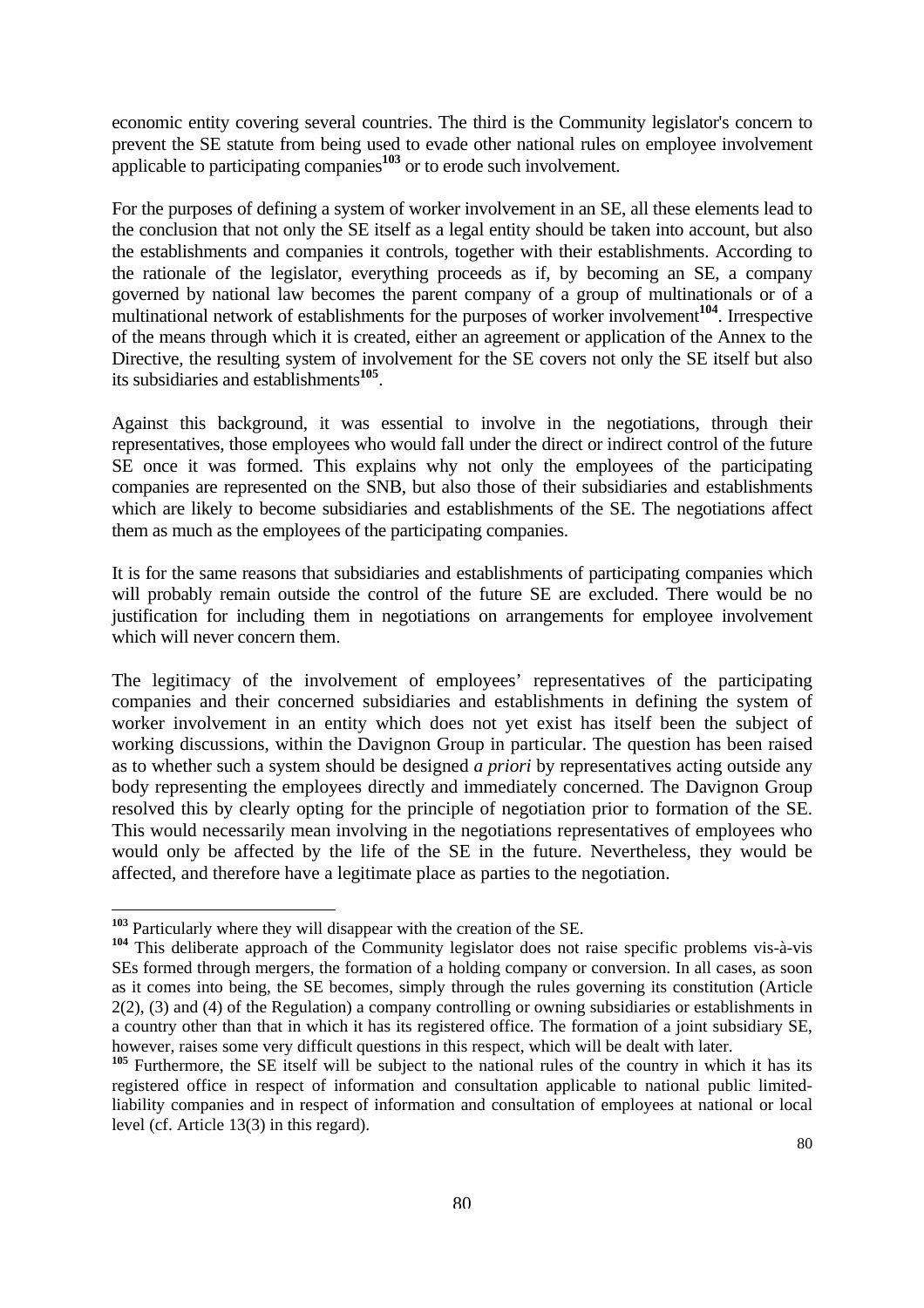This slightly unconventional way of looking at representativeness and legitimacy means that certain precautions must be taken when interpreting the provisions governing the creation of the SNB and its subsequent operation. Since these two qualities are delimited by the diachronic link between a representative body negotiating for the future and those who will be affected in the future by the results of that negotiation, it is important that at all times the SNB should reflect as closely as possible the workforce of the future SE and its subsidiaries and establishments, and that its composition should be adjusted to any changes on the way, in particular any change to the original SE plan.

The first of these concerns is reflected in the provisions of the Directive dealing with the composition of the SNB and the appointment of its members<sup>[106](#page-79-0)</sup>. The second raises issues which the Directive does not resolve explicitly and it is here that the considerations above and those to be dealt with later, particularly in point 1.7, are of special relevance.

# *1.4 The composition of the SNB: geographical distribution of its members*

When transposing the Directive, it is up to the Member States to determine who is meant by the employees' representatives who will be members of the representative bodies provided for therein (Article  $2(e)$ ). This is a shared responsibility, in that the rules determining the composition and distribution of the special negotiating body (Article 3(2)(a) are to be established by the legislation of the country in which the registered office of the future SE will be situated (principal law), while the Member States have the ancillary responsibility of establishing the procedures for electing or appointing the members of the special negotiating body (Article 3(2)(a)) to be elected or appointed on their territory.

The shared responsibilities in this field and the fact that, as a result, there are two legal sources (principal law and ancillary provisions) for the criteria governing creation of these representative bodies means that consultation between the national legislatures is essential if conflicting rules are to be avoided**[107](#page-79-1)**.

# **Each Member State must therefore adopt "principal" provisions on the composition and distribution of seats on the special negotiating body, which will apply to:**

- **any company participating in the formation of an SE which is planned to be registered within the country's national territory;**
- **all the participating companies' concerned subsidiaries and establishments, whether or not located within the country in question.**

<span id="page-79-0"></span>**<sup>106</sup>** See below, points 1.5 and 1.6.

<span id="page-79-1"></span><sup>&</sup>lt;sup>107</sup> This kind of consultation when transposing Directive 94/45/EC did, in fact, prevent any such conflicting national rules. This situation could arise, for example, if a Member State prescribed procedures for appointing members to the above-mentioned representative bodies for an SE registered or to be registered within its territory which would apply not only to the SE itself and its subsidiaries and establishments within the country, but also to those situated in other countries.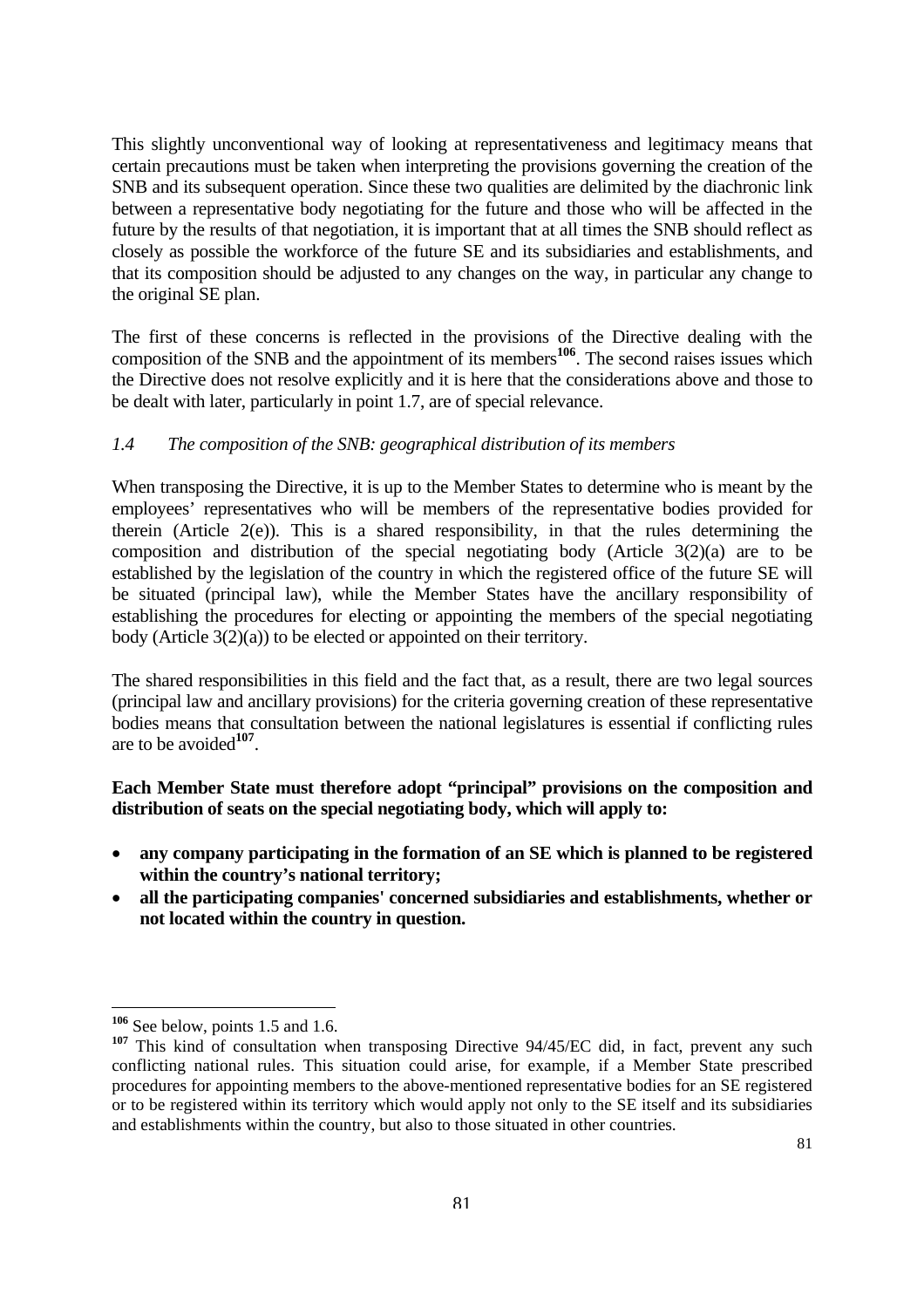# **Each Member State must also adopt "ancillary" provisions applicable to the concerned subsidiaries and establishments of participating companies within its territory,**  irrespective of whether the SE is registered within that country or elsewhere<sup>108</sup>.

In this section, we will discuss the national provisions required on the composition and distribution of seats within the special negotiating body. Rules concerning the procedures for electing or appointing members to this representative body will be dealt with in point 1.5.

The rules set out in Article 3(2)(a)(i) of the Directive, governing the distribution of the SNB members by country, are taken largely from the corresponding rules in Directive 94/48/EC (Article  $5(2)(b)$  and  $(c)$ ).

The differences between the two sets of rules are as follows:

- The present Directive does not set an explicit minimum or maximum number of members of the SNB, in contrast to Article 5(2)(b) of Directive 94/45/EC: "*The special negotiating body shall have a minimum of three and a maximum of 17 members*"). However, the rules governing the make-up of the SNB (Article 3(a)) by their nature impose minimum and maximum limits (see below).
- The preponderance of the proportionality criterion in the SNB's composition in relation to the number of employees represented, as is evident from Article  $3(2)(a)(i)$ . Directive 94/45/EC, on the other hand, gives overriding weight to geographical representation, in some cases to the point of underrepresentation of broad sectors of the employees concerned**[109](#page-80-1)**.

These differences have arisen partly as a result of experience in applying Directive 94/45/EC and partly because of the increased negotiating stakes in the context of the present Directive, particularly as regards the sensitive issue of participation.

The 1994 legislator, who was, remember, breaking new ground in the field of transnational worker involvement, placed a deliberate emphasis on national representation, which often equates to representation of those on the periphery. The objective of Directive 94/45/EC was to align the existing employee information and consultation procedures within the transnational groups with the real decision-making centres, which would automatically improve the status of those on the periphery of these groups, often underprivileged in terms of employment volume. Hence the primacy of the "one representative per Member State" rule.

Over time, representatives of countries with higher employment volume in the groups covered by the Directive began to raise objections to this bias towards national representation at the expense of proportional representation. Despite having a mandate from thousands or, in some

<span id="page-80-0"></span>**<sup>108</sup>** See below, point 1.6.

<span id="page-80-1"></span><sup>&</sup>lt;sup>109</sup> The Directive's first criterion is that of national representation, irrespective of the number of workers employed in each country (just one is sufficient basis for a representative). Combined with a relatively low maximum membership (17 members), this could cause an imbalance in representation vis-à-vis the more "populated" Member States.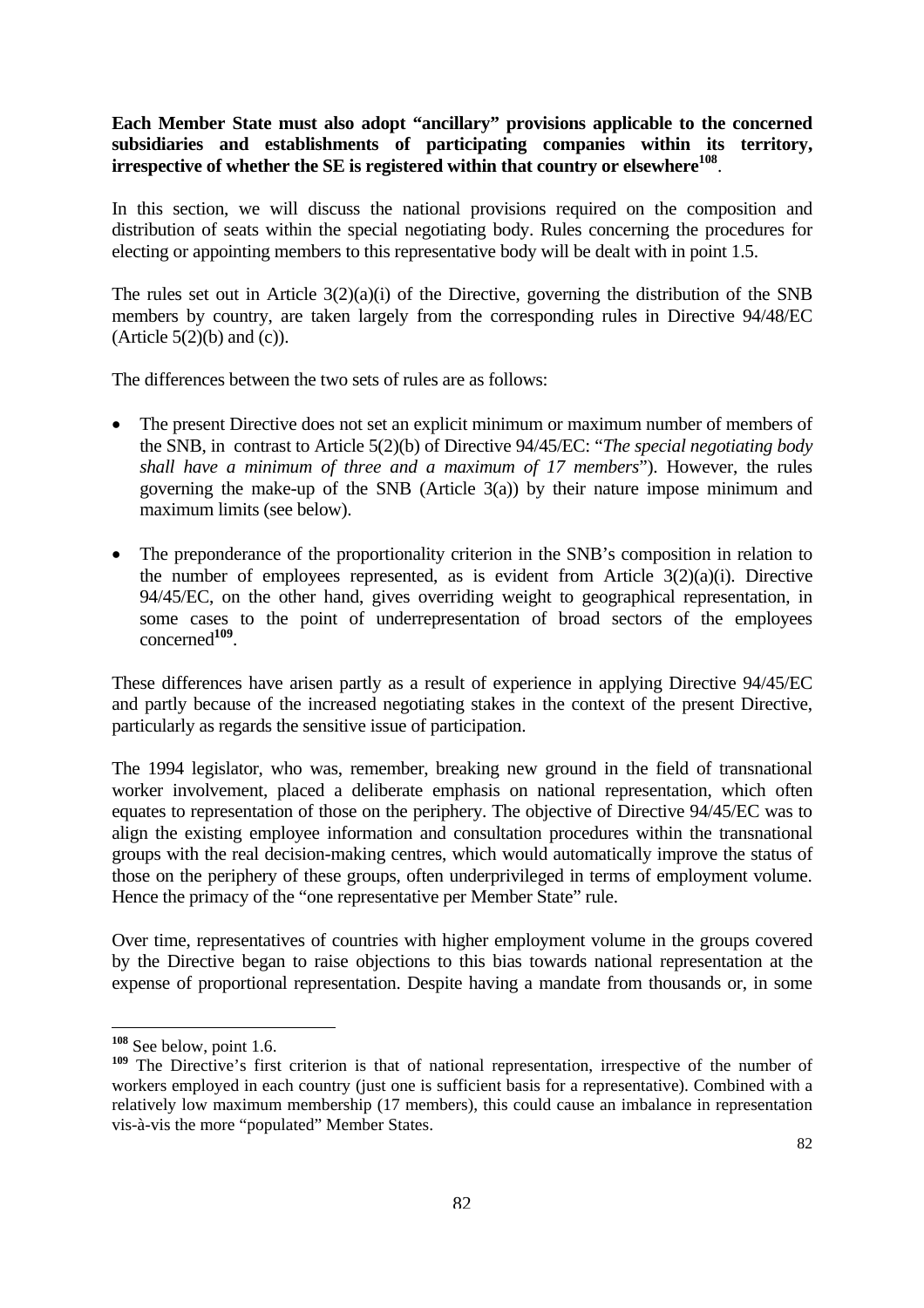cases, tens of thousands of employees, they found themselves with an equal voice on the SNB to those representing a few dozen. And in those negotiations too, much was at stake.

Negotiation as provided for in the present Directive, however, will in certain cases also address the matter of participation, and this time in terms of deciding whether, and if so to what extent the participation systems in the participating companies should continue to exist. That all workers should be proportionally represented within the SNB was therefore considered essential for such crucial decisions to be taken legitimately**[110](#page-81-0)**.

As a result, proportional representation is the first criterion for distributing seats within the SNB. This does not in any way exclude full application of the principle of national representation, however (at least one representative per Member State concerned).

In fact, under Article  $3(2)(a)(i)$ , the SNB members are to be elected or appointed on the basis of national portions of 10% or a fraction thereof of the total employees. The reference to a fraction of the 10% proportion ensures that all Member States in which the participating companies or their concerned subsidiaries or establishments employ workers, however few, are represented.

In each Member State, the workers employed<sup>111</sup> by a participating company, by a **subsidiary of a participating company, by an establishment of a participating company or of a subsidiary of a participating company, whether or not located in the same Member Stat[e112,](#page-81-2) must be taken into account.** 

The geographical distribution of seats within the SNB can be illustrated more easily by way of an example. Suppose employment within the unit comprising the participating companies and their concerned subsidiaries and establishments were as follows:

| <b>Country</b>        | Number of workers * | <b>Number of seats</b> |
|-----------------------|---------------------|------------------------|
| France                | 21%                 |                        |
| Portugal              | 20%                 |                        |
| Spain                 | 19%                 |                        |
| Germany               | 11%                 |                        |
| <b>United Kingdom</b> | 10%                 |                        |
| Belgium               | 9%                  |                        |
| Iceland               | 5%                  |                        |
|                       |                     |                        |

<span id="page-81-0"></span>**<sup>110</sup>** The voting rules within the SNB also reflect this concern, in requiring a majority not only of the members of the SNB, but also of the employees represented by it, for any decision to be taken. The negotiations on these two points within the Council and the prominence given to proportional representation, both in the composition of the SNB and in the voting arrangements, did much to bring about the final consensus on the type of majority required for decisions to be taken (Article 3(4) and (6)) and on the conditions for application of the standard rules (especially Article 7(2)). These two aspects were the most difficult to negotiate in the final stage of the discussions, as reflected in the complexity of the relevant provisions. See below, point 3.1 and Article 7(2).

<span id="page-81-1"></span><sup>&</sup>lt;sup>111</sup> In the sense used in point 3 of Working Paper No 10-Rev 1 (definition of "employee") and Working Paper No 11-Rev. 3 (method of calculating the number of workers employed).

<span id="page-81-2"></span><sup>&</sup>lt;sup>112</sup> All to be understood in the terms analysed in the working papers dealing with Article 2(b), (c) and (d).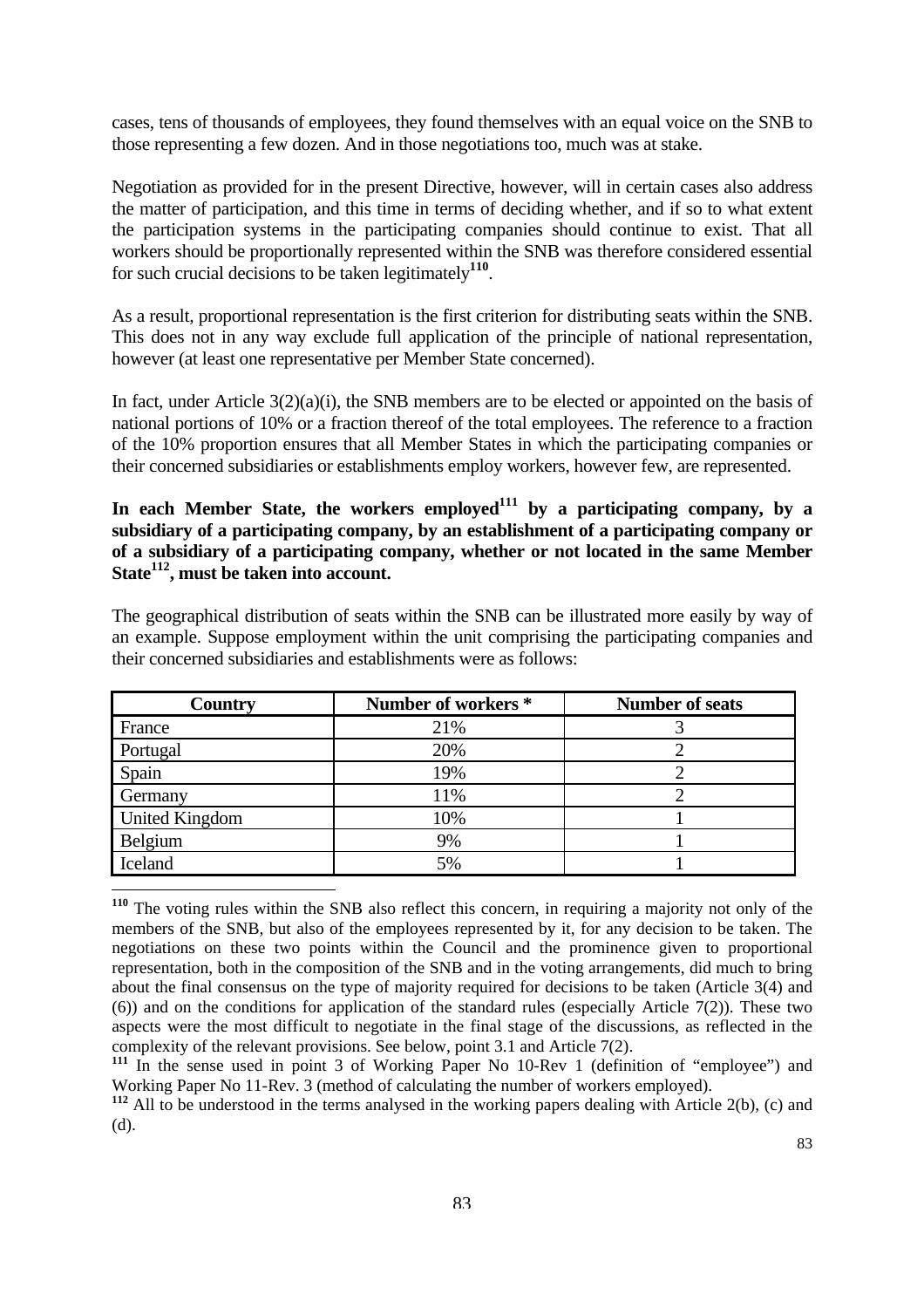| Norway       | 4%     |   |
|--------------|--------|---|
| Sweden       | 1%     |   |
| <b>TOTAL</b> | $00\%$ | 4 |

\* Proportion of workers employed in the Member State in relation to the total number of workers

As things operate at the moment, with 18 countries covered by the Directive**[113](#page-82-0)**, applying the rules of this provision**[114](#page-82-1)** would result in an absolute maximum of 27 members of the SNB**[115](#page-82-2)**. The arrival of new countries following the next enlargement of the European Union would increase that absolute maximum number by as many new seats**[116](#page-82-3)**. However, in most cases this number would not be attained because there would be fewer countries concerned or a more proportionate distribution of employees among them than that shown in this rather extreme example.

### **For transposition purposes, it would seem sufficient here simply to use the same wording as Article 3(2)(a)(i).**

# *1.5 The special case of SEs formed by way of merger*

 $\overline{a}$ 

In certain, in practice very limited, cases, the number and distribution of seats on the SNB established in accordance with the rules analysed in the above section can be adjusted on the basis of Article  $3(2)(a)(i)$  of the Directive, which provides for the possibility of electing or appointing a certain number of additional members.

This possibility, which also exists in Directive 94/45/EC, is not, in principle, justified in this Directive because the operation of the proportionality criterion should in itself be sufficient to ensure appropriate representation of the various entities within the SNB**[117](#page-82-4)**, and to take due account of the weight of each country concerned in terms of employment.

The Community legislator nevertheless decided to provide for this possibility in the present Directive too, not to ensure any particular degree of proportionality (already fully guaranteed), but to enable specific factors arising where SEs are created through a merger to be taken into account. It is clear from this provision, the provision preceding it (giving

<span id="page-82-0"></span>**<sup>113</sup>** The 15 European Union Member States and the three members of the European Economic Area which are not members of the EU (Norway, Iceland and Liechtenstein).

<span id="page-82-1"></span>**<sup>114</sup>** The subsequent provision of the Directive (Article 3(2)(a)(ii), application of which is restricted to certain merger cases, could still increase the absolute maximum number of members of the SNB (see point 1.6 of this document).

<span id="page-82-2"></span><sup>&</sup>lt;sup>115</sup> This would be a situation, verging on the absurd, but still theoretically possible, of between 91% and 99% of the employees of all the entities concerned being concentrated in a single Member State (ten seats on the SNB), and the remainder being distributed across all the other Member States (17 seats).

<span id="page-82-3"></span>**<sup>116</sup>** Curiously enough, the absolute maximum number of SNB members resulting from application of the above rule is always equal to the number of Member States concerned by the Directive in the case in question plus 9.

<span id="page-82-4"></span><sup>&</sup>lt;sup>117</sup> This was not the case with Directive 94/45/EC, which, as explained, took as its basis a simple geographical national representation criterion. The idea of appointing additional members is precisely to add the proportional representation aspect.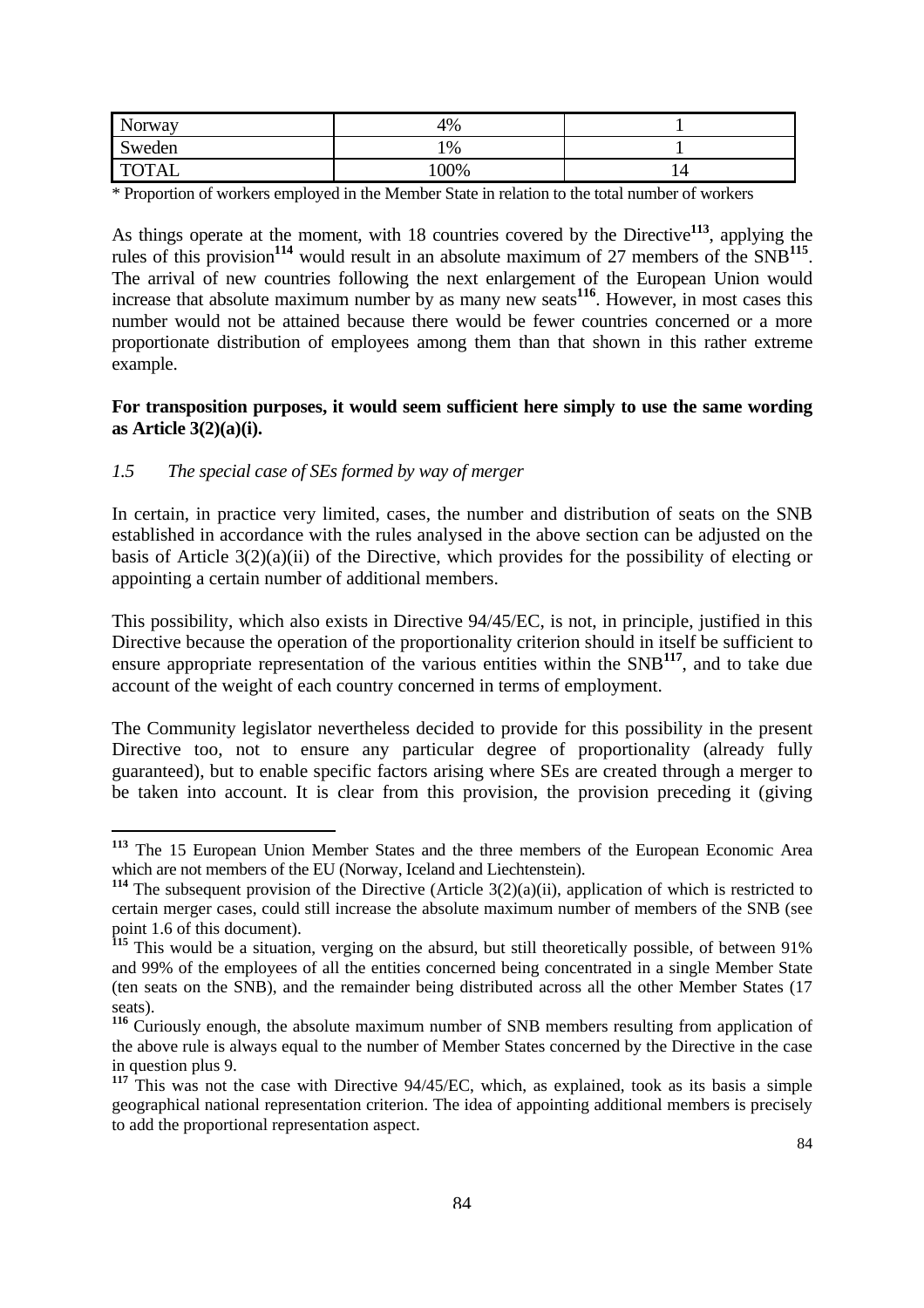<span id="page-83-4"></span>precedence to proportional representation) and those concerning voting within the SNB (Article 3(4) and (6)) and the conditions for applying the Annex (Article 7(2)) that special precautions were considered more necessary in this case than in the others to protect the interests likely to be affected.

The fact that the possibility of appointing additional members has been restricted solely to the situation in which a company participating in a merger which will disappear as an independent legal entity is not directly represented within the SNB is a good illustration of the particular risk which many associate with this means of forming an SE**[118](#page-83-0)**. Even if it is not necessarily obvious from the text in question, it is intended to provide even more protection for cases in which a participating company governed by a participation system ceases to exist when the SE is created<sup>[119](#page-83-1)</sup>.

The effect of this is increased representation of such companies within the SNB. A further consequence is that the composition of the SNB will not always be exactly proportional to the workforce employed in each country. The countries with participating companies to be wound up which have no direct representative according to the first criterion could be overrepresented**[120](#page-83-2)**. However, this advantage is illusory. It would not give them the means of tipping the balance in their favour, because any decision would depend on approval by members representing the same majority of employees<sup>[121](#page-83-3)</sup>.

In any case, in the final analysis the conditions and arrangements for applying the additional protection under this provision are quite strict and limited in practice. They can be summarised as follows:

the SE must be formed through a merger;

 $\overline{a}$ 

• there must be one or more participating companies set to disappear as separate legal entities with the creation of the  $SE^{122}$  $SE^{122}$  $SE^{122}$ , the employees of which do not have a direct representative on

<span id="page-83-0"></span>**<sup>118</sup>** The same concern is evident in various other provisions of the Directive, which employ specific solutions such as a lower percentage for mergers than for other forms of SE creation (25% rather than 50%) in Article 3(4) (voting arrangements) and Article 7(2) (conditions for applying Part 3 of the Annex).

<span id="page-83-1"></span><sup>&</sup>lt;sup>119</sup> In fact, provided the other conditions are satisfied, additional members could be elected or appointed by employees of such participating companies even if they were not covered by participation rules. It seems clear, however, that the rationale behind the text is to protect participation practices within participating companies threatened by the formation of the SE.

<span id="page-83-2"></span>**<sup>120</sup>** This is one of the reasons for the double majority required for taking decisions within the SNB (majority of members and majority of employees represented). Without this provision, in many cases the composition of the SNB would be exactly proportional to the workforce and a single majority would suffice (i.e. a majority of members would always represent a majority of employees). This would not always be the case because of the 10% portion system (a Member State with 11% of the workforce would have two members, as would a Member State with 20%) and because the representativeness of each Member State could differ as a result of differences in the election or appointment system. See below.

<span id="page-83-3"></span>**<sup>121</sup>** It will be seen below that, whenever it comes to electing or appointing additional members, the representativeness of the "ordinary" members (in terms of employees represented) is reduced by the same amount.

<sup>85</sup> **<sup>122</sup>** This means a participating company acquired in the case of merger by acquisition, or all the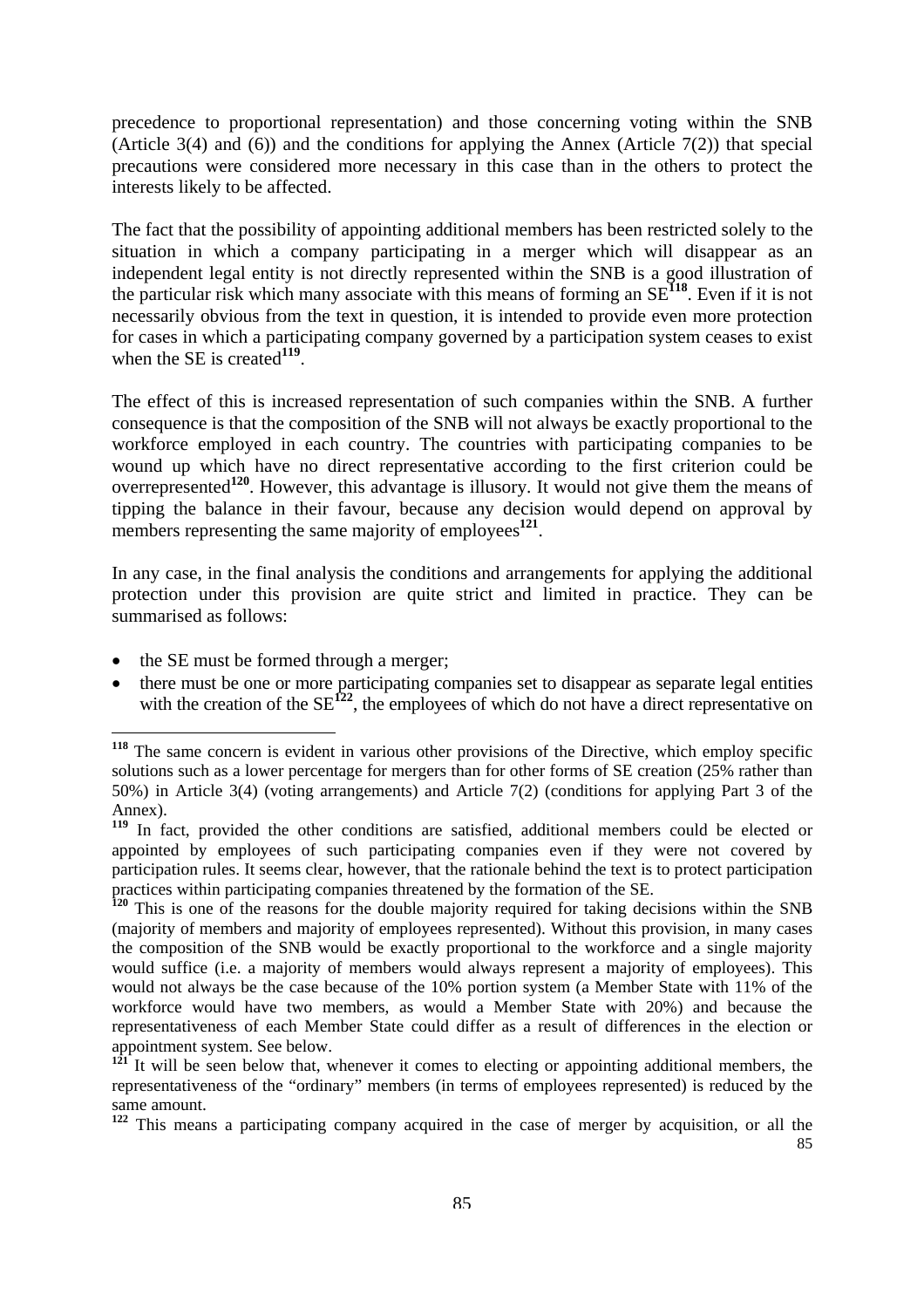the SNB by virtue of the proportional representation criterion alone and the rules governing election or appointment to be laid down in the national implementing legislation<sup>[123](#page-84-0)</sup>;

- the election or appointment of such additional members must not mean that the employees concerned are represented twice over<sup>[124](#page-84-1)</sup>;
- the appointment of such additional members must not lead to an increase of more than 20% in the number of SNB members appointed in accordance with subparagraph (i); if necessary, the additional seats will be allocated by decreasing order of the number of workers employed by the companies in question.

A practical example of an SE created by merger will help to illustrate the scope and limits of this provision**[125](#page-84-2)**. Let us take the case of an SE created through merger by acquisition involving participating companies and their subsidiaries and establishments in five countries (Germany, Austria, Sweden, France and Spain).

The hypothetical configuration of the operation is as follows:

- Germany: two participating companies, including the acquiring company, and several subsidiaries and establishments; 20% of the total workforce;
- Austria: two participating companies (to be acquired), and several subsidiaries and establishments; 20% of the workforce;
- Sweden: two participating companies (to be acquired), and several subsidiaries and establishments; 20% of the workforce;
- France: two participating companies (to be acquired), and several subsidiaries and establishments; 20% of the workforce;
- Spain: two participating companies (to be acquired), and several subsidiaries and establishments; 20% of the workforce.

Under the proportional distribution rule laid down in Article  $3(2)(a)(i)$  of the Directive, the SNB would be composed of two representatives from each of the countries in question (ten in total). In this hypothetical scenario:

- one of the German members comes from the participating company to be acquired and the other from a subsidiary;
- the two Austrians come from the participating companies (one from each);

 $\overline{a}$ participating companies in the case of a merger forming a new company. Obviously, the acquiring company does not cease to exist with the creation of the SE, but itself becomes the SE.

<span id="page-84-2"></span><sup>125</sup> To fully understand all the conditions and implications of the rules on additional members, those of the rules on election or appointment of all members of the SNB must be borne in mind. These are analysed in the next section (point 1.6).

<span id="page-84-0"></span>**<sup>123</sup>** In other words, the representatives of the country in question do not come from the participating companies.

<span id="page-84-1"></span><sup>&</sup>lt;sup>124</sup> It will be seen later in the document that, even if the representatives do not come from participating companies, they must still effectively represent the employees of such companies under the applicable national legislation. It is therefore essential to ensure that the SNB's voting rules, which provide for double absolute or qualified majorities (majority of SNB members and majority of the employees represented), do not lead to duplicated representation. This would falsify calculation of the latter majority because the employees in question would be counted twice.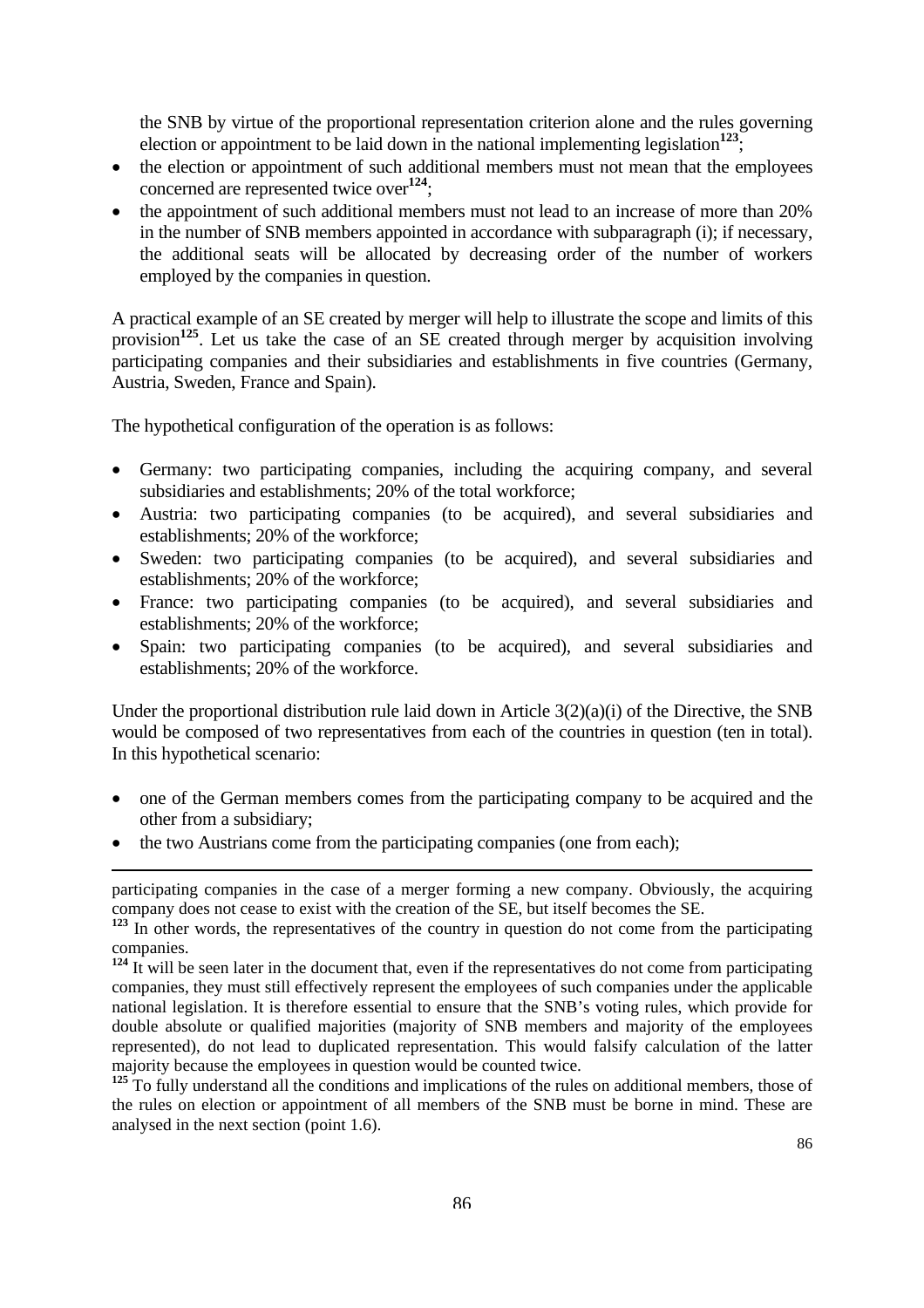- the Swedish representatives are from the sectoral trade union, which, hypothetically, represents all the workers concerned in Sweden;
- the French and Spanish representatives are from different subsidiaries. None of them are from the participating companies**[126](#page-85-0)**.

The situation as regards the right to appoint additional members in each country concerned would then look like this:

- in Germany, the acquiring company is not directly represented but, under the rules of subparagraph (ii), its employees would still not be entitled to appoint an additional member because the company would continue to exist (and would in fact become the SE); the other German participating company, on the other hand, which would cease to exist, is directly represented on the SNB, which means that its employees are not entitled to appoint an additional member either;
- the two Swedish participating companies would cease to exist with the merger but, even though the representatives are not from these companies, their employees will be represented on the SNB by the union representatives. Unless Swedish legislation provides otherwise, i.e. these representatives are deemed not to represent the employees of these companies**[127](#page-85-1)**, there would therefore be no justification for additional Swedish members, as this would mean the employees concerned were represented twice over, which is prohibited under the second indent of subparagraph (ii);
- the two French and two Spanish participating companies would also cease to exist and their employees would not be directly represented within the SNB, which would, in principle, entitle them to appoint an additional member for each (four in total)<sup>[128](#page-85-2)</sup>, provided that this did not entail duplicated representation.

This would mean that four additional members could be elected or appointed (two in France and two in Spain). The 20% maximum laid down in the first indent of subparagraph (ii), however, restricts the number of additional members in this case to two. According to the final clause of the same subparagraph, these two additional seats would be allocated to the two of the four companies in question with the most employees in each of the two countries in question<sup>129</sup>.

### **The coexistence of "ordinary" and additional members and the importance of each member's representativeness in terms of votes within the SNB mean that national legislators will have to specify the conditions for entitlement to additional representation**

<span id="page-85-0"></span>**<sup>126</sup>** For example, because these are holding companies of subsidiaries and establishments in each of these countries, all employing a small number of workers.

<span id="page-85-1"></span><sup>&</sup>lt;sup>127</sup> Which would be surprising given that, in a country like Sweden, trade unions tend to be organised by industrial sector rather than by company and are therefore generally representative.

<span id="page-85-2"></span><sup>&</sup>lt;sup>128</sup> Reducing to the same degree the representativeness of the "ordinary" members in terms of number of employees represented.

<span id="page-85-3"></span><sup>&</sup>lt;sup>129</sup> See the last paragraph of Article 3.2 a), according to which the additional seats are allocated to companies in different Member States by decreasing order of the number of workers employed by them.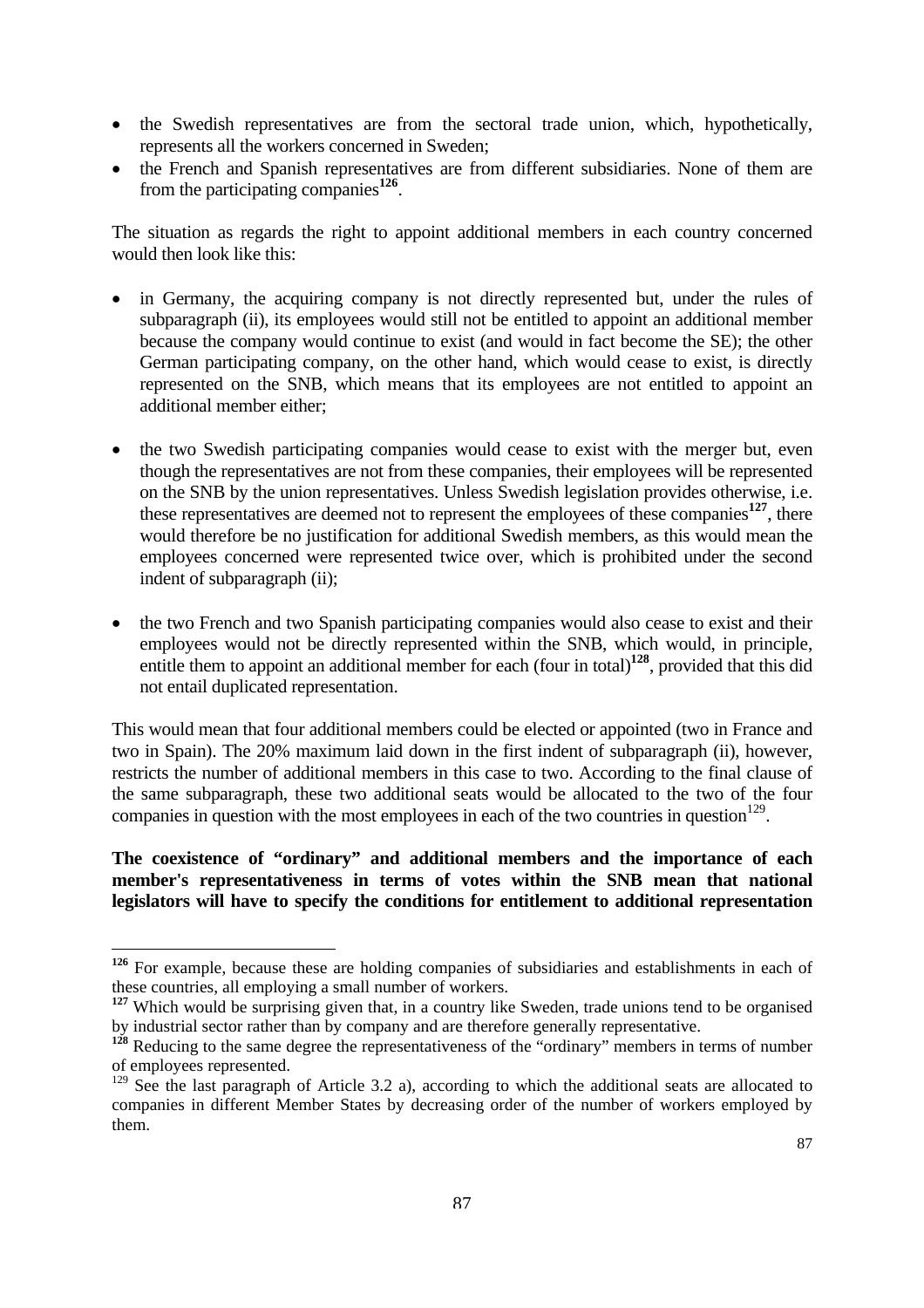**very carefully to ensure that the same employees are not represented twice over**. This aspect will be analysed in more detail in the next section.

### *1.6 The system for electing or appointing the members of the SNB*

On the basis of the rules just described, the number of members of the SNB and their geographical distribution can be determined.

For the actual allocation of these seats, reference must be made to another set of rules in each Member State defining who is understood by "employees' representative" for this purpose and the procedures for their election or appointment**[130](#page-86-0)**.

The Directive lays down certain very general rules in this field:

- in contrast to the situation vis-à-vis the representative body referred to in the Annex to the Directive, in respect of which only the employees of the SE and its subsidiaries and establishments are eligible or can be appointed (Annex, point (a)), **parties external to the entities concerned (participating companies and concerned subsidiaries and establishments) can be members of the SNB[131](#page-86-1)**;
- **Member States determine the method to be used for the election or appointment of the members of the special negotiating body who are to be elected or appointed in their territories** (Article 3(2)(b), first subparagraph);
- **as far as possible, the participating companies must be directly represented on the SNB**, within the limits, obviously, of the number of seats allocated per country;
- **employees in undertakings or establishments in which there are no employees' representatives through no fault of their own (reasons in connection with thresholds applying to representative bodies are excluded) have the right to elect or appoint their representatives in this body directly** (Article 3(2)(b), third subparagraph);
- **if the Member States so decide, internal or external trade union representatives may be members of the SNB.**

The Member States are therefore bound by these very general principles, which gives them enormous freedom of action. However, account should be taken of certain facts and principles which could influence these options.

The first is that **the system adopted in this field has to be applicable to the creation of SEs in extremely diverse situations**, in terms of the means of creation (merger, holding, etc.), the size of the companies concerned, or perhaps the structure of each of the participating companies and all their subsidiaries and establishments.

<span id="page-86-0"></span>**<sup>130</sup>** This aspect has already been discussed at length in Working Paper No 12 (definition of "employees' representatives"). Only a few further details have been added here.

<span id="page-86-1"></span><sup>&</sup>lt;sup>131</sup> The second subparagraph of Article 3(2)(b) refers explicitly to this kind of situation.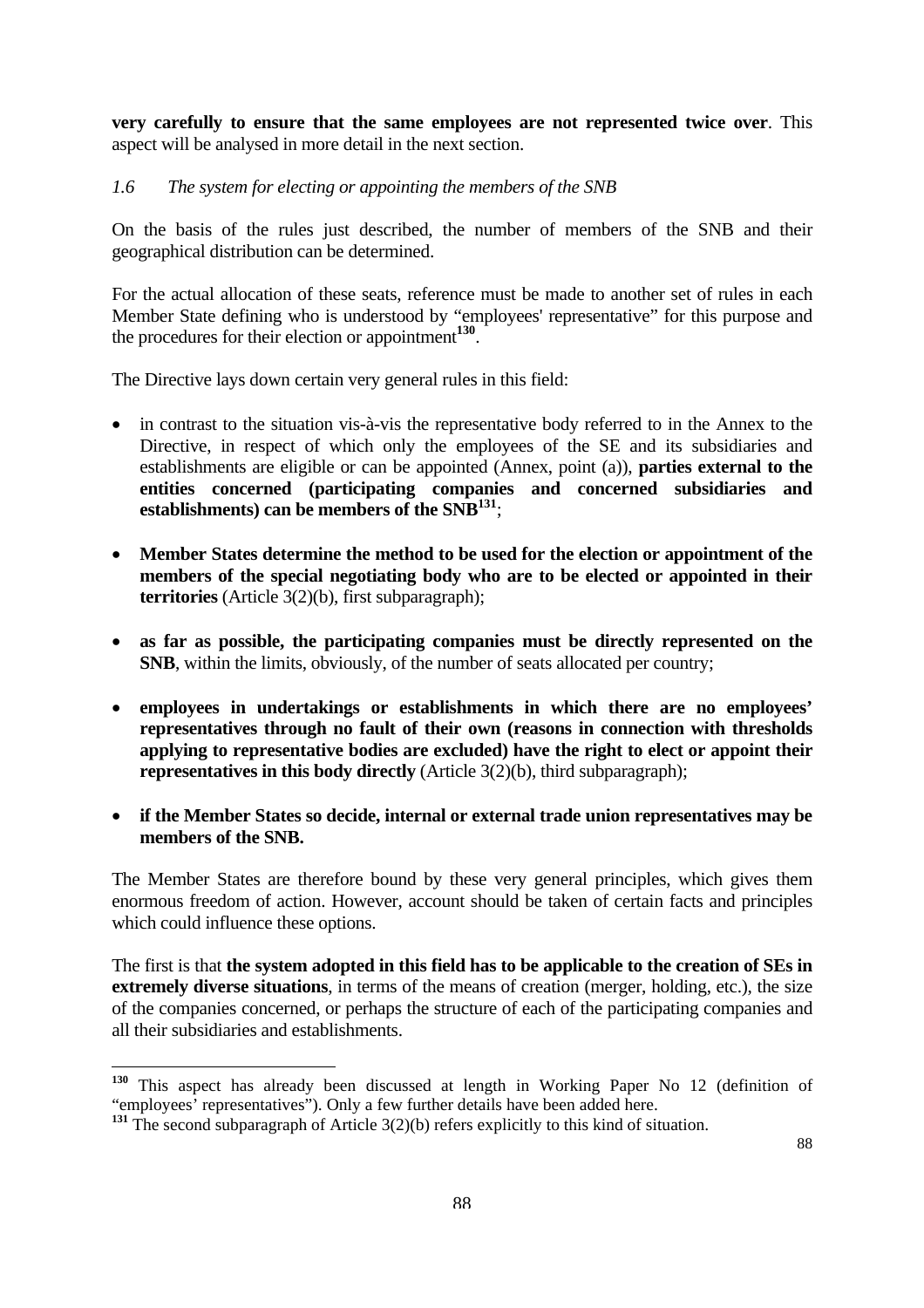Another factor which could affect the choices made at national level is the value of establishing a **link between the transnational representation level, i.e. the SNB, and the national level, represented by the participating companies and their subsidiaries and establishments**. The need to maintain this link may influence the choices made by the national legislator in defining employees' representatives and establishing the procedures for electing or appointing them.

Thirdly, **the necessary direct link between the mandate of the SNB members and voting within the SNB means that it must be possible to determine at any time how many employees each member represents, as this is the only way of calculating the second majority referred to in Article 3(4) and (6) (majority of the employees represented)**. The problem of duplicated representation referred to above also applies in this context.

As another factor, the possibility recognised in Article 3(2)(a)(ii) of **electing or appointing additional members in the case of mergers requires specific and careful treatment**.

Finally, it must not be forgotten that representation is a dynamic day-to-day process which does not stop with election or appointment. In other words, **any changes in the body of employees represented must, as a matter of principle, be reflected in their representation**. If, for example, the European representative has lost the national mandate (because his company is no longer a member of the group or as a result of elections at national level, etc.), does the European mandate still hold good? What if all or some of the national representatives who originally elected or appointed the representative concerned then lost their own national mandates? And if this should happen, how could the flow of information to the grass roots be maintained if representation links had been severed<sup>[132](#page-87-0)</sup>? All these questions, already raised in respect of Directive 94/45/EC, have gained added weight with the link created by the Directive between exercise of the right to vote within the SNB and the representativeness of each of its members (the double majority issue already referred to several times).

On this basis, it would seem that national transposal legislation must answer the following questions:

- a) Who can be elected or appointed to the European bodies?
- b) How should the number of employees represented by each member of the SNB be determined and duplicated representation avoided?
- c) What specific rules are needed concerning the election or appointment of additional members?
- d) What responsibilities and links need to be established between the European representatives and the national representatives or the employees themselves?

<span id="page-87-0"></span> $\overline{a}$ **<sup>132</sup>** This is a quite separate problem from that of changes within the entities concerned, which will be dealt with in section 1.7 of this working paper. The present section will look at the question of subsequent changes and how they affect the representation mandate, whereas the later section will deal with any changes to the composition of the SNB.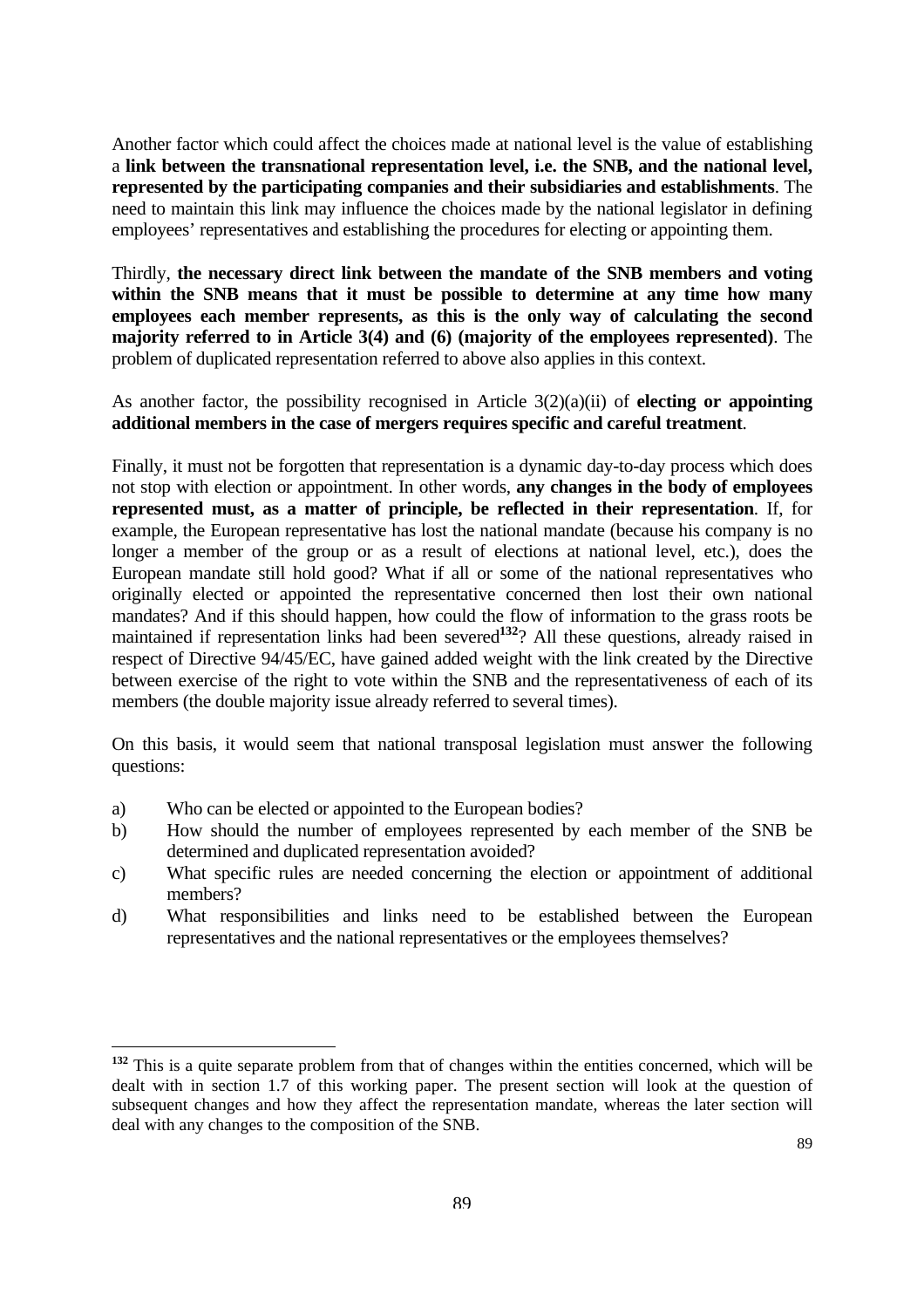#### <span id="page-88-0"></span>a) Who can be elected or appointed to the European bodies?

First and foremost, it would be best, in order to avoid all the complication of new procedures, for the Member States to base their procedures on companies' existing employee representation structures. This immediately calls to mind Directive 94/45/EC, so similar to the present Directive in the way in which it operates.

That being said, the Member States have complete freedom in this domain. They can regard as "employees' representatives" for the purposes of the Directive European or national trade union organisations, trade union representatives, workforce delegates, establishment committee members, works council members, group works council members, ad hoc representatives or any other kind of representative. They can decide on whether the special negotiating body should be constituted through election or appointment, or a combination of both.

What is essential, however, is that **the representatives thus designated represent all the employees of the participating companies and their subsidiaries and establishments. The national representatives on the special negotiating body must genuinely represent all the employees of the various participating companies and subsidiaries and establishments in that country**. Without in any way compromising each Member State's right to choose, we have attempted below to analyse the various options open in the light of the representativeness requirement, with the sole aim of identifying and finding solutions to any potential problems. This is a vital requirement for carrying out the voting within the SNB while respecting the double majority of the members and workers represented.

The general coverage of the members which are elected or designated in each country by the workers employed therein, does not necessarily imply that all workers can be elected for these purposes, or that they all participate in the same way in the election or designation procedures. In the framework of Directive 94/45/EC, for instance, it is often the case that the members of the SNB are designated amongst and by the workers of the biggest units in terms of employment. Nothing seems to prevent this in the context of the present Directive, as long as all workers are in the end represented by the members in the SNB.

Remember, to begin with, that **within one Member State there can be one or more participating companies which may or may not be in a relationship of dominance and subordination, together with various subsidiaries and establishments of these participating companies or participating companies in another Member State**.

i) The choice of European or national trade union organisations as "employees' representatives" within the special negotiating body would therefore be likely to pose the following problems:

• Firstly, the Directive appears to give precedence to appointment of members to the special negotiating body by, or in agreement with, the representatives of the workforce of the participating companies and concerned subsidiaries and establishments<sup>[133](#page-88-0)</sup>, while the organisational base of trade unions is often external and

 $90$ **<sup>133</sup>** Cf. the second subparagraph of Article 3(2)(b), according to which it is where there are no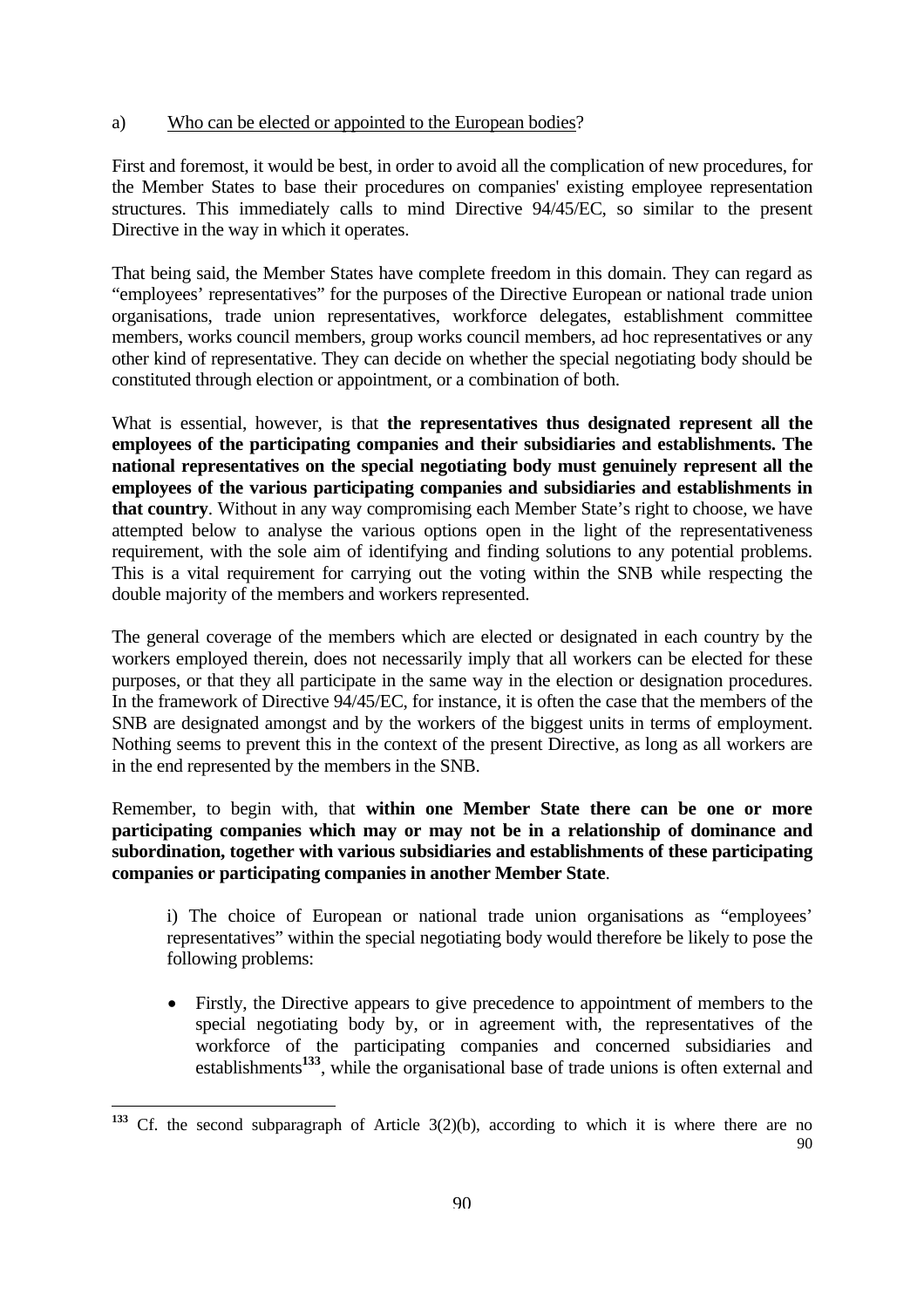their scope goes beyond the company, which could put them in a less suitable position to properly represent all the employees without some kind of corrective mechanism. It would therefore seem to make sense to have a broad general guideline to the effect that a trade union mandate should be based on genuine representativeness within the company.

Secondly, the condition of general representativeness will, in fact, be very difficult to comply with where companies pursue very different activities but the country is restricted to a single representative on the special negotiating body. Looking at various agreements concluded under Directive 94/45/EC, we find that the choice of trade unions as negotiators has on occasion necessitated the presence of all the trade unions considered to be representative in a given country, which again cannot always be a satisfactory solution in that the number of national representatives may be more restricted. The difficulty presented by the Directive is, therefore, that trade union status, which in principle is an adequate guarantee of representativeness, may not suffice in these particular circumstances. If this is the chosen means of representation, it must therefore be adapted to the specific context of the Directive. Given that in the majority of cases, several trade unions could be considered representative of all the subsidiaries in a given country, this option would mean creating mechanisms enabling representatives to be selected from the various trade unions present. It would therefore be up to this selection mechanism to guarantee that the representatives were effectively capable of representing all the employees of the subsidiaries in a given country. An example of this kind of mechanism can be found in certain "EWC" agreements: if the number of candidates for the European representatives' seats for a given country (candidates put forward on the basis of local procedures by the representatives of the trade unions or employees) is greater than the number of seats allocated to that country, a vote by the employees' representatives or the employees themselves would have to be organised.

ii) The choice of national works council members to participate in the designation or selection of employees' representatives would appear to avoid the above problems.

- The existence of group works councils in some countries should further facilitate the task. As group works councils represent all the companies within the group at national level, they would seem ideal for electing or appointing the national representative(s) at European level.
- In the countries where no such body exists, the works councils or establishment committees could be selected as an alternative and the arrangements adapted to apply to big groups with a large number of units in each country. In this case, one or two members would have to represent 50 to 100 different subsidiaries or establishments in one Member State. There would therefore have to be rules allowing representatives to be elected or appointed to the SNB from among all the members

employees' representatives in the company or establishment (through no fault of their own) but the employees may elect or appoint the members of the special negotiating body themselves.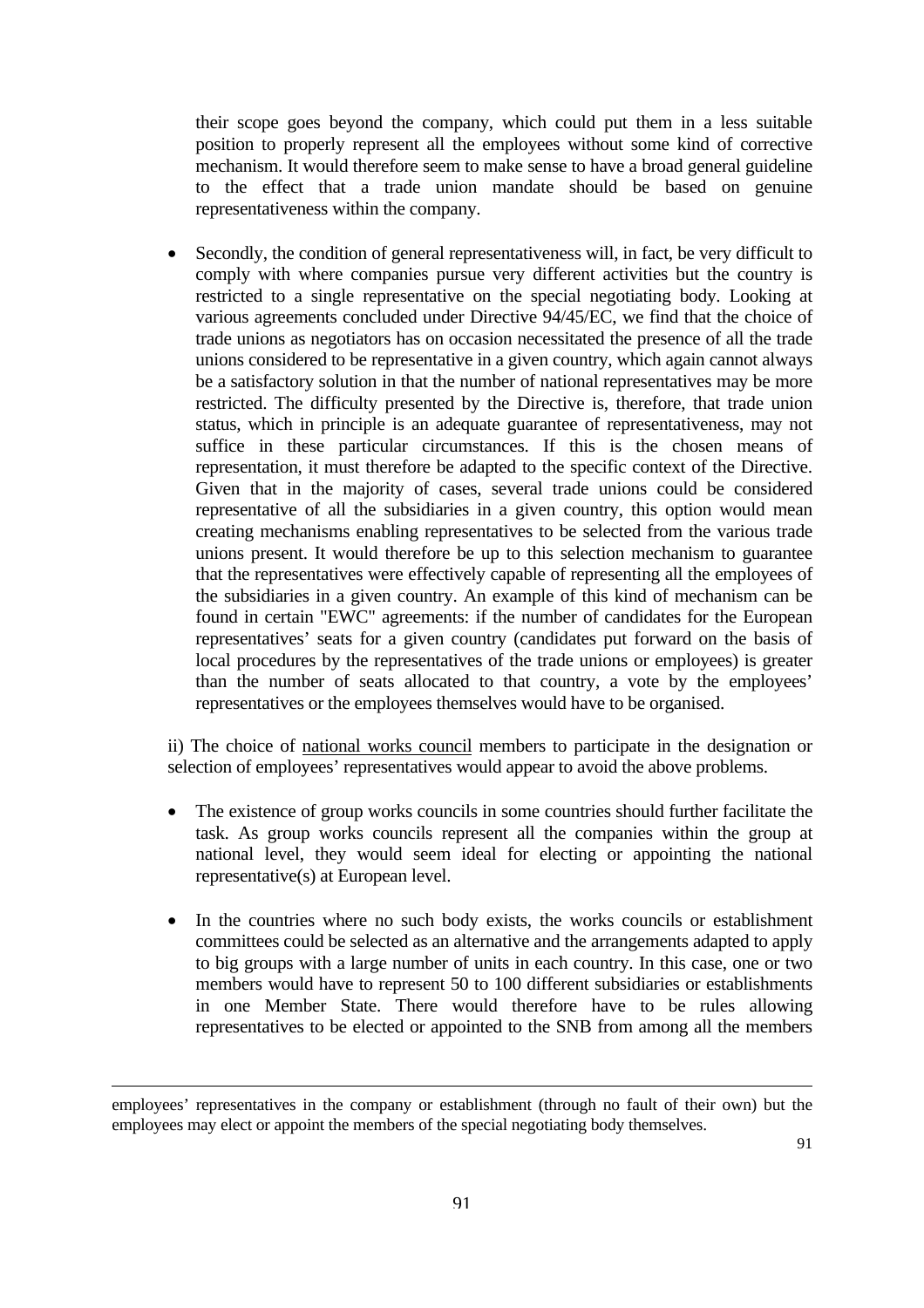of the national works councils concerned. This approach has been adopted in some "EWC" agreements.

• This method could, however, be inadequate in more complex situations where participating companies belong to distinct groups with complicated dominance/ownership relationships vis-à-vis certain cross-border subsidiaries or establishments**[134](#page-90-0)**, etc. In this case, multi-stage appointment of national representatives to the SNB would normally be necessary, as direct appointment is company-based (e.g. creating a system through which the representatives appointed by the various independent companies appoint the members of the SNB themselves from among their own number).

#### b) How should the number of employees represented by each member of the SNB be determined and duplicated representation avoided?

 Under the terms of Article 3(4) and (6) of the Directive, decisions by the SNB require a double majority – that of the members of the SNB and that of the employees represented**[135](#page-90-1)**. On such occasions, it is therefore essential to be able to establish how many employees are represented by each member of the SNB.

 It has been seen above that an essential prior step to creating the SNB is to calculate the size of the workforce of the participating companies and their subsidiaries and establishments, so that geographical distribution of the places on the negotiating body meets the proportional representation requirement<sup>[136](#page-90-2)</sup>. It has also been concluded<sup>[137](#page-90-3)</sup> that this initial calculation can be used for voting within the SNB.

 What remains to be done to enable this second majority to be established during voting is to **determine how many employees correspond to each member at the time of his or her appointment or election**.

 In view of the tight deadlines laid down by the Directive and the interest the participating companies will have in expediting the SE creation process, the period between initiating the process**[138](#page-90-4)** and setting up the SNB will normally be quite short**[139](#page-90-5)**. This will make the

<span id="page-90-0"></span>**<sup>134</sup>** Certain subsidiaries and establishments in one country may belong to participating companies located in other countries. They must not be excluded on this count, however, and the provisions of each Member State must cover them in the same way as the subsidiaries and establishments of national participating companies.

<span id="page-90-5"></span><span id="page-90-1"></span>**<sup>135</sup>** In the cases subject to two-thirds qualified majority voting (second part of Article 3(4) and Article 3(6)) there is a further condition that the votes in favour must include those of representatives of employees in at least two different Member States.

<span id="page-90-2"></span>**<sup>136</sup>** Point 1.4 above ("The composition of the SNB: geographical distribution of its members").

<span id="page-90-3"></span>**<sup>137</sup>** Point 1.3 of Working Paper No 11-Rev.1 ("The method of calculating the number of workers employed").

<span id="page-90-4"></span>**<sup>138</sup>** Publication of the draft terms of the merger or constitution of a holding SE, or adoption of the plan to constitute a subsidiary SE or to convert into an SE, which is also the point at which the obligation to supply the information referred to in Article 3(1) of the Directive, including that on the number of workers employed, takes effect. See above, points 1.1 and 1.2.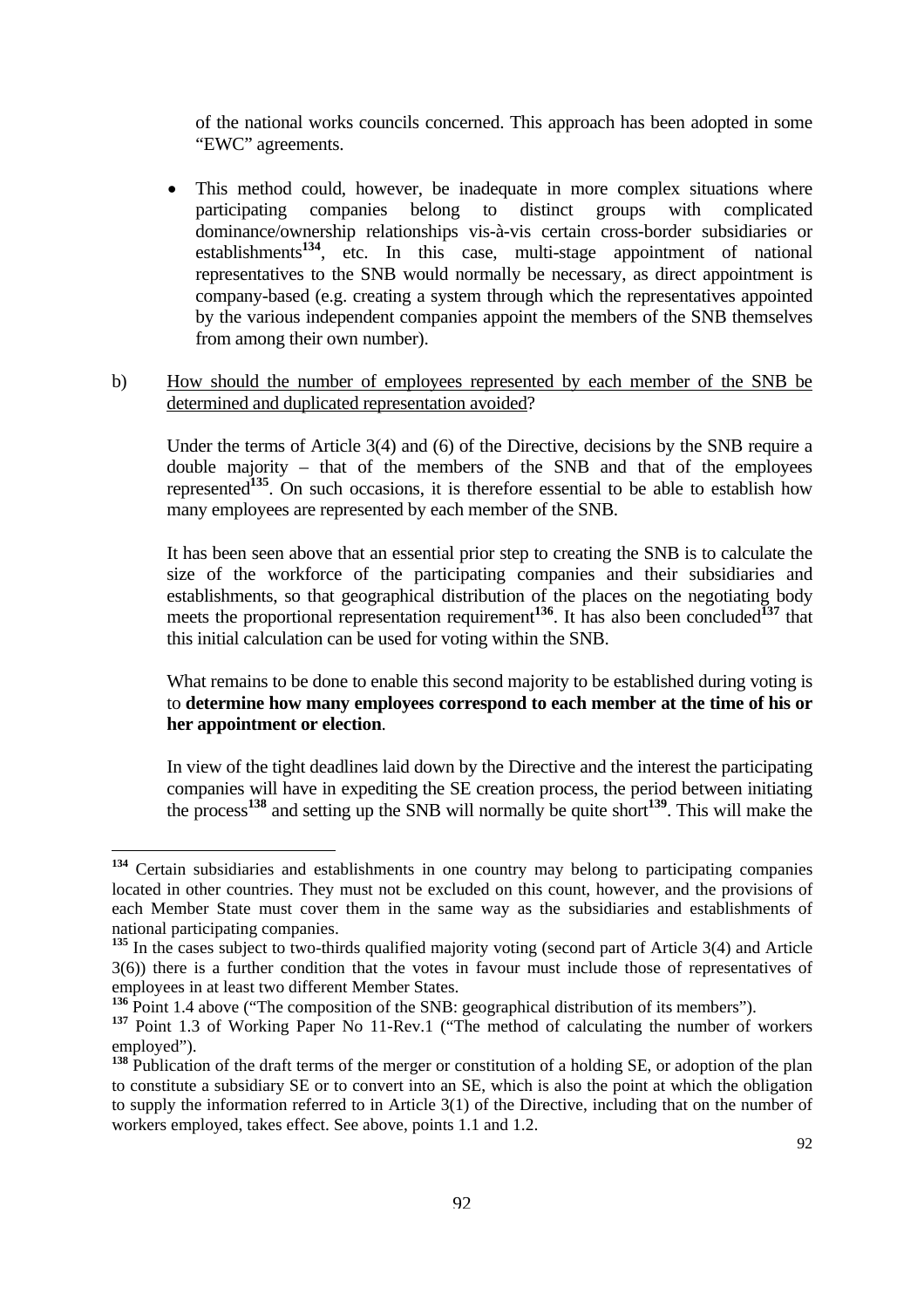information enabling the representativeness of each SNB member to be determined more readily accessible, particularly if it is broken down by entity concerned (participating companies or their subsidiaries or establishments) from the outset.

 If detailed information is available from the beginning, the representativeness of each member of the SNB in terms of number of employees would not appear difficult to determine. In the case of single-stage election or appointment**[140](#page-91-0)**, the representativeness of each SNB member is calculated by dividing the total number of employees by the number of members elected or appointed in the country in question.

 In the case of more complex election or appointment procedures**[141](#page-91-1)**, involving two or more stages, the representativeness of each member may be different. Take, for example, a situation in which, in a given country, there are two participating companies, each with several subsidiaries and establishments, and subsidiaries and establishments of another participating company in another Member State. If this country has three or more seats on the SNB, each member will probably have to be elected or appointed by each of the three parties mentioned (both of the participating companies and their subsidiaries and establishments, and the subsidiaries and establishments of the foreign participating company). The number of employees they represent, however, may be different.

 If the number of members allocated to the Member State in question is lower than the number of basic entities, a procedure involving two or more stages would seem inevitable. Initially, each entity would elect or appoint its representatives, and the next stage would be for these representatives to appoint the member(s) of the SNB from among their own number. Here too, the representativeness of each member may be different.

#### **In the final analysis, what is important is that it should be possible to determine how many employees each member of the SNB represents. This information would gain from being recorded in the minutes of the election or appointment procedure.**

 Once this representativeness has been established, it is an easy matter to avoid representing the same employees twice over.

 The Directive does not specify these details. They are left instead to the national transposal legislation, which will reflect the options chosen by each Member State.

**<sup>139</sup>** Even if the six-month period (which may be extended up to one year in total) laid down in Article 6 of the Directive for completing the negotiations does not start to run until the SNB has been set up, the participating companies will want to fulfil their obligations under the Directive as quickly as possible so as to be able to constitute the SE definitively. This is particularly true in merger cases (which must take place quickly, so as not to increase the uncertainty which could exacerbate the risk inherent in such operations), but also applies to the other means of constituting an SE.

<span id="page-91-0"></span><sup>&</sup>lt;sup>140</sup> Where the number of entities concerned in the country in question is limited and they are all within the same company or group of companies.

<span id="page-91-1"></span><sup>&</sup>lt;sup>141</sup> For example, where a great many different units are concerned or they belong to different groups.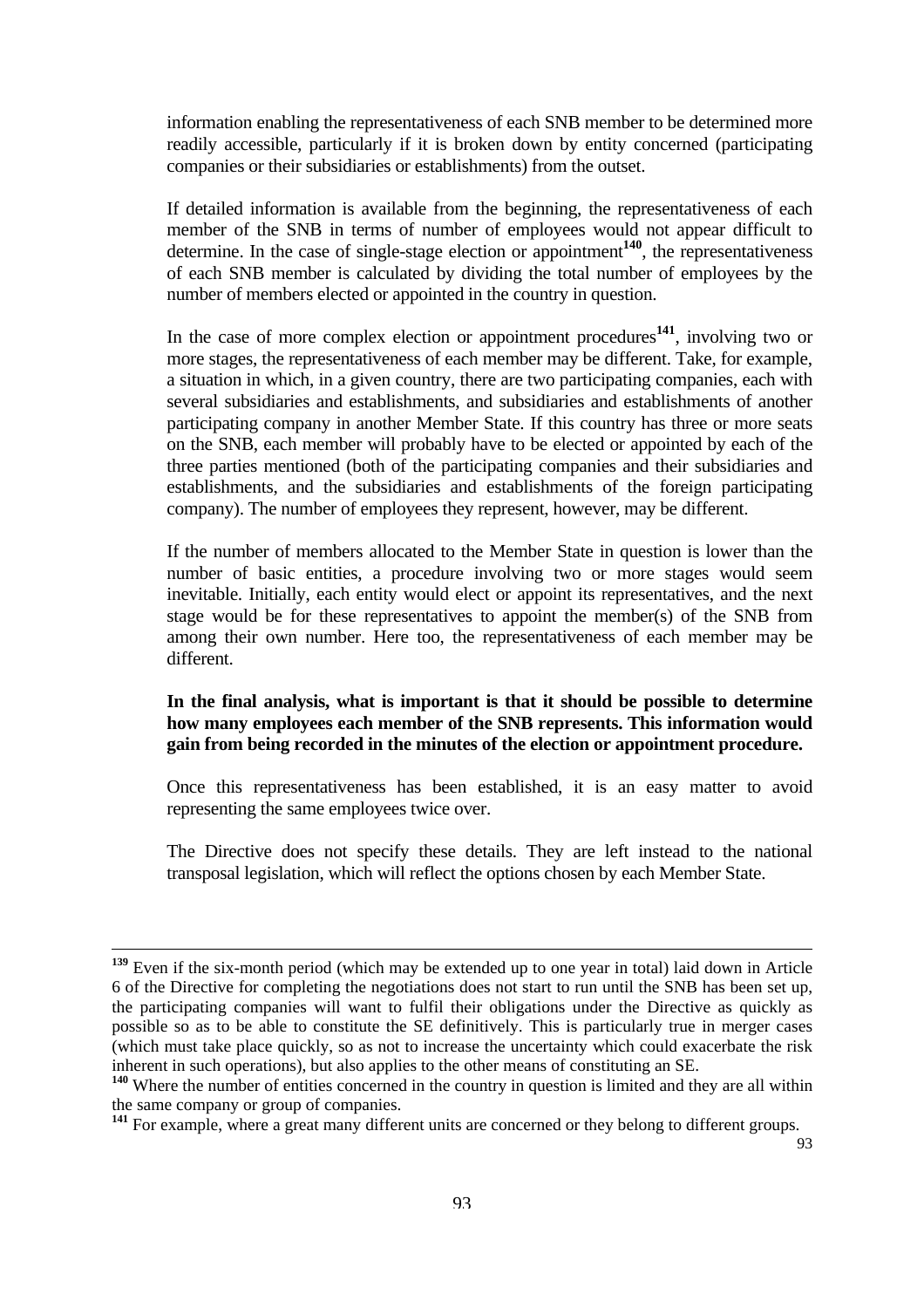## c) What specific rules are needed concerning the election or appointment of additional members?

 The approach described in the section above also provides an answer to this question. As soon as the representativeness of the "ordinary" members of the SNB in a given country is known accurately, it is possible to check (1) whether a participating company which will cease to exist is directly represented; (2) whether that company's employees are already represented by one of the "ordinary" members.

### **If none of the members already elected or appointed is from the company concerned and there is appropriate provision in national law, the next step is to arrange for specific election or appointment of an employees' representative from that company. In this case, national legislation would also have to provide for a mechanism for reducing the representativeness of the ordinary members to avoid duplicated representation.**

 The example in point 1.5 of this paper concluded that additional members could be elected or appointed in France and Spain because the employees of the participating companies (which would cease to exist) in those countries were not directly represented on the SNB by the ordinary members. If provision is made for electing or appointing additional members to represent the employees of these participating companies, then provision must also be made to ensure that they are not represented by the "ordinary" members.

 A question could be raised in this regard of knowing whether the related provisions are "principal" or "accessory". In other words, would it be the law of the country in which the SE will have its registered office which will determine the circumstances leading to the election or designation of additional members and their respective procedures (including the mentioned mechanism of reduction of the representativeness of the ordinary members) or, would this be determined by the "accessory" provisions of each Member State?

 At first sight, the core of these provisions has clearly an accessory nature. Besides the objective facts (the establishing of an SE by way of merger and the disappearance of a participating company as an autonomous legal entity), all the other requirements preceding the election or designation of additional members follow directly from the accessory provisions which in each Member State govern the procedures for the election or designation of the members of the SNB. In fact, these provisions are the ones which allow verifying:

 - if the workers of the company in question do not already have a direct representative;

 - if the election or designation of an additional member does not entail a double representation of the workers in question.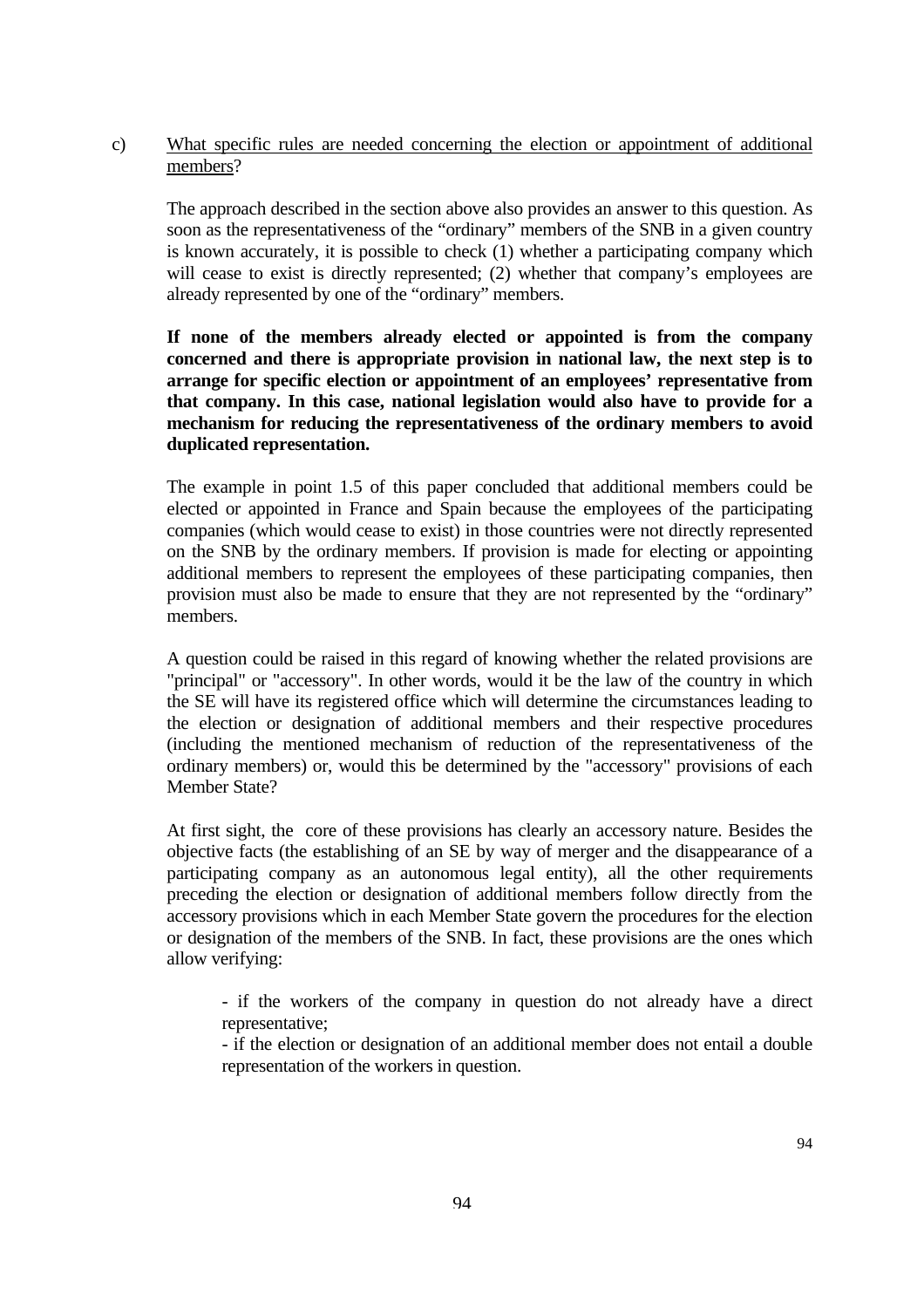It is also in the "accessory" provisions of each country that one will find the rules concerning

the election and designation of the additional members, just as the mechanisms aiming at eliminating double representation.

On the other hand, every time there is a competition between several countries to obtain seats, the same accessory national provisions will be inefficient for avoiding exceeding the limit of 20% of addition members laid down in Article 3.2 a) ii) first indent, and for determining the geographical distribution of additional members.

This last circumstance leads us to the conclusion that the principal source of the election or designation of additional members, as of their geographical distribution, is still the law of the country where the SE has its registered office, just as for the ordinary members. Nevertheless, for the verification of the other two requirements mentioned above, concerning the direct non-representation and the double representation, there must be a reference in that same law to the accessory provisions in each Member State.

It will also be important, or at least very useful, to have an uniform concept of direct representation, in view of the possibility of having different conceptions, especially when the national provisions provide for the designation of trade union representatives external to the undertaking.<sup>142</sup> In certain countries, these representatives can be considered as general representatives of the whole workforce indistinctly, and this would exclude the possibility of designating additional members. In other cases, the contrary could occur.

In order to avoid these different interpretations and thus the different treatment of identical situations, it could be considered that the direct representation mentioned, at least implicitly, in the quoted provision in the Directive, implies a specific representation (to exclude this requirement, there has to be already a representative employed by the company in question or a representative, be it external, designated on an exclusive basis by the employees of this company).

The related provisions could be drafted as follows (this is a simple example):

Principal provision:

 $\overline{a}$ 

1. The members of the Special Negotiating Body are elected or designated in each Member State according to the methods envisaged in the relevant national provisions. The seats are distributed in proportion of the number of workers employed in each Member State by the participating companies and the concerned subsidiary or establishments, by allocating in respect of a Member State one seat per portion of employees employed in that Member State which equals 10%, or a fraction thereof, of the number of employees employed by the participating companies and the concerned subsidiaries or establishments in all the Member States taken together.

<span id="page-93-0"></span> $142$  A frequent practice in the context of Directive 94/45/EC.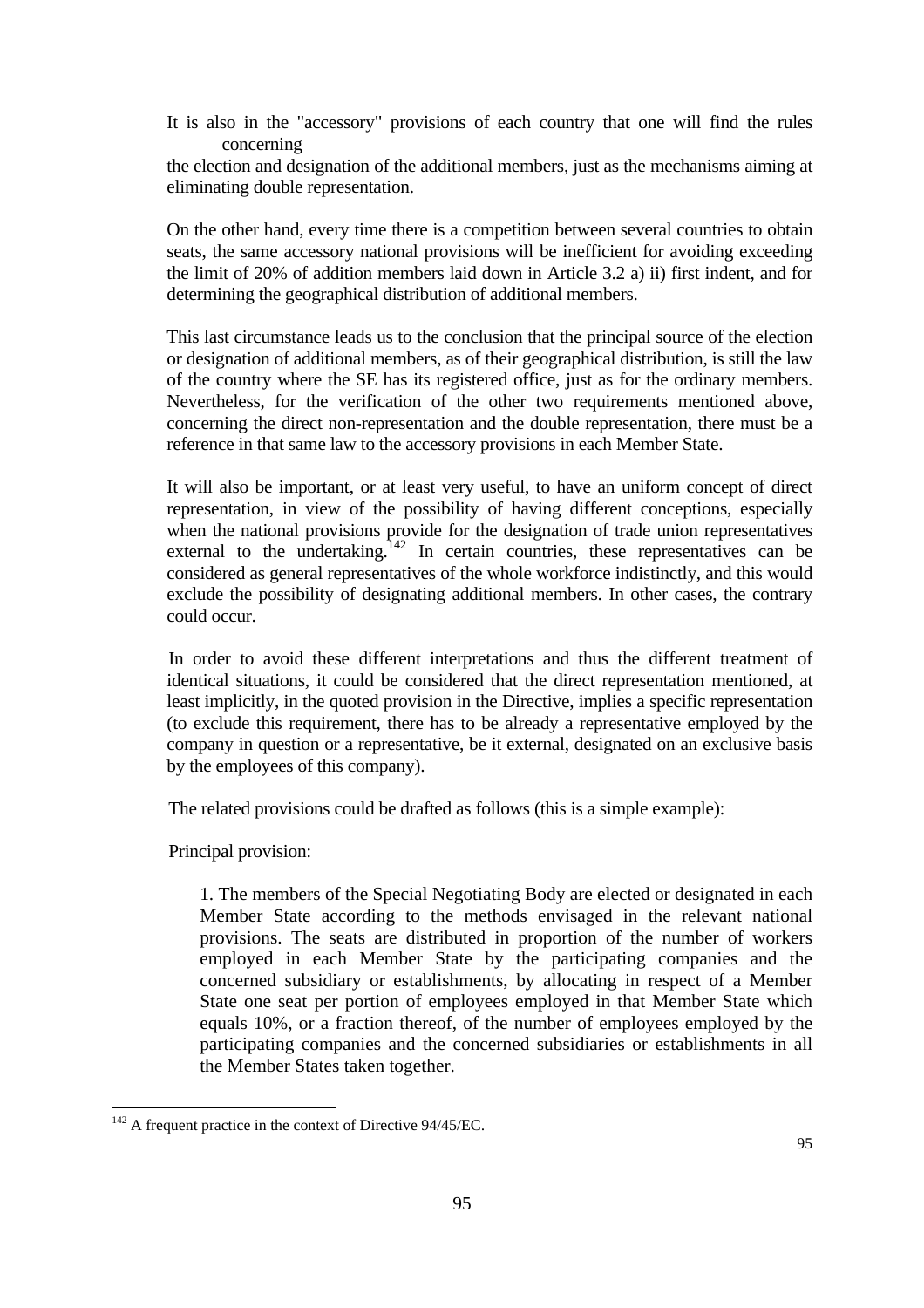2. In the case of an SE established by way of a merger, additional members of the Special Negotiating Body will be elected or designated if, in accordance with the rules governing in each Member State the election or the designation of members of the Special Negotiating Body, the employees of one or more participating companies which, according to the project, will cease to exist as a separate legal entity are not specifically represented by members of the Special Negotiating Body employed by the companies in question or designated on an exclusive basis by the employees of the aforesaid companies.

 Those additional seats are allotted to companies of different Member States referred to in the preceding subparagraph by decreasing order of the number of employees they employ. The number of additional members cannot exceed 20% of the number of members elected or designated in accordance with the 1st paragraph.

 3. The right to elect or designate an additional member ceases to exist if, in accordance with the rules which in each country govern the election or the designation of the members of the Special Negotiating Body, that would involve a double representation of the employees of the companies in question. In this case, the additional seats in question, if any, are allotted to the following participating companies in terms of number of employees.

Accessory provision:

 $\overline{a}$ 

When, in accordance with the relevant provisions of the country of the envisaged seat of the SE, additional members of the Special Negotiating Body are elected or designated, the employees of the participating companies in question are represented only by those additional members.

### d) What responsibilities and links need to be established between the European representatives and the national representatives or the employees themselves?

Can any change in the national mandates (new elections at national level, loss of the national mandate by the European representative) prejudice the mandate of the representatives on the SNB? This question is in a similar vein to that concerning the adaptation of the SNB to changes in the structure or size of the participating companies and their subsidiaries and establishments**[143](#page-94-0)**. On the one hand, any changes in the population represented must in principle be reflected in the representation; the representative bodies must continue to be representative. On the other hand, the representative body must be reasonably stable. Companies and their representative bodies undergo constant change and development, even in the short term, and the SNB could find it difficult to operate if any change called into question the validity of

<span id="page-94-0"></span>**<sup>143</sup>** This aspect (change in the composition of the SNB following major changes in the configuration of the SE project) will be dealt with comprehensively in point 1.7 of this working paper. The present section deals solely with the specific case of changes in the basic conditions of the mandate.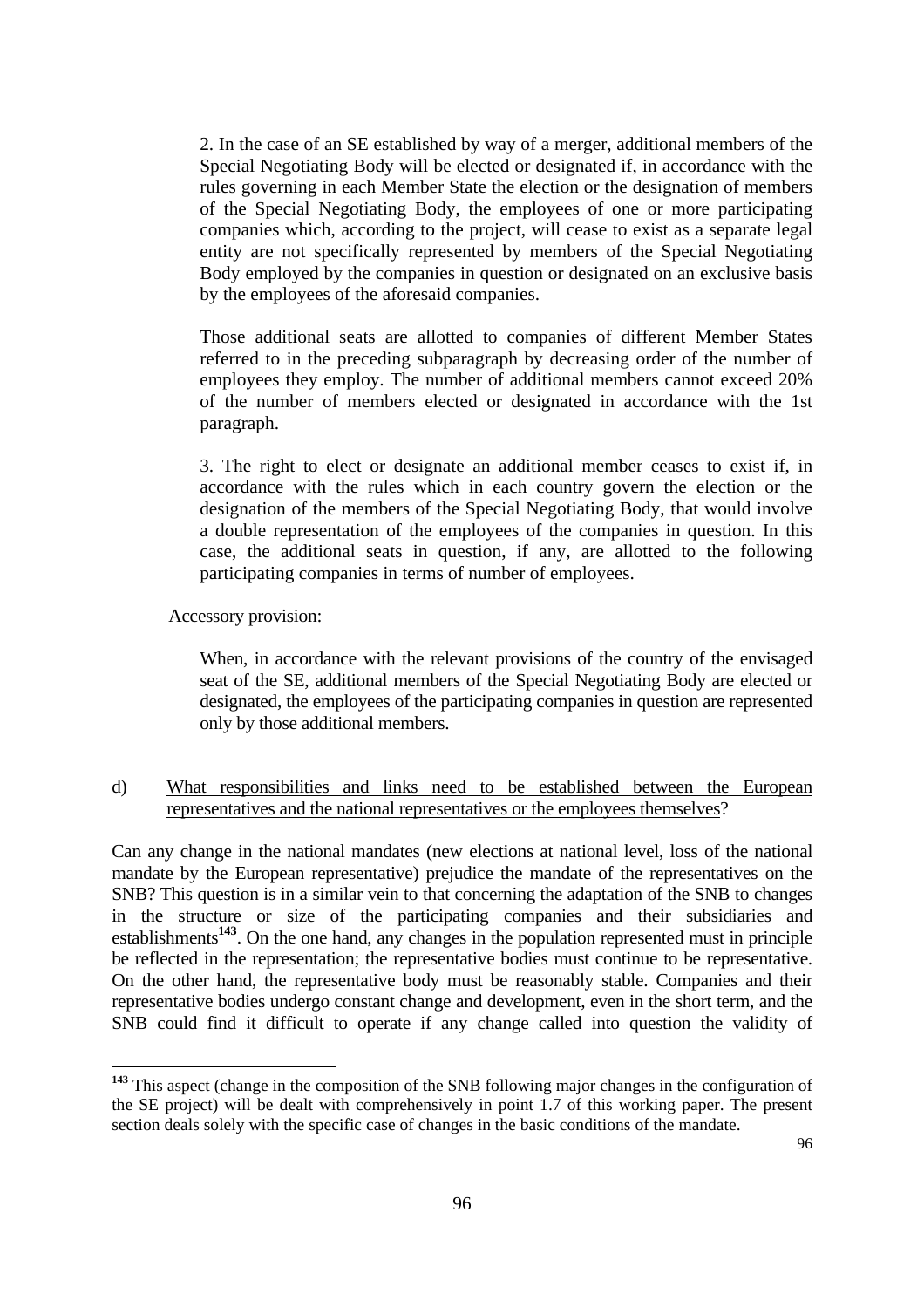negotiations already completed or the mandate of its members. The Directive does not specify any precise rules in this regard, although the principle of representativeness of the SNB is established by Article 3(2).

The same problem arises in the case of a representation body created by an agreement under Article 4 of the Directive, but here it is up to the parties to the agreement to deal with the problem and fix the duration of the representatives' mandates and the procedure for renegotiating the agreement ((Article 4(2) (b) and (h)). But there are no provisions on adapting the composition of the SNB to such changes, even though its mandate may last up to a year**[144](#page-95-0)**, during which time major changes could occur.

Most important to remember in this specific context, however, is what has already been said concerning the voting procedures within the SNB. For each vote, there must be not only a majority of members of the SNB, but also a majority of the employees represented. In these circumstances, how can it be acceptable for European representatives, who may, for example, have lost their national mandate or who were appointed by national representatives who have lost their status as such, to participate in the vote? It would seem imperative to ensure at all times that the conditions on which the initial mandate of the SNB members was based are maintained, even at the expense of the coherence and continuity of the SNB. In any case, the relatively short life of the SNB (maximum of one year) puts the practical scope of the problem into perspective.

**There would therefore appear to be no alternative to the rule that the mandate of a representative on the SNB must always be linked to the national mandate(s) on which it is based. How this rule is transposed into national legislation depends on the Member State's choice, on an accessory basis, of procedures for electing or appointing members to the SNB.** 

# *1.7 Adjusting the composition of the SNB in the event of changes*<sup>145</sup>

The question of changes in the configuration of the SE project throughout the negotiation process has already been raised on various occasions**[146](#page-95-2)**.

At the start of this process, irrespective of how the SE is to be formed, the participating companies make choices concerning the extent of the operation and the various entities affected by it. One such decision is which of their subsidiaries and establishments will become subsidiaries and establishments of the SE. These choices must be derived clearly from the draft terms of the merger or formation of a holding SE under Articles 20 and 32 of the Regulation

<span id="page-95-0"></span>**<sup>144</sup>** See Article 6.

<span id="page-95-1"></span><sup>&</sup>lt;sup>145</sup> The changes referred to are those during the negotiation period, i.e. prior to registration. Changes after registration, which, in our view, could mean having to reopen the negotiation procedure laid down in Articles 3 and 4 of the Directive, are a completely different matter. This is a problematic and complex subject which will be dealt with in the working paper on Article 11 of the Directive ("Misuse of procedures").

<span id="page-95-2"></span><sup>&</sup>lt;sup>146</sup> See in particular point 1.4 above (on the representativeness of the SNB) and Working Paper No 9 (definition of "concerned subsidiary or establishment").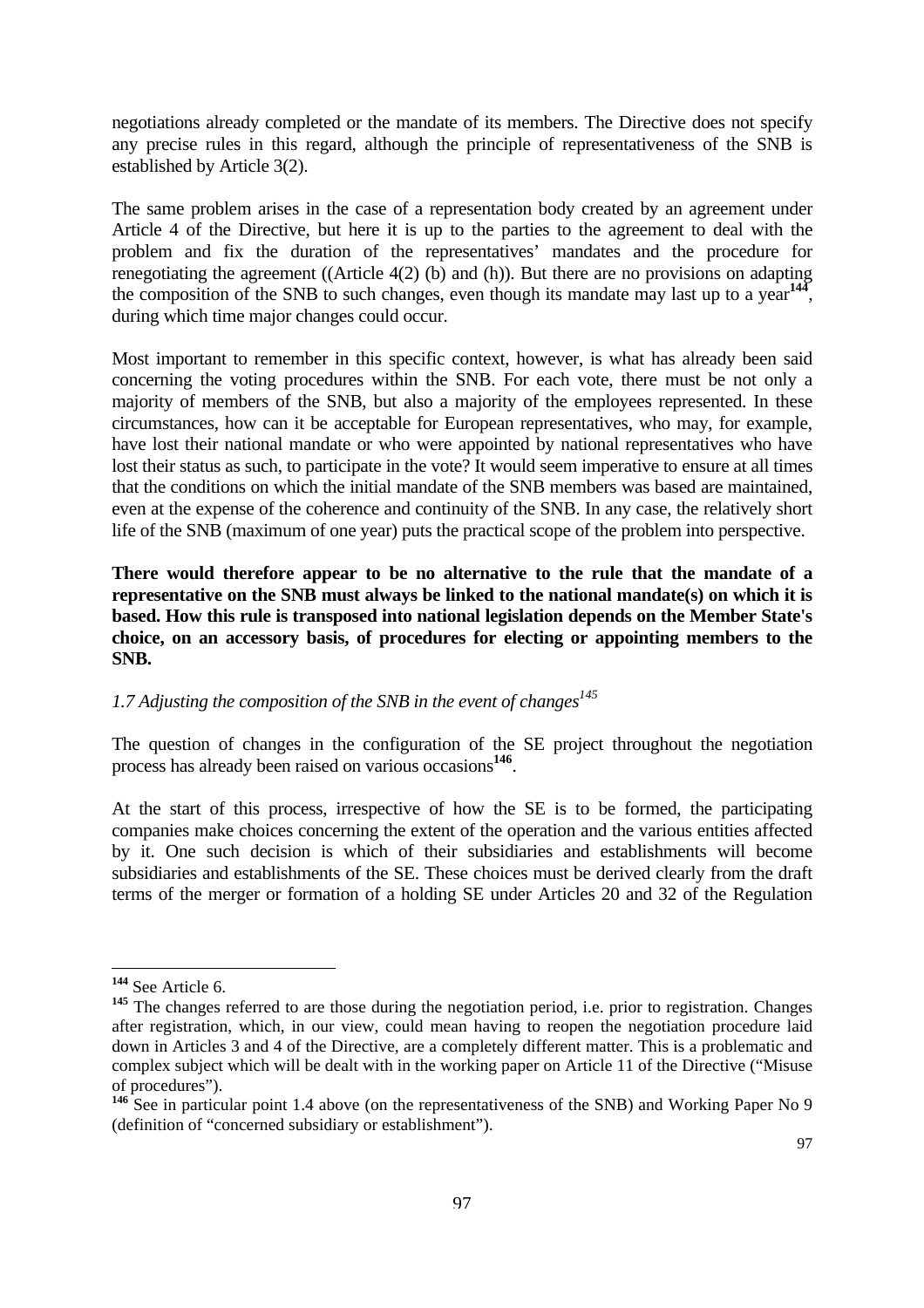and, in the case of joint subsidiary SEs and conversions, under specific provisions transposing the Directive**[147](#page-96-0)**.

At all events, the initial scope of the operation (i.e. the grouping constituted by the participating companies and their concerned subsidiaries and establishments) must necessarily be known before and during the process of setting up the SNB.

However, creating the SE may turn out to be a non-linear process, particularly in theoretically more complex cases (mergers and holding SEs). From the initial plan to completing the operation (i.e. registration of the SE), there is a long process to go through involving various bodies apart from the designers and promoters of the operation, such as the general meetings of the participating companies and, often, the competition authorities.

Sometimes the scope of the operation can be changed because of pressure from shareholders, conditions imposed by the competition authorities, etc. Some of the participating companies may decide or be forced to drop out of the process or to exclude certain of the subsidiaries or establishments they originally intended to bring to the SE.

In such cases, it seems inevitable for the changes to be reflected in the composition of the SNB. As a representative body, it has negotiating functions which are highly important or even decisive for the employees it represents. This is the reason for the precautions taken by the Community legislator in respect of the way the SNB is constituted and the conditions applying to its deliberations. The primacy of the proportional representation criterion and the double or even triple majorities required for certain decisions to be adopted seem completely incompatible with a situation in which some of the SNB members no longer represent anybody.

**If one or other of the initial components in the SE creation process is withdrawn, this will inevitably call into question the mandate given by the employees concerned to the member representing them within the SNB. If the change is very major, it could even lead to the SNB being completely re-formed, which may involve, for example, redistribution of the**  seats allocated to each Member State<sup>148</sup>. In these circumstances, the change in the SNB's **composition would be made in accordance with the "principal" provisions adopted by the Member State in which the future SE would have its registered office, as any variation in the proportion of employees in one country produces a corresponding variation in the**   $\frac{1}{49}$ .

<span id="page-96-0"></span>**<sup>147</sup>** See point 2 of Working Paper No 9 (definition of "concerned subsidiary or establishment").

<span id="page-96-1"></span><sup>&</sup>lt;sup>148</sup> This would seem inevitable where all the entities concerned situated in one Member State abandon the process. The representative(s) they had elected or appointed to the SNB would have to follow them. The same would apply if the number of employees concerned in a particular Member State were reduced because certain of the entities there pulled out (for example, if the proportion of employees in a Member State dropped from 21% to 19%, that country's seats on the SNB would be reduced from three to two).

<span id="page-96-2"></span><sup>&</sup>lt;sup>149</sup> A reduction of a few percentage points in one country would necessarily mean a corresponding increase in the percentage of employees in all the other countries concerned which, if sufficient, would entitle them to more members on the SNB.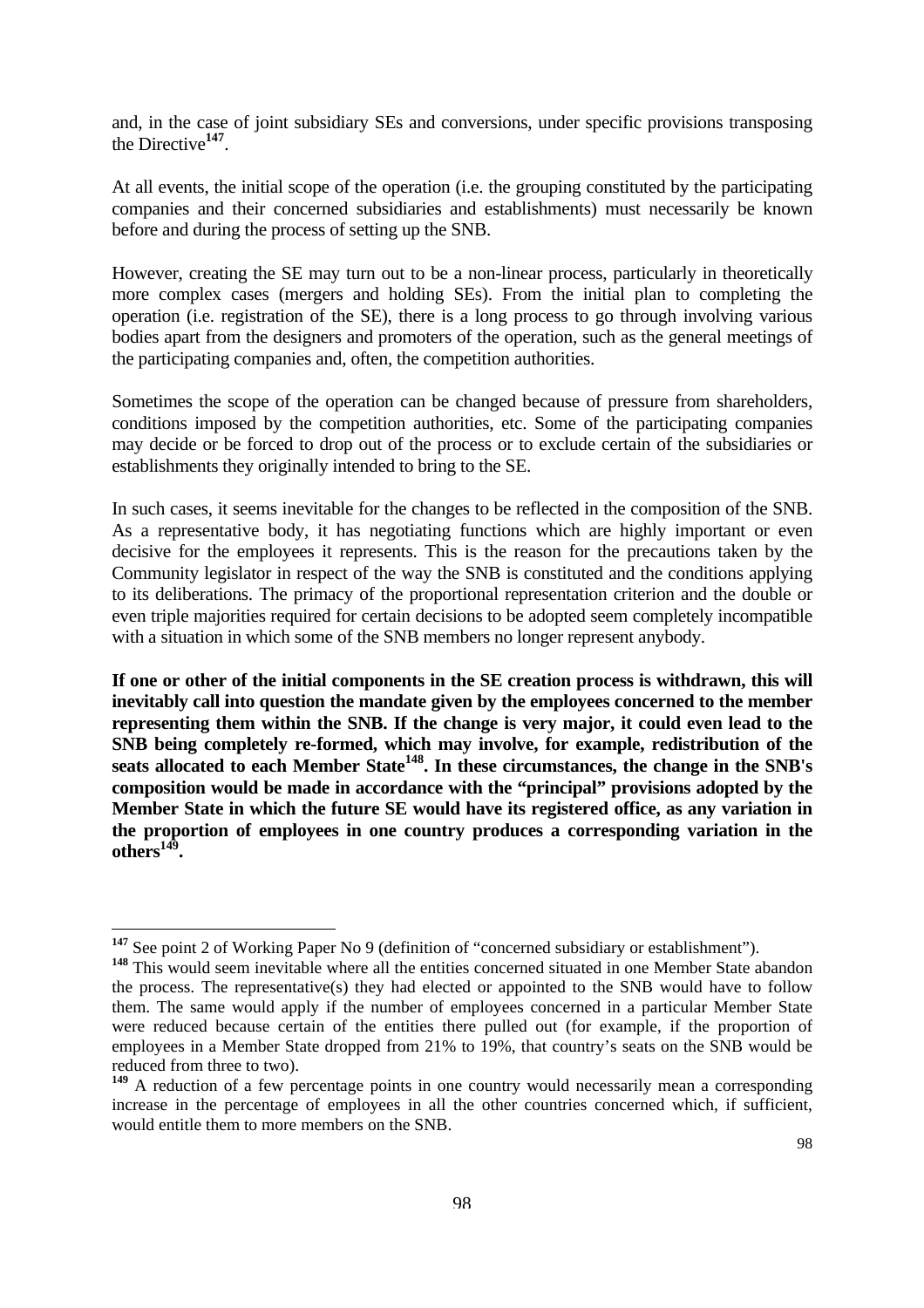Obviously, the opposite is also true. Other entities may join the process mid-way, with the same consequences**[150](#page-97-0)**.

### **Changes in the configuration of the operation could also affect the additional members of**  the SNB, if they influence the conditions that led to their election or appointment<sup>151</sup>.

What would happen in the case of a minor change which did not affect the geographical distribution of the SNB members<sup>[152](#page-97-2)</sup>? One possibility would be to revise the existing mandates in each country affected by the changes. In the interests of a stable SNB and to avoid excessive complication, however, we would support the idea that such changes should be ignored<sup>[153](#page-97-3)</sup>. Otherwise, there would be a risk of permanent destabilisation of the composition of the SNB, which would prevent it from working effectively.

**To conclude, the position put forward when discussing calculation of the number of workers employed[154](#page-97-4) applies here, namely that the initial basic data on the representativeness of members elected or appointed to the SNB should remain the reference for the latter's entire (short) duration, unless a fundamental change in the geographical distribution of the seats makes a change in composition obligatory.** 

### *2. The remit of the special negotiating body – Article 3(3)*

Article 3(3) of the Directive, which in some ways overlaps with Article 4, describes the remit of the SNB, which is to negotiate and conclude an agreement with the competent bodies of the participating companies on the arrangements for employee involvement in the future SE.

### **This provision corresponds to Article 5(3) of Directive 94/45/EC and raises no particular problems of interpretation.** Certain details can, however, be clarified**.**

Firstly, concerning the other party to the agreement, Article 3(3) refers to "*the competent organs of the participating companies*" without specifying which ones. This general formulation is justified by the fact that the companies have diverse forms of management and there is no need in the Directive itself to designate any particular body as responsible for conducting negotiations or concluding any agreement. **Depending on the system of governance of the companies in question, this could be done by the administrative board or board of directors, or by their executive bodies or representatives. The situation is also bound to arise of there being a** 

<span id="page-97-0"></span>**<sup>150</sup>** At first sight, it would seem that the arrival of new participating companies should set the process right back to zero, at least in the case of mergers or holding SEs. This would be in the nature of this kind of operation. The later involvement of new subsidiaries or establishments of participating companies already involved in the project, on the other hand, should be possible without the whole process having to be started again from the beginning.

<span id="page-97-1"></span>**<sup>151</sup>** See above, point 1.5.

<span id="page-97-2"></span><sup>&</sup>lt;sup>152</sup> If the reduction in the proportion of employees in a Member State remained within the same 10% portion (e.g. dropped from 19% to 15%).

<span id="page-97-3"></span>**<sup>153</sup>** This does not prejudice the argument in 1.7.d) concerning the European representatives' links with their base.

<span id="page-97-4"></span>**<sup>154</sup>** See Working Paper No 11-Rev. 1.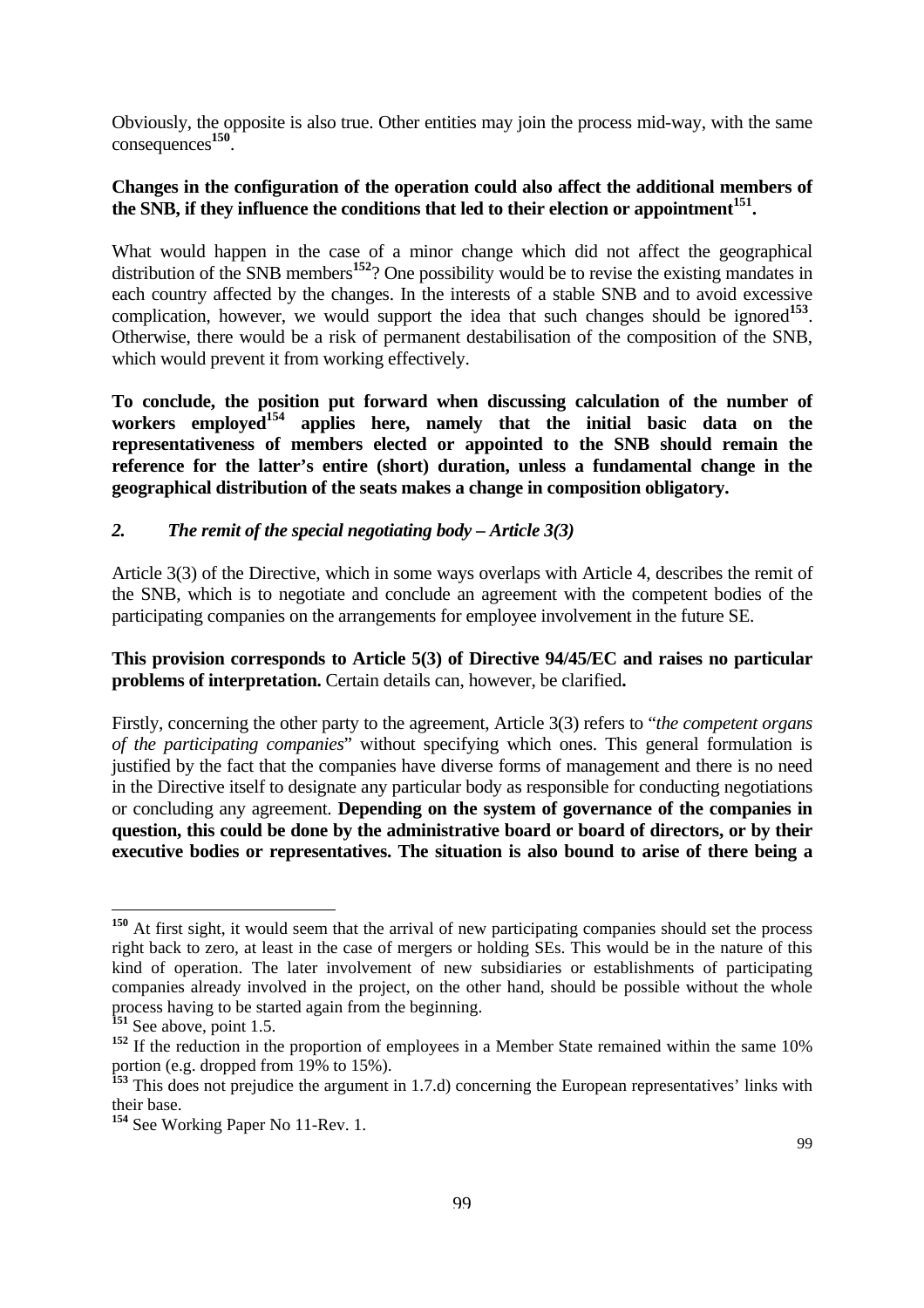# large number of negotiating partners<sup>155</sup>, which means that it may be advisable for only **some of them or even external persons or entities to be appointed to conduct negotiations**.

Secondly, this is the only provision of the Directive to prescribe the form of the agreement. Article 4 makes no reference to it, although it is clear from the text that **the agreement must be in writing to be valid.** On the other hand, nothing, or very little, is said in the Directive about any other formalities to be observed when setting up the SNB, or throughout the negotiating period. **Given that completion of the procedures prescribed is a precondition for registration of the SE[156](#page-98-1) and must therefore be verified by the competent authorities in this field, it would make sense for the national implementing legislation to specify other formalities considered necessary. This would ensure legal certainty, which would be in the interest of both parties[157](#page-98-2)**.

Thirdly, the intrinsic value of such an agreement and its binding character require further clarification**[158](#page-98-3)**. Being European in dimension, agreements concluded under Article 3(3) and Article 4 of the Directive are new-style agreements which do not fall within the traditional categories. They are intended to apply not only to the signatories, but also to the entire group of companies under the future SE, which means all the local management bodies and all the employees. Normally, under national law, an agreement in this field is binding by virtue of its status as a collective agreement. An agreement meeting certain criteria in respect of its signatories and object will apply to all the employees represented by or belonging to the signatory organisations. Where their signatories and object are concerned, agreements concluded under this Directive can certainly be assimilated to the collective agreement category. However, the parties negotiating the agreement are not the parties normally entitled to do so under national legislation, and the agreements cannot therefore claim to be collective agreements within the meaning of national law, and so do not have the same legal force. Furthermore, the agreements signed in one country are intended to be applied in various other countries.

It is therefore essential that an agreement signed in one country cannot be disputed in another. An agreement authorised as compatible with the law of one Member State must also be acceptable under the legal systems of the other Member States.

**The national implementing legislation must therefore recognise the binding force of an agreement concluded under the Directive, i.e. it must recognise that the agreement between the SNB and the competent organs of the participating companies is binding on the entire group of companies within the SE, all the local management bodies and all the employees of the group of companies, irrespective of the Member State in which it is signed. The validity and binding force of an agreement concluded in one Member State under the rules of that State must also be recognised by all the other Member States concerned.** 

<span id="page-98-0"></span><sup>&</sup>lt;sup>155</sup> Neither the Regulation nor the Directive puts any limit on the number of participating companies, and there may therefore be many of them.

<span id="page-98-1"></span>**<sup>156</sup>** See Article 12 of the Regulation.

<span id="page-98-2"></span><sup>&</sup>lt;sup>157</sup> It would be helpful, for example, to impose a requirement for written and approved minutes of certain essential stages in the creation and life of the SNB (act of establishment, change of composition, important decisions, etc.).

<span id="page-98-3"></span><sup>&</sup>lt;sup>158</sup> This aspect will be analysed fully in the working paper on Article 4 of the Directive.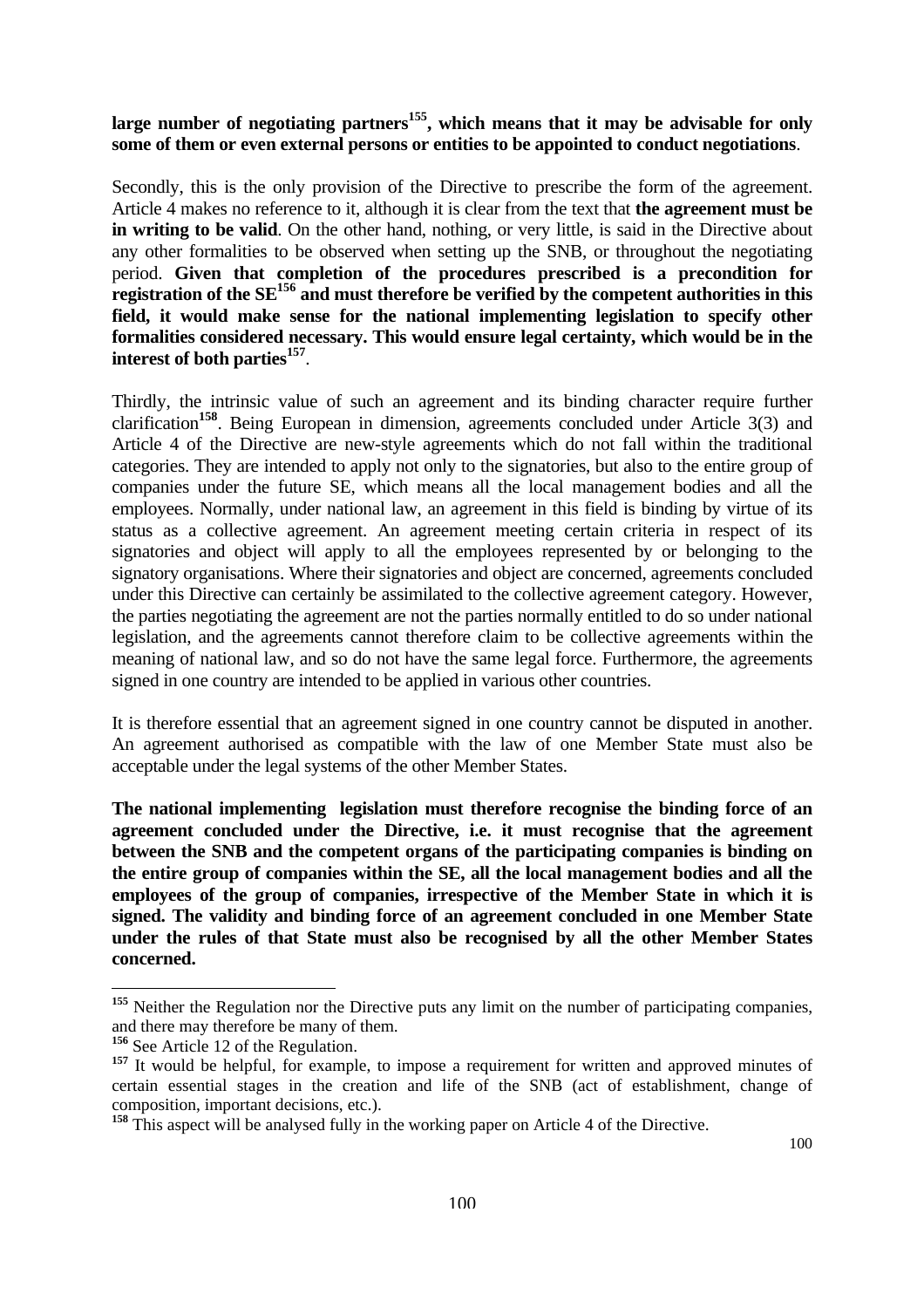Fourthly, the expression "involvement of employees within the SE" in the first subparagraph of Article 3(3) of the Directive, and in many other provisions, must be interpreted broadly. It covers the procedures for employee involvement in the company or the multinational group of which the SE is the dominant company**[159](#page-99-0)**.

Finally, the second subparagraph of Article 3(3) of the Directive **requires the competent organs of the participating companies to inform the special negotiating body of the plan and the actual process of establishing the SE, up to its registration**. It is on the basis of this information that the SNB will be able, for example, to identify any need to change its composition following changes in the initial configuration of the SE creation project**[160](#page-99-1)**.

# *3. The functioning of the special negotiating body – Article 3(4) to (7)*

Paragraphs (4) to (7) of Article 3 of the Directive govern:

- voting arrangements within the SNB (paragraphs 4 and 6);
- arrangements for consulting experts (paragraph 5);
- relinguishment by the SNB of a system of employee involvement for the SE (paragraph 6);
- responsibility for the SNB's expenditure (paragraph 7).

Each of these subjects is dealt with below.

# *3.1 Voting arrangements within the SNB*

Voting within the SNB is much more elaborate and complex than that within the corresponding body governed by Directive 94/45/EC, where a simple majority of members is more or less the general rule, the only exception being the decision not to proceed with negotiations, which requires the approval of two thirds of the members of the SNB**[161](#page-99-2)**.

Under the present Directive, the situation is different:

- the general rule for voting is an absolute majority of the members of the  $SNB<sup>162</sup>$ combined with an absolute majority of the employees represented;
- for decisions reducing the existing participation rights within the participating companies, the rule is two thirds of the members from at least two Member States, combined with two thirds of the employees represented;
- the same applies to a decision by the SNB not to establish a specific system for employee involvement in the SE.

<span id="page-99-0"></span>**<sup>159</sup>** This aspect has been analysed in depth in point 1.3 of this document on the representativeness of the SNB.

<span id="page-99-1"></span>**<sup>160</sup>** See point 1.7 of this document.

<span id="page-99-2"></span>**<sup>161</sup>** Article 6(5) and Article 5(5) of Directive 94/45/EC.

<span id="page-99-3"></span><sup>&</sup>lt;sup>162</sup> Which in itself is more stringent than the simple majority of members required by Directive 94/45/EC.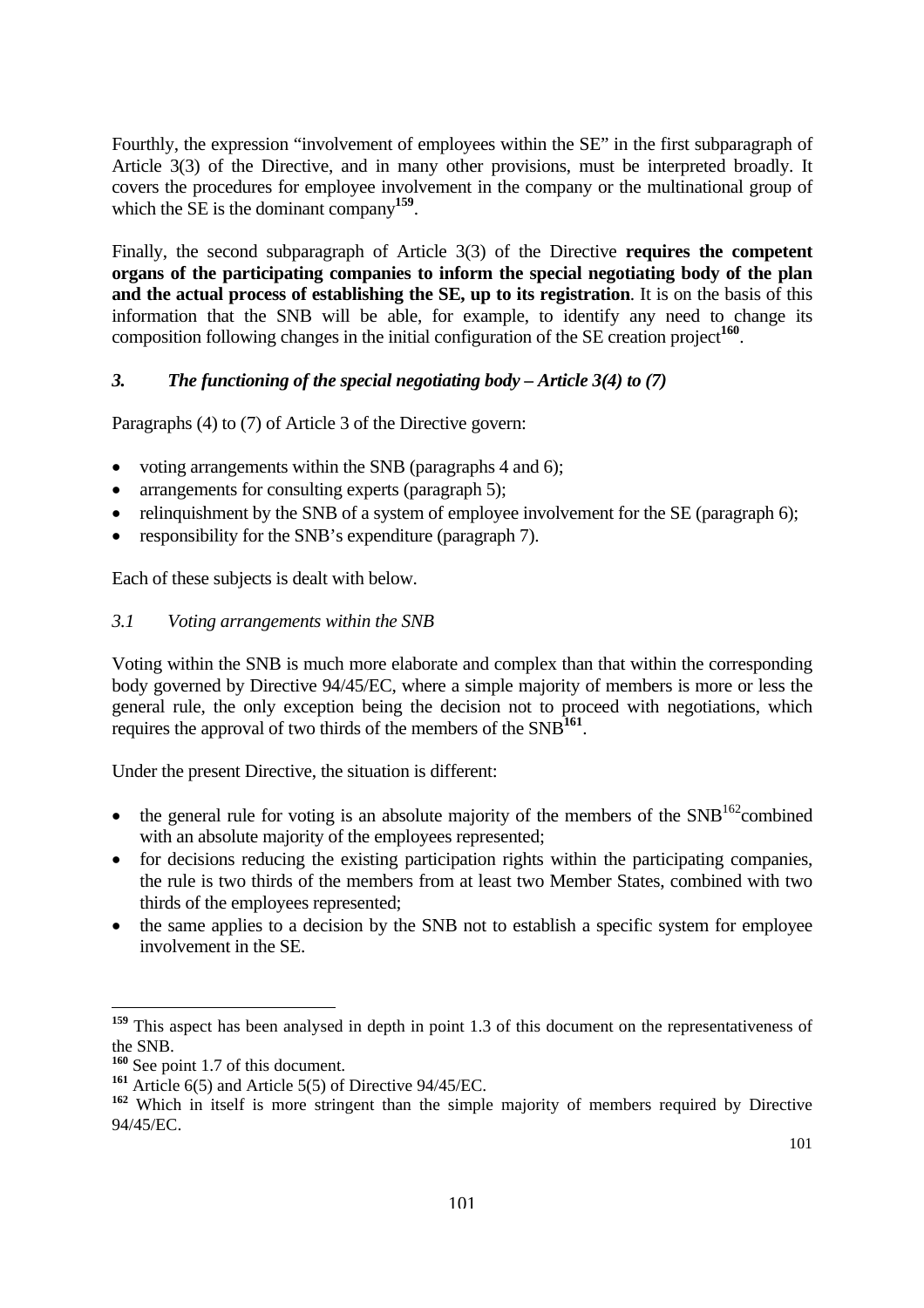The reasons for the greater complexity of voting within the SNB compared with the system under Directive 94/45/EC have already been explained at some length<sup>[163](#page-100-0)</sup>. They stem from the sensitivity of the SNB's function, particularly in the matter of participation. The Community legislator was clearly seeking to surround with maximum precautions any outcome of negotiations resulting in a lesser degree of employee involvement than that existing in the participating companies. It is this concern which has led to the rules governing deliberations within the SNB and it is also found in other provisions of the Directive which at first sight are among the most unfathomable**[164](#page-100-1)**.

This, however, was the price to be paid for completion of the "SE" dossier. In the end, however impenetrable they may appear to the uninitiated, the rules have an internal logic which is quite easy to understand when seen in the light of the implications of negotiation for the survival of any existing participation systems in the participating companies.

a) The general rule of a double absolute majority

The main difficulty with this double absolute majority (i.e. a majority of the members of the SNB and a majority of the employees represented by them) is in making sure that data are available on the representativeness of each SNB member in terms of workers employed by the participating companies and their concerned subsidiaries and establishments from whom they draw their mandates. It was concluded earlier that the data on the workforce supplied at the beginning of the SE creation process could be used for voting within the SNB**[165](#page-100-2)**. It was further concluded that the process of electing or appointing each of the SNB members would have to be organised in a way which would secure the required degree of individual representativeness subsequently**[166](#page-100-3)**. Finally, representation must be flexible enough to enable the composition of the SNB to respond to major changes in the constellation of entities concerned by the creation of the SE, in a situation where decisions require a majority of the employees represented**[167](#page-100-4)**.

### **Provided that national legislation transposing the Directive incorporates these three aspects with adequate care, and the participating companies and the SNB act with prudence and diligence, the double majority required for each vote should not pose any serious problems.**

b) The triple qualified majority

In the circumstances covered by Article 3(4) (second part) and Article 6, decisions by the SNB require a majority of two thirds of its members, representing at least two thirds of the employees, which must include employees employed in at least two Member States. The

<span id="page-100-0"></span>**<sup>163</sup>** Cf. in particular point 1.4 above ("The composition of the SNB: geographical distribution of members").

<span id="page-100-1"></span>**<sup>164</sup>** Examples are those concerning the composition of the SNB (Article 3(2)), those setting the conditions for application of the subsidiary provisions of the Annex (especially Article 7(2)) or again those concerning the link between the Directive and other provisions (Article 13).

<span id="page-100-2"></span><sup>&</sup>lt;sup>165</sup> Cf. Working Paper No 11-Rev.1.

<span id="page-100-3"></span>**<sup>166</sup>** See above, points 1.3 to 1.6.

<span id="page-100-4"></span>**<sup>167</sup>** See above, point 1.7.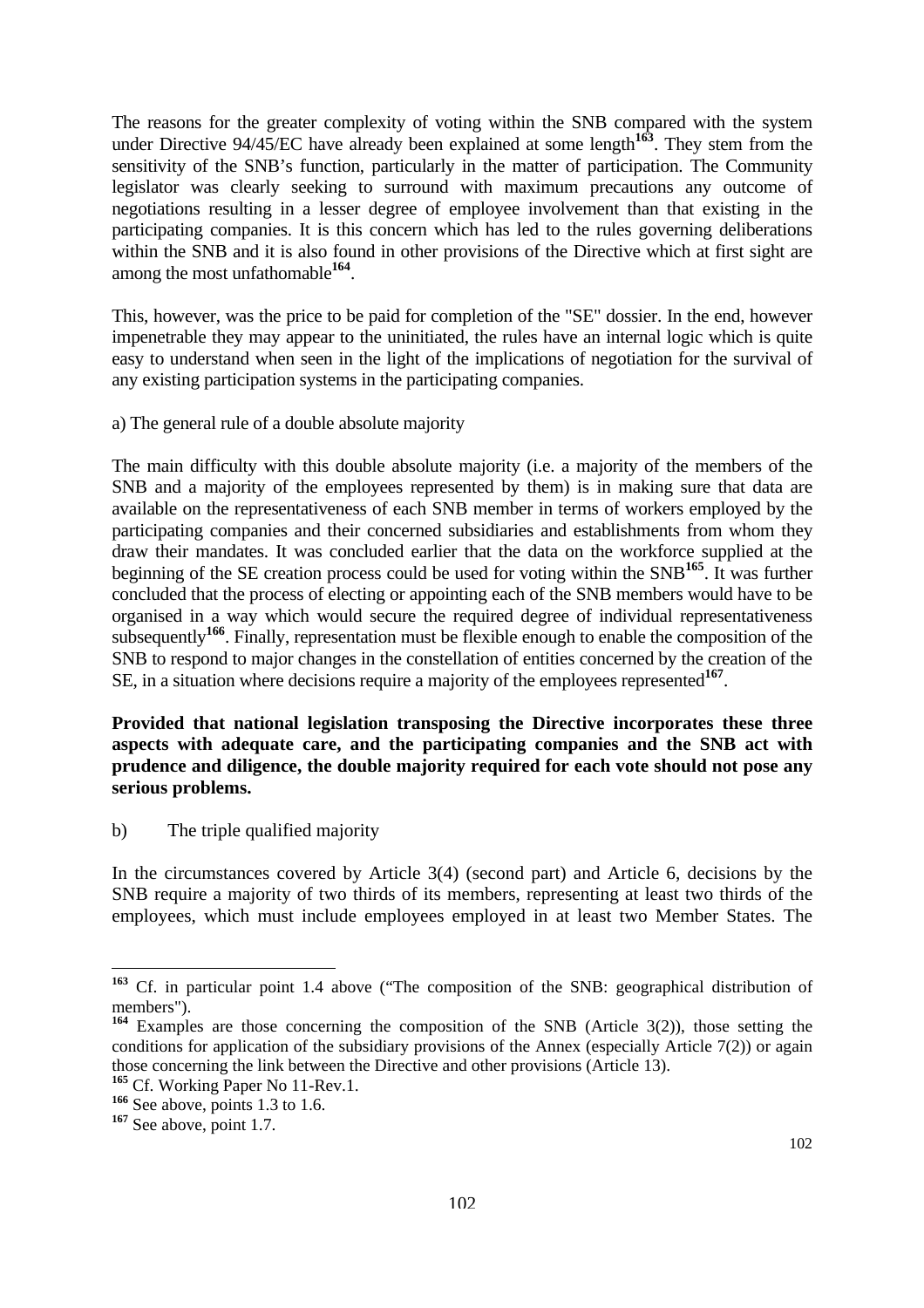problem of concurrent majorities raises the same issues as the absolute majority, and therefore requires no further analysis here.

The conditions for applying the triple qualified majority rule laid down in Article 3(4) should, however, be explained**[168](#page-101-0)**.

Where the SNB is to ratify an agreement with the competent organs of the participating companies which provides for reduced participation rights compared with the existing system within the participating companies offering the most rights, a triple qualified majority of two thirds is required where:

- participation covers at least 25% of employees of the participating companies, where the SE is to be established by way of merger;
- participation covers at least 50% of the employees of the participating companies, where the SE is to be established by way of creating a holding company or forming a subsidiary.

Conversion cases are not covered in this context, as Article 4(4) of the Directive prohibits an agreement resulting in a lower level of participation than that existing within the participating company (the company to be transformed into an SE).

Where the proportion of the workforce covered by the existing participation system of the participating companies is lower than the percentages indicated, then the SNB's decision requires a double absolute majority. It therefore follows that the general double absolute majority rule always applies where none of the participating companies has a participation system.

There are two comments to be made regarding application of the triple qualified majority rule in these cases, the first to explain why mergers are treated differently from holding companies and joint subsidiaries, and the second specifying what is meant by "*reduction of participation rights*".

If the creation of an SE is analysed solely from the point of view of its impact on existing participation systems within one or more of the participating companies, it emerges that transformations and mergers present a greater effective risk for the survival of these systems than do other means of SE creation.

In the first two cases (transformation and merger), the companies promoting the SE operation are, under Article 13(2) of the Directive, no longer subject to the national rules on participation. By converting itself into an SE, a company governed by national law and therefore by the national rules on participation evades those rules. The same applies to national companies covered by participation systems which form an SE by way of merger if one acquires the other (or others), neither the acquiring company (the new SE) nor those which are acquired (which cease to exist as separate legal entities) are subject any longer to the national rules on participation; if the companies merge to create a new company (SE),

<span id="page-101-0"></span>**<sup>168</sup>** The other criterion for applying this rule will be analysed in point 3.3 below.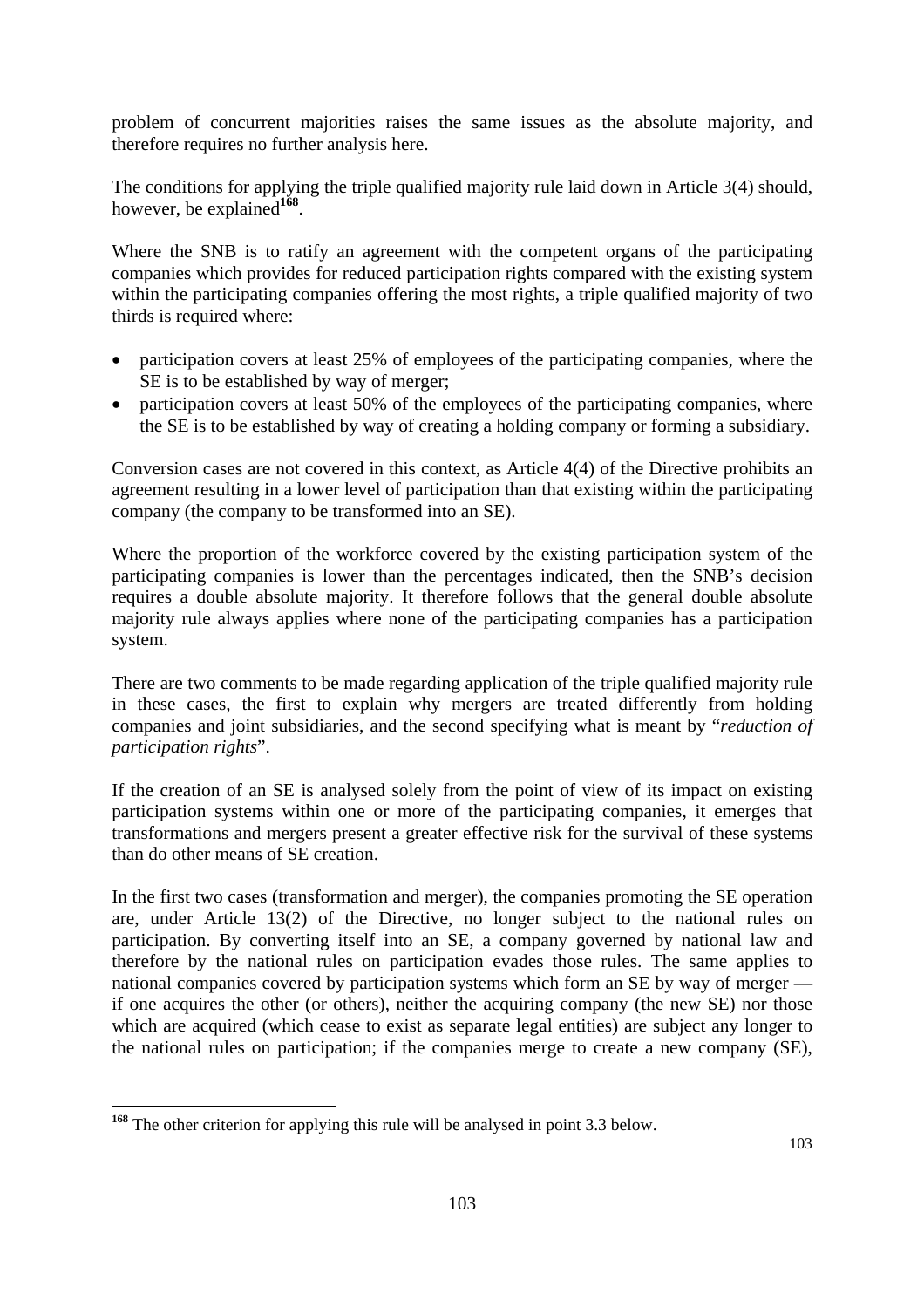they cease to exist as legal entities and, under the same Article, the new company (the SE) is not subject to these national rules either.

In the case of holding or joint subsidiary SEs, the impact of creating the SE is less serious. The SEs thus created are still not subject to any national rules existing in the country in which they are registered**[169](#page-102-0)**, but the participating companies continue to exist as separate legal entities and the applicability to them of the national rules on participation is not affected by the operation in any way**[170](#page-102-1)**.

This means that the effect of "legal relocation" resulting from the creation of an SE threatens participation systems above all where the SE is formed through conversion or merger, because the participating companies either cease to exist or become the SE. This is not the case where the SE is formed by other means, even though it could be argued that, in becoming subsidiaries of a holding SE, the participating companies become the real decisionmaking centre, which seriously reduces the actual influence the employees' representatives who continue to sit on the central bodies of such companies have on the course of affairs<sup>[171](#page-102-2)</sup>.

In response to these differing degrees of risk, the Directive scales the "protection" it gives to participation systems according to the means through which the SE is formed. This differentiation can be seen in Article 3(4), which concerns us here<sup>[172](#page-102-3)</sup>, and in Article 7(2) governing the conditions in which Part 3 of the Annex (on participation) applies in the event of breakdown of the negotiations. These two provisions were the cornerstone of the final compromise on the Directive.

The guiding idea behind the last round of debates within the Community bodies was the majority principle: in normal circumstances, if there were majority participation within the participating companies, then it deserved special protection. The provision under consideration for holding and joint subsidiary SEs reflects this approach, in that an agreement which would reduce participation does not require reinforced majority voting within the SNB where there is minority participation (covering less than 50% of the employees of the participating companies), but does where there is participation covering more than 50%.

The employees under consideration here are only those of the participating companies and not of their subsidiaries and establishments. This option makes sense in the context of the "before/ after" approach behind the whole Directive. If, for the purposes of protecting acquired rights, it is a matter of comparing the situation before the creation of the SE with the

<span id="page-102-0"></span>**<sup>169</sup>** Again, under Article 13(2) of the Directive.

<span id="page-102-1"></span>**<sup>170</sup>** In the case of joint subsidiaries, this goes without saying. In the case of holding SEs, the participating companies become subsidiaries of the SE and Article 13(3)(b) specifies that the Directive shall not prejudice the participation provisions laid down by national legislation applicable to the subsidiaries of the SE.

<span id="page-102-2"></span>**<sup>171</sup>** In the case of a joint subsidiary SE, which in this respect is the opposite operation to a holding SE, this restrictive effect is difficult to identify because it is the participating companies, within which the participation arrangements continue, which control the new SE. Nevertheless, these two situations are treated in the same way in the Directive, as the Community legislator did not wish to make even finer distinctions between them which would only lead to even more complication.

<span id="page-102-3"></span>**<sup>172</sup>** And in Article 4(4) (see continuation of the text).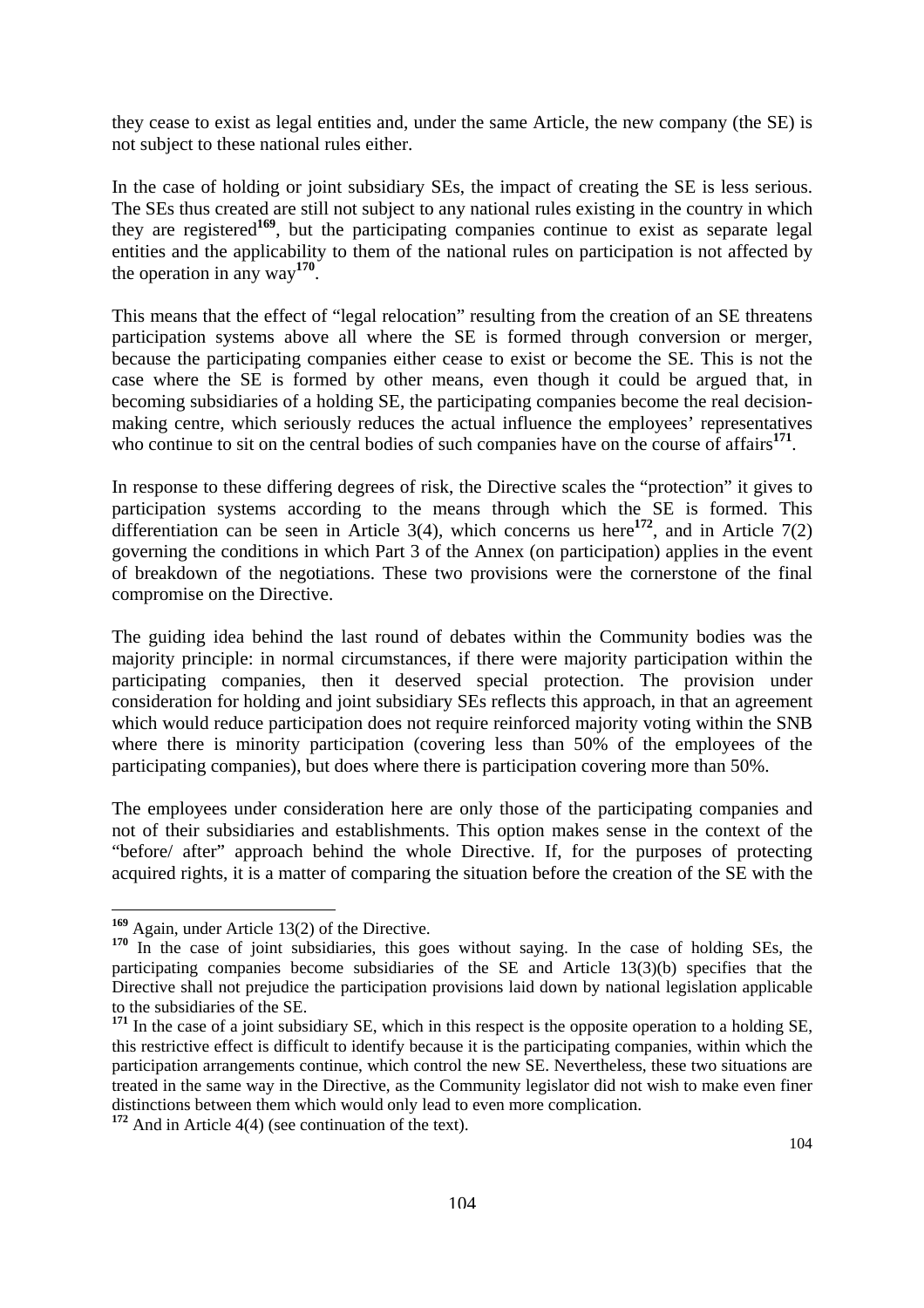situation afterwards, logic demands that the point of reference should be the participating companies, as it is their participation systems which may be affected. However, restricting the comparison to the participating companies raises other problems, which have already been touched upon<sup>[173](#page-103-0)</sup>, in connection with the participation systems organised at group level. These issues will be analysed exhaustively in the working paper on Article 7 of the Directive.

Having decided on this approach for situations considered "normal", the legislator then looked at situations requiring reinforced protection because of the increased risk to the survival of the participation systems.

In cases of transformation, the Community legislator has not even allowed the possibility of a participation system in the SE inferior to the existing one within the participating company. This is prohibited categorically by Article 4(4). The matter is therefore not even considered in the context of voting arrangements within the SNB.

In the case of mergers, it was decided that the threshold for coverage by a participation system beyond which the two-thirds qualified majority rule applied should be 25%.

It remains to look at the concept of "*reduction of participation rights*" set down in Article 3(4) as a condition for applying the triple qualified majority rule. It is explained as: "*a proportion of members of the organs of the SE within the meaning of Article 2(k), which is lower than the highest proportion existing within the participating companies*".

This means checking whether the draft agreement in question provides for a proportion of employees' representatives on the administrative or supervisory body of the future SE**[174](#page-103-1)** or of members of these bodies in whose appointment the SE employees or their representatives have a say**[175](#page-103-2)**, which is lower than the highest proportion existing within the participating companies.

In this respect, the question can arise of determining the way of proceeding to this comparison between the situation pre-existing the constitution of the SE and the mechanisms which are being negotiated. Doubts can in fact occur when there are within the participating companies the two participation systems known in Europe: on the one hand, the German system of election or designation of a number or of a certain proportion of the members of the Administrative or of the Supervisory Board; on the other hand, the Dutch system of recommendation or of veto of the totality of the members of the Supervisory Board.

Both systems are not easily comparable in terms of qualitative intensity of the influence of employees in the decision-making process: should we give priority to the number of members representing the employees (and then, the Dutch system should always be considered the highest one, which would amount to saying that any agreement which does not reproduce it in the future SE should be considered in retreat in relation to the situation existing "before")? Or should we give priority to the qualitative aspects of the representation (since electing or

<span id="page-103-0"></span>**<sup>173</sup>** See point 3 of Working Paper No 6 (definition of "participating companies").

<span id="page-103-1"></span><sup>&</sup>lt;sup>174</sup> The most common participation system in Europe, on the German model.

<span id="page-103-2"></span><sup>&</sup>lt;sup>175</sup> The Dutch participation system.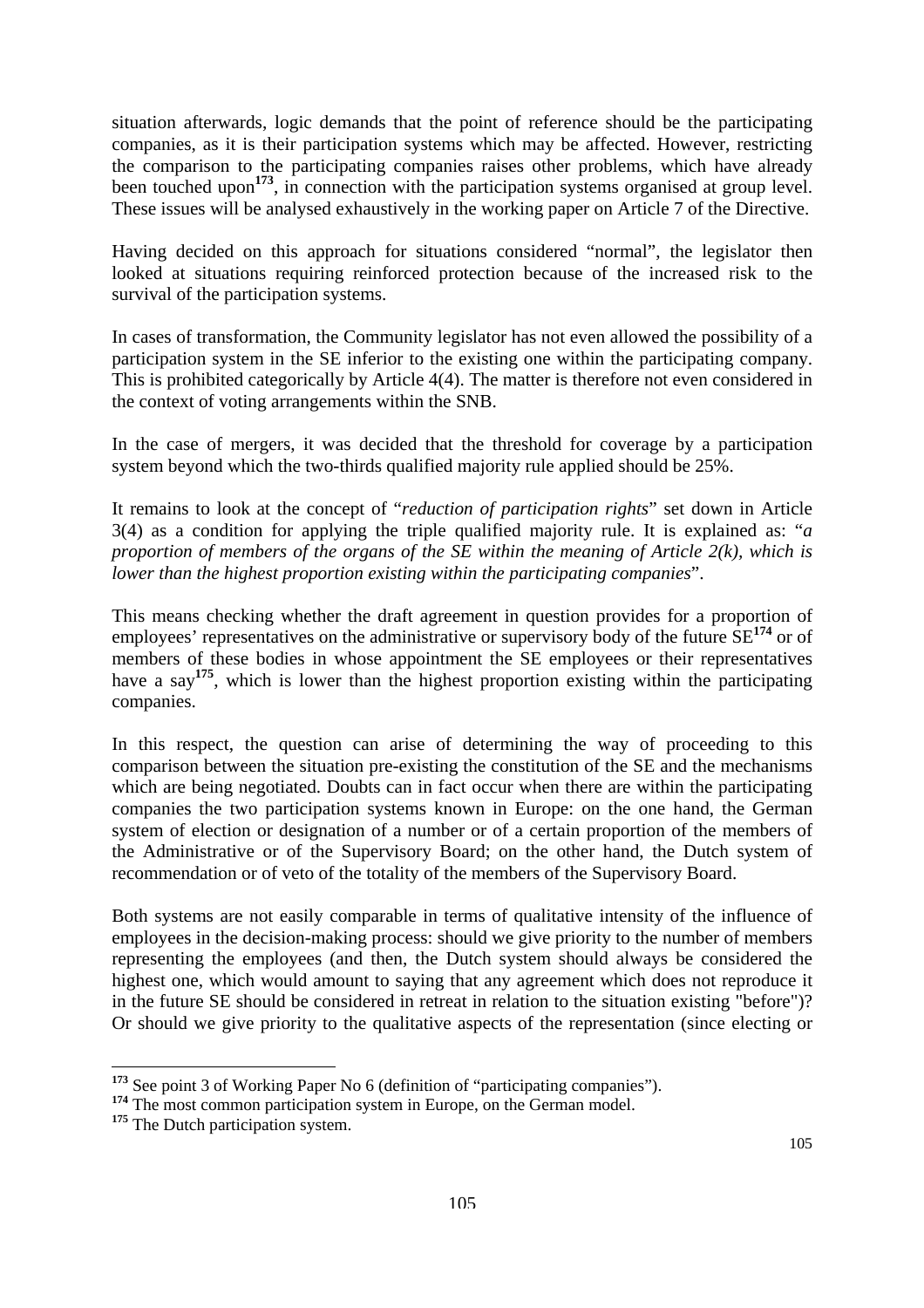designating a number of exclusive representatives seems more carrying, in terms of influence, than to recommend or to oppose the designation of all the members, mechanism which does not grant in fact any real exclusive representation)?

There is, it seems to us, a solution for this difficulty: it consists in taking as term of comparison that of the participation systems existing within the participating companies which is qualitatively identical to that which is to be negotiated to the SE. If negotiations are being oriented towards a system of participation of the German type, then it will be compared with the highest system of this type existing within the participating companies, by ruling out from this comparative exercise Dutch-type participation situations; if, on the contrary, a recommendation and veto system is being negotiated, then that arrangement should be compared with the situations existing within the participating companies which envisage this type of participation, other than with all the others.

This interpretation seems completely in line with the Directive and in particular with the final subparagraph of Article 3(4.) Let us recall the central aim of all these mechanisms (the protection of the acquired rights), which supports this position.

It does not regulate however all the possible situations of difficulty. *Quid* if the negotiated participation system is the Dutch and such a system does not exist within the participating companies? With what system should it then be compared and how? Or if the negotiated system envisages the election of representatives to the Supervisory Board of the SE and the participating companies, or some of them, have employees' representatives on the Administrative Board? Obviously, participation in the Administrative Board is more important than on the Supervisory Board. *Quid* still if the form of participation (election/designation or recommendation/veto) is the same before and after, the board in which it is exercised is the same, but it has less power in the SE than it had within the participating companies**[176](#page-104-0)**?

It seems to to us very difficult, or even abusive, to start making equivalence exercises between systems which are qualitatively different and to determine, for example, that to elect/designate half of the members would be equivalent to recommend/oppose the totality of the members, or that half of the members of the Supervisory Board would be equivalent to a third of the members of the Administrative Board, and so on. And on which basis could one do it, if the Directive does not provide for those types of comparative exercises?

The solution for those kinds of situations has consequently to be dictated on a case by case basis by the judicial authorities which may be seized for that purpose, in the light of the principles and of the objectives of the Directive, in particular that of the protection of the acquired rights.

<span id="page-104-0"></span>**<sup>176</sup>**For example, Article 39(2) of the Regulation allows Member States to envisage, in relation to the dualistic system, that the Administrative Board is designated by the General Meeting, in derogation from the general rule of this same article (and national laws endowed with a dualistic system), according to which it is designated by the Supervisory Board. One can very well conceive situations in which this faculty will be used.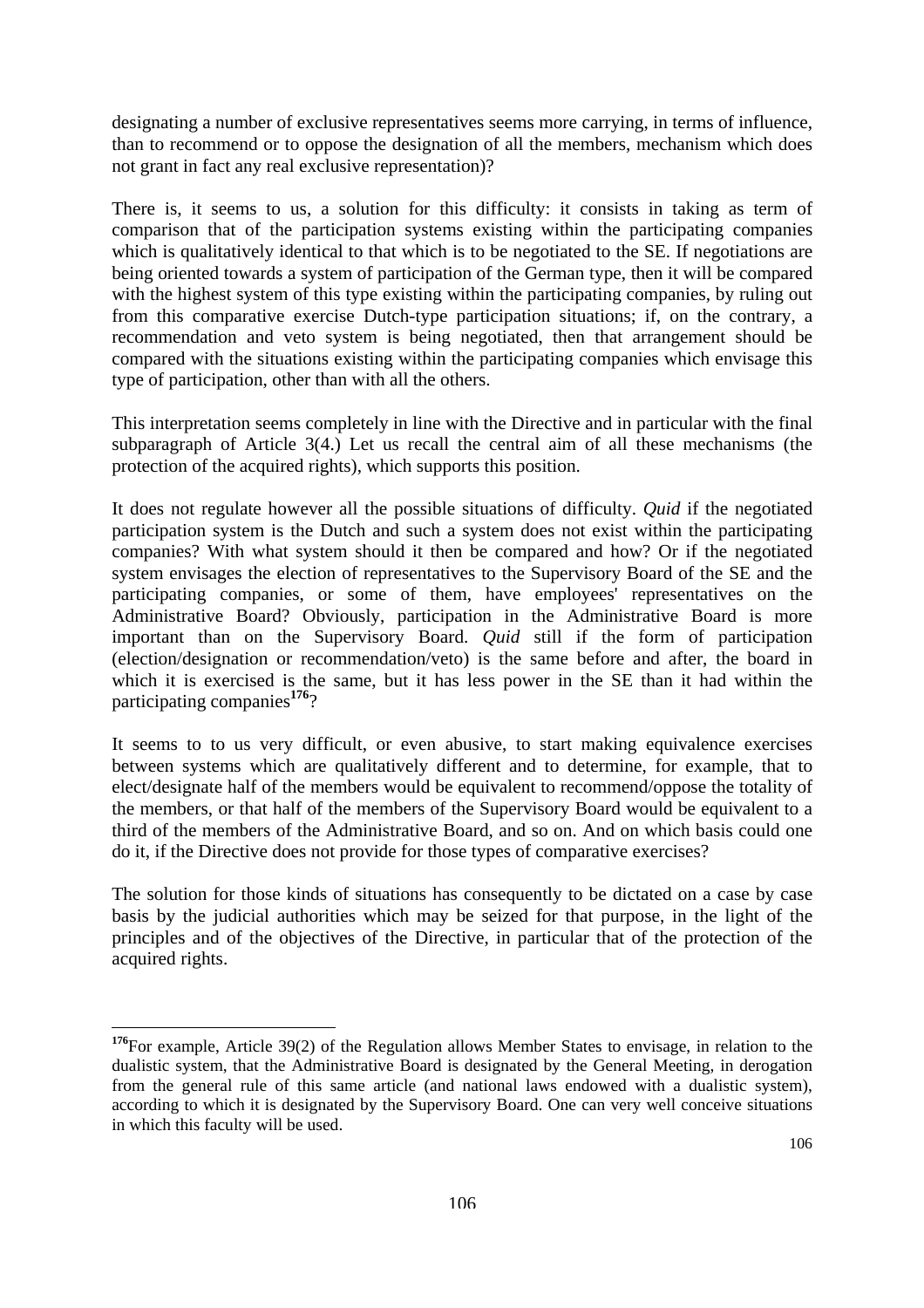In the same way that the various percentages giving rise to application of the triple qualified majority rule recur later in Article 7(2) (on the conditions for applying Part 3 of the Annex) the concept of "reduction of participation rights" also finds application outside the context of negotiated agreements, i.e. where the participation system to be applied within the SE is to be determined without an agreement. It is found in Part 3(b) of the Annex to the Directive, which makes provision precisely to this effect in stipulating that the proportion of members of the administrative or supervisory body of the SE must not be lower than the highest proportion in force in the participating companies.

This subject will be dealt with in more detail in the working paper concerning this provision of the Annex.

### *3.2 Arrangements for consulting experts*

The possibility for the SNB to seek the assistance of experts during the negotiations is already recognised in Directive 94/45/EC in rather simple and limited terms: "For the purpose of the negotiations, the special negotiating body may be assisted by experts of its choice"**[177](#page-105-0)**.

The corresponding provision of the present Directive is considerably more comprehensive. The following additions at least should be mentioned:

- the experts in question may be representatives of appropriate Community-level trade union organisations;
- at the request of the SNB, these experts may be present at negotiation meetings in an advisory capacity to promote consistency at Community level;
- the SNB may decide to inform the representatives of appropriate external organisations, including trade unions, of the start of the negotiations.

It is fairly obvious that the use of stronger formulae than those in Directive 94/45/EC is in response partly to certain problems experienced in negotiations on creating European works councils**[178](#page-105-1)**, and partly to the wish expressed by the European trade union organisations to play a more active role in negotiations**[179](#page-105-2)**.

Although the Community legislator has not completely satisfied the demands of the trade unions, which wanted a formal role in the negotiations (perhaps with full representatives on the SNB), their helpful contribution in the past has resulted in their explicit recognition in this Article.

<span id="page-105-0"></span>**<sup>177</sup>** Second subparagraph of Article 5(4) of Directive 94/45/EC.

<span id="page-105-1"></span><sup>&</sup>lt;sup>178</sup> Some management bodies objected to the presence of experts at negotiation meetings, in our opinion without any legal basis. The present Directive clarifies this point.

<span id="page-105-2"></span><sup>&</sup>lt;sup>179</sup> They had such a role in most of the procedures to set up European works councils, with obvious benefits which were also recognised by the companies in question.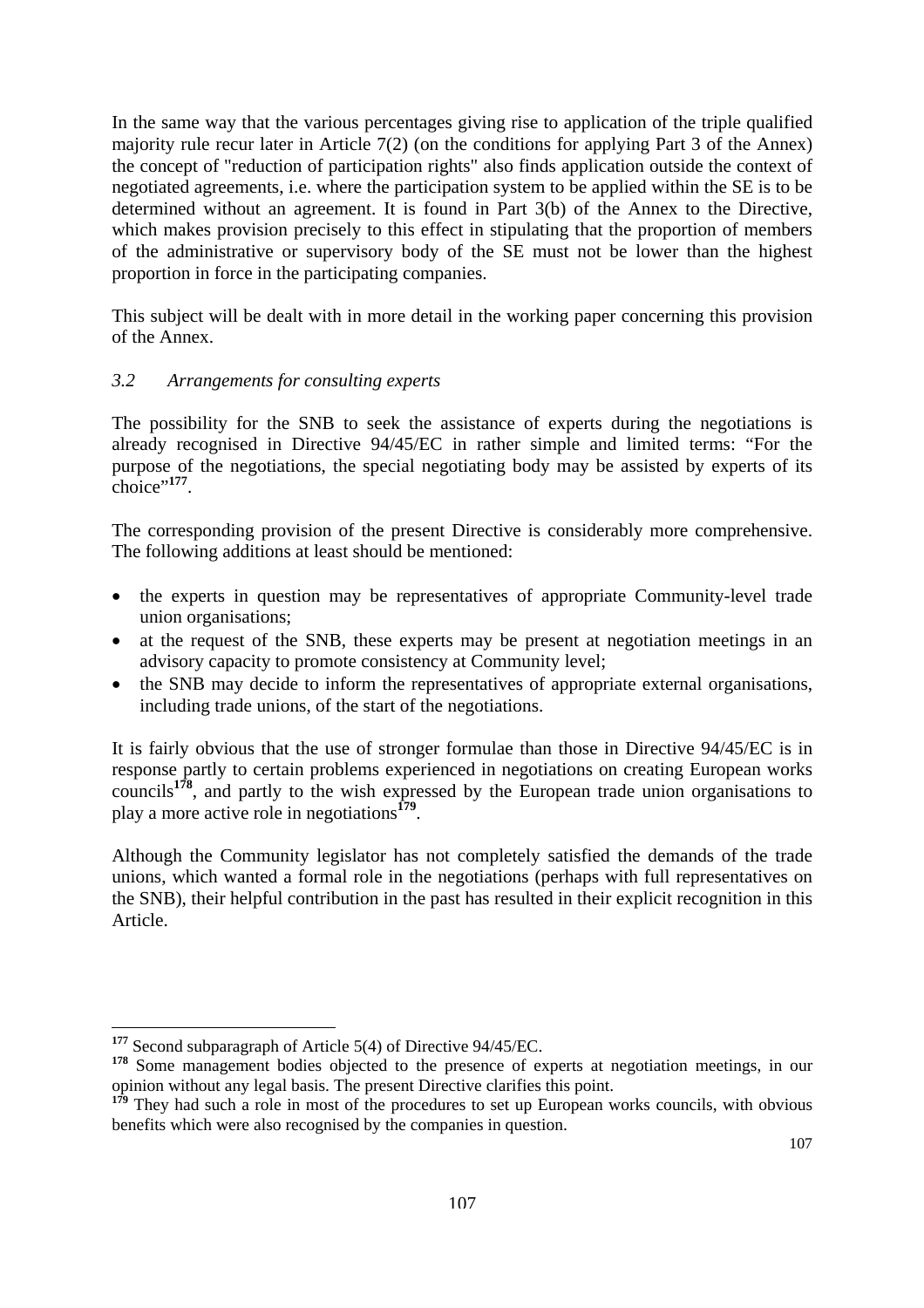#### *3.3. Relinquishment by the SNB of a system of employee involvement for the SE*

The possibility for the SNB to decide not to set up transnational employee involvement mechanisms is already recognised in Article 5(5) of Directive 94/45/EC in the following terms:

*"The special negotiating body may decide, by at least two thirds of the vote, not to open negotiations in accordance with paragraph 4, or to terminate the negotiations already opened.* 

*Such a decision shall stop the procedure to conclude the agreement referred to in Article 6. Where such a decision has been taken, the provisions in the Annex shall not apply.* 

*A new request to convene the special negotiating body may be made at the earliest two years after the abovementioned decision unless the parties concerned lay down a shorter period."* 

The differences between this wording and that of the present Directive (Article 3(6)) stem from the different background conditions of the negotiations.

- The triple two-thirds majority: this has already been explained in point 3.1.b) of this working paper and is attributable to the scale of the negotiating stakes covered by this Directive, with particular reference to the possible "participation" dimension.
- The non-application of this provision to cases of transformation into an SE. For obvious reasons, there are no equivalent circumstances in the context of Directive 94/45/EC.
- Reconvening the SNB requires a written request from at least 10% of the employees of the SE and its subsidiaries and establishments, or their representatives. This requirement has no parallel in Article 5(5) of Directive 94/45/EC. However, it is clear that the request to reconvene the SNB in order to set up a European works council must, like the initial request, be supported by at least 100 employees or their representatives. As the initial creation of the SNB is obligatory under the present Directive and does not depend on a specific request by the employees of the participating companies and their subsidiaries and establishments, it was necessary to introduce this kind of condition for submitting a new request following a decision not to proceed with the SNB, amongst other reasons in order to prevent abuse.
- In contrast to the situation under Directive 94/45/EC, failure of the negotiations following an SNB being reconvened does not trigger application of Article 7 or of the Annex to the present Directive. This radical solution was unavoidable, because the decision not to establish a system of employee involvement for the future SE is one of the factors to be taken into account by the participating company shareholders when deciding to set up the SE. It would be unreasonable to impose such a system subsequently, when the SE has already been formed.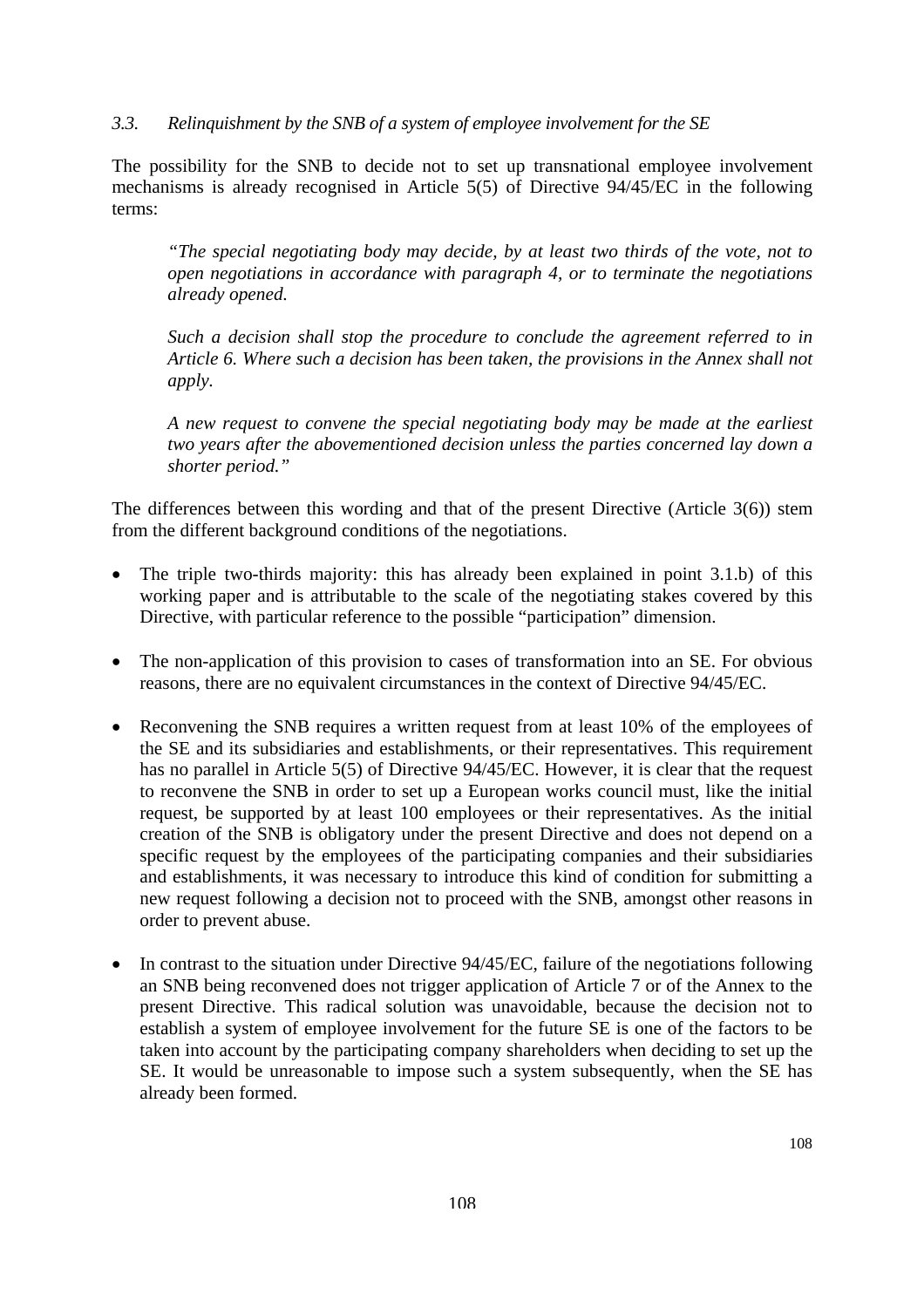# *3.4 Responsibility for the SNB's expenditure*

Article 3(7) of the Directive lays down rules on expenditure relating to the negotiation process, in identical terms to those applicable to an SNB formed under Directive 94/45/EC. There is no need for any particular observations or comments on this subject.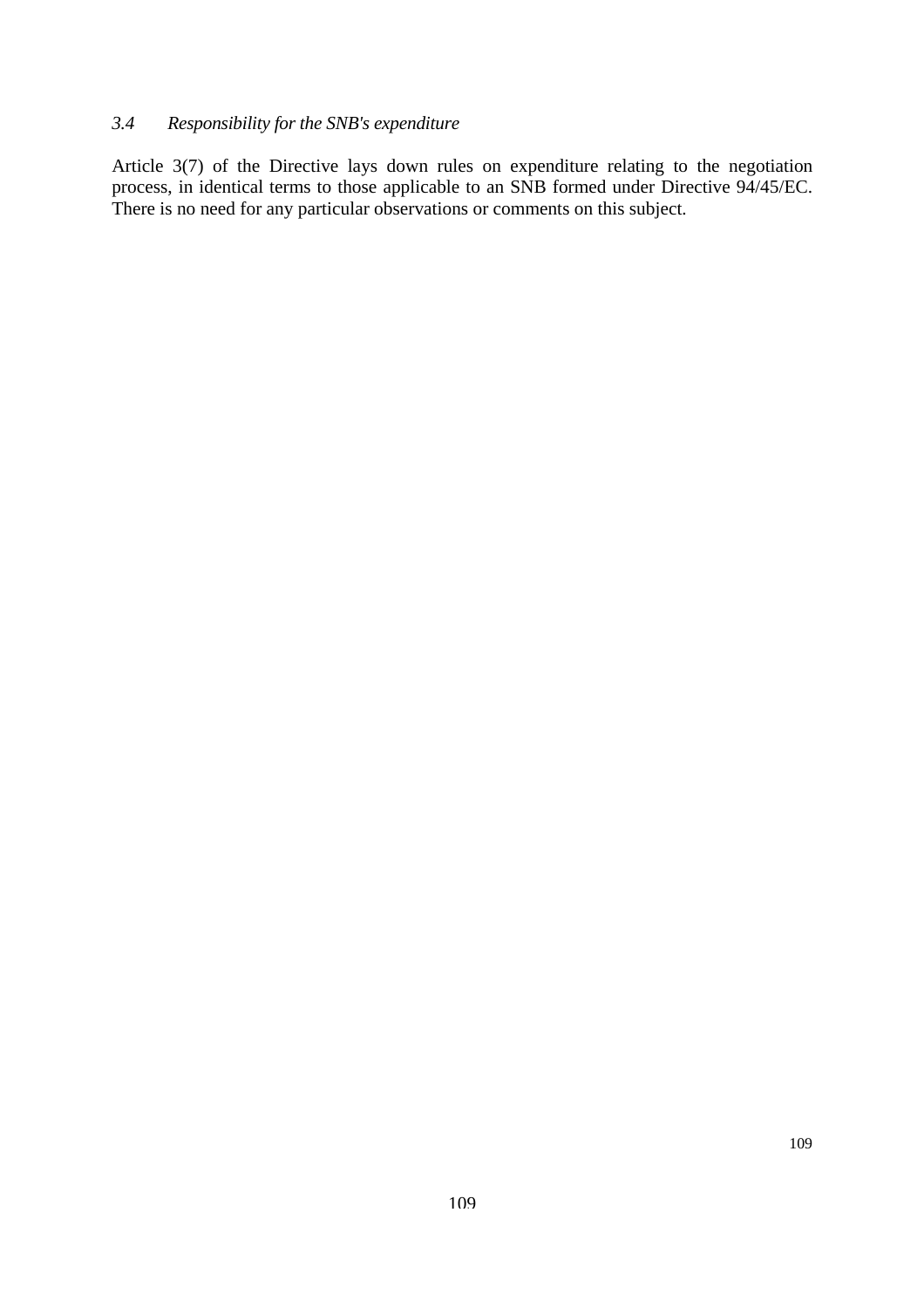# **WORKING PAPER N° 17**

23 June 2003

## **CONTENT OF THE AGREEMENT – Article 4 of the Directive**

The only difference in substance between Article 4 of this Directive and the corresponding Article 6 of Directive 94/45/EC, consists in the inclusion of the "participation" element (Article 4(2) point g). Other textual differences between the two provisions are not very important since they reflect formal modifications or another way of organising systematically the rules  $t$ herein<sup>180</sup>.

Three subjects can be covered usefully within the framework of the analysis of this provision:

- 1. The content of the agreement: the autonomy of the parties
- 2. The form of the agreement
- 3. The special case of transformation
- 1. The content of the agreement: the autonomy of the parties

As it is the case under Directive 94/45/EC, there are almost no material limits to what parties can agree when they conclude an agreement under Article 4 of the Directive. Other types of limitations or, rather, conditions exist, but they are of a formal or a procedural nature. For example, an agreement envisaging an arrangement on participation of level a lower than the one existing within the participating companies requires a triple qualified majority, in derogation from the general rule of the double absolute majority within the  $SNB<sup>181</sup>$ .

But for the rest, and with the exception of the special case of transformation<sup>182</sup>, the autonomy of the parties is absolute, as indicated in the introductory words of paragraph 2 of Article  $4^{183}$  and

<span id="page-108-0"></span><sup>&</sup>lt;sup>180</sup>For example, the rules concerning the clauses concerning a procedure for informing and consulting employees, instead of establishing a European Works Council, which were the subject of a separate paragraph within Article 6 of Directive 94/45/EC, are now concentrated in point f) of Article 4(2). The marginal and not very frequent nature of the practice resulting from the application of Directive 94/45/EC certainly justifies that only a quick point is devoted to this possibility, very seldom exploited until now. Similarly, the voting rules within the SNB (Article  $6(5)$  of Directive 94/45/EC) do not appear in Article 4 of this Directive, but have been moved to Article 3(4) and 6).

<span id="page-108-1"></span><sup>&</sup>lt;sup>181</sup>See point 3.1.a) and b) of Working Paper n° 16.

<span id="page-108-2"></span><sup>&</sup>lt;sup>182</sup>See point 3 of this Working Paper.

<span id="page-108-3"></span><sup>183</sup> *"Without prejudice to the autonomy of the parties (…)".*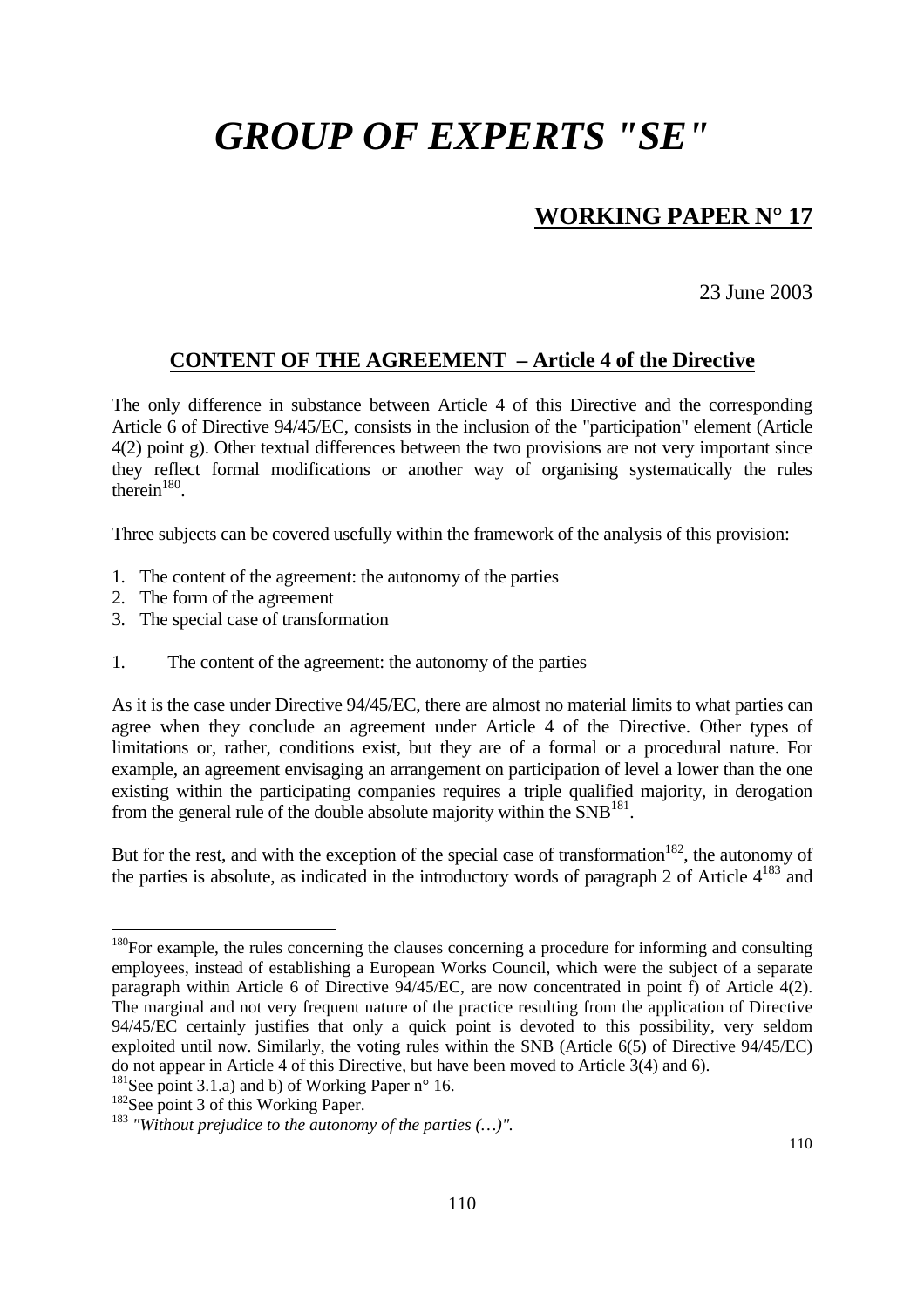reaffirmed in a conclusive way in paragraph  $3^{184}$ . Within the framework of the transposition of the Directive, it is important to preserve the freedom of negotiation which constitutes one of the fundamental principles of the Directive. Any restriction to this freedom introduced by the national laws not based on the Directive itself would therefore be unacceptable and contrary to its letter and spirit.

Such a question already arose under Directive 94/45/EC, based on what is today Article 137(1) of the EC Treaty. This legal basis provides for the establishment of minimum requirements at Community level. Consequently, more strict provisions, i.e., provisions more favourable to workers, are always admitted, as it is also recognised in paragraph 5 of this same provision of the Treaty.

Nevertheless, the analysis of the national provisions of transposition of Directive 94/45/EC shows that no Member State followed this path. The autonomy of the parties and the freedom of negotiation were respected to the same degree as in the Directive itself.

Limitations to contractual autonomy would, in any case, be even more difficult to accept under this Directive. It is relevant in this respect to recall the legal basis of the Directive, Article 308 of the EC treaty, a residual provision which confers to the Community a general competence for adopting appropriate provisions, *"if action by the Community should prove necessary to attain, in the course of the operation of the common market, one of the objectives of the Community and this Treaty has not provided the necessary powers, (…)"*.

Therefore, the negotiating parties can freely decide on the content of arrangements concerning each of the subjects mentioned in Article 4 paragraph 2 of the Directive. One of the main principles of the Directive consists in allowing the parties to define freely the rules which will bind them and Article 4 does not contradict this principle. As the Directive allows the parties not to conclude any agreement at all**[185](#page-109-1)** it can not be interpreted as obliging them to define the clauses of the agreement in this or in that way. This is clearly stated in Article 4 paragraph 2, which, before enumerating the different elements of the agreement, states that *"Without prejudice to the autonomy of the parties, the agreement (…) shall specify (…)"*.

Therefore, we consider that the validity of an agreement cannot be challenged if it does not address one or more topics listed in Article 4 paragraph 2 of the Directive, at least if the ignored issues are not essential ones.

We are here very far from the establishment of minimum requirements at Community level allowing for provisions which are more favourable to the workers. The second recital of the preamble of the Directive mentions moreover the objective of the creation of a "uniform legal framework" with respect to the Regulation, but one could say the same concerning the Directive itself.

<span id="page-109-0"></span><sup>184</sup> *"The agreement shall not, unless provision is made otherwise therein, be subject to the standard rules referred to in the Annex"*. **<sup>185</sup>** See Article 3 paragraph 6.

<span id="page-109-1"></span>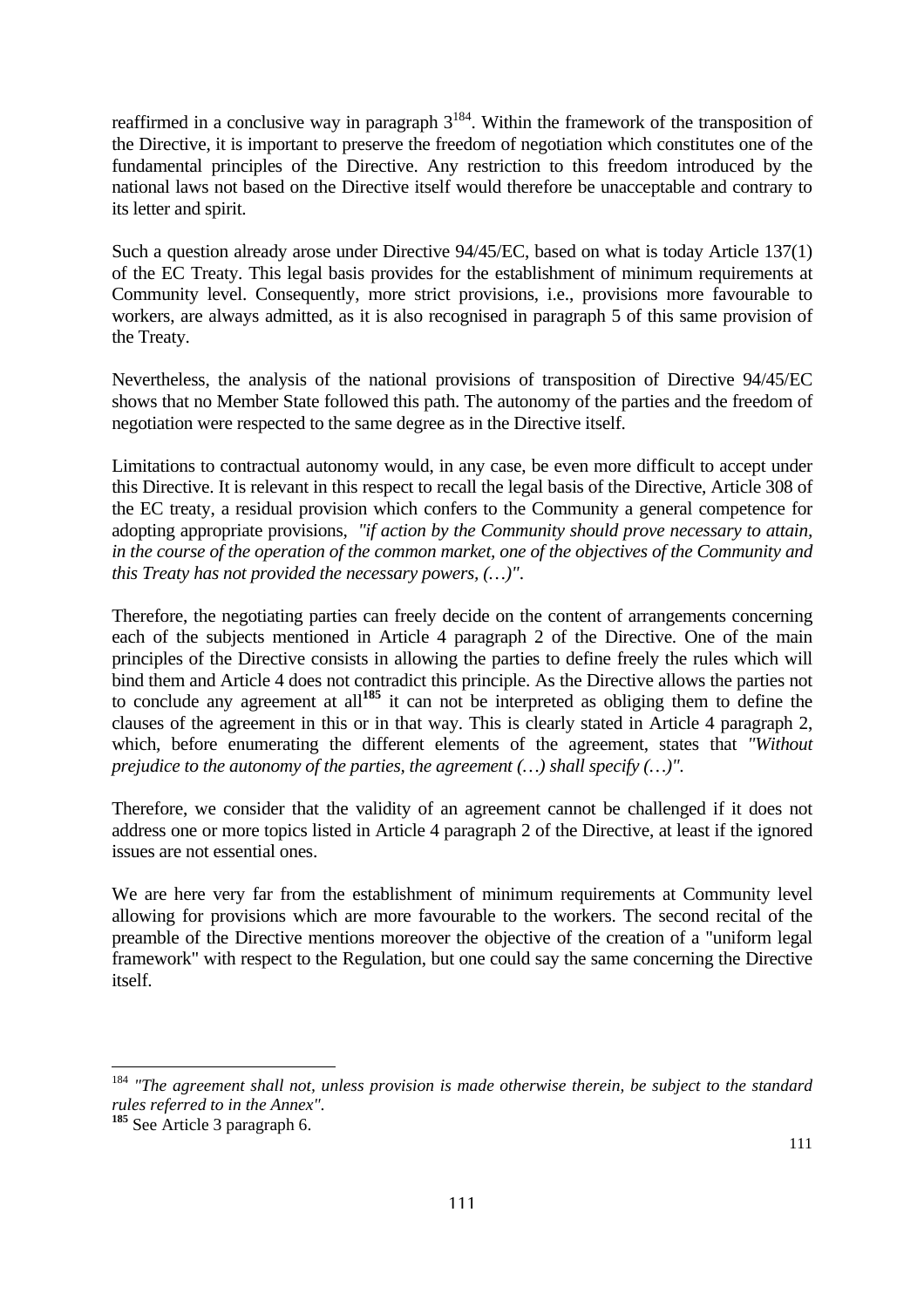One can therefore conclude that, apart from the special case of transformation, it would not be acceptable that Member States limit the freedom of negotiation as provided for in the Directive. The pure and simple transcription in the national provisions of the text of Article 4(2) is consequently strongly advised<sup>186</sup>.

This means that the list of points to be included in the agreement which appears in paragraph 2 is purely indicative and does not limit at all the possibility for the parties, either to ignore some of these elements validly, or to add others. The only possible consequence of such action would regard the voting rules within the SNB.

#### Changes occurred after the establishment of the SE

 $\overline{a}$ 

One of the subjects not mentioned in paragraph 2 and which would benefit from being treated within the framework of the negotiations concerns the adaptation of agreements to changes which occurred a later date within the universe of the SE and its subsidiaries and establishments. The experience of application of Directive 94/45/EC shows evidently that this is one of its main gaps.

In fact, at least at first sight, the rules of the Directive have been designed to apply only immediately before and at the moment when the SE is established. This static concept raises a number of problems for three main reasons:

- the SE will be a dynamic entity, which will go through changes (new mergers, acquisitions, disposal of some of its constituent parts, etc.); the question arises of predicting the impact of these changes on the system of employee involvement which had been conceived for the situation existing when the SE was initially established;
- once the SE is established and regardless of the form of its constitution (merger, holding, transformation, subsidiary) and of whether or not it has participation, it will never again be subject to national rules on participation which may apply to national companies in the country where the SE has its registered office;
- the SE will be a highly mobile entity: it will be able to change its registered office throughout the UE quite easily.

Therefore, there may be a need for the concerned parties to apply the rules of the Directive, which are designed mainly to protect the existing systems of participation, in a dynamic way and not only at the moment when the SE is established.

There are already two provisions in the Directive which address implicitly and partially this concern: Article 4.2.h) (on the content of the agreements), which states that the agreements should contain rules on its renegotiations, and Part 1.g) of the Annex (on a new negotiation 4 years after the representative body has been initially established). Nevertheless, these provisions do not address specifically the above mentioned problems.

<span id="page-110-0"></span><sup>&</sup>lt;sup>186</sup>At the time of the transposition of Directive 94/45/EC, the majority of the Member States followed this route.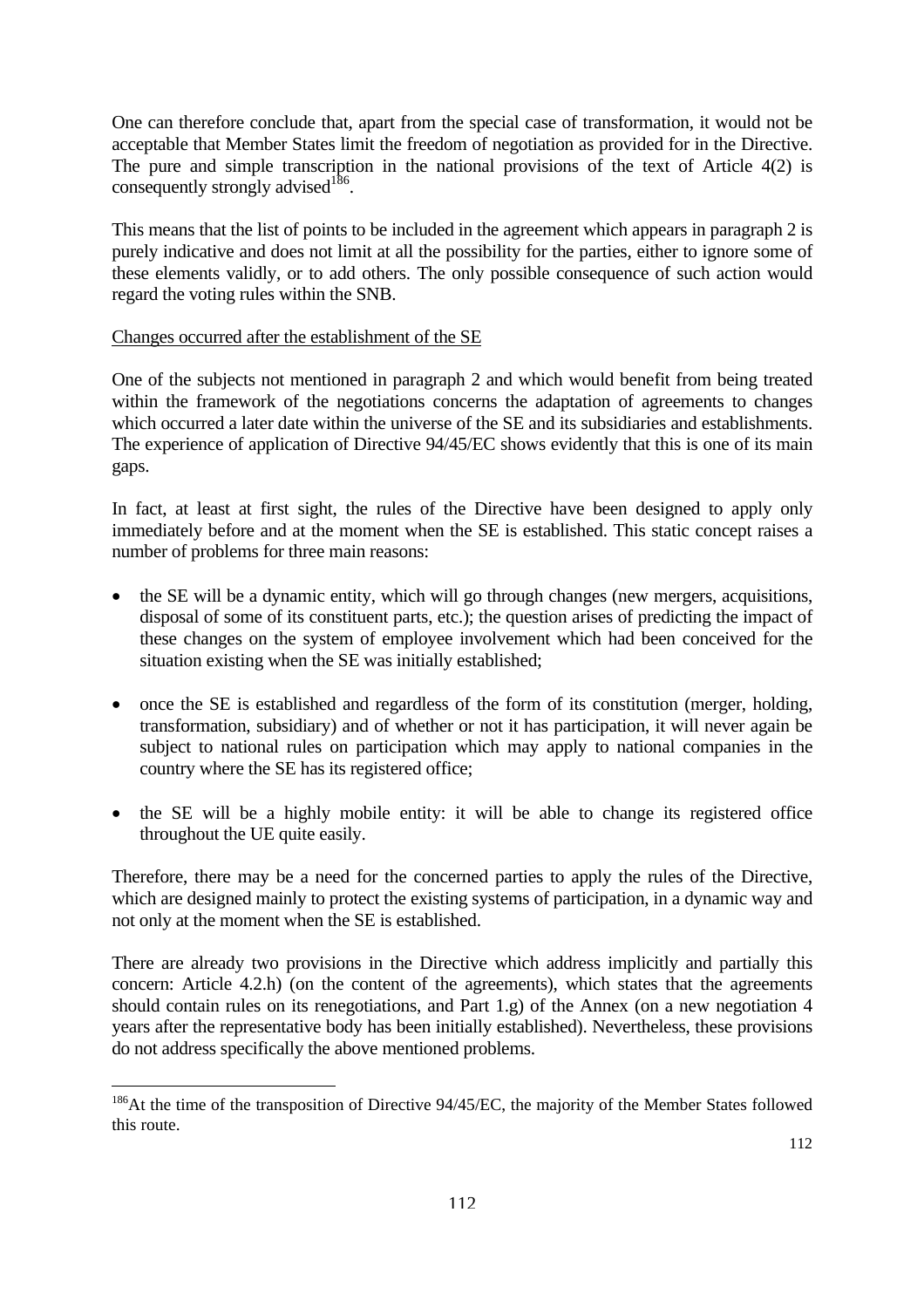The experience of applying Directive 94/45/EC shows that the resolution of thus type of problems is mainly done through agreements. The concerned parties may be better placed than national legislators to meet adequately to those challenges.

It could therefore be useful to include in the national provisions transposing paragraph 2 of Article 4, a reference to the ways of dealing with changes occurring after the creation of an SE, namely through new negotiations or provisions of automatic adaptation of the agreed clauses. In order to make the negotiating parties aware of the risks set out by these problems, it would be useful that the national provisions mention explicitly the three situations mentioned in Working Document n<sup>o</sup> 19 ("Misuse of Procedure") or, at least, that they refer in a general way the possibility for subsequent changes. This would constitute an alert to the negotiating parties on the possible occurrence of the changes.

The treatment of the changes occurred without misuse should be limited to this kind of reference, as the Directive does not go further than that.

#### 2. The form of the agreement

Article 4 does not mention it, but Article 3(3) of the Directive is clear: the agreement concluded between the SNB and the competent organs of the participating companies must be in writing.

Neither does the Directive prescribe other formalities, pertaining, for example, to the determination of a sufficient majority within the  $SNB<sup>187</sup>$  or to the signatures. It seems nevertheless useful to have the original of the agreement signed by the representatives of the competent organs of all the participating companies as well as by all the members of the SNB or, at least by those of its members which approve it<sup>188</sup>. It would also add to legal certainty if the agreement should is incorporated or attached to the minutes of the meeting in question and if those minutes include a reference to the positions taken by all the members of the SNB or, in any case, to the favourable position of a sufficient majority of them (and of workers represented). It is up to national laws to fix the details of these formalities.

#### 3. The special case of transformation

 $\overline{a}$ 

Article 4(4) of the Directive stipulates clearly in an imperative way that, in the case of transformation, it is not possible to reduce the level of workers' involvement, in all its elements, which exists within the company which is being transformed into an SE.

This insurmountable limit to the autonomy of the parties explains why Article 3(4), regarding the methods of voting within the SNB, does not deal with the transformation when it addresses the issue of the reduction of participation rights<sup>189</sup>. Thus point a) of part 3 of the Annex of the

<span id="page-111-0"></span><sup>&</sup>lt;sup>187</sup>Variable according to the clauses agreed (see Working Paper  $n^{\circ}$  16, point 3).

<span id="page-111-1"></span><sup>&</sup>lt;sup>188</sup> As a means of demonstrating that there was a sufficient majority in favour, as required by Article 3 paragraph 4.

<span id="page-111-2"></span><sup>&</sup>lt;sup>189</sup>And, following the same orientation, Article 3(6) third sentence forbids the SNB not to start negotiations or to close negotiations already started.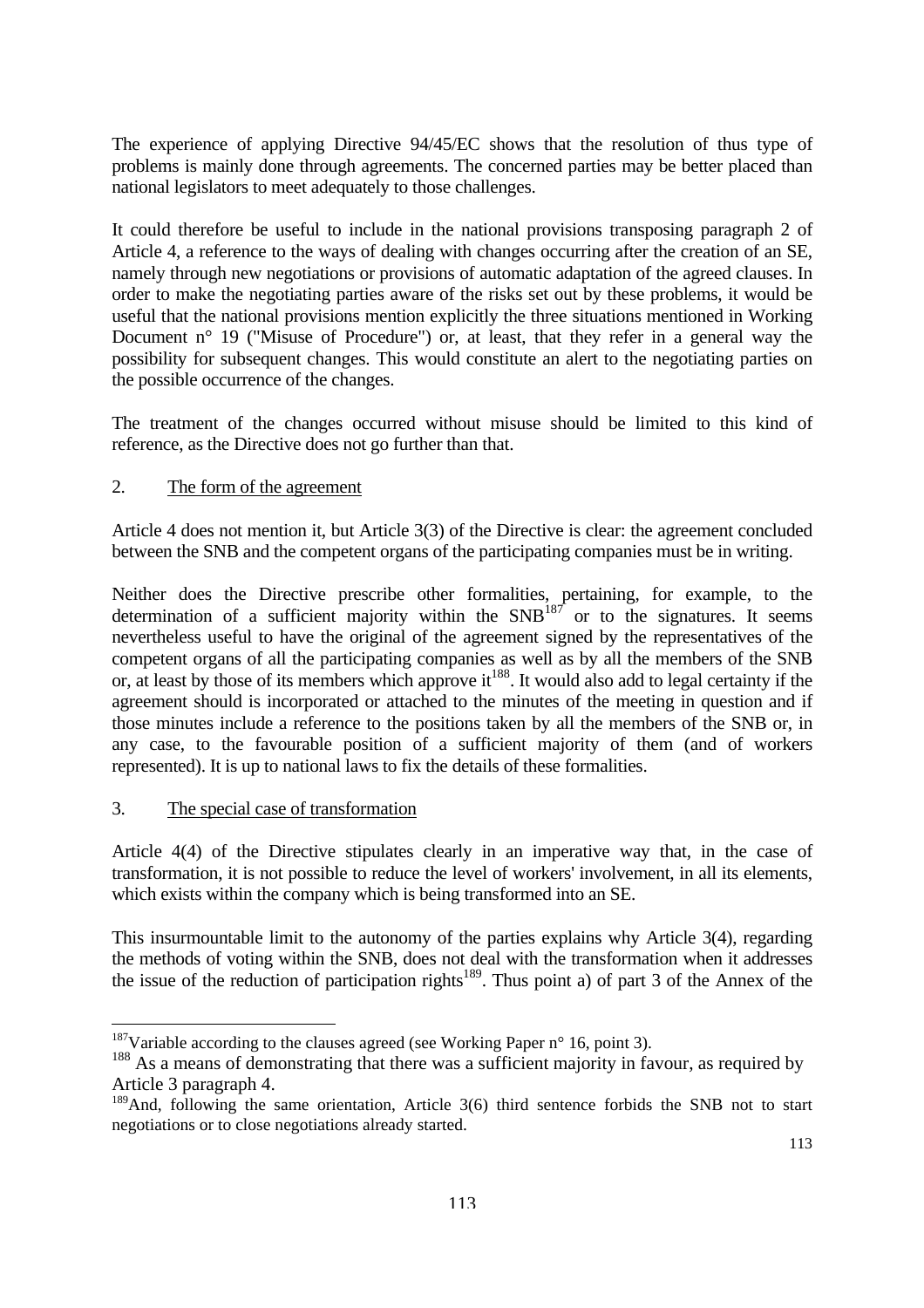Directive, concerning the standard rules for the participation, stipulates that the system existing within the company which is being transformed into an SE undergoes no modification during this process.

As for the participation, things are clear: the agreement can only maintain or increase the level existing within the participating company. This is a necessary provision since, in accordance with Article 13(2) of the Directive, the national provisions which applied to the company being transformed into an SE do not apply to it henceforth.

This rule, seemingly simple, can raise practical difficulties of interpretation which should be analysed.

In fact, it does not seem to prevent in theory changes in the participation system occurring at the time of the transformation into an SE of a public limited liability company governed by such a system. It may happen, for example, that there is a change in the system of governance of the company, from the monistic system to the dualistic system or vice versa.

If the transformed company was governed by a monistic system and the SE has a dualistic one, it seems obvious that the influence of the employees' representatives will be reduced, even if their number or their proportion remains the same. In fact, the Administrative Board plays normally a much more important and active role in the management of companies than the Supervisory Board.

Even without any change of governance system, one can imagine situations of reduction of the qualitative weight of participation with the maintenance of its quantitative level. For example, the powers conferred in the statutes to the organ in which the employees will be represented can be more limited than what they were in the transformed company**[190](#page-112-0)**.

The two evoked situations (but other examples could be quoted) reflect a real reduction in the intensity of the participation at the time of the transformation. The wording of Article 4(4) of the Directive is however formal: any agreement concluded between the competent organ of the participating company and the SNB has to envisage at least an equivalent level of involvement of employees.

These terms are broader than those used in Article 3(4) of the Directive to specify what is deemed to be a "reduction of the participation rights" (which is relevant for the determination of the methods of vote within the SNB). There, the only criterion is that of the proportion of members of the organs in question, other than any other weakening factor of those rights. Here, one must take into account not only the proportion of members but also

<span id="page-112-0"></span>**<sup>190</sup>**Article 39(2) of the regulation gives us a good example of such a situation. While providing for the general rule according to which members of the Administrative Board are designated by the Supervisory Board (the most current situation in the countries where the dualistic system dominates), this provision allows Member States to confer this power to the General Meeting or to allow the Statutes of the SE the possibility of doing so. If this faculty is used (and it will probably be), it may be that the employees' representatives in the Supervisory Board have, by virtue of this simple fact, their role considerably decreased.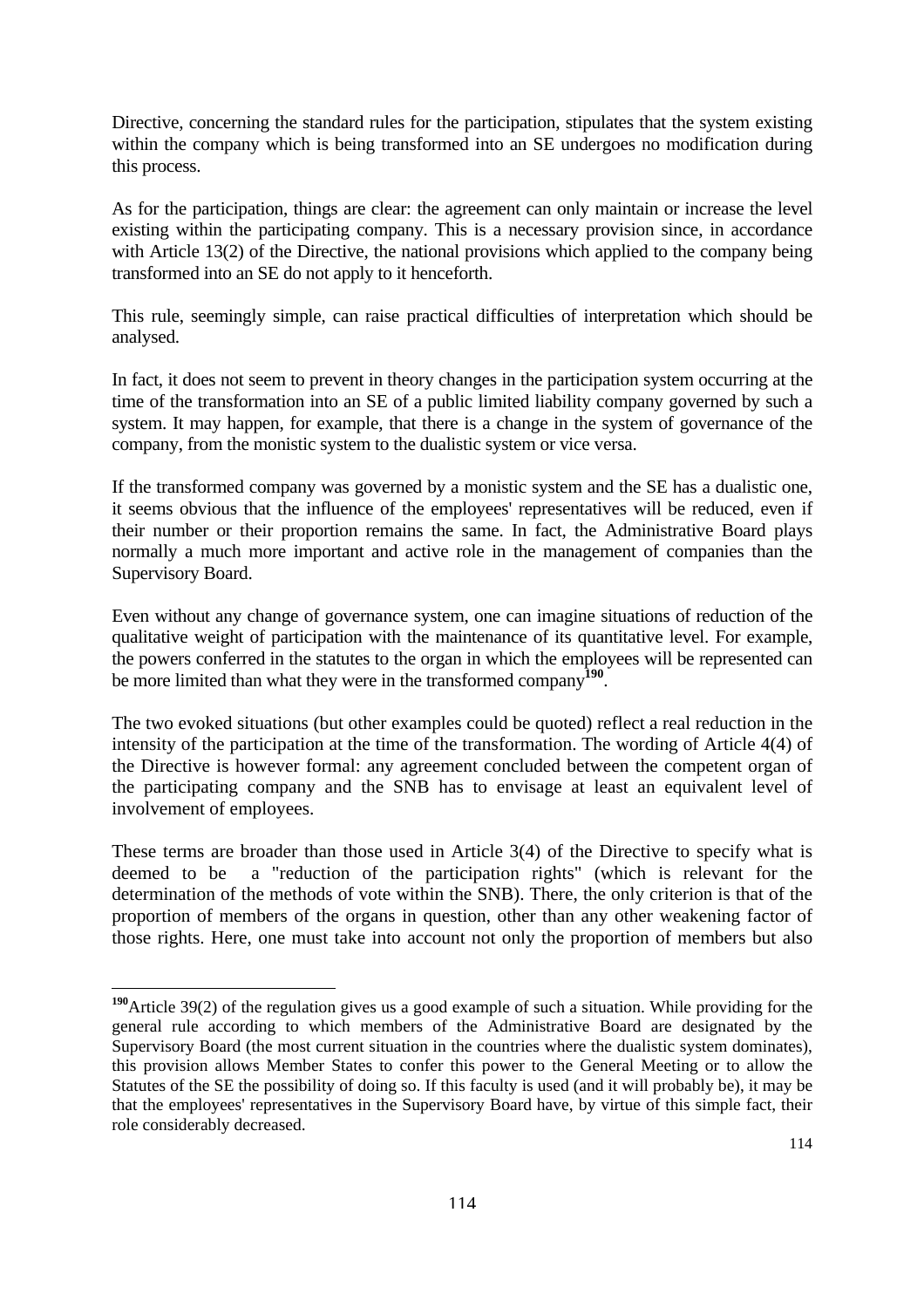other variables which can influence the way in which the employees' representatives are involved in the functioning of the company.

Therefore, situations such as those evoked fall necessarily within the scope of Article 4(4) of the Directive. Consequently, an agreement which reflects this type of weakening of the employee involvement would be contrary to this provision.

Nevertheless, the qualitative level of employee involvement has to be appreciated in a global way. It seems acceptable that the reduction in the intensity of participation as a result of the choice of the dualistic system instead of the monistic system or of the reduction of the powers of the organ in which participation is exercised may be validly compensated by a strengthening of participation with regard to other elements (for example, a higher proportion of representatives in the Supervisory Board of the SE as compared with the proportion existing before in the Administrative Board of the national company which is transformed into an SE).

This limit to the autonomy of the parties concerns not only participation but also information and consultation of workers (*"all elements of employee involvement"*). This amounts to saying that the agreement can only report the situation existing in this field within the participating company and reproduce it within the future SE.

The usefulness of this rule with regard to the dimension "information and consultation" is less obvious than it is for the "participation" element. In any event, the national provisions on information and consultation of workers must apply to the SE, in accordance with Article 13(3) a) of the Directive.

The transposition in national law of this provision of the Directive does not seem to raise any particular problems; a literal transcription seems sufficient and appropriate.

It remains however to analyse the consequences resulting from the conclusion of an agreement in violation of Article 4(4.) In general, such an agreement must obviously be considered null and void and, consequently, lead to application of the Annex of the Directive. The national implementation laws should provide for this explicitly.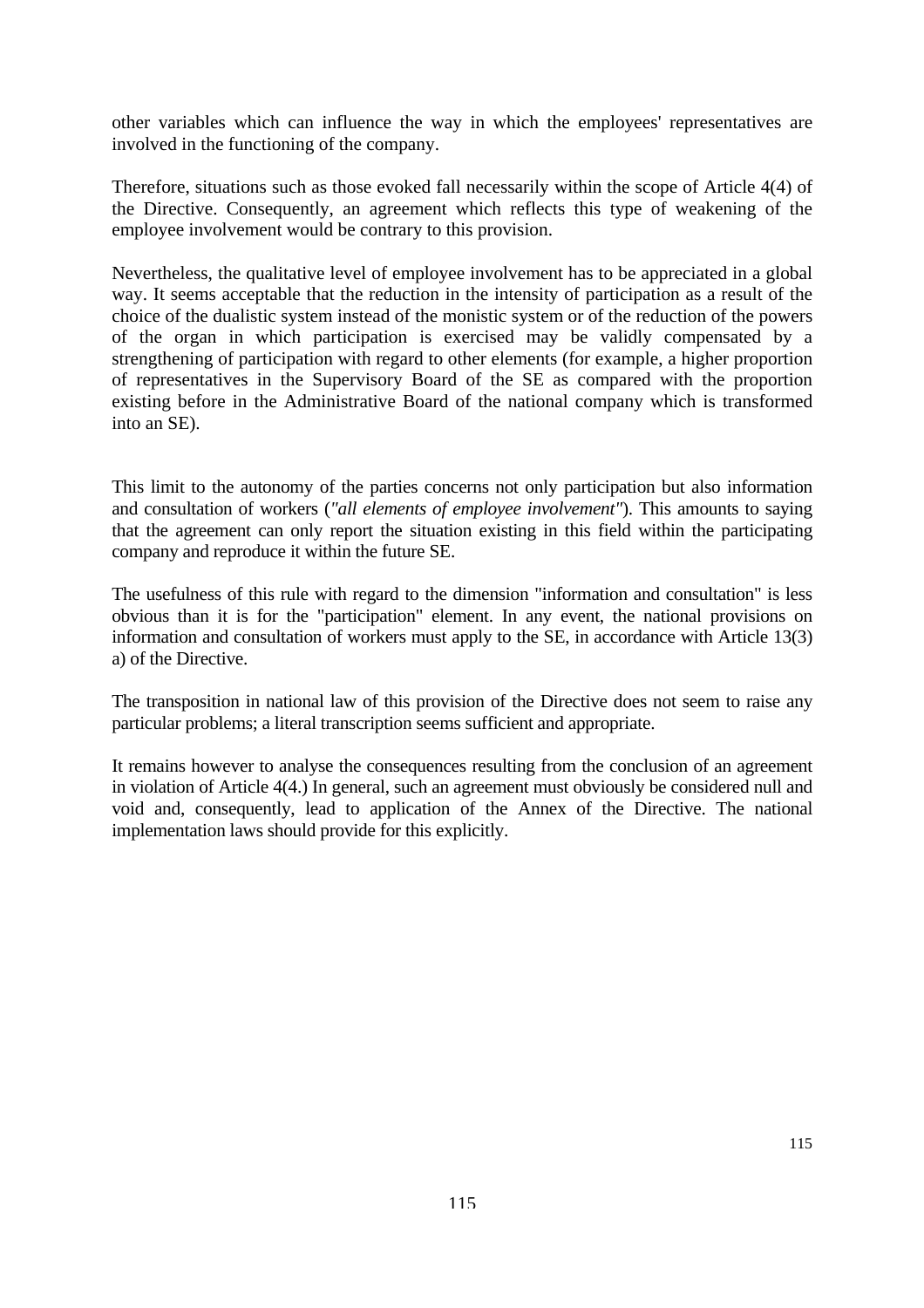## **WORKING PAPER N° 18**

9 March 2003

## **CONDITIONS FOR APPLYING THE STANDARD RULES – Article 7 of the Directive**

Questions to be analysed:

- 1. Do the conditions for applying the standard rules of the Annex referred to in paragraph 2 of Article 7 also apply in the case referred to in Article 7(1)a)? In other words, if the parties limit themselves to agreeing to apply the Annex, without any precise details, do the conditions concerning the percentages still apply?
- 2. Can the participating companies decide not to apply the standard rules and, despite that, continue with the registration of the SE? (*question already discussed at the previous meeting*)
- 3. Article 7(2) a) (transformation): when applying this provision, shall only legally-based forms of participation, and therefore binding, be taken into account, or shall also those originating from collective agreements or situations *de facto* be included? *(the question was mentioned in Working Paper n° 15-Rev 1 – definition of "participation")* What must be done to clarify the situation?
- 4. Article 7(2) b) and c): when calculating the percentages referred to in these provisions, shall we take into account only the employees from the participating companies or shall we also include the employees from their subsidiaries and establishments when the participation is organised at group level? *(the question was mentioned in Working Paper n° 6-rev 3 definition of "participating companies")*.
- 5. Article 7(2) b) and c), second indent: at which moment and how shall the SNB exercise its right to make the standard rules applicable?
- 6. Article 7 last subparagraph: at which moment and how shall the SNB choose the form of participation to be introduced in the SE? And what is meant by "more than one form of participation"? How to reconcile this right granted to the SNB with the possibility for the Member States to define rules if no decision has been taken by the SNB? Are there any limits to this faculty conferred to Member States?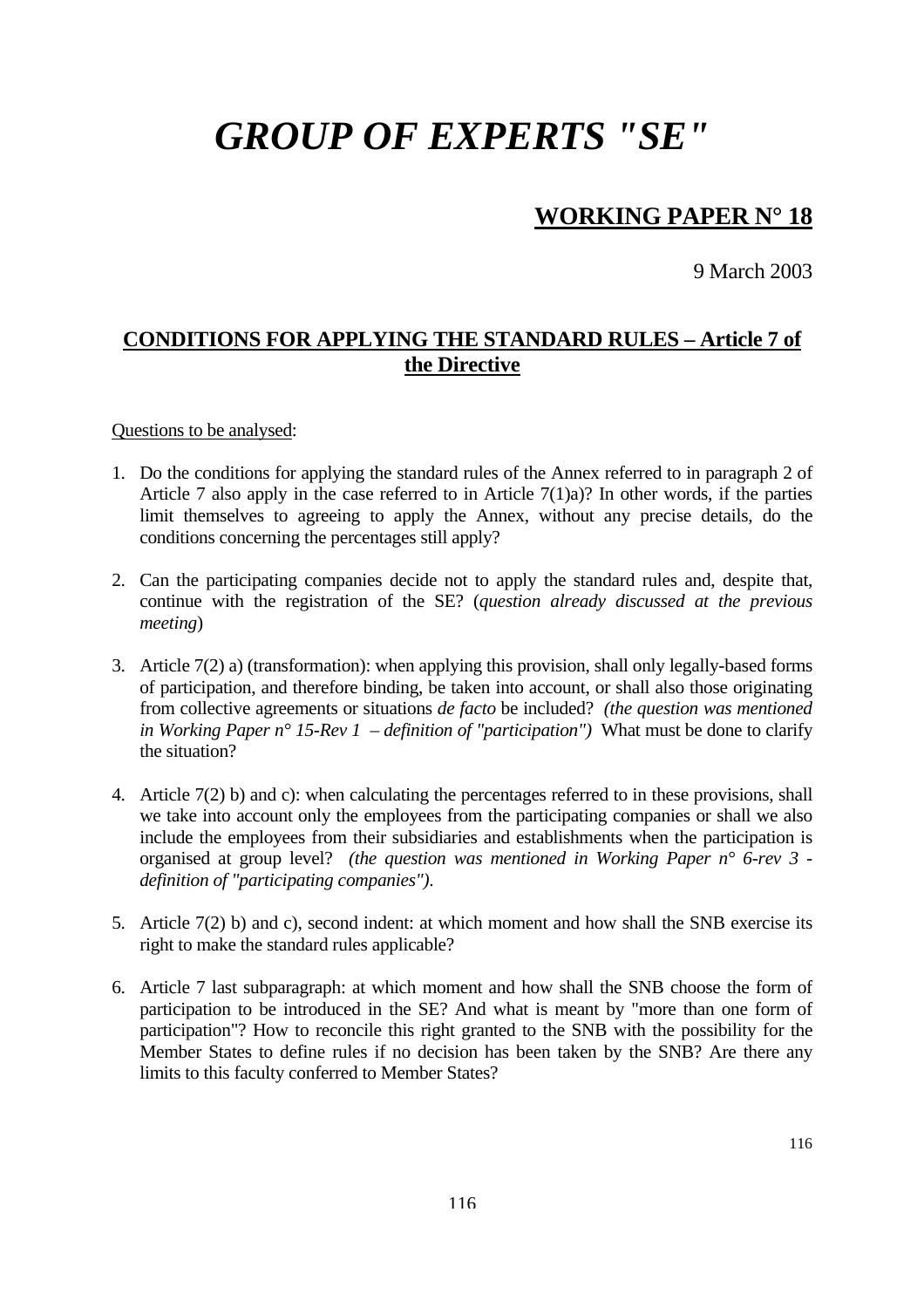<span id="page-115-2"></span>7. If a Member State makes use of the faculty referred to in Article 7(3), do the prohibition to register the SE provided for in Article 12(3) of the Regulation apply for all SEs, whatever the form of establishing it and even if there is no participation within the participating companies, or does it apply exclusively to the SEs concerned by Article 7(2) b) of the Directive?

Article 7 of the Directive corresponds to the same provision of Directive 94/45/EC. Its wording is however much more complex, since paragraphs 2 and 3 are added, providing for additional conditions for the application of the standard rules laid down in the Annex.

\*\*\*

These additional conditions make a distinction between the various forms of constitution of the SE (transformation, merger and holding/common subsidiary), as well as, concerning the last two cases, according to the relative weight of participation within the participating societies. The complexity of the provision results from these nuances.

A great deal has already been said on the *ratio* of this modulation (see especially point 3.1 of Working Paper n° 16-Rev 2). There are however certain specific points in the various paragraphs of Article 7 which cause some interpretation doubts.

1. Article 7(1) and (2) (in combination)

Concerning the application of paragraphs 1 and 2 of this Article, one can wonder if the conditions for the application of the standard rules of the Annex referred to in paragraph 2 also apply in the case referred to in Article  $7(1)$  a)<sup>[191](#page-115-0)</sup>. In other words, if the parties limit themselves to agreeing to apply the Annex without more precise details, do the conditions relating to the percentages still apply?

A literal interpretation would lead us to conclude at first sight that the additional conditions for applying the standard rules stipulated in paragraph 2 are fully cumulative with each of the two situations provided for in paragraph 1.

Then, if, at the end of the negotiations referred to in Article 3, instead of defining themselves the future mechanisms for employees' involvement, the parties limit themselves to referring to the Annex**[192](#page-115-1)**, it would seem that it would apply nevertheless only if the additional conditions of paragraph 2 are also present.

Such an interpretation seems abusive since it can contradict the parties' wishes. In this particular case, the fact generating the application of the provisions of the Annex is the joint will of the parties to do so, i.e., an agreement between them. All occurs therefore as if negotiations led to a result, but the parties would be satisfied with the standard model of the Annex**[193](#page-115-2)**.

<span id="page-115-0"></span> $\overline{a}$ **<sup>191</sup>** Concerning paragraph 2, it seems obvious that they apply, see the continuation of the text.

<span id="page-115-1"></span><sup>&</sup>lt;sup>192</sup>The situation, although rare, is not theoretical. Under Directive 94/45/EC, the only known case of application of the standard rules of the Annex resulted precisely from a similar decision.

<sup>117</sup> **<sup>193</sup>** They can be more interested in doing so than under Directive 94/445/EC, in view of the tight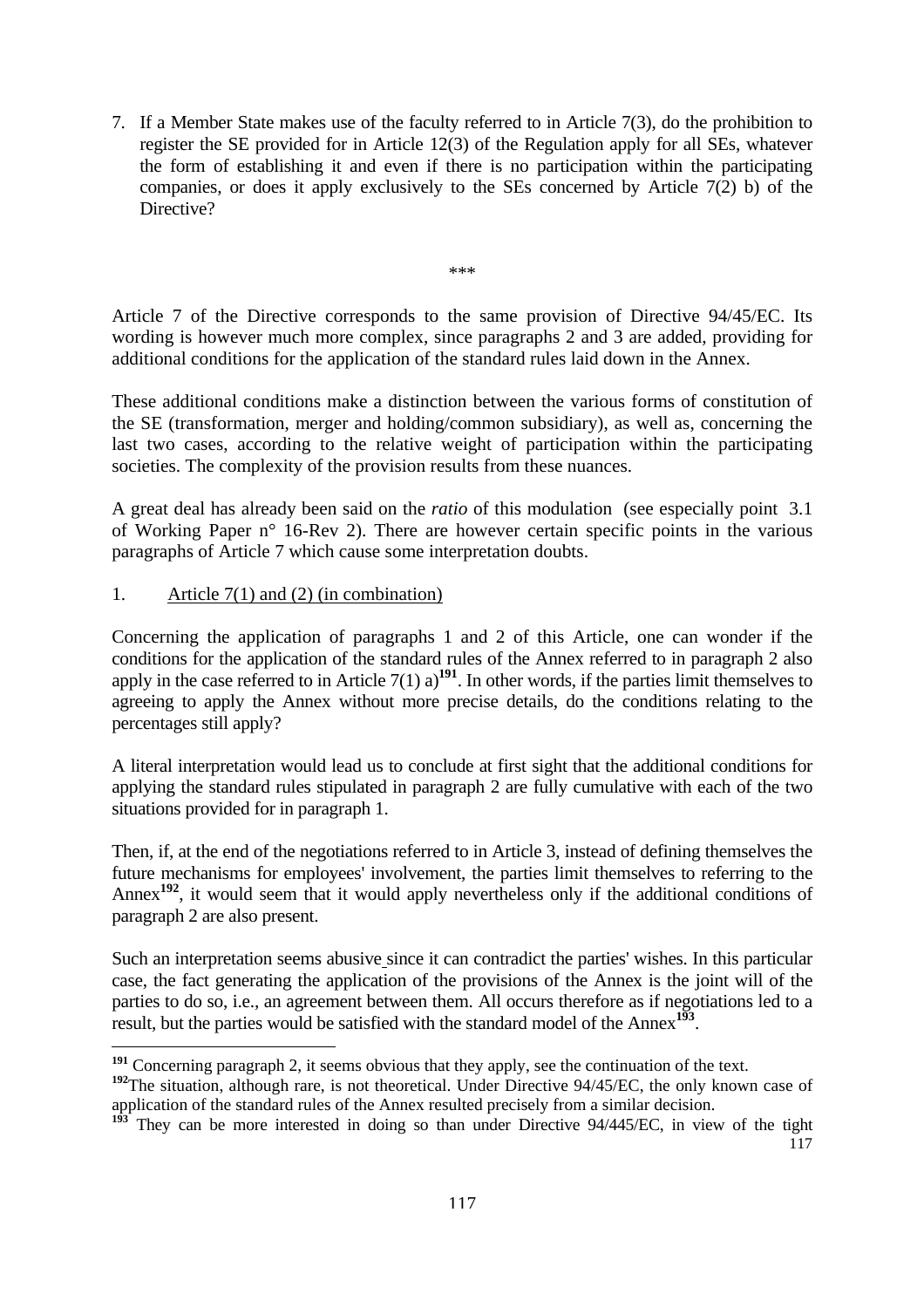But, if the agreement is generating fact, then the correct interpretation of the will of the parties must prevail over any other consideration: did they want the concrete mechanisms of information, of consultation and, if any, of participation or did they want also to accept all the conditions for the application of these provisions? Unless there are explicit or implicit elements in the agreement in question making it possible to retain this second option, it seems to us that these additional conditions do not apply.

In any event, the parties which will decide to use this mechanism have all interest in clarifying their intentions in the text of the agreement.

#### 2. Article 7(1) b) first indent

 $\overline{a}$ 

Another question which deserves examination is that of the exact scope of the expression *"that the competent organ of each of the participating companies decides to accept the application of the standard rules in relation to the SE and so to continue with its registration of the SE (...)"* in Article  $7(2)$  b).

These terms can give the impression that the participating companies are in a position to decide in last resort if the SE will or will not have a participation system, even in situations where the application of the remaining part of Article 7 would impose it. Such an interpretation is also abusive.

A more attentive reading of this provision as well as the taking into account of all the elements of interpretation available (the spirit of the texts, the legislator's intention) guides us to the conclusion that this freedom of decision exists, indeed, at the psychological level, but not at the normative level.

The term "so" indicates clearly that such a choice by one or more participating companies is indissolubly associated with a renunciation of the constitution of the SE. The participating companies can indeed not accept participation, but only through such a renunciation.

One could always ask why this has been stated in this provision, if this ultimate power of the participating companies is in any event obvious. According to the Regulation, it always rests, in an exclusive way, with the general meetings or with other organs of those companies to decide to establish or not to establish the SE. It is the obvious nature of this power which in fact gives rise for certain interpretations according to which the power recognised to the participating companies in Article 7(2) b) aims at the exclusion of participation in an SE to be established.

The embroiled drafting of this provision contributes to that confusion. A close look to the preparatory deliberations of the Council makes us conclude however that, more than a legal rule, the Council wished to send a political message in order to strengthen the emerging consensus. In fact, one of the arguments used by the opponents of the compromise which was being shaped

deadlines imposed on the negotiation and of the urgency in establishing the SE in a particular case. The parties would arrive to the same result by refraining from concluding an agreement, but then the participating companies should be obliged to wait the end of the six-month deadline for negotiations referred to in Article 5(1) of the Directive.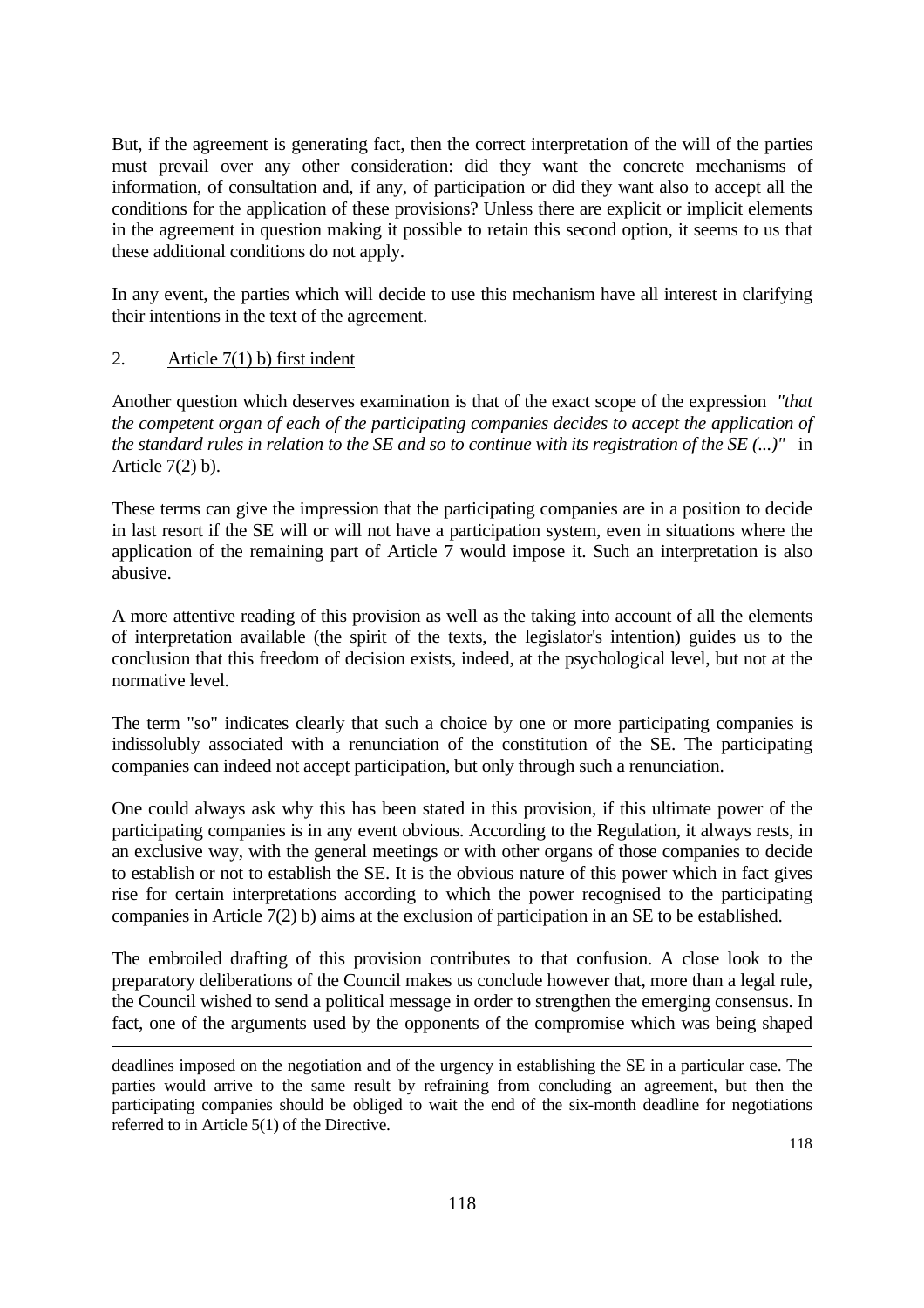within the Council during the last two years of the debates consisted in arguing that it would not be suitable to impose participation to participating companies against their will, in particular in situations where participation was not dominant within them. The expression in question highlights the ultimate power of the participating companies do decide on this. This can certainly be criticised from a point of view of legislative technique, but it played an important role in the creation of the political conditions for the final adoption of the text.

In any event, the national transposition provisions will clarify the situation. It will rest with them to lay down the conditions for application of the standard rules in full accordance with Article 7 of the Directive, thus defining the legal framework which will apply to the SE governed by each national law. A good way to clarify the situation would consist in simply ignoring the political message contained in this provision of the Directive, *i.e.*, the words "*(...) to accept the application of the standard rules in relation to the SE and so (...)".* 

### 3. Article 7(2) a)

In connection with Article  $7(2)$  a) (transformation), one can wonder if only legally binding forms of participation must be taken into account, or if also those resulting from agreements or of *de facto* situations must be considered*.* 

The question was mentioned in Working Paper n° 15 (definition of "participation" - Article 2 k)). We concluded then that it would be unduly restrictive to limit the protection granted in the Directive to systems of participation imposed by law. Were we to accept such a restrictive interpretation in the framework of the current provision, we would do it, moreover, precisely in the case which undeniably receives stronger protection in the Directive**[194](#page-117-0)**, the case of transformation**[195](#page-117-1)**. This would go against the spirit of the text.

When transposing this provision, it would therefore be useful to clarify the situation, by using for example for the transformation the broader terms which are used for the other forms of establishing an SE in points b) and c) of this same paragraph.

### Article 7(2) items b) and c)

 $\overline{a}$ 

In connection with the first indent of these provisions, the following question arises: with regard to the calculation of the percentages referred to in those provisions, must we take into account only the employees of the participating companies or also the ones of their subsidiaries and establishments, when the participation is organised at group level?

The question was tackled in point 3 of Working Paper n° 6 Rev 3 (definition of "participating companies " - Article 2 b)). We then mentioned the problems which can arise if only the employees of the participating companies are taken into account when the participation is organised the level of the group.

<span id="page-117-0"></span><sup>&</sup>lt;sup>194</sup>See point 3 of the Working Paper n<sup>o</sup> 17 and all the examples there evoked of increased protection of the participation systems in the case of an SE constituted by way of transformation.

<span id="page-117-1"></span><sup>&</sup>lt;sup>195</sup>For the other forms of constituting an SE, b) and c) of this same paragraph refer to the forms of participation existing within the participating companies, which covers, without possible dispute, situations of conventional origin and situations de *facto*.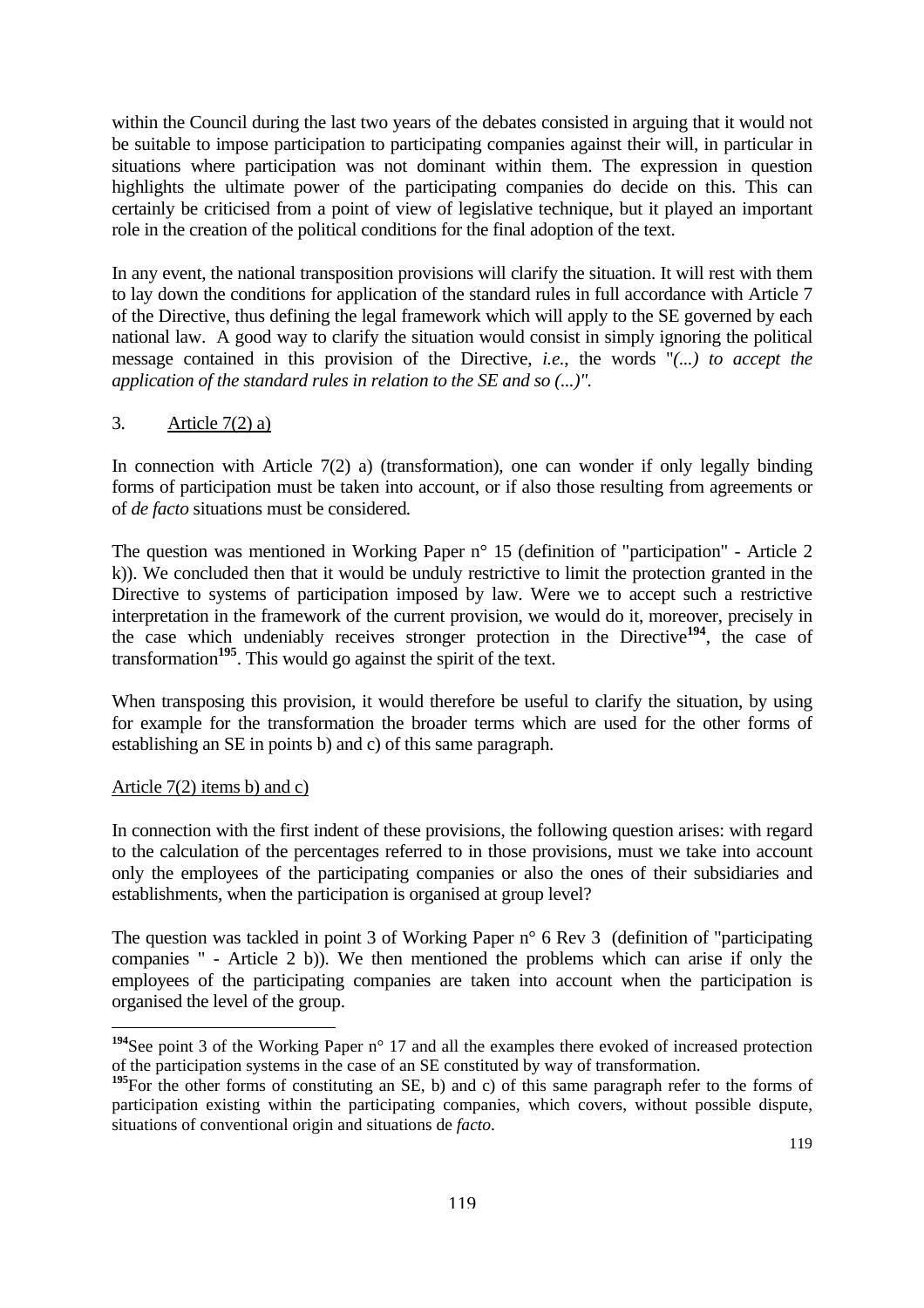The problem can in fact occur in two different situations:

- When the participating company is not, itself, governed by a system of workers' participation in its social organs, but it is part of a group of companies with participation. Employees' representatives sit then at the Administrative Board or at the Supervisory Board of the mother company of the participating company.
- When participation is organised done at the level of the participating company, but covers also its subsidiary companies, thus benefiting also the employees of the latter.

In the first case, it seems possible to argue that one is in the presence of a situation in which *"one or more forms of participation applied in one or more of the participating companies"*, within the meaning of the first indents of point b) and c) of paragraph 2 of Article 7. The definition of "participation" which appears in Article 2 k) of the Directive consolidates this opinion, because as the word "company" is used therein in an abstract way.

As for the second situation, it seems more difficult to argue that it falls within the scope of the above mentioned provisions. These provisions mention explicitly *"the employees in all the participating companies"*. Unless it is concluded that it is possible to include among those the employees of their subsidiaries through recourse to a broad employment concept which would also cover "indirect" employment, such a conclusion would seem excessive.

Naturally, such an interpretation may give rise to well-founded doubts. It must nevertheless be recognised that if employees of the subsidiaries of the participating companies are not taken into account when they are the dominant company of a group governed by the participation, the protection for the systems of participation, which constitutes one of the declared objectives of the Directive, can be emptied of content.

The transposition of the Directive in national laws will perhaps clarify this question.

With regard to the second indent of Article 7(2) b) and c), the question arises of determining the moment at which SNB shall exert its right to make the standard rules applicable and how it should do it.

There too, the national transposition provisions should specify the way in which such a deliberation will take place. It seems obvious that there will be a moment towards the end of the negotiation process where an acknowledgement of failure will have to be made and that it is impossible for the parties to conclude an agreement. If the requirements are fulfilled, the SNB must then have the possibility of deliberating on the possible application of the standard rules of the Annex.

#### 4. Article 7(2) last subparagraph

If negotiations fail, if all the conditions for applying the standard rules are present and if there are, within the participating companies, different forms of participation within the meaning of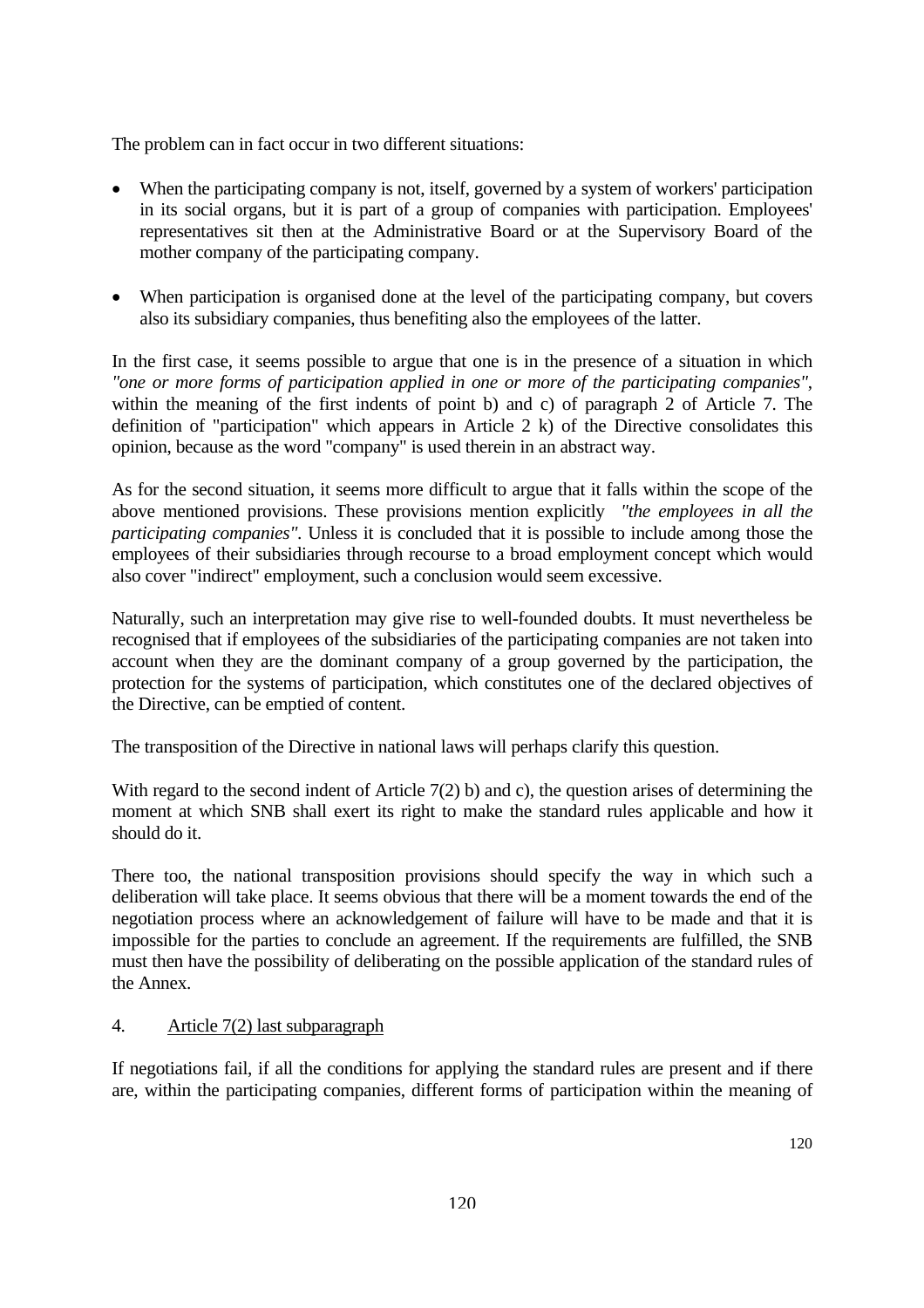both indents of Article 2 k), it will be up to the SNB to choose amongst those forms the one that will govern the SE within the framework of the application of the standard rules.

Let us recall that the two forms of participation in question are of an essentially different nature: in one case, the employees or their representatives are entitled to elect or to designate a certain proportion of the members of the Administrative Board or of the Supervisory Board, those members representing exclusively the employees; in the second case, the employees or their representatives are entitled to recommend or oppose the designation of a part or of all the members of one of those boards<sup>[196](#page-119-0)</sup>.

As they may be cases where there is no agreement and the standard rules themselves do not solve the issue, a mechanism had to be envisaged making it possible to choose the system to be established in the future SE.

After long discussions, the Council agreed finally on the rule according to which the decision belongs to the SNB. Other solutions envisaged at the time, such as that of the majority system <sup>[197](#page-119-1)</sup> or that of the country of the seat <sup>[198](#page-119-2)</sup>, were rejected, in the absence of sufficient support.

Determining when and how the SNB can choose the form of participation to introduce in the SE when the circumstances evoked above are present must obligatorily be a subject for the national provisions transposing the Directive. These provisions can, moreover, envisage subsidiary mechanisms which will apply in the absence of a deliberation of the SNB<sup>[199](#page-119-3)</sup>.

<span id="page-119-0"></span>**<sup>196</sup>** In fact, in the unique known system alone of this type, the Dutch system, this recommendation and veto rights concern all the members of the Supervisory Board.

<span id="page-119-1"></span><sup>&</sup>lt;sup>197</sup>With two possible versions: one would choose that of the two systems of participation which covers the largest number of workers of the participating companies or that which grants employees the most extended representation within the organs of a company.

<span id="page-119-2"></span><sup>&</sup>lt;sup>198</sup>The system would then be the closest to that prevailing in the country where the SE is established.

<span id="page-119-3"></span><sup>&</sup>lt;sup>199</sup>As often in Community Directives, requests from Member States which were not met (see previous note) transfigure themselves, in the framework of a compromise, in options which are left to them on a subsidiary basis in relation to the solution finally agreed.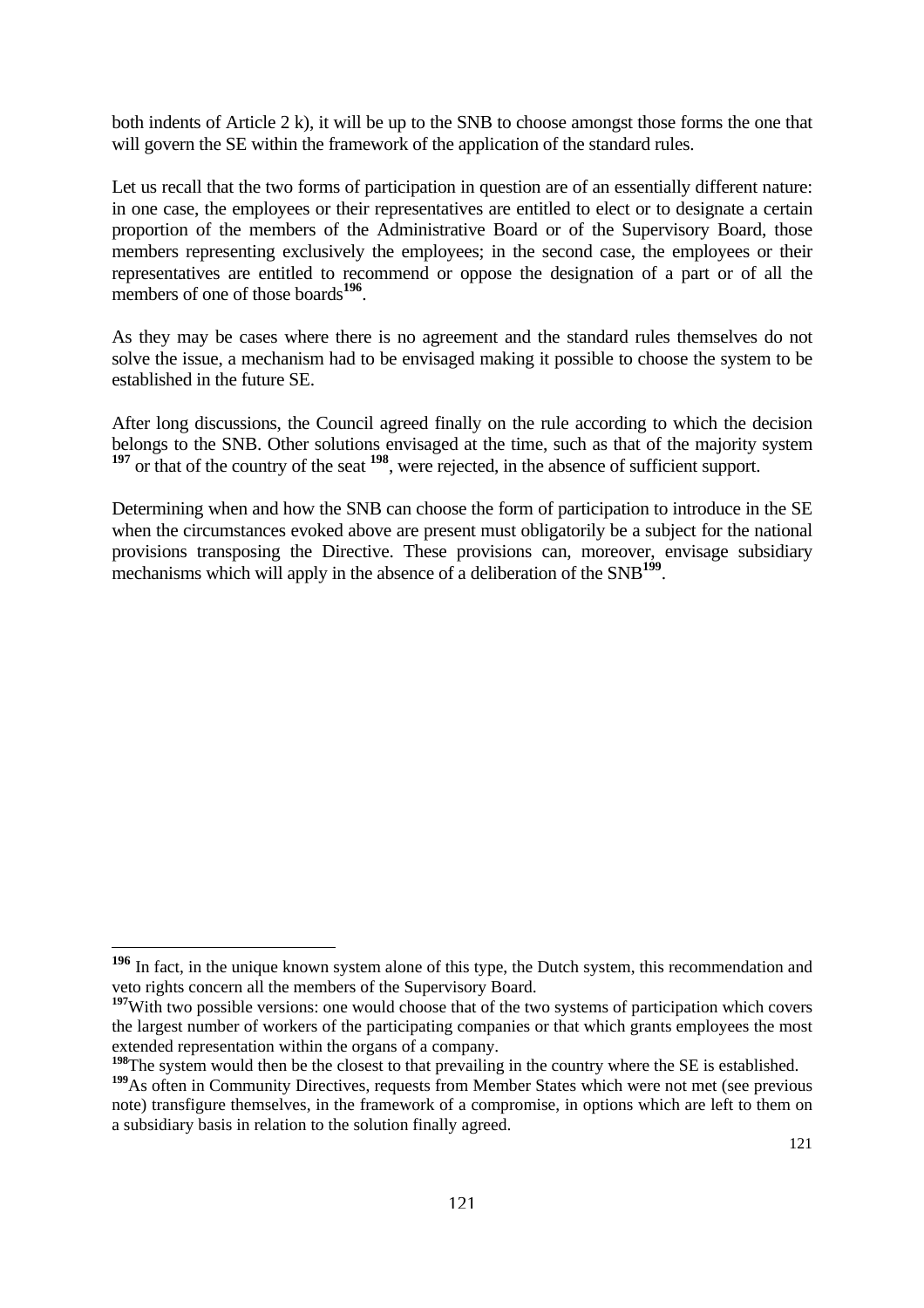## **WORKING PAPER N° 19**

23 June 2003

### **MISUSE OF PROCEDURES – Article 11**

Article 11 of the Directive obliges Member States to take appropriate measures with a view to prevent he misuse of an SE for the purpose of depriving employees of rights to involvement or withholding such rights.

The issue of misuse of an SE is close, with regard to its constituent circumstances, to the one of changes occurred after the establishment of an SE concerning the structure or the perimeter of the undertakings and establishments it controls. In the majority of cases, such misuse will become palpable through subsequent changes, but not all changes can be characterised as misuse.

On the other hand, regardless of any demonstrated intentional misuse from the part of the participating companies, those subsequent changes may highlight the fact that the arrangements for employee involvement would be different if they were negotiated or applied as subsidiary rules taking into account those new circumstances.

It is therefore useful to characterise with precision those two situations and to distinguish the cases of misuse, which require specific mandatory rules according to Article 11 of the Directive. In the final part of point 1 of Working Document  $n^{\circ}$  17 ("Content of the agreement"), we have dealt with the question of changes occurred after the establishment of the SE without any misuse of procedure. Therefore, we will limit ourselves now to the question of how to deal with misuse in the meaning of Article 11 of the Directive.

As mentioned in point 1 of Working Document n<sup>o</sup> 17 ("Content of the agreement"), at first sight, the rules of the Directive have been designed to apply only immediately before and at the moment when the SE is established. This static concept raises a number of problems for three main reasons:

- the SE will be a dynamic entity, which will go through changes (new mergers, acquisitions, disposal of some of its constituent parts, etc.); the question arises of predicting the impact of these changes on the system of employee involvement which had been conceived for the situation existing when the SE was initially established;
- once the SE is established and regardless of the form of its constitution (merger, holding, transformation, subsidiary) and of whether or not it has participation, it will never again be subject to national rules on participation which may apply to national companies in the country where the SE has its registered office;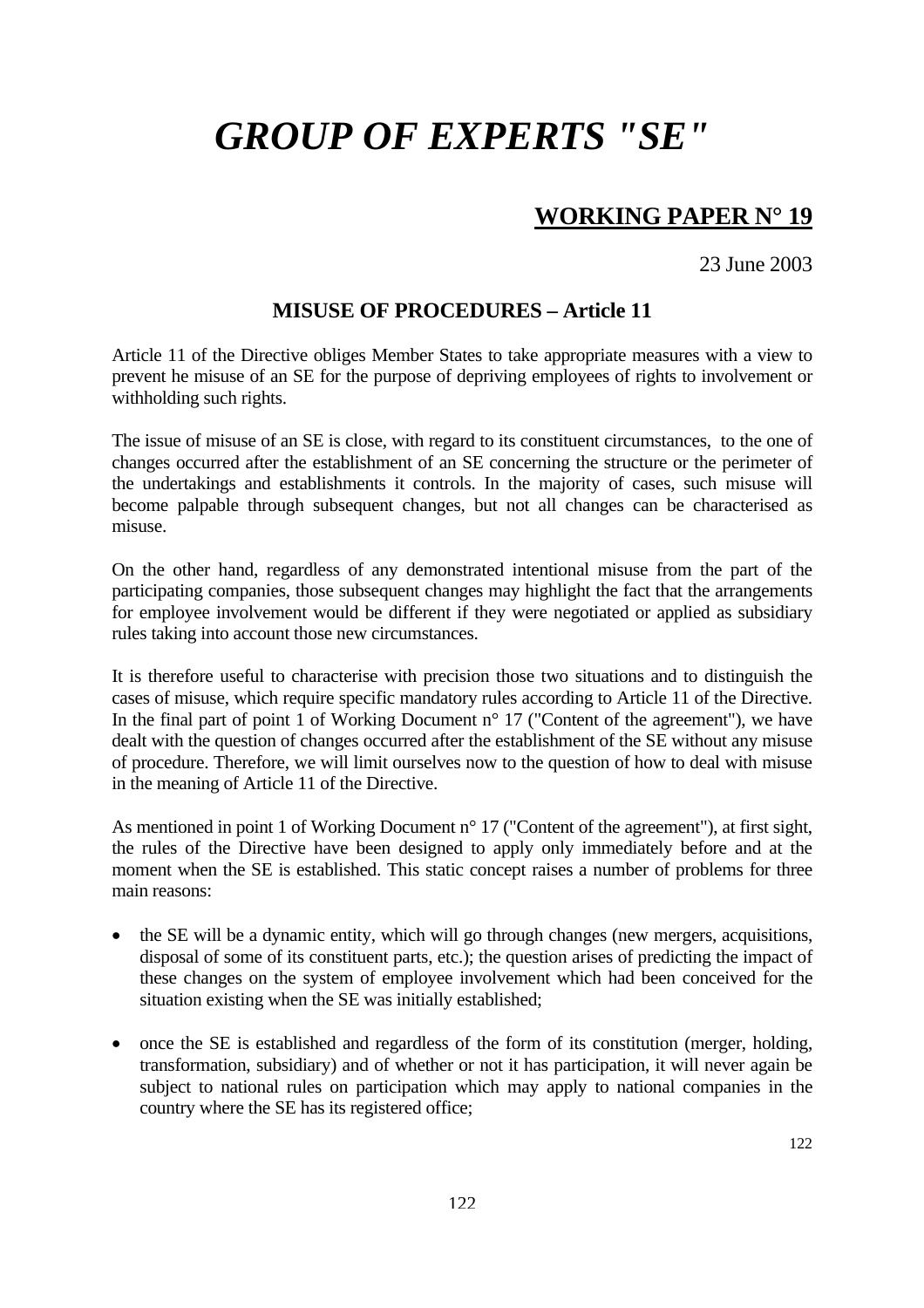• the SE will be a highly mobile entity: it will be able to change its registered office throughout the UE quite easily.

Those circumstances may result from the normal evolution of the SE, regardless of any deliberate intention of the participating companies or of the management of the SE of taking advantage of the limits of the Directive with a view to circumvent its rules and principles. Those are the king of situation mentioned in the Working Document n° 17. But other situations might arise which may indicate that there was such an intention. Here are some examples:

- First example: in order to avoid the application of subsidiary rules on participation, two companies governed by participation establish a SE, not directly, but through some of their subsidiaries not governed by participation, located in the same or in another MS. Therefore, participation is not introduced in that SE, which may then easily acquire a dominant position (or merge nationally) over their controlling companies without having to introduce participation.
- Second example: if a company from a Member State without participation rules or from a third country wishes to establish itself or operate in a participation country, it is obliged, up to now, to incorporate in this country and be subject there to the participation rules in force, like any other national company. The SE will give this company the possibility of (1) transforming itself into an SE (without participation) and then (2) transfer its registered office to the participation country, where it will not be subject to any kind of participation.
- Third example: a SE is established without participation just because at that moment there was no participation in the participating companies due to the fact that the national thresholds were not met. The SE may then increase freely its workforce and the one of its subsidiaries and establishments above these thresholds without being subject to participation. The same result may occur if the non application of the standard rules on participation was due to the fact that, at the time of establishing the SE, the percentages provided for in Article 7(2) were not fulfilled and the situation changes at a later stage.

These are examples of ways of establishing an SE which may fall within the scope of Article 11 of the Directive.

Article 11 allows Member States to take any necessary measure in order to prevent the misuse of an SE to deprive employees from their involvement rights. In fact, more than allowing for it, Article 11 obliges Member States to take those measures, as indicated by the use of the verb "shall"<sup>200</sup>.

<span id="page-121-0"></span> $200$  It is not established, far from it, that all situations that could arise with regard to subsequent changes integrate the concept of intentional abuse, that is, of deliberate configuration of the initial operation of creating an SE in order to diminish or exclude the application of part 3 of the Annex. These changes can occur simply as a result of the normal evolution of the SE, not necessarily predictable from the beginning.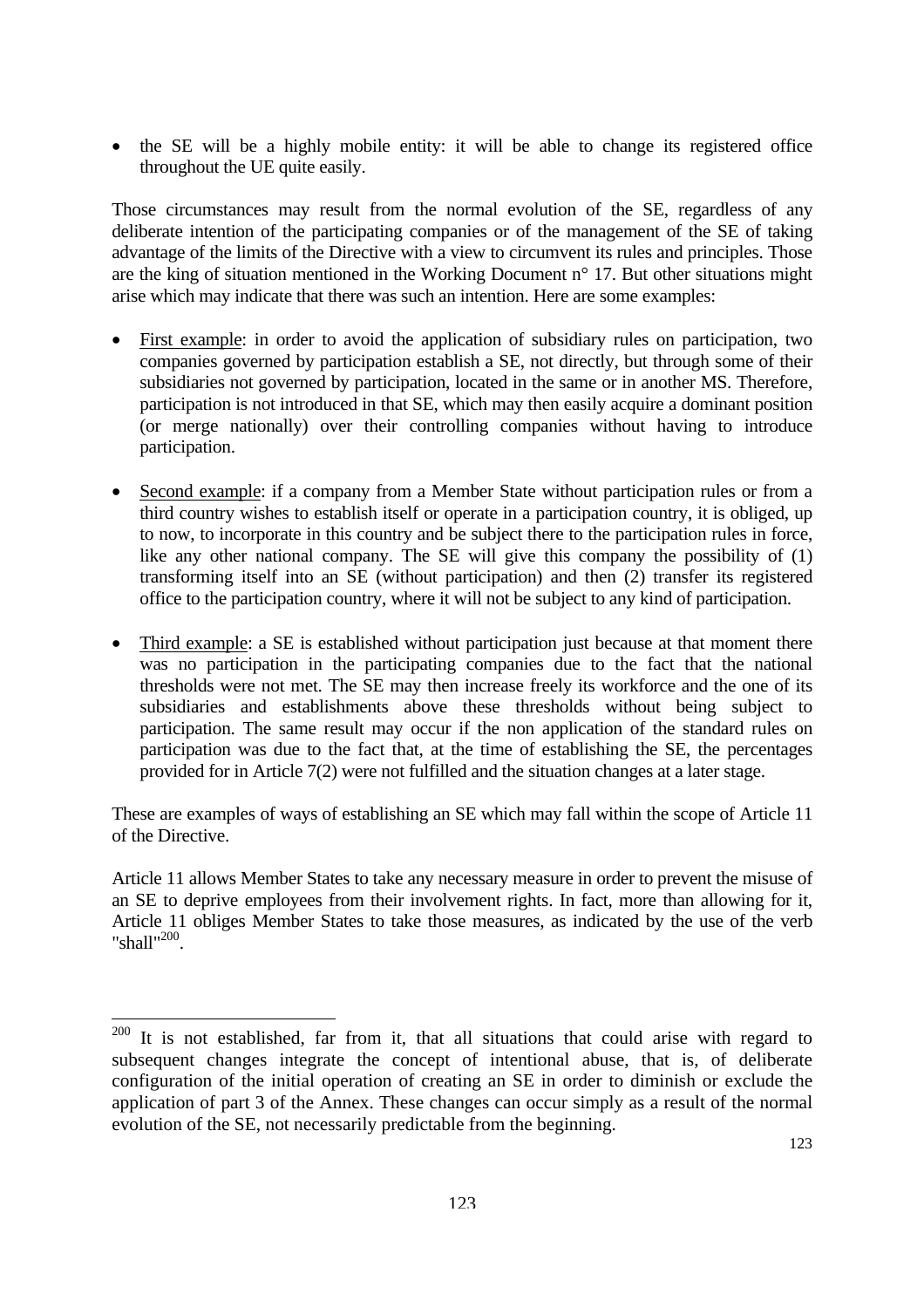Different solutions could be envisage for attaining that purpose, but it seems of utmost importance to ensure that all Member States answer to those challenges in the same way. Otherwise, companies and their employees would be discriminated according to the Member State where the participating companies are located and/or where the SE has its registered office.

A possible uniform solution for the above mentioned problems could consist in applying the principles and the mechanisms of the Directive (the "before after approach" and the protection of existing rights) not only at the moment of the establishment of the SE but throughout its life, i.e., each time that a substantial change in the structure (new acquisitions, new mergers, etc.)<sup>201</sup>, in the workforce and/or the location of the SE (through the transfer of the registered office) intervenes and alters the reference framework for negotiations<sup>202</sup>. This would only be the case when it has been demonstrated that the participating companies have specifically conducted the initial operation of establishing the SE with the purpose of depriving employees of involvement rights to which they would be entitled if that operation was conducted taking into account those changes.

This means that, once the misuse is proved, a new negotiation should take place if these three types of changes would, were they present at the time the SE was established, have lead to a different solution with regard to the application of Part 3 of the Annex. This will be the case if Part 3 of the Annex did not apply at the moment when the SE was established because there was not initially any company with participation and then:

- one or more companies with participation are acquired or merge with the SE; or
- the number of workers employed by the SE or one of its subsidiaries increases above the participation threshold in the country concerned; or
- the new location of the SE resulting from a transfer of the registered office to a participation country would mean that the SE would have been subject to Part 3 of the Annex had it been established initially in that country.

If the new round of negotiations does not led to an agreement, then the Annex should apply, but the "before-after" approach should be applied with reference to the moment where those new negotiations fail and with regard to the SE, its subsidiaries and establishments and not anymore with reference to the situation existing before the establishment of the SE and with regard to the participating companies.

The proof of the misuse should be provided according to the general rules in this field. Taking into account, however, of the predictable difficulty of such a proof, it seems useful to establish a presumption of misuse when the above mentioned changes occur shortly after the registration of the SE (say, during the first year of life of the SE). The SE proofing to the contrary could obviously overrule that presumption.

<span id="page-122-0"></span><sup>&</sup>lt;sup>201</sup>In fact, this has been already implicitly recognised during the debates in the Council, leading to what is now Article 11 of the Directive.

<span id="page-122-1"></span><sup>&</sup>lt;sup>202</sup> A mechanism similar to that one has been introduced in the draft Directive on the European Cooperative Society (Article 8(3)).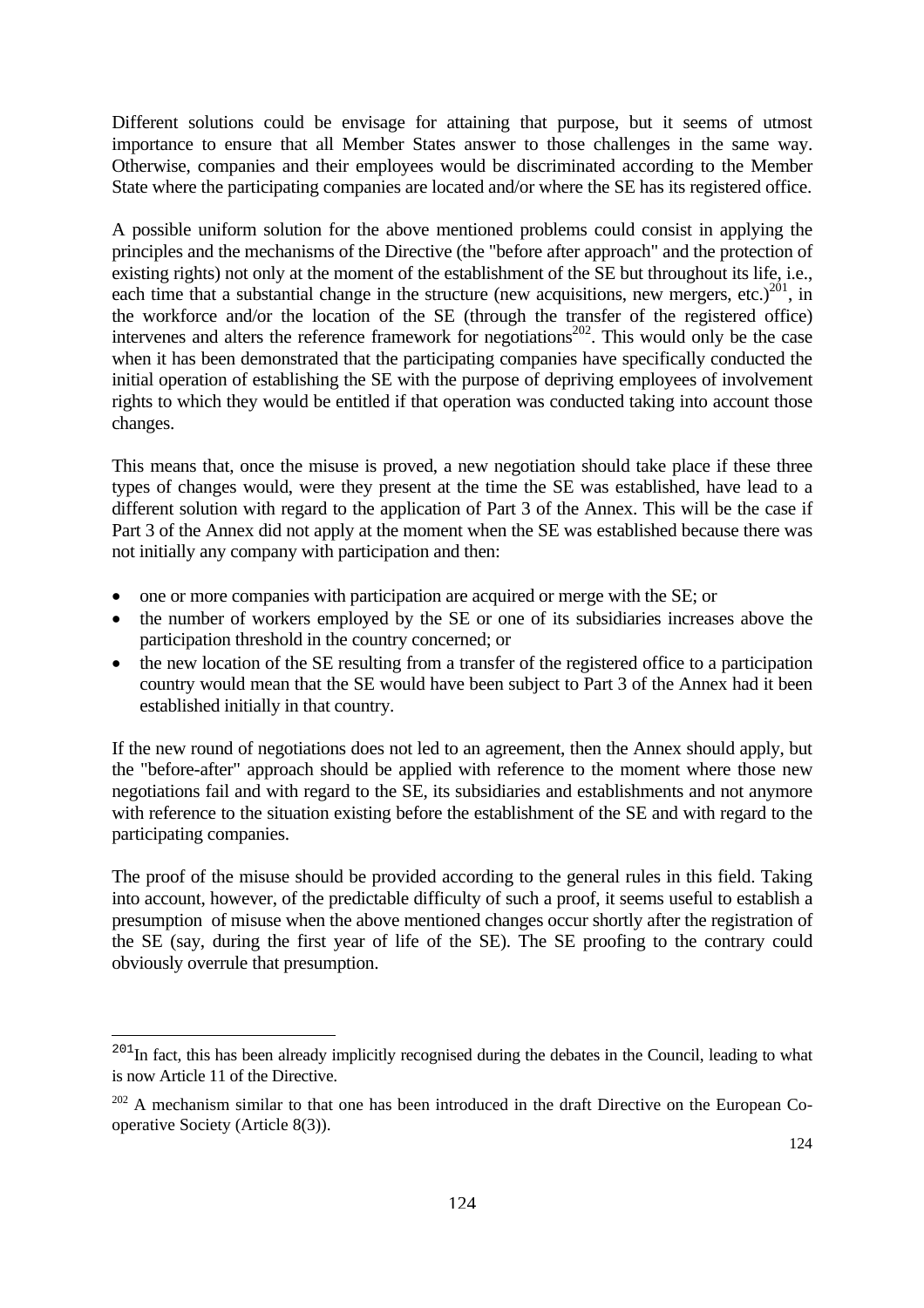In translating these ideas in the text of the national laws implementing the Directive, care must be taken to devise simple and practical solutions and to avoid forcing SEs to live in a situation of permanent negotiation and legal uncertainty on the rules which might apply to them (some European companies simply acquire or sell subsidiaries every week or so) $^{203}$ .

To keep it simple, the ideal solution would be to have one provision providing for:

- a renegotiation in the above mentioned cases; and
- the dynamic application of Part 3 of the Annex if those negotiations fail.

This provision would have to be complemented with a specific provision related to Part  $1(g)$  of the Annex (in order to apply these same principles to SE governed by the Annex), as well as an adaptation of Part 3 of the Annex.

A final remark: up to now, we have dealt only with situations where the misuse to which Article 11 refers manifests itself through subsequent changes. Such a misuse can however take place (and be demonstrated *a posteriori*) regardless of subsequent changes. Therefore, the relevant provisions should also mention this possibility (see paragraph 4).

This provision implementing Article 11 of the Directive could read as follows:

*"1. If, after the registration of the SE, substantial changes occur within the SE, its subsidiaries and establishments indicating that the operation of establishing the SE has been initially shaped with the purpose of depriving employees of involvement rights or withholding such rights, new negotiations shall take place. These negotiations shall be governed by the following rules:* 

- *a) they shall take place, at the request of the representative body or the employees' representatives of new subsidiaries or establishments of the SE;*
- b) *Articles 3 to 7 apply mutatis mutandis, the references to participating companies being replaced by references to the SE, its subsidiaries and establishments, the references to the moment before the registration of the SE being replaced by references to the moment when negotiations fail and the term "special negotiating body" being replaced by "representative body" .*
- *2. Within the meaning of paragraph one, substantial changes mean a change:* 
	- in the structure of the SE, its subsidiaries and establishments, or
	- *in the number of employees employed by the SE, its subsidiaries and establishments, or*
	- *in the location of the registered office of the SE,*

<span id="page-123-0"></span><sup>&</sup>lt;sup>203</sup>By the way, this was one of the main reasons which lead the Davignon Group to set aside the full application of the "before-after approach" and to propose a uniform model of participation applicable to all SEs (in this case, these kinds of problems would not arise).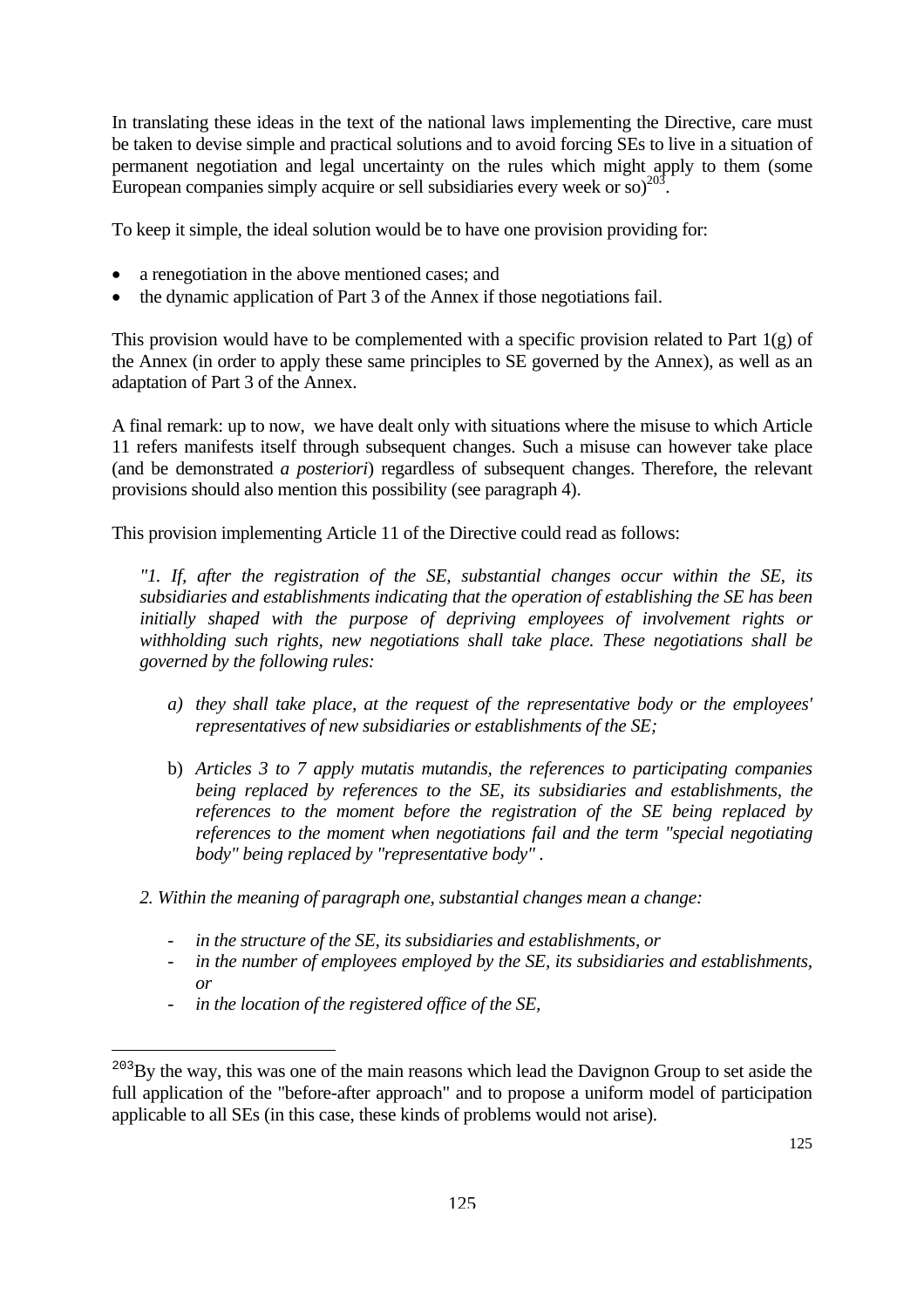*which would have entailed, had these new elements been present before the SE was established and had negotiations held at that time failed, a different solution as regards the application of Part 3 of the Annex according to Article 7."* 

*3. Without prejudice to proof to the contrary, the changes referred to in the previous paragraph presumptively indicate an intention to shape the operation of establishing the SE with the purpose of depriving employees of their involvement rights or of withholding such rights when they occur in the year following the registration of the SE.* 

*4. The new negotiations provided for in paragraph 1 will also take place when it is manifested by means other than subsequent changes that the SE has been established to deprive employees of their involvement rights of to withholding such rights.* 

The implementation of Part 1(g) of the Annex should include a provision as follows:

*"However, if the conditions referred to in Article … (the previous provision) are met, these negotiations shall take place in the cases, at the time and under the conditions laid down in this latter provision.*"

The implementation of Part 3 of the Annex should include a provision as follows:

*"In the cases referred to in Article… (the first provision above) and Article … (the second provision above), the rules laid down in the subparagraphs above shall apply mutandis mutandis, the references to participation companies being replaced by references to the SE, its subsidiaries and establishments and the references to the moment before the registration of the SE being replaced by references to the moment when negotiations fail.*"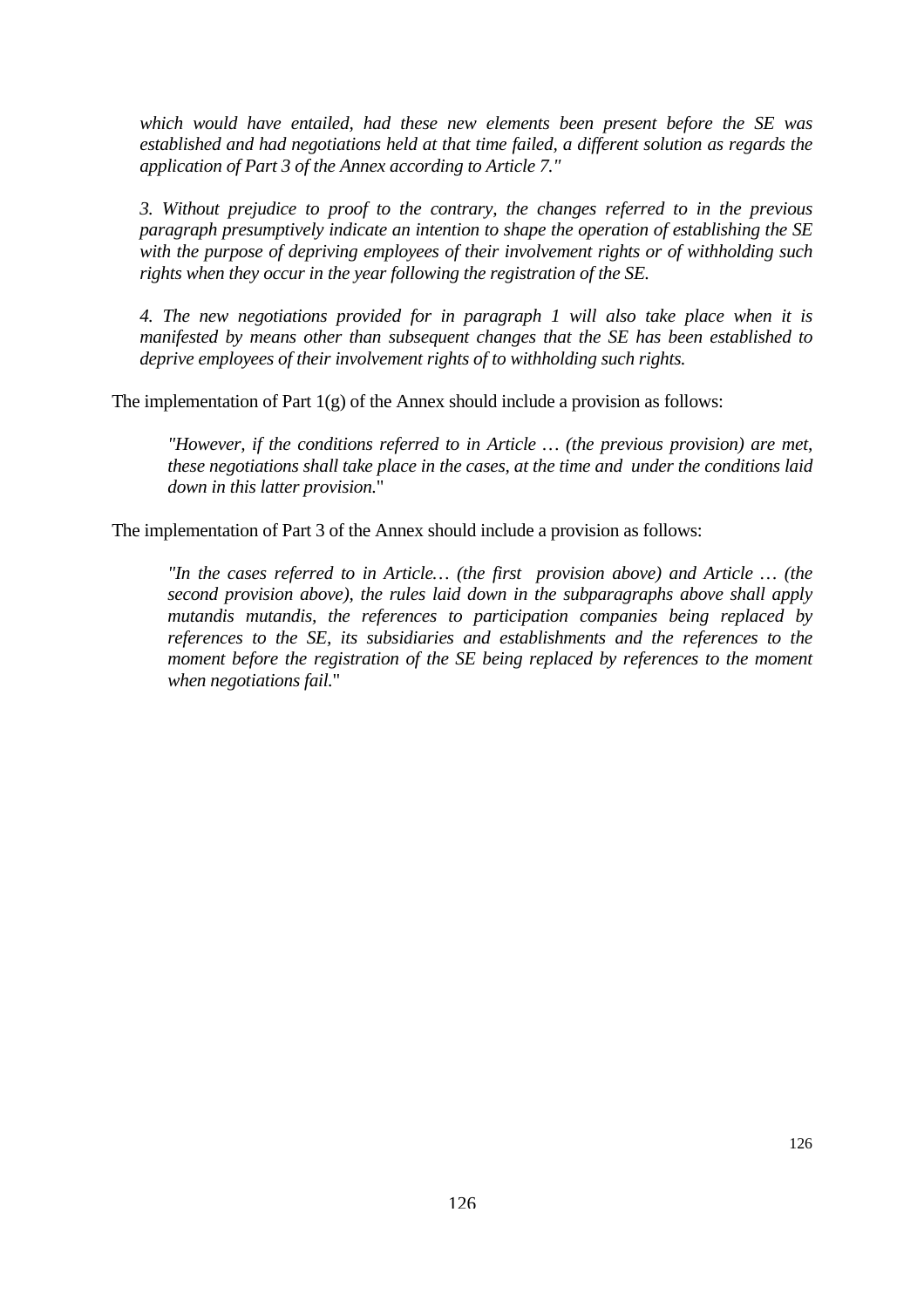# **WORKING PAPER N° 20**

11 March 2003

## **RELATIONS WITH OTHER PROVISIONS –Article 13 of the Directive**

Article 13 of the Directive organises the relationship between the obligations arising from it and those arising from other Community Directives on involvement of the workers. These reports are, in certain cases, cumulative, in other cases, excluding.

Simplifying, and subject to the precise details *infra*, this Directive:

- precedes and rules out Directive 94/45/EC (European works councils)<sup>[204](#page-125-0)</sup>and the national provisions on participation**[205](#page-125-1)**;
- does not rule out the application of the national provisions as regards information and consultation**[206](#page-125-2)**.

The plan is easy to understand: the object of this Directive being the definition of mechanisms of information, of consultation and of participation at the transnational level to be introduced in the SE and in the group of companies that it controls, the cumulative application of Directive 94/45/EC and of the national provisions on participation would be a duplication. On the other hand, other levels of information to and of consultation of the workers (national group, undertaking, establishment), which do not fall within the scope of this Directive, must remain applicable, not only to the SE itself but also to all its subsidiaries and establishments**[207](#page-125-3)**.

The same thing concerning the participation, a subject which is regulated in this Directive. The national provisions in this matter would be redundant, if they applied to the SE. Nevertheless, they remain applicable to its subsidiaries<sup>[208](#page-125-4)</sup>, since this Directive does not deal with what occurs at the level of these subsidiaries.

A precision is necessary concerning paragraph 1. Directive 94/45/EC does not apply to the SE in the case where the SE is a company of Community dimension or the controlling company of a group of companies of Community dimension, within the meaning of this

<span id="page-125-0"></span>**<sup>204</sup>**Paragraph 1.

<span id="page-125-1"></span>**<sup>205</sup>**Paragraph 2.

<span id="page-125-2"></span>**<sup>206</sup>**Paragraph 3a).

<span id="page-125-3"></span><sup>&</sup>lt;sup>207</sup>It also is the case of Directive 94/45/EC which challenges by no means other levels of information and consultation – see Article 12 of Directive 94/45/EC.

<span id="page-125-4"></span>**<sup>208</sup>**Paragraph 3b).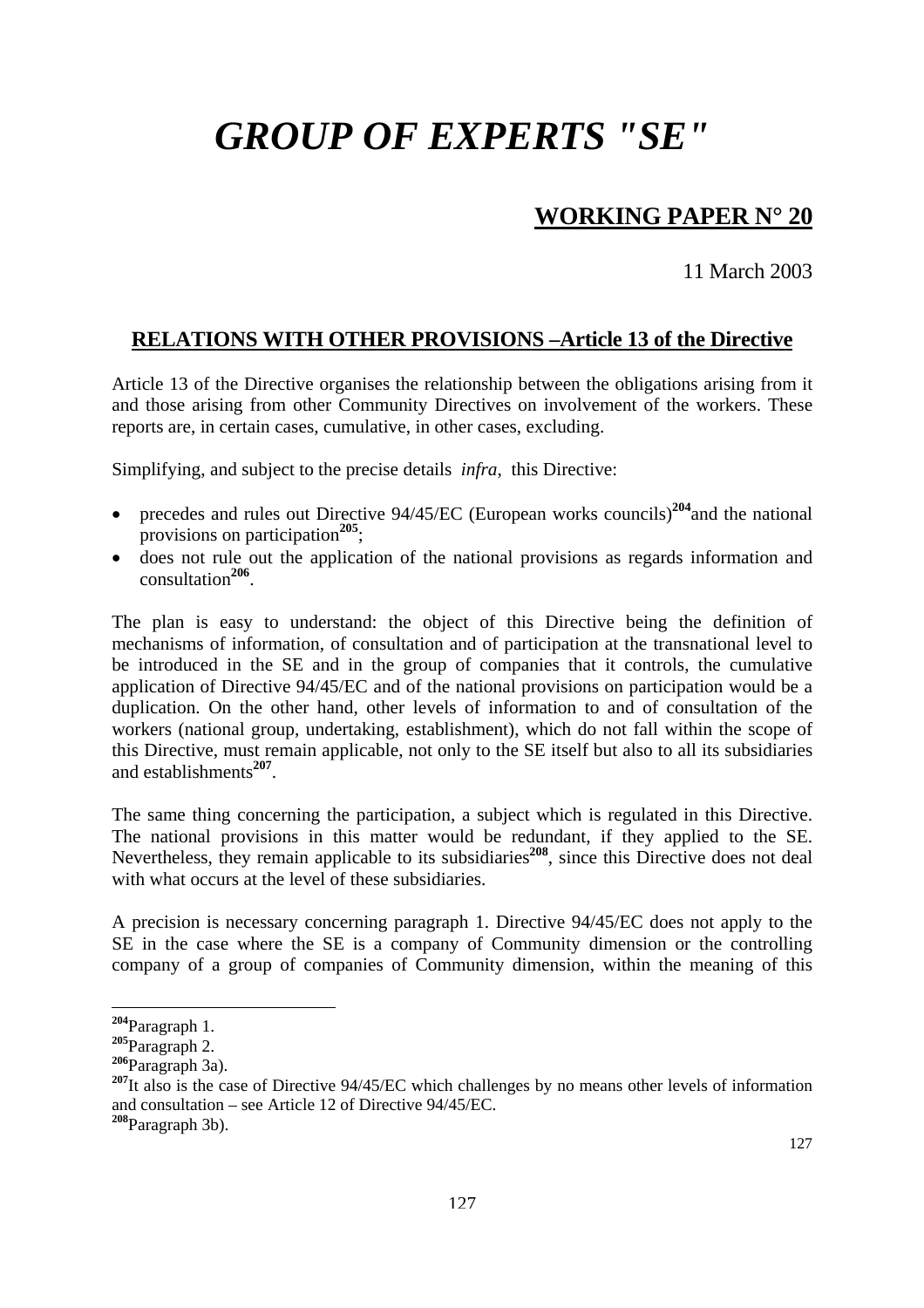Directive. If it does not have one of these qualities, Directive 94/45/EC remains applicable (if, of course, it fulfils the requirements laid down there, for example as regards thresholds of manpower).

Two examples can help us to distinguish both situations. Let us imagine two companies controlling two groups of Community size companies, each one of them having a European works council, which merge to constitute an SE. If each group, i.e., all the subsidiaries and establishments of these two companies, are concerned in the operation and become subsidiaries or establishments of the SE, then the conditions of paragraph 1 are totally fulfilled and Directive 94/45/EC is no longer applicable.

But, if the merger concerns only some subsidiaries of these groups (for example, those in charge of the research activities, or those belonging to a sector, to a branch, to a product line or to a region), then the remaining parties, not concerned with the operation and which therefore will not be under the control of the SE resulting from the merger, will keep the right to continue having a European works council, possibly adapted according to the changes**[209](#page-126-0)**.

Moreover, Directive 94/45/EC remains still applicable to the SE if the SNB took the decision referred to in Article 3(6), which consists in not opening negotiations or terminating negotiations already open. It is what Article 13(1) stipulates second subparagraph, in all logic, moreover, since in this case there will be no duplication.

Lastly, paragraph 4 aims other problems: those of the survival of the representation structures existing before the SE and which can, in absence of specific measures, disappear. The most obvious case which comes to mind is that of a central works council which would no longer have the existential base if the company in question disappears as an autonomous legal entity while merging with others to constitute an SE. The same effect could occur with a council of a national group, if the group is transformed into a network of establishments by the constitution of the SE.

Paragraph 4 enables the Member States to take the measures necessary to guarantee the maintenance of these representation structures. Taking up again the situations evoked above, Member States can for example assimilate the establishment or establishments of the SE located on its territory to a company concerning the application of the provisions envisaging the establishment of a central works council or of a council of the group.

<span id="page-126-0"></span>**<sup>209</sup>**Provided that the thresholds of manpower are respected.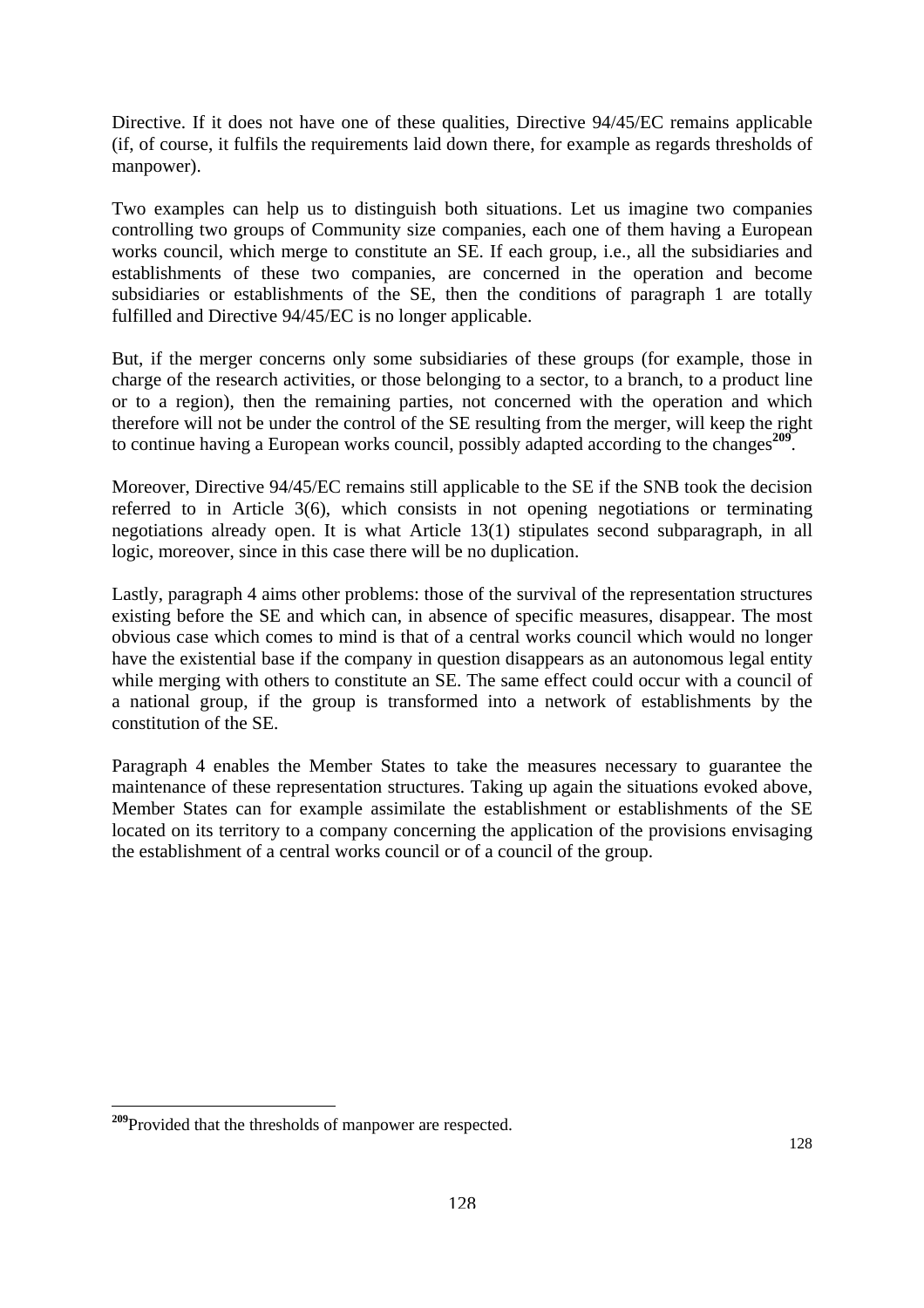## **WORKING PAPER N° 21**

**23 June 2003** 

## **STANDARD RULES – Annex of the Directive**

#### **Part 1: Composition of the body of the workers' representation**

We will only underline here the provisions which are materially different from those of the corresponding part of Directive 94/45/EC**[210](#page-127-0)**:

• Point b) second subparagraph:

This subparagraph establishes the principle of the adaptation of the representative body to changes occurred in perimeter of the SE and its subsidiaries and establishments. These problems were evoked several times in other working documents**[211](#page-127-1)**, which exempts us from further comments.

• Point e):

The geographical and proportional criteria for the distribution of the seats within the representative body are the identical to the ones provided for in Article 3(2)a), concerning the composition of the SNB. The comments made in connection with this provision are fully valid in the context of the representative body.

#### **Part 2: Reference provisions for information and the consultation**

1. Point a):

 $\overline{a}$ 

The competence of the representative body is broader than those conferred on European Works Councils. This point establishes a concept of "transnational questions" which goes much further than that that found point 1 of Part A of the annex to Directive 94/45/Cewhich requires that the question concerns at least two companies or establishments of the group located in two different Member States.

129

<span id="page-127-0"></span><sup>&</sup>lt;sup>210</sup>Other differences exist but they result from the different contexts of both directives and are, consequently, obvious.

<span id="page-127-1"></span><sup>&</sup>lt;sup>211</sup>See, for example, point 1.8 of Working Document n° 16, point 1 of Working Document n° 17 and Working Document n° 19. The underlying questions are the same here.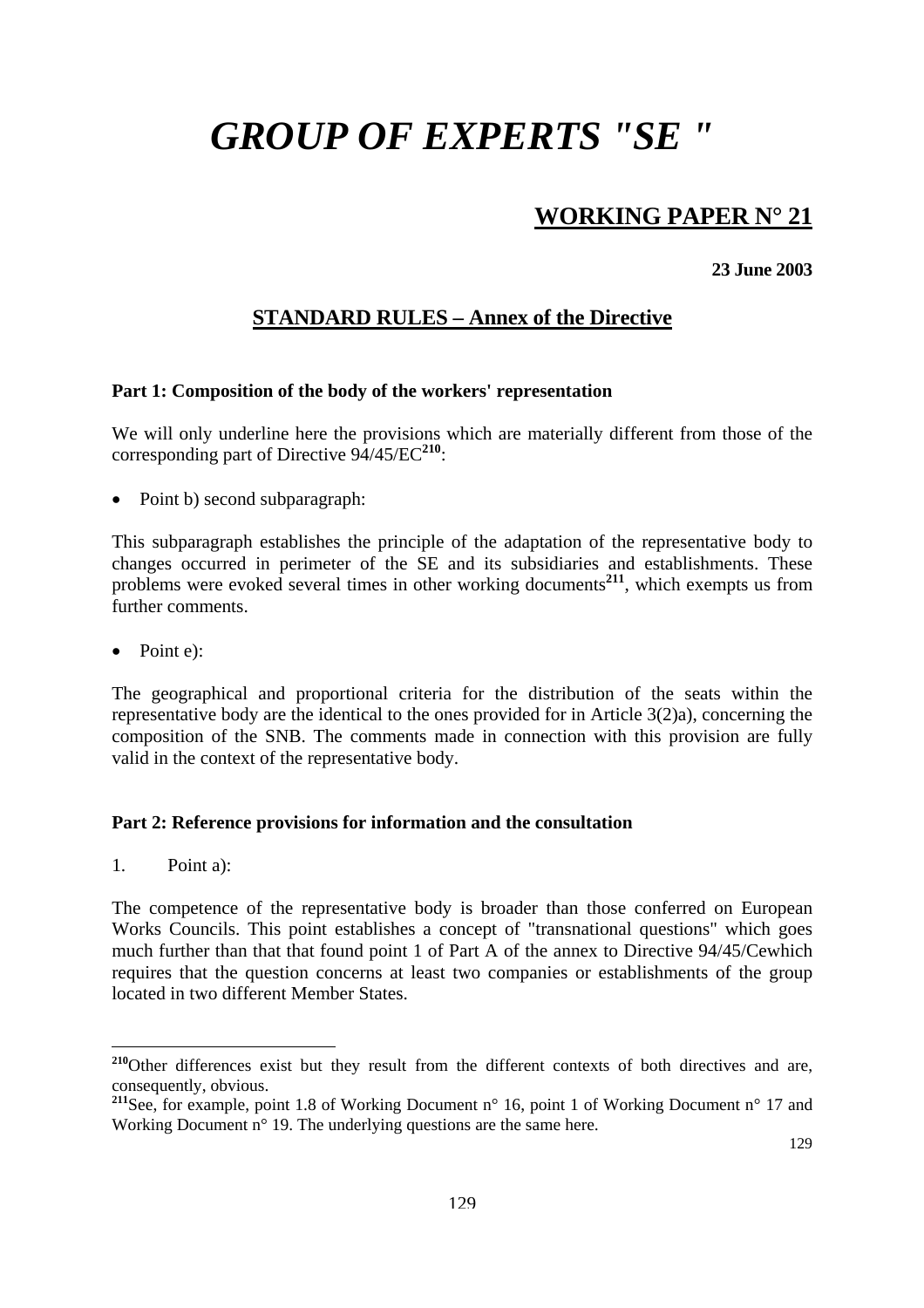This directive widens this "transnationality" concept. It is sufficient that the question concerns a Member State other than the one where the SE has its registered office or that it exceeds the powers of local management for it to fall under the competence of the representative body.

2. Point b) second subparagraph:

The obligation envisaged in this provision of deliverance to the representative body of the agenda of all the meetings of the organs (Administrative or Supervisory Board And Board of Directors), as well as of all the documents submitted to the General Meeting, constitutes an important innovation with substantial practical effects as compared to Directive 94/45/EC.

3. Point c) second subparagraph:

This provision has two great differences in relation to the relevant provision of Directive 94/45/EC: on one hand, it envisages the carrying out of a second meeting when the competent organ does not follow the opinion of the representative body; on the other hand, this meeting has as an objective stated in the Directive the search for an agreement between the two parties.

There is not there any obligation of result. In its judgement of 12 February 1985<sup>[212](#page-128-0)</sup>, concerning similar terms of the "Collective Redundancies Directive", the European Court of Justice specified it, in particular in point 10 of the reasons:

*"(...) the directive does not affect the freedom of the employer to proceed or to carry out collective redundancies. Its only objective is to have these redundancies preceded by a consultation with the trade unions and by the information of the competent public authority (...)".* 

4. Point g):

This provision provides for the right for the members of the representative body to benefit from training leave without loss of wages.

### **Part 3: Reference provisions for the participation**

The provisions of the part 3 of the annex constitute the logical consequence of all the provisions of the Directive on negotiation**[213](#page-128-1)** and on the conditions for the application of the standard rules<sup>[214](#page-128-2)</sup>. The reasons which led the Council to choose as a reference model as

<span id="page-128-0"></span>**<sup>212</sup>**Judgement of the Court (fifth chamber) of 12 February 1985, case 284/83, Dansk Metalarbejderforbund and Specialarbejderforbundet i Danmark against H. Nielsen & Søn, Maskinfabrik A/S, in bankruptcy, preliminary ruling request: Højesteret - Denmark. *1985 case law p. 553 collection.* 

<span id="page-128-1"></span>**<sup>213</sup>**Articles 3 to 6.

<span id="page-128-2"></span>**<sup>214</sup>**Article 7.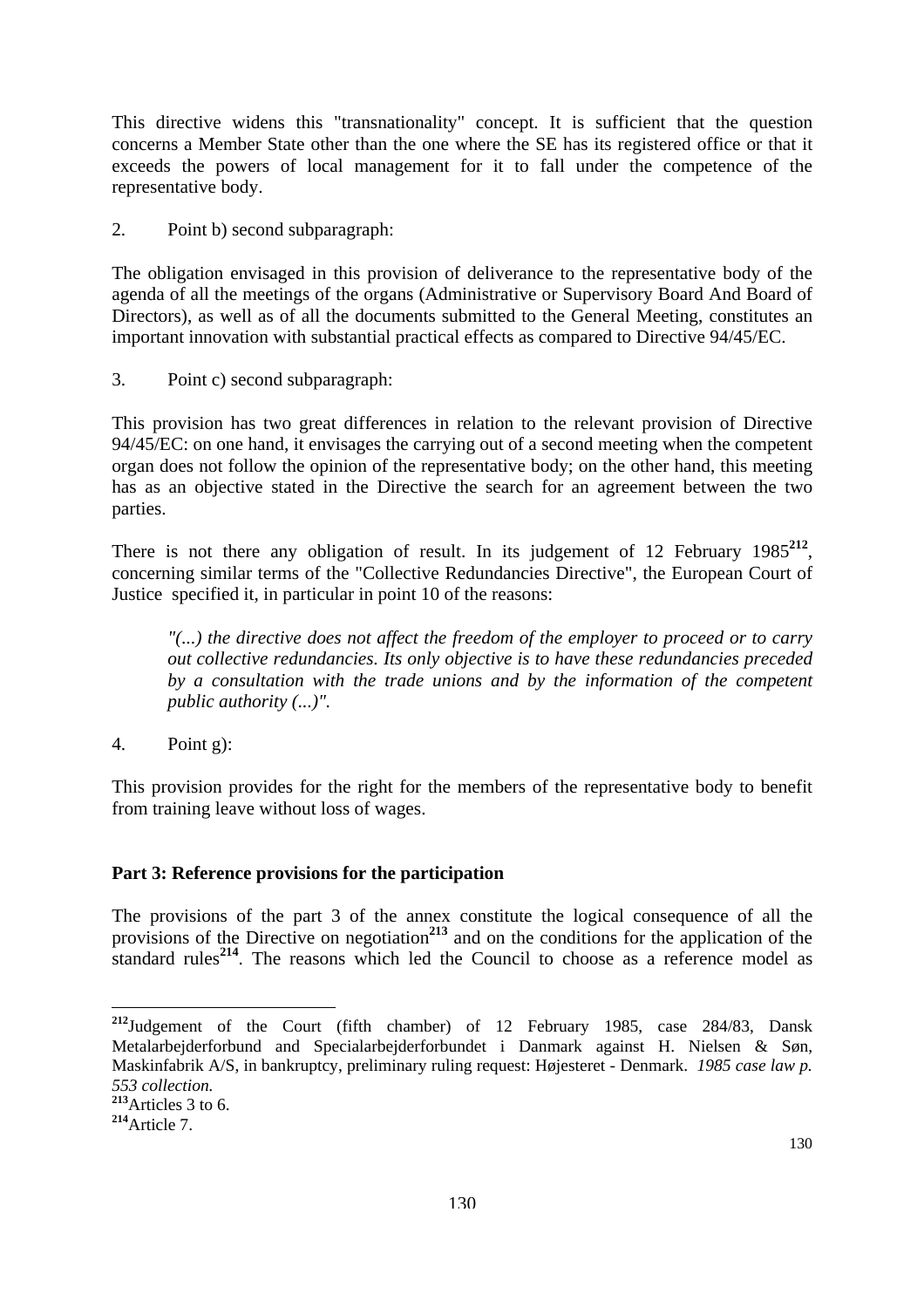regards participation the highest existing system within the participating companies were amply evoked in other working documents.

The obscure drafting of before last subparagraph of the text causes perplexities. It is far from constituting a good example of clarity. It is difficult in particular to distinguish at first sight, as one reads the successive sentences, the respective role of the representative body and the Member States with regard to the distribution of the seats in the Administrative or the Supervisory Board and the way in which the employees' representatives are designated.

The provision does not say neither who elects or designates the employees' representatives in the SE organs and how they are elected or designated. The only reference made therein consists in the faculty given to Member States of determining how the seats allocated to them (if more than one) are to be distributed amongst the different units.

The interpretation which appears the most viable one and the most in line with the letter of this provision is as follows:

- A. The distribution of seats amongst Member States
- It first of all rests with the representative body to proceed with the geographical distribution of the seats to which workers are entitled in the organ in question (Administrative Board or Supervisory Board); in doing this, the representative body has to respect a proportionality criteria in relation to the number of workers employed by the SE and its subsidiaries and establishments in the various Member States.
- If, as a result of that distribution, one or more Member States in which the SE and its subsidiaries and establishments employ workers does not have any representative, one of the seats distributed by the representative body in accordance with a proportionality criteria will be allocated, firstly, to the Member State where the SE has its registered office), secondly (if that Member State already has a representative), to the one employing more employees.
- The seat which is reallocated will be, as decided by each Member State<sup>215</sup>, either one of those initially attributed to the a which has more than one (if any), or a seat which will be reserved for that purpose, in which case, the proportional distribution of seats will concern all but one seat.
- B. Distribution of seats within each Member State

 $\overline{a}$ 

The Directive allows Member States to determine the allocation of seats it is given amongst the units (the SE and its subsidiaries and establishments) under its jurisdiction. Of course, such a possibility only exists when a Member State is given more than one seat. If a Member State opts to do so, the relevant provision will clearly be an "accessory" one.

<span id="page-129-0"></span><sup>&</sup>lt;sup>215</sup> The opinions of the members of the Expert Group on this issue are divergent, indicating that there will be different rules in different countries.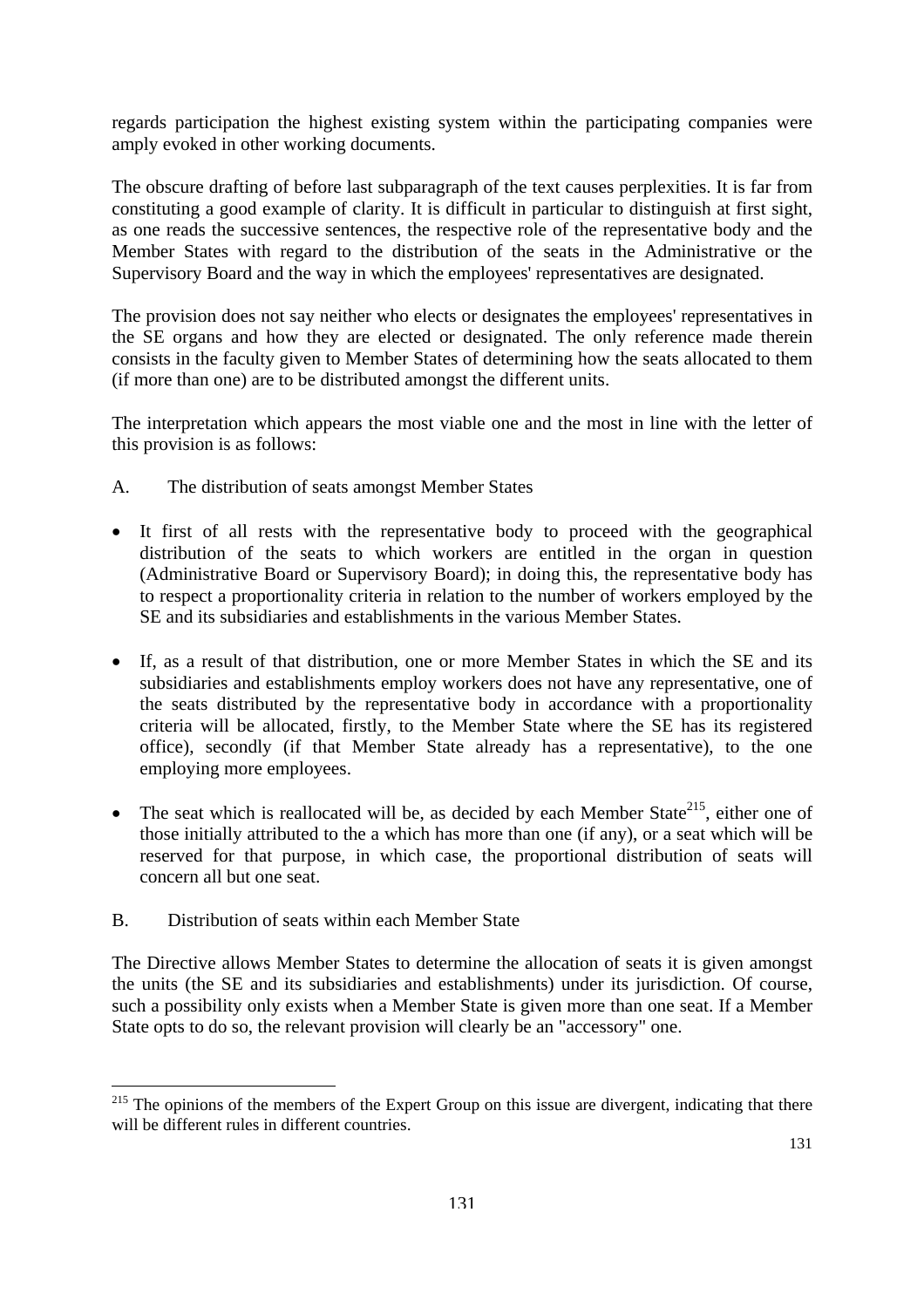C. Election or designation of the members

The Directive is completely silent on this. Therefore, it is possible that some Member States decide to charge the representative body of this task<sup>216</sup>, while others charge the employees of doing it<sup> $217$ </sup>.

The Directive does not even say if those provisions are "principal" or "accessory" provisions.

In any event, one must consider that the provisions governing the election or the designation of the members must respect the result of the two preceding phases. This means that the provisions in question must state that the persons or the entities who will elect or designate those members will chose them in accordance with the geographical distribution of seats amongst Member States made by the representative body (Point A above), as well as, as the case may be, within a Member State (Point B above).

In the absence of any guidance in the Directive, one must conclude that those provisions may be considered either "principal provisions" or "accessory provisions". This requires a coordination between the national implementation laws.

In order to avoid possible conflicts of laws (positive or negative), the Expert Group agrees that Member States which will entrust the representative body with the competence to designate the employees representatives in the board of the SE, at the same time as a principal and an accessory provision, should do it without prejudice of the existence of a specific procedure for designating those representatives in a given country (accessory provision), regarding the representatives coming from that country.

On the other hand, Member States which consider that the designation of the representatives should be done in accordance with the accessory provisions of each country concerned, should entrust the representative body with the competence to designate the representatives coming from countries where there are no such accessory provisions.

<span id="page-130-0"></span> $\overline{a}$ <sup>216</sup> This is the option resulting from the Swedish contribution.

<span id="page-130-1"></span> $2^{17}$  This is the option resulting from the German contribution.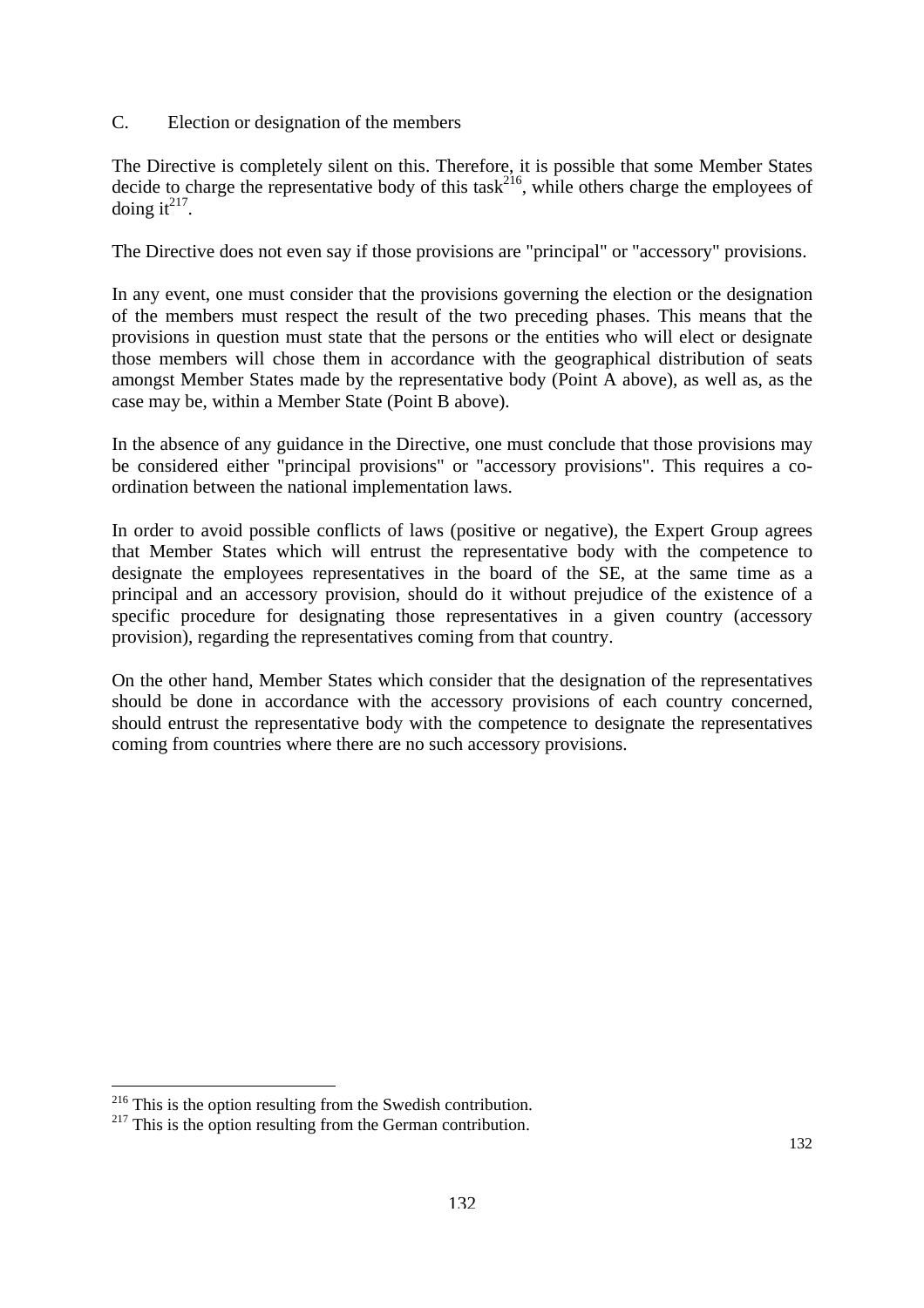## **WORKING PAPER N° 22**

25 June 2003

### **CHECKLIST**

- 1. Is the envisaged date of entry into force of the national provisions of transposition of the Directive the 8 October 2004? (*WP 2)*
- 2. Did you respect the distinction between "principal provisions" and "accessory provisions", as indicated in the table in *WP 3*, and in other documents? Is the different scope of those provisions clear?
- 3. With regard to the scope of the national provisions of a "principal" type (*WP 4*):
	- a) do they cover the 28 countries concerned (the 25 Member States of the EU by 2004 and the 3 members of the EEA)?
	- b) did you use a generic formula ("countries covered by the Directive", "countries to which the Directive is addressed", "Member States of the EU and of the EEA"..., and pointing them out individually, if necessary, in the preamble of the law), in order to avoid revisions of the national provisions at the occasion of future enlargements?
- 4. Did you foresee principal provisions such as those indicated in *WP 5* concerning the effects of the non-transposition of the Directive in other countries, and for the late or incomplete transposition?
- 5. Did you clearly distinguish the concepts of "participating companies", "subsidiaries and establishments" and " concerned subsidiaries and establishments ", in accordance with the table in *WP 6*?
- 6. Do you have a definition of "participating companies" identical to that of the Directive, with the precise details which appear in **WP 6**, in particular with regard to the extension of the concept of "company" in the case of an SE common subsidiary to "other legal bodies governed by public or private public law" (*point B*)?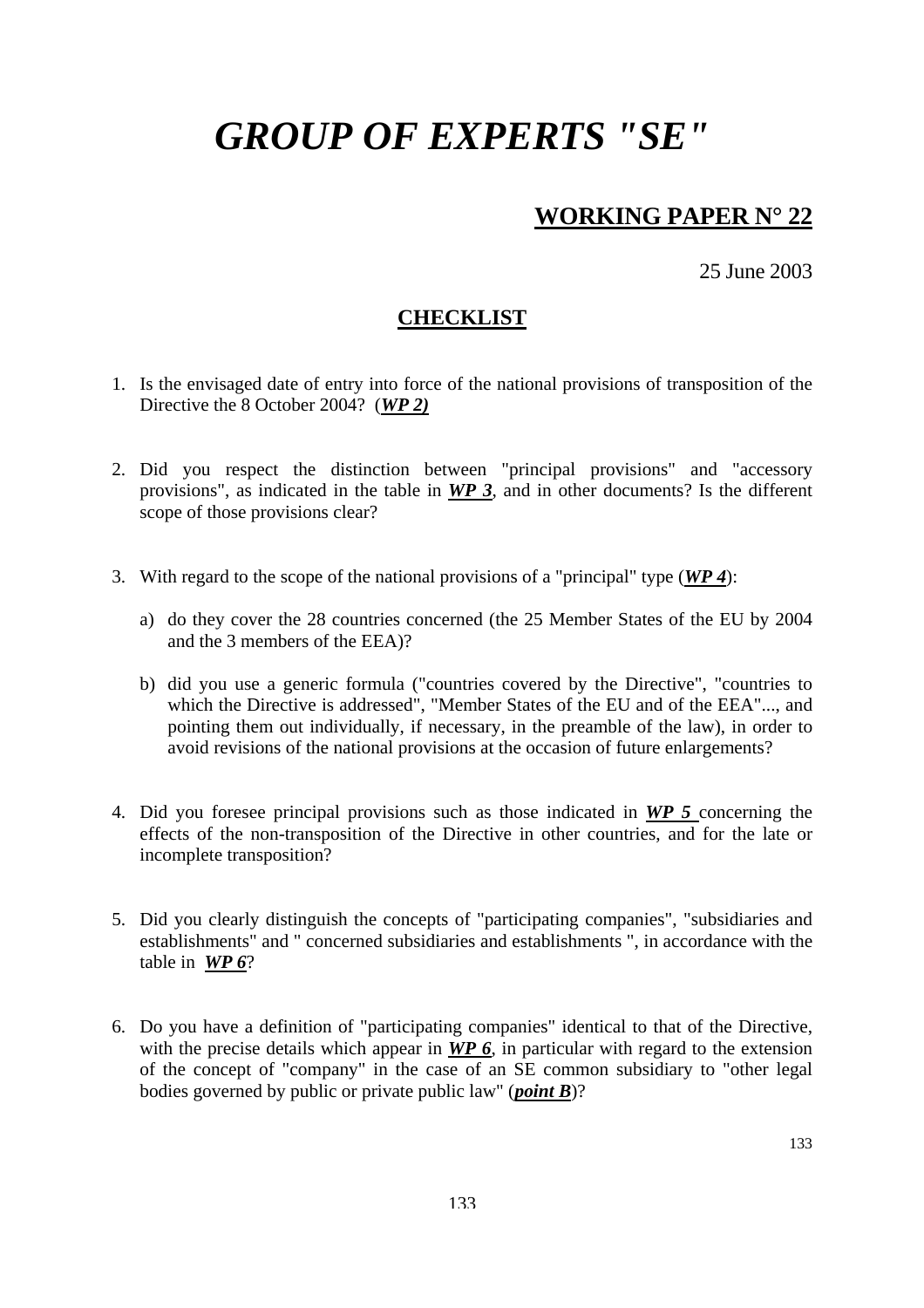- 7. Concerning the "subsidiary" concept, and that of "establishment", did you take into account the control links which are established outside the territory of the countries covered by the Directive? *WP 7*
- 8. Do you have a definition of "establishment" (specific or by reference)? *WP 8*
- 9. Did you use a definition of "concerned subsidiaries and establishments" which takes into account the direct and indirect links, and the other precise details which appear in *WP 9*?
- 10. Is it clear who are the workers covered by the national transposition provisions? Are parttime workers and fixed-term workers taken into account? *WP 10*
- 11. For the effects specified in *WP 11*, do you envisage a method of calculating the number of workers employed which is instantaneous and valid in the time according to the terms evoked in this WP?
- 12. Do you have accessory provisions indicating who are the workers' representatives, and the methods of their election or designation to the SNB and to the representative body? *WP 12*
- 13. Do you have a definition of "information" which is in conformity with (identical to?) the Directive, including concerning its transnational scope? *WP 13*
- 14. Idem concerning the definition of "consultation"? *WP 14*
- 15. Idem concerning the definition of "participation", with the precise details which appear in *WP 15*?
- 16. Did you stipulate that the obligations of information on the number of employed workers: (*WP 16, points 1.1 and 1.2*):
	- a) must be delivered from the beginning of the process?
	- b) cover all the participating companies, and all their subsidiaries and establishments?
	- c) are specified by entity?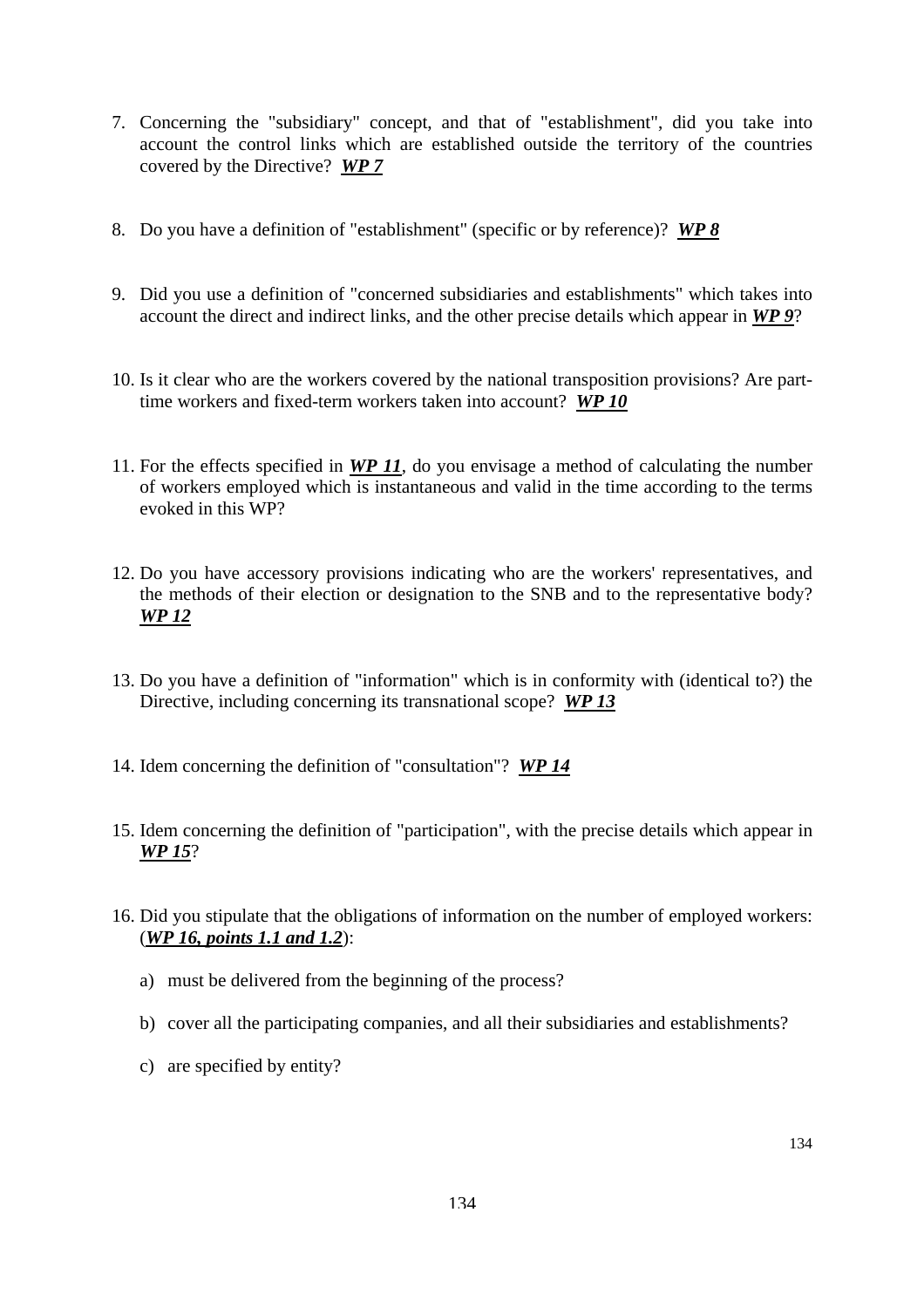- d) make a distinction between workers covered by a participation system and those who are not so, indicating the respective percentages?
- 17. Do you have principal provisions on the proportional geographical distribution of the members of the SNB, which take into account the number of workers employed in each country by a participating company or by a concerned subsidiary or establishment of a participating company (located or not in the same country)? *WP 16, point 1.4*
- 18. With regard to additional members of the SNB:
	- a) did you follow the indications which appear in *point 1.5 of WP 16* concerning the possible existence of additional members (in the event of merger)?
	- b) are all the conditions mentioned in *points 1.5 and 1.6 of the WP 16* met?
	- c) is the relationship between "principal provisions" "accessory provisions" clear, as indicated in *point 1.6 of WP 16*?
	- d) did you use a "direct representation" criterion close to the one indicated in sub-section c) of *point 1.6 of WP 16*?
- 19. Do you have accessory provisions on the methods for electing or designating the members of the SNB from your country which take into account all the aspects evoked in *point 1.6 of WP 16* and in particular:
	- a) the need to ensure that all the workers are represented and that the representativity of each member of the SNB (how many workers he represents) is known?
	- b) the possible need to organise multiple-step designation procedures, in order to cover all the relevant entities?
	- c) specific procedures of election or of designation of the additional members, with, if necessary, a mechanism of reduction of the "ordinary" members' representativity?
	- d) are the provisions related thereto in line with the example given in *pages 25 and 26 of WP 16*?
- *20.* Do you have principal provisions on the re-composition of the SNB in the event of a substantial change, limited to cases where changes lead to a new geographical distribution of the seats? *WP 16, point 1.7*
- 21. Do you stipulate that the agreement (*WP 16, point 2*):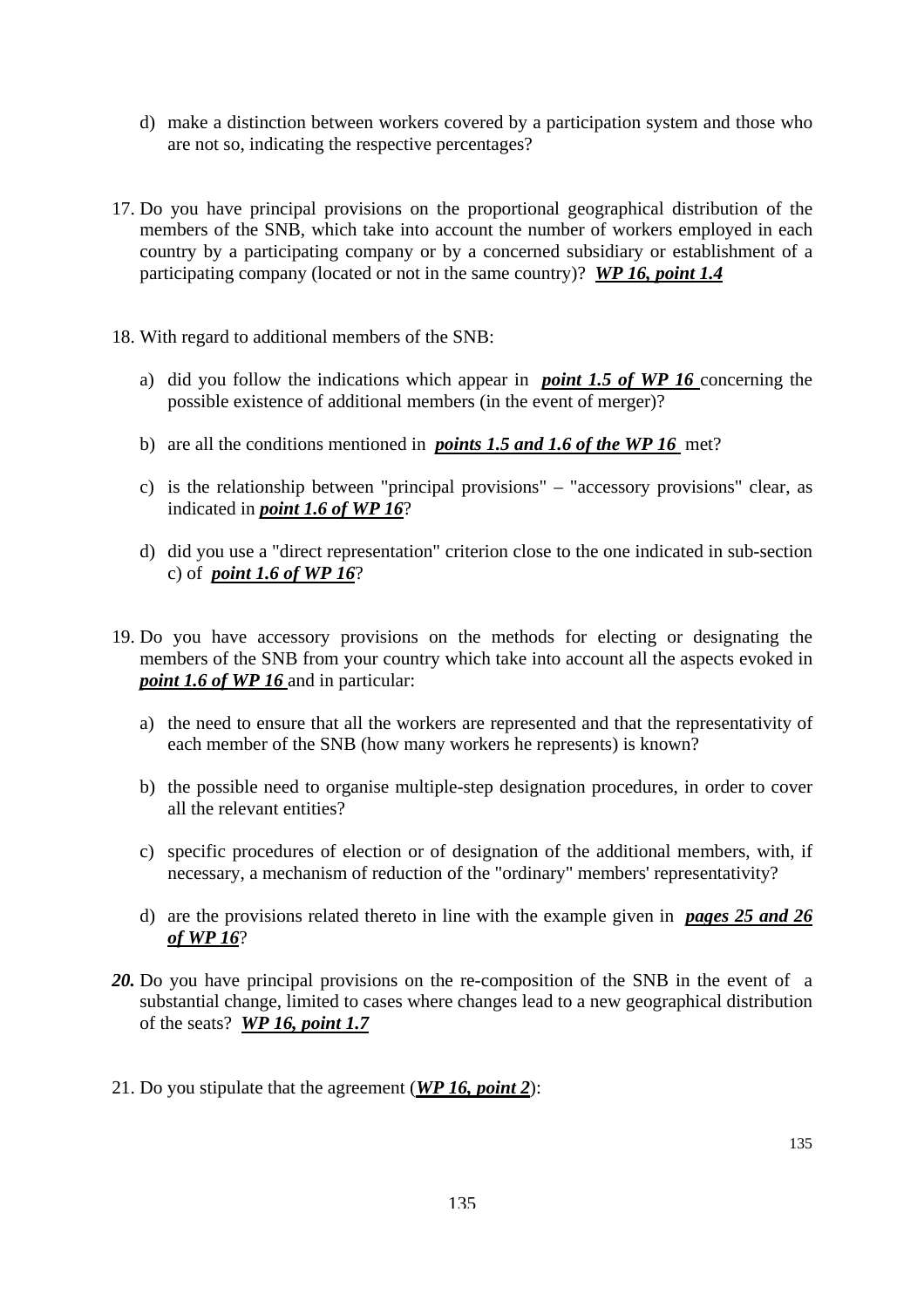- a) must be in writing?
- b) other formalities which must govern the negotiations and the conclusion of the agreements with a view to facilitate the control of legality?
- c) is recognised as being legally binding in all the countries?
- 22. Did you stipulate principal provisions on the voting rules within the SNB in accordance with the Directive, with the precise details which result from *point 3.1 of WP 16*, in particular with regard to the way of determining if there is reduction of the participation rights?
- 23. Do you have rules on experts, the SNB's renunciation of a transnational involvement system for the SE and the responsibility for the expenses of the SNB (*point 3.2 to 3.4 of WP 16*)?
- 24. With regard to the contents of the agreement (*WP 17*):
	- a) do you give the necessary autonomy for the negotiating parties (except in the case of transformation)?
	- b) do you mention explicitly the need to envisage mechanisms of adaptation of the agreements to the changes occurring after the constitution of the SE?
	- c) do you have rules on transformation which take into account the precise details indicated in *point 3 of WP 17*?
- 25. With regard to the conditions of the application of the Annex (*WP 18*):
	- a) do you state in an imperative way that the Annex applies if the participating companies register the SE without an agreement being concluded, in as far as the SNB did not renounce to a transnational involvement system for the SE (*point 2*)?
	- b) as regards transformation, do you cover situations of participation other than those of legal origin (*point 3*)?
	- c) do you take into account the details in that same *point 3* relating to the systems of participation organised at group level?
	- d) do you determine at what moment and how the SNB can choose one of the participation systems when there is more than one (*point 4*)?